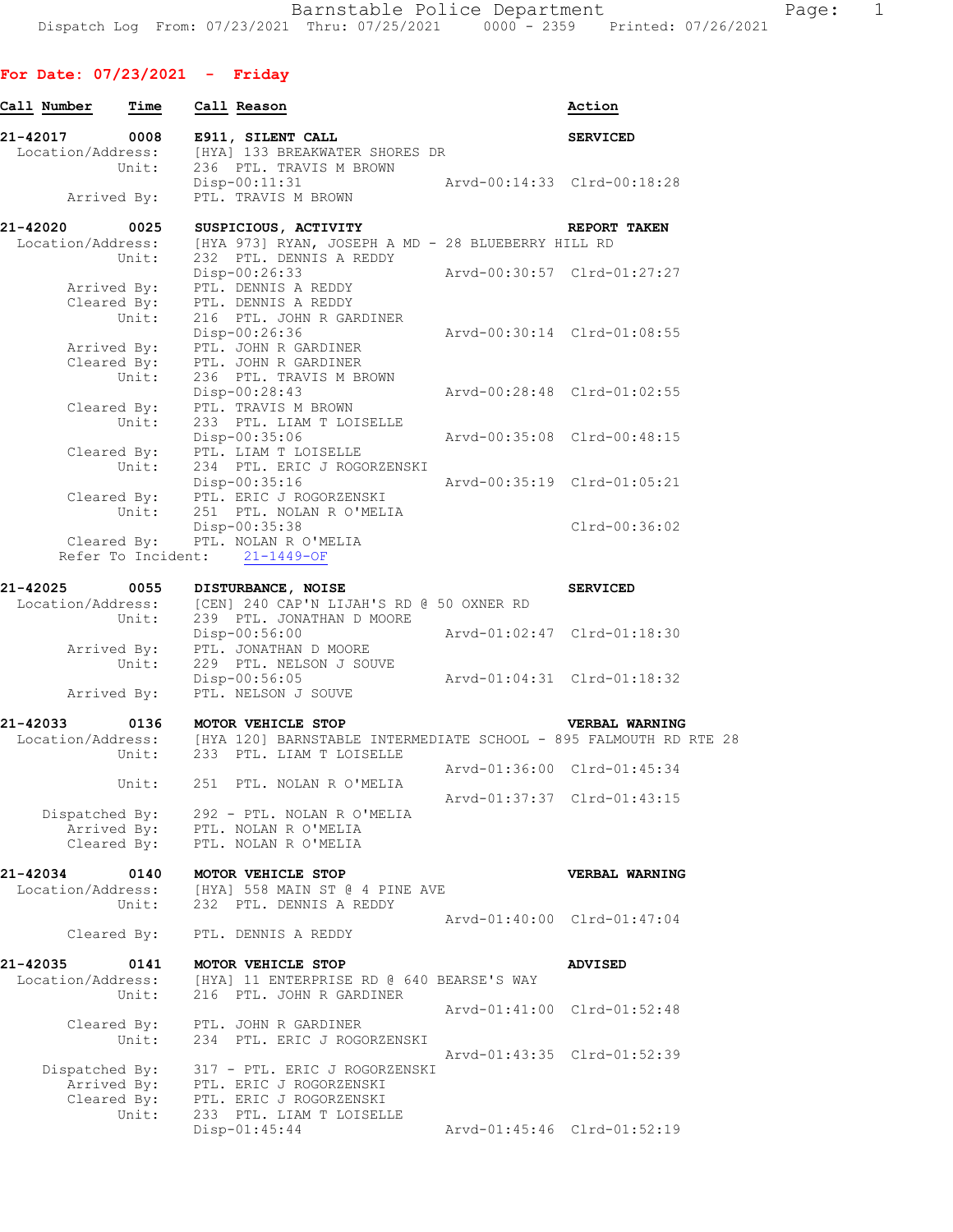Location/Address: [HYA] 1229 IYANNOUGH RD RTE 132 @ 1200 PHINNEY'S LN Unit: 221 PTL. LORNE W FELLOWS Arvd-01:52:00 Clrd-02:01:42 Cleared By: PTL. LORNE W FELLOWS Unit: 251 PTL. NOLAN R O'MELIA Arvd-01:55:43 Clrd-01:58:24 Dispatched By: 292 - PTL. NOLAN R O'MELIA Arrived By: PTL. NOLAN R O'MELIA Cleared By: PTL. NOLAN R O'MELIA

**21-42037 0204 DISTURBANCE, NOISE CONSERVICED SERVICED**<br>
Location/Address: [HYA] 11 SUNNY KNOLL DR [HYA] 11 SUNNY KNOLL DR Unit: 234 PTL. ERIC J ROGORZENSKI Disp-02:06:48 Clrd-02:13:45 Unit: 236 PTL. TRAVIS M BROWN Disp-02:06:51 Arvd-02:10:50 Clrd-02:14:16<br>Arrived By: PTL. TRAVIS M BROWN PTL. TRAVIS M BROWN

**21-42039 0209 PROPERTY, FOUND SERVICED**<br>
Location/Address: [HYA] 182 SEA ST @ 4 LANTERN LN<br>
Unit: 216 PTL. JOHN R GARDINER [HYA] 182 SEA ST @ 4 LANTERN LN 216 PTL. JOHN R GARDINER Arvd-02:09:00 Clrd-02:16:27

Cleared By: DISPATCHER HALEY R HOLLANDER

**21-42040 0215 MOTOR VEHICLE STOP VERBAL WARNING**  Location/Address: [HYA] 235 WINTER ST @ 4 LINDEN ST Unit: 233 PTL. LIAM T LOISELLE Arvd-02:15:00 Clrd-02:29:47 Cleared By: PTL. LIAM T LOISELLE

 Unit: 232 PTL. DENNIS A REDDY Arvd-02:18:19 Clrd-02:28:53 Dispatched By: 309 - PTL. DENNIS A REDDY Arrived By: PTL. DENNIS A REDDY Cleared By: PTL. DENNIS A REDDY Unit: 234 PTL. ERIC J ROGORZENSKI Arvd-02:19:00 Clrd-02:28:55 Dispatched By: 317 - PTL. ERIC J ROGORZENSKI

 Arrived By: PTL. ERIC J ROGORZENSKI Cleared By: PTL. ERIC J ROGORZENSKI

### **21-42041 0236 MOTOR VEHICLE STOP ADVISED**  Location/Address: [HYA] 75 YARMOUTH RD @ 45 CROCKER ST

 Unit: 216 PTL. JOHN R GARDINER Arvd-02:36:00 Clrd-02:38:14 Cleared By: PTL. JOHN R GARDINER

**21-42042 0240 MOTOR VEHICLE STOP ADVISED**  Location/Address: [HYA 2004] 500 OLD COLONY RD - - - 500 OLD COLONY RD Unit: 216 PTL. JOHN R GARDINER Arvd-02:40:00 Clrd-02:43:23 Cleared By: PTL. JOHN R GARDINER Unit: 233 PTL. LIAM T LOISELLE<br>Disp-02:40:44 Disp-02:40:44 Arvd-02:40:46 Clrd-02:41:08 Unit: 232 PTL. DENNIS A REDDY<br>Disp-02:41:10 Disp-02:41:10 Arvd-02:41:12 Clrd-02:42:50 Cleared By: PTL. DENNIS A REDDY Unit: 233 PTL. LIAM T LOISELLE Arvd-02:41:38 Clrd-02:42:17 Dispatched By: 312 - PTL. LIAM T LOISELLE Arrived By: PTL. LIAM T LOISELLE Cleared By: PTL. LIAM T LOISELLE

**21-42044 0310 MOTOR VEHICLE STOP VERBAL WARNING**  Location/Address: [HYA] 5 GROVE ST @ 70 LOUIS ST Unit: 234 PTL. ERIC J ROGORZENSKI Arvd-03:10:00 Clrd-03:14:33 Cleared By: PTL. ERIC J ROGORZENSKI Unit: 233 PTL. LIAM T LOISELLE Arvd-03:14:19 Clrd-03:14:31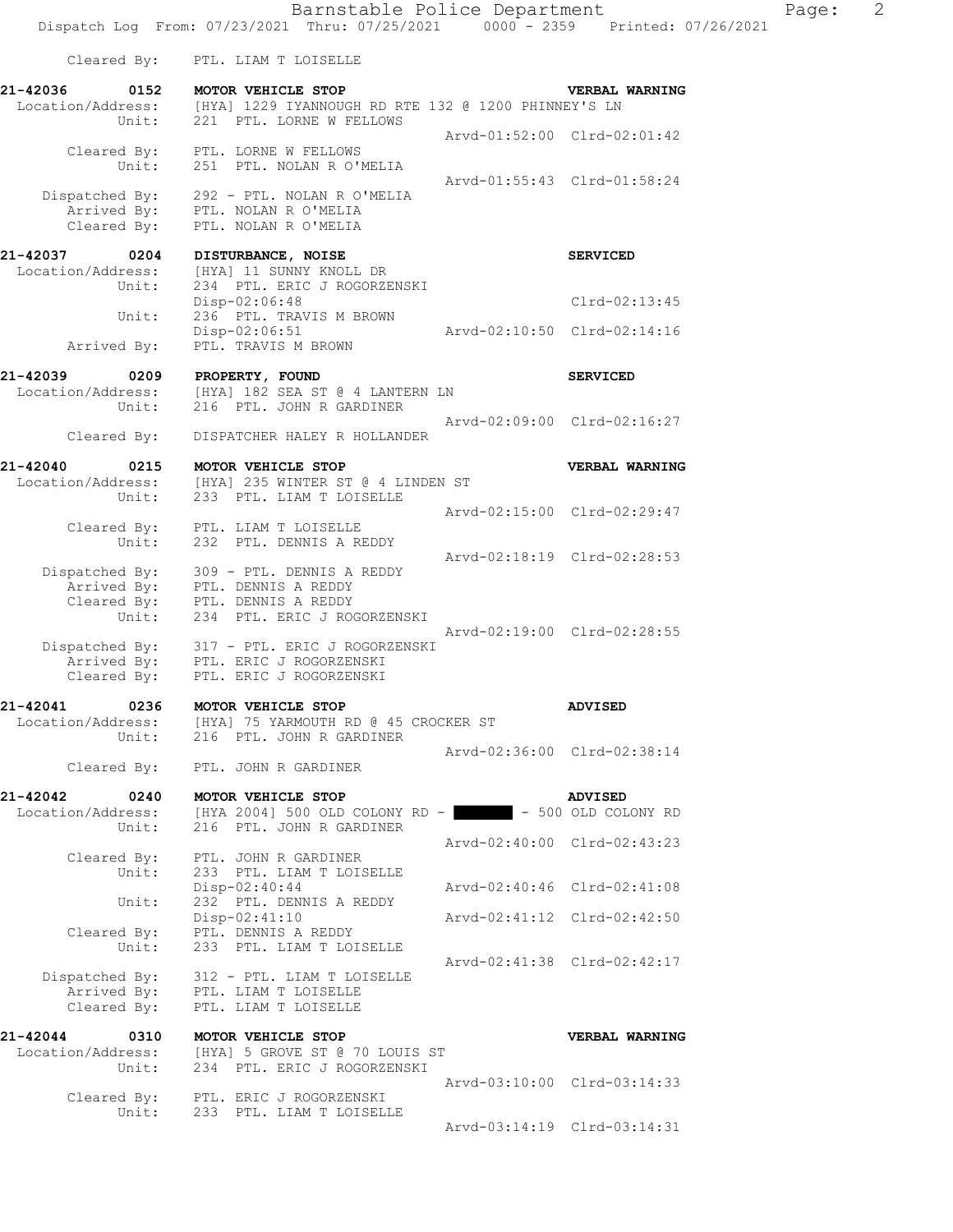Barnstable Police Department Page: 3 Dispatch Log From: 07/23/2021 Thru: 07/25/2021 0000 - 2359 Printed: 07/26/2021 Dispatched By: 312 - PTL. LIAM T LOISELLE Arrived By: PTL. LIAM T LOISELLE Cleared By: PTL. LIAM T LOISELLE **21-42045 0316 MOTOR VEHICLE STOP VERBAL WARNING**  Location/Address: [HYA] 200 YARMOUTH RD @ 156 IYANNOUGH RD RTE 28 Unit: 216 PTL. JOHN R GARDINER Arvd-03:16:00 Clrd-03:20:28 Cleared By: PTL. JOHN R GARDINER Unit: 234 PTL. ERIC J ROGORZENSKI Arvd-03:17:35 Clrd-03:18:36 Dispatched By: 317 - PTL. ERIC J ROGORZENSKI Arrived By: PTL. ERIC J ROGORZENSKI Cleared By: PTL. ERIC J ROGORZENSKI 21-42048 0606 ASSIST, WELL BEING **SERVICED** [HYA 3242] DOUBLE TREE INN - BY HILTON - 287 IYANNOUGH RD RTE 28 Location/Address: [HYA 3242] DOUBLE TREE IN<br>Unit: 232 PTL. DENNIS A REDDY Disp-06:08:26 Arvd-06:15:13 Clrd-06:16:13 Arrived By: PTL. DENNIS A REDDY Unit: 234 PTL. ERIC J ROGORZENSKI Disp-06:08:28 Arvd-06:12:55 Clrd-06:16:16 Arrived By: PTL. ERIC J ROGORZENSKI **21-42052 0626 SUSPICIOUS, PERSON SERVICED**  Location/Address: [HYA 950] HYANNIS YACHT CLUB - 490 OCEAN ST<br>Unit: 236 PTL. TRAVIS M BROWN 236 PTL. TRAVIS M BROWN Disp-06:32:56 Arvd-06:38:34 Clrd-06:50:08 Cleared By: PTL. TRAVIS M BROWN **21-42054 0643 TRAFFIC, ENFORCEMENT ACTIVITY SERVICED**  Location/Address: [CEN] 859 CRAIGVILLE BEACH RD Unit: 239 PTL. JONATHAN D MOORE Arvd-06:44:03 Clrd-07:09:28 **21-42056 0649 ALARM, RESIDENTIAL ALARM - FALSE**  Location/Address: [HYA] 29 GENERAL PATTON DR Unit: 236 PTL. TRAVIS M BROWN Disp-06:51:50 Arvd-06:58:21 Clrd-07:01:04 Arrived By: PTL. TRAVIS M BROWN Cleared By: PTL. TRAVIS M BROWN **21-42057 0703 TRAFFIC, RADAR SERVICED**  Location/Address: [HYA] 160 BEARSE'S WAY @ 161 CHESTNUT ST 236 PTL. TRAVIS M BROWN Arvd-07:04:14 Clrd-07:18:26 **21-42058 0721 SUSPICIOUS, PERSON ADVISED**  Location/Address: [HYA] 1 HIRAMAR RD @ 430 BEARSE'S WAY Unit: 236 PTL. TRAVIS M BROWN Arvd-07:21:00 Clrd-07:29:01 Cleared By: PTL. TRAVIS M BROWN Unit: 233 PTL. LIAM T LOISELLE Disp-07:21:29 Arvd-07:21:32 Clrd-07:24:48 Cleared By: PTL. LIAM T LOISELLE **21-42059 0725 ACCIDENT, HIT & RUN REPORT TAKEN**  Location/Address: [CEN] OLD STAGE RD Unit: 239 PTL. JONATHAN D MOORE Disp-07:28:27 Arvd-07:33:13 Clrd-08:18:59 Arrived By: PTL. JONATHAN D MOORE Cleared By: PTL. JONATHAN D MOORE Refer To Accident: 21-581-AC **21-42061 0743 ASSIST SERVICED**  Location/Address: [HYA 1759] HYLINE CRUISES - GROUP SALES - 36 OCEAN ST Unit: 232 PTL. DANIEL D RUTH Disp-08:02:42 Arvd-08:10:47 Clrd-08:19:25 Dispatched By: 870 - DISPATCHER NICHOLE L GOUZIAS Arrived By: PTL. DANIEL D RUTH

Cleared By: DISPATCHER NICHOLE L GOUZIAS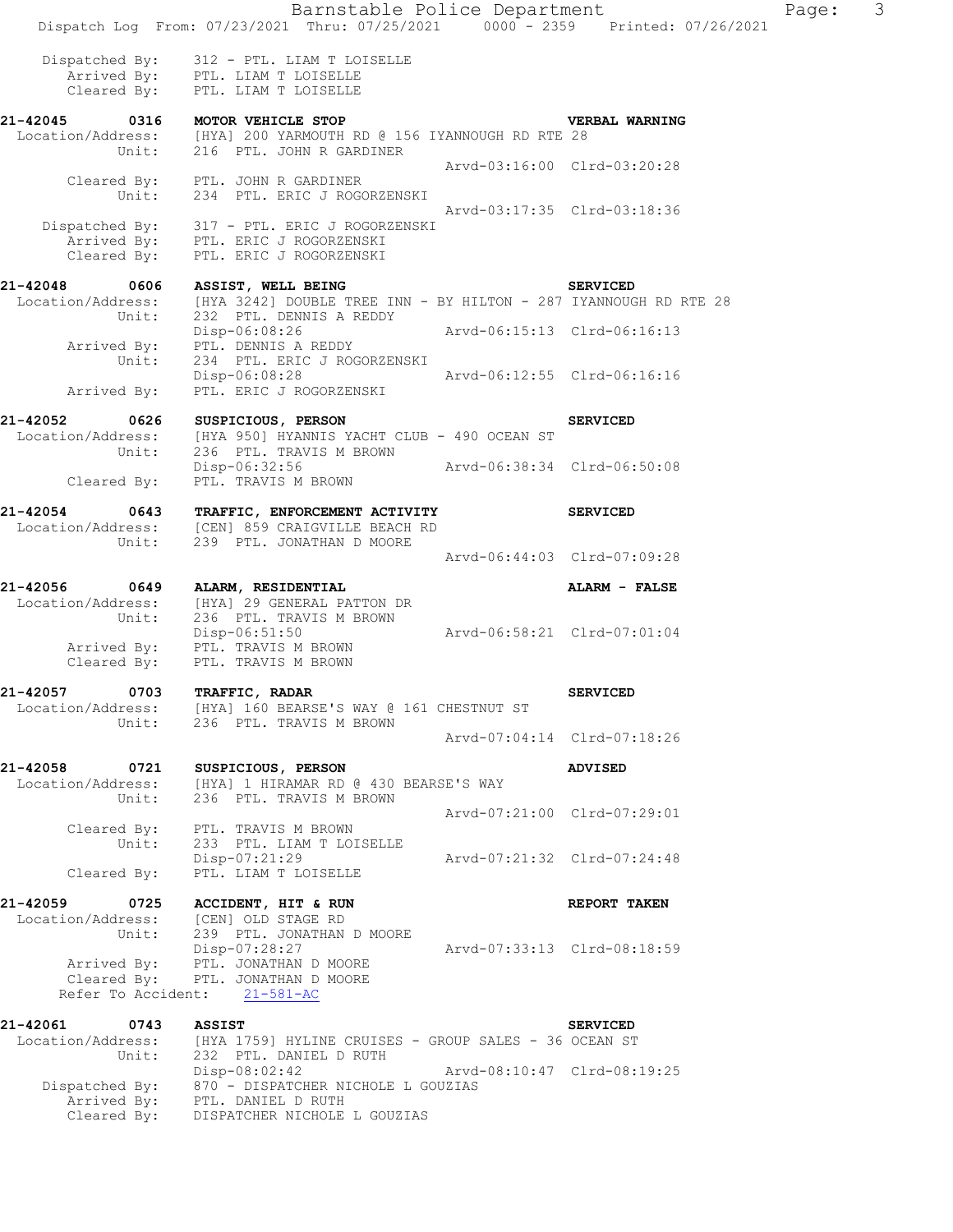|                                  | Barnstable Police Department<br>Dispatch Log From: 07/23/2021 Thru: 07/25/2021 0000 - 2359 Printed: 07/26/2021                                                                     |                             | Page:                                          | $\overline{4}$ |
|----------------------------------|------------------------------------------------------------------------------------------------------------------------------------------------------------------------------------|-----------------------------|------------------------------------------------|----------------|
|                                  | 21-42062 0809 ALARM, COMMERCIAL<br>Location/Address: [HYA] 130 NORTH ST<br>Unit: 237 PTL. KEVIN M SHAW                                                                             | Arvd-08:13:24 Clrd-08:17:12 | ALARM - FALSE                                  |                |
|                                  | Disp-08:11:52<br>Arrived By: PTL. KEVIN M SHAW<br>Cleared By: PTL. KEVIN M SHAW                                                                                                    |                             |                                                |                |
| 21-42063 0816 WARRANT, ATTEMPT   | Location/Address: [OOT] 1701 WASHINGTON ST Apt. #402<br>Unit: 343 SGT. KEVIN A CONNOLLY                                                                                            |                             | <b>ARREST MADE</b>                             |                |
| Unit:                            | 225 DET. STEVEN BARRETTE                                                                                                                                                           |                             | Arvd-08:16:00 Clrd-08:28:48                    |                |
|                                  | Disp-08:19:35                                                                                                                                                                      | Arvd-08:28:51 Clrd-08:29:03 |                                                |                |
| 21-42064                         | 21-42064 0825 MOTOR VEHICLE STOP<br>Location/Address: [HYA] 280 YARMOUTH RD @ 5 OLD YARMOUTH RD<br>Unit: 223 PTL. ANDREW M JOHNSON                                                 |                             | VERBAL WARNING                                 |                |
|                                  | Cleared By: PTL. ANDREW M JOHNSON                                                                                                                                                  |                             | Arvd-08:25:00 Clrd-08:29:46                    |                |
|                                  | 21-42065 0831 HOMELESS CAMP CHECK - CIU<br>Location/Address: [HYA] 24 IYANNOUGH RD RTE 28<br>Unit: 337 PTL. DANIELLE S ST. PETER                                                   |                             | <b>SERVICED</b><br>Arvd-08:33:08 Clrd-08:38:11 |                |
|                                  | 21-42067 0833 MOTOR VEHICLE STOP<br>Location/Address: [HYA 670] QUARTERDECK LOUNGE - 247 IYANNOUGH RD RTE 28<br>Unit: 223 PTL. ANDREW M JOHNSON                                    |                             | <b>ADVISED</b>                                 |                |
|                                  | Cleared By: PTL. ANDREW M JOHNSON                                                                                                                                                  | Arvd-08:33:00 Clrd-08:38:59 |                                                |                |
|                                  | 21-42069 0834 TRAFFIC, INVESTIGATION<br>Location/Address: [HYA 124] BARNSTABLE POLICE DEPARTMENT - 1200 PHINNEY'S LN<br>Unit: 402 PTL. MATTHEW J LOUNSBURY                         |                             | <b>SERVICED</b>                                |                |
|                                  |                                                                                                                                                                                    |                             | Arvd-08:35:15 Clrd-16:41:19                    |                |
| 21-42070<br>Unit:                | 0836 PRISONER, ESCORT<br>Location/Address: [BAR 71] BARNSTABLE FIRST DISTRICT COURT - 3195 MAIN ST RTE 6A<br>216 PTL. JOHN R GARDINER<br>Disp-08:37:56 Arvd-08:58:17 Clrd-09:05:53 |                             | <b>SERVICED</b>                                |                |
|                                  | Cleared By: PTL. JOHN R GARDINER                                                                                                                                                   |                             |                                                |                |
| 21-42074 0901 TRAFFIC, RADAR     | Location/Address: [CEN 545] CENTERVILLE RECREATION BUILDING - 524 MAIN ST<br>Unit: 236 PTL. TRAVIS M BROWN                                                                         |                             | <b>SERVICED</b><br>Arvd-09:02:15 Clrd-09:23:31 |                |
| 21-42075 0910 MOTOR VEHICLE STOP |                                                                                                                                                                                    |                             |                                                |                |
|                                  | Location/Address: [HYA 700] MCDONALD'S - 654 IYANNOUGH RD RTE 132<br>Unit: 223 PTL. ANDREW M JOHNSON                                                                               |                             | VERBAL WARNING                                 |                |
|                                  | Cleared By: PTL. ANDREW M JOHNSON                                                                                                                                                  | Arvd-09:10:00 Clrd-09:16:11 |                                                |                |
| 21-42076 0919 MOTOR VEHICLE STOP | Location/Address: [HYA 143] CAPE COD MALL PARKING LOT/BEST BUY - 793 IYANNOUGH RD RTE 132<br>Unit: 223 PTL. ANDREW M JOHNSON                                                       |                             | VERBAL WARNING<br>Arvd-09:19:00 Clrd-09:24:26  |                |
|                                  | Cleared By: PTL. ANDREW M JOHNSON                                                                                                                                                  |                             |                                                |                |
|                                  | 21-42077 0938 TRAFFIC, ENFORCEMENT ACTIVITY<br>Location/Address: [CEN] 1074 WEST MAIN ST @ 1195 FALMOUTH RD RTE 28<br>Unit: 236 PTL. TRAVIS M BROWN                                |                             | <b>SERVICED</b>                                |                |
|                                  |                                                                                                                                                                                    |                             | Arvd-09:38:27 Clrd-09:54:55                    |                |
| 21-42080                         | 1005 SUSPICIOUS, ACTIVITY<br>Location/Address: [HYA] 200 BAY SHORE RD<br>Unit: 223 PTL. ANDREW M JOHNSON                                                                           |                             | <b>GONE ON ARRIVAL</b>                         |                |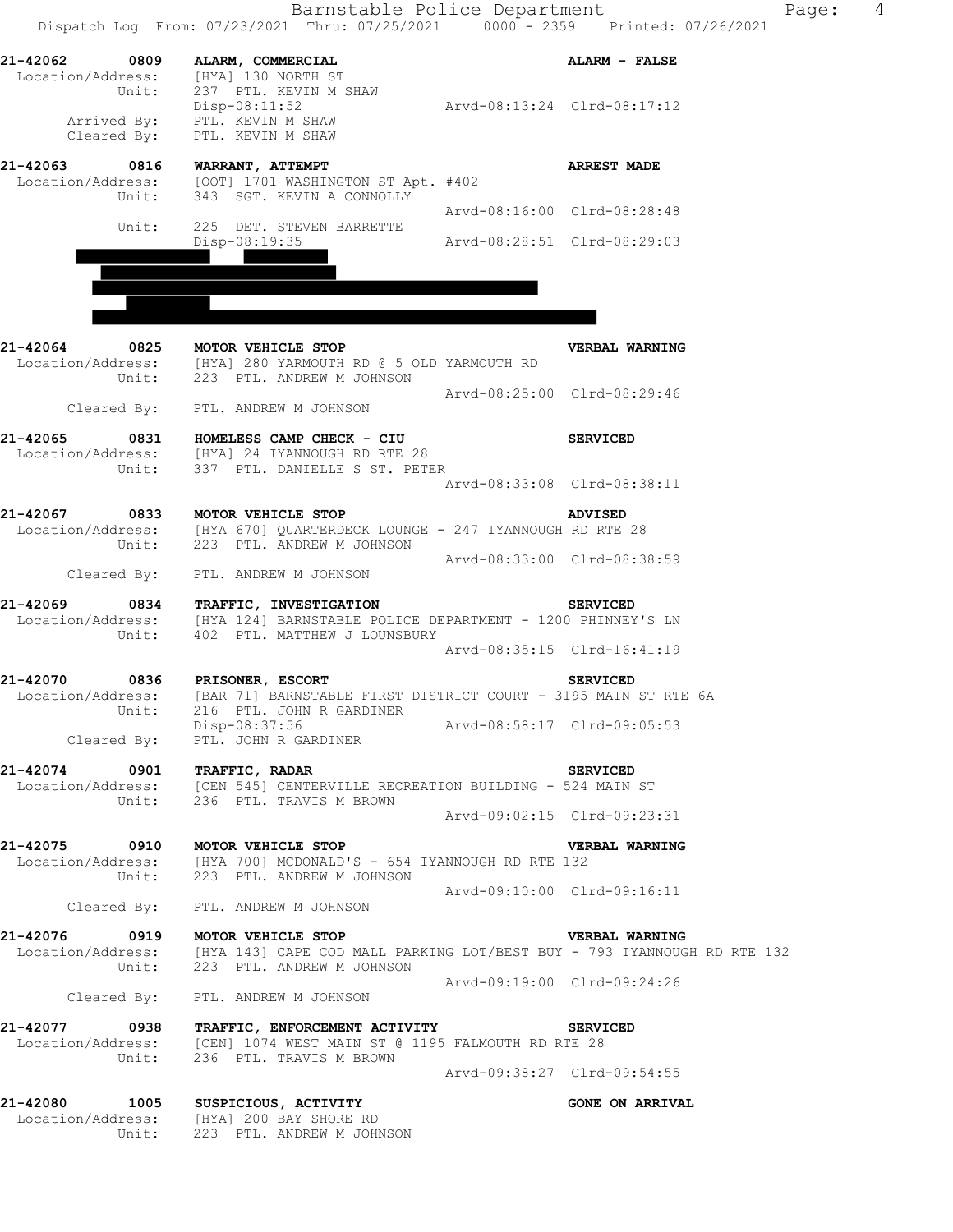|                                                | Barnstable Police Department<br>Dispatch Log From: 07/23/2021 Thru: 07/25/2021 0000 - 2359 Printed: 07/26/2021                                                           |                             |                             | Page: | 5 |
|------------------------------------------------|--------------------------------------------------------------------------------------------------------------------------------------------------------------------------|-----------------------------|-----------------------------|-------|---|
|                                                |                                                                                                                                                                          |                             |                             |       |   |
| Cleared By:<br>Unit:                           | Disp-10:10:30<br>DISPATCHER TYLA BERBIG<br>237 PTL. KEVIN M SHAW                                                                                                         |                             | $C1rd-10:19:12$             |       |   |
| Cleared By:                                    | Disp-10:10:35<br>Arrived By: PTL. KEVIN M SHAW<br>PTL. KEVIN M SHAW                                                                                                      | Arvd-10:17:15 Clrd-10:28:31 |                             |       |   |
|                                                |                                                                                                                                                                          |                             |                             |       |   |
| 21-42083<br>1035<br>Location/Address:<br>Unit: | <b>DISTURBANCE</b><br>[HYA] WHITEHALL WAY<br>223 PTL. ANDREW M JOHNSON                                                                                                   |                             | <b>ADVISED</b>              |       |   |
| Unit:                                          | Disp-10:35:36<br>Dispatched By: $870 -$ DISPATCHER NICHOLE L GOUZIAS<br>Arrived By: PTL. ANDREW M JOHNSON<br>Cleared By: PTL. ANDREW M JOHNSON<br>232 PTL. DANIEL D RUTH | Arvd-10:38:42 Clrd-10:48:22 |                             |       |   |
| Cleared By:                                    | Disp-10:35:40<br>Dispatched By: 870 - DISPATCHER NICHOLE L GOUZIAS<br>Arrived By: DISPATCHER NICHOLE L GOUZIAS<br>PTL. DANIEL D RUTH                                     | Arvd-10:36:29 Clrd-10:48:28 |                             |       |   |
| 21-42085<br>1035                               | ASSIST, OTHER AGENCY                                                                                                                                                     |                             | <b>SERVICED</b>             |       |   |
| Location/Address:<br>Unit:                     | [MAR 18] WEST VILLAGES ELEMENTARY SCHOOL - 760 OSTERVILLE W BARNSTABLE RD<br>238 PTL. THOMAS J HARMON                                                                    |                             |                             |       |   |
| Arrived By:<br>Cleared By:                     | Disp-10:37:00<br>PTL. THOMAS J HARMON<br>DISPATCHER NICHOLE L GOUZIAS                                                                                                    | Arvd-10:44:46 Clrd-10:58:51 |                             |       |   |
| 21-42088<br>1043                               | TRAFFIC, COMPLAINT                                                                                                                                                       |                             | <b>GONE ON ARRIVAL</b>      |       |   |
| Location/Address:<br>Unit:                     | [HYA] 112 STEVENS ST @ 111 BASSETT LN<br>237 PTL. KEVIN M SHAW                                                                                                           |                             |                             |       |   |
| Cleared By:                                    | Disp-10:46:57<br>Arrived By: PTL. KEVIN M SHAW<br>PTL. KEVIN M SHAW                                                                                                      | Arvd-10:47:54 Clrd-10:54:22 |                             |       |   |
|                                                |                                                                                                                                                                          |                             |                             |       |   |
| 21-42087<br>1044<br>Unit:                      | MOTOR VEHICLE STOP<br>Location/Address: [HYA] 5 NIGHTINGALE LN @ 73 FALMOUTH RD RTE 28<br>215 PTL. SCOTT H WRIGHT                                                        |                             | <b>ADVISED</b>              |       |   |
| Cleared By:                                    | PTL. SCOTT H WRIGHT                                                                                                                                                      | Arvd-10:44:00 Clrd-10:46:48 |                             |       |   |
|                                                |                                                                                                                                                                          |                             |                             |       |   |
| 21-42089<br>1048<br>Location/Address:<br>Unit: | TRAFFIC, ROAD HAZARD<br>[COT] MAIN ST<br>238 PTL. THOMAS J HARMON<br>Disp-10:59:23                                                                                       | Arvd-11:09:38 Clrd-11:14:48 | <b>ADVISED</b>              |       |   |
| Cleared By:                                    | Dispatched By: 870 - DISPATCHER NICHOLE L GOUZIAS<br>Arrived By: PTL. THOMAS J HARMON<br>DISPATCHER NICHOLE L GOUZIAS                                                    |                             |                             |       |   |
| 21-42212 1100<br>Location/Address:             | HOMELESS INCIDENT/SUS PERSON TERMINE Jail Diversion<br>[HYA 2995] BELLA'S OF CAPE COD - 448 MAIN ST                                                                      |                             |                             |       |   |
| 21-42091                                       | 1101 AIRPORT RAMP CHECK                                                                                                                                                  |                             | <b>SERVICED</b>             |       |   |
|                                                | Location/Address: [HYA 103] BARNSTABLE MUNICIPAL AIRPORT - TERMINAL - 480 BARNSTABLE RD                                                                                  |                             |                             |       |   |
| Unit:                                          | 229 PTL. EVAN M HAUSSMANN                                                                                                                                                | Arvd-11:01:00 Clrd-11:01:49 |                             |       |   |
| 21-42093<br>Unit:                              | 1116 DISTURBANCE, INTOX PERSON<br>Location/Address: [HYA 602] SOVREIGN BANK - 442 MAIN ST<br>MAINST3 CSO SEAN FLAHERTY                                                   |                             | <b>SERVICED</b>             |       |   |
|                                                |                                                                                                                                                                          |                             | Arvd-11:16:00 Clrd-12:08:24 |       |   |
| Unit:                                          | CSO HAILIE M HOPE<br>Cleared By: CSO MATTHEW P HIGGINS<br>237 PTL. KEVIN M SHAW                                                                                          |                             |                             |       |   |
| Cleared By:                                    | Disp-11:19:37<br>PTL. KEVIN M SHAW                                                                                                                                       | Arvd-11:19:39 Clrd-11:44:31 |                             |       |   |
| 21-42094<br>1120                               | <b>LARCENY</b>                                                                                                                                                           |                             | <b>REPORT TAKEN</b>         |       |   |
| Unit:                                          | Location/Address: [HYA 2544] CAPE COD MALL / SIMON MALLS - 769 IYANNOUGH RD RTE 132<br>215 PTL. SCOTT H WRIGHT                                                           |                             |                             |       |   |
|                                                | Disp-11:23:49<br>Arrived By: DISPATCHER JOHN H COULOMBE<br>Refer To Incident: 21-1451-OF                                                                                 | Arvd-11:31:42 Clrd-11:34:33 |                             |       |   |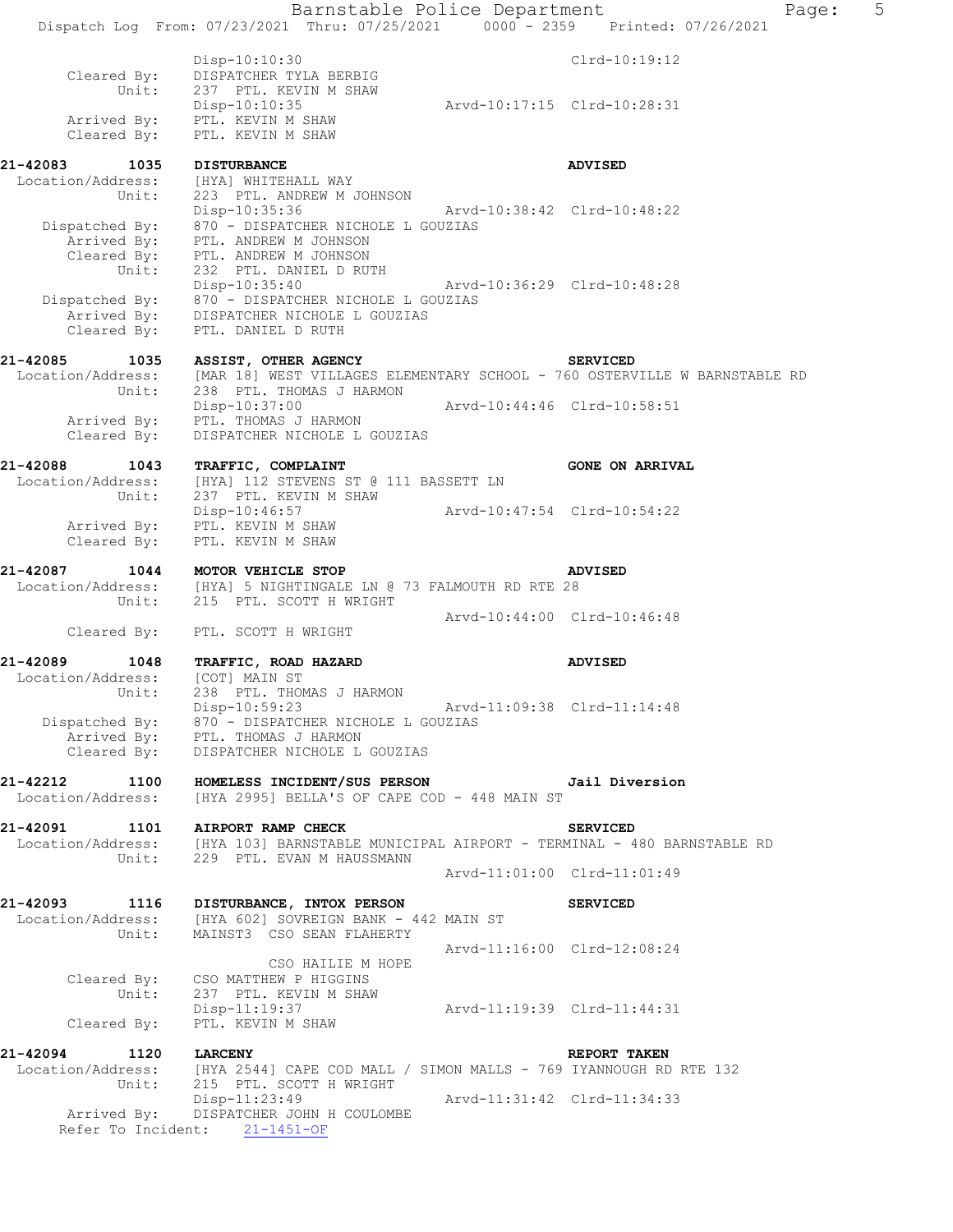Dispatch Log From: 07/23/2021 Thru: 07/25/2021 0000 - 2359 Printed: 07/26/2021 **21-42096 1127 TRAFFIC, ENFORCEMENT ACTIVITY ADVISED**  Location/Address: [COT] MAIN ST Unit: 238 PTL. THOMAS J HARMON Arvd-11:28:12 Clrd-12:00:05 21-42097 1129 FOLLOWUP PREV CASE **SERVICED** Location/Address: [HYA 249] SANTANDER BANK - 55 BASSETT LN Unit: 337 PTL. DANIELLE S ST. PETER Arvd-11:29:43 Clrd-11:46:19 **21-42198 1129 HOMELESS TRESPASS/UNWANTED SERVICED**  Location/Address: [HYA 3983] HARBOR OVERLOOK - 51 OCEAN ST **21-42099 1134 ALARM, COMMERCIAL ALARM - FALSE**  Location/Address: [OST] 32 WIANNO AVE Unit: 236 PTL. TRAVIS M BROWN Disp-11:38:29 Arvd-11:50:32 Clrd-11:54:54 Arrived By: PTL. TRAVIS M BROWN Cleared By: PTL. TRAVIS M BROWN **21-42100 1138 TRAFFIC, COMPLAINT VERBAL WARNING**  Location/Address: [HYA 3434] SANTANDER BANK - 715 WEST MAIN ST Unit: 232 PTL. DANIEL D RUTH Disp-11:39:02 Arvd-11:46:46 Clrd-12:03:52 Arrived By: PTL. DANIEL D RUTH Cleared By: PTL. DANIEL D RUTH **21-42107 1213 ASSIST ADVISED**  Location/Address: [HYA 112] CAPE COD HOSPITAL - 27 PARK ST Unit: 237 PTL. KEVIN M SHAW Disp-12:15:13 Arvd-12:45:22 Clrd-12:55:36 Arrived By: PTL. KEVIN M SHAW Cleared By: PTL. KEVIN M SHAW **21-42108 1223 TRAFFIC, SIGNALS SERVICED**  Location/Address: [MAR] 2929 FALMOUTH RD RTE 28 @ 400 OSTERVILLE W BARNSTABLE RD Unit: 238 PTL. THOMAS J HARMON Disp-12:23:50 Arvd-12:34:44 Clrd-12:41:47 Arrived By: PTL. THOMAS J HARMON **21-42109 1228 ASSIST, WELL BEING SERVICED**  Location/Address: [MAR] 1297 OSTERVILLE W BARNSTABLE RD Unit: 238 PTL. THOMAS J HARMON Disp-12:42:06 Arvd-12:51:25 Clrd-12:51:55 Arrived By: DISPATCHER NICHOLE L GOUZIAS Cleared By: DISPATCHER NICHOLE L GOUZIAS **21-42110 1234 FOLLOWUP PREV CASE SERVICED**  Location/Address: [HYA 21] BEST BUY - 793 IYANNOUGH RD RTE 132 Unit: 215 PTL. SCOTT H WRIGHT Arvd-12:34:00 Clrd-13:07:25 Cleared By: PTL. SCOTT H WRIGHT **21-42111 1241 FOLLOWUP PREV CASE SERVICED**  Location/Address: [HYA 124] BARNSTABLE POLICE DEPARTMENT - 1200 PHINNEY'S LN Unit: 216 PTL. JOHN R GARDINER Disp-12:41:51 Arvd-12:41:55 Clrd-12:59:14 **21-42112 1258 ASSIST, OTHER AGENCY SERVICED**  Location/Address: [BAR 833] VILLAGE GREEN APARTMENTS - 767 INDEPENDENCE DR Apt. #B Unit: 216 PTL. JOHN R GARDINER Disp-12:59:14 Arvd-13:03:49 Clrd-13:12:36 Arrived By: PTL. JOHN R GARDINER **21-42114 1258 ASSIST, WELL BEING ADVISED**  Location/Address: [HYA 3284] LOTUFO, DAVID G - 749 OLD STRAWBERRY HILL RD Unit: 223 PTL. ANDREW M JOHNSON

Disp-13:08:56 Arvd-13:38:27 Clrd-13:55:45

 Arrived By: PTL. ANDREW M JOHNSON Cleared By: PTL. ANDREW M JOHNSON

Barnstable Police Department Fage: 6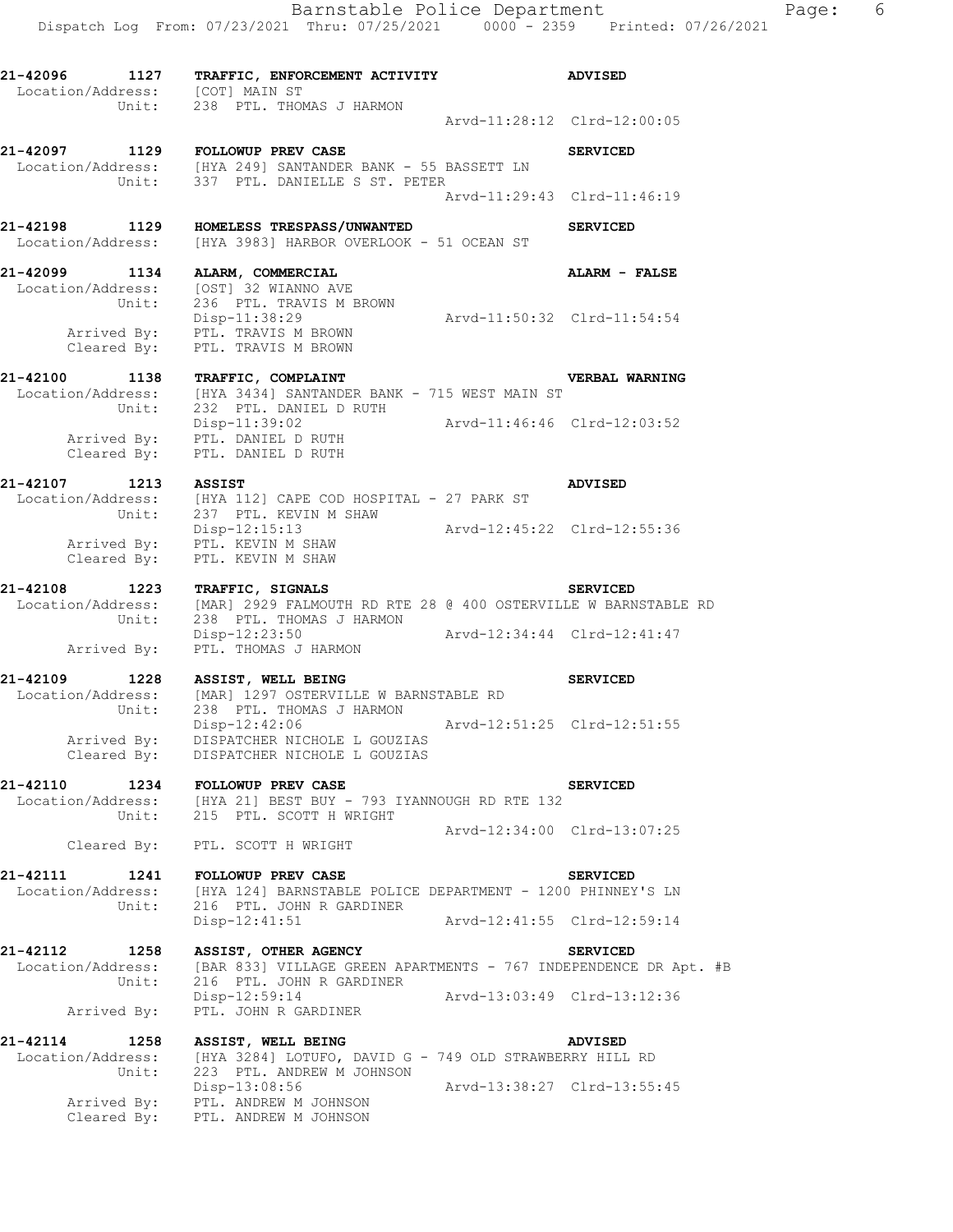

Disp-13:18:28 Clrd-13:30:21

Cleared By: DISPATCHER NICHOLE L GOUZIAS

**21-42123 1329 PROPERTY, LOST ADVISED**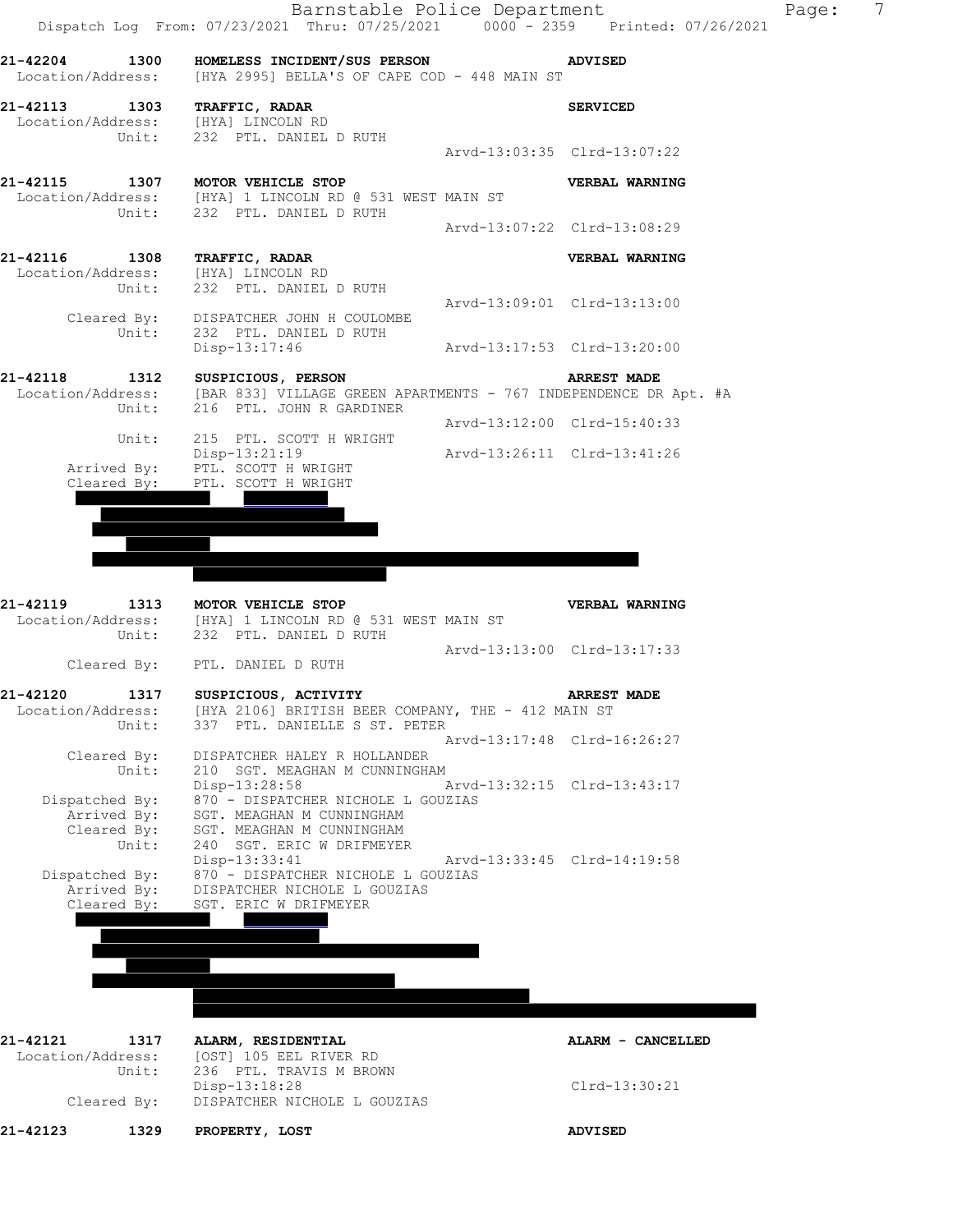|                                                | Barnstable Police Department<br>Dispatch Log From: 07/23/2021 Thru: 07/25/2021 0000 - 2359 Printed: 07/26/2021                                       |                             | Page:                       | 8 |
|------------------------------------------------|------------------------------------------------------------------------------------------------------------------------------------------------------|-----------------------------|-----------------------------|---|
| Location/Address:                              | [HYA 4021] ANEJO - 599 MAIN ST                                                                                                                       |                             |                             |   |
| 21-42124 1346<br>Location/Address:             | SUSPICIOUS, ACTIVITY<br>[HYA 124] BARNSTABLE POLICE DEPARTMENT - 1200 PHINNEY'S LN                                                                   |                             | <b>SERVICED</b>             |   |
| Location/Address:<br>Unit:                     | 21-42125 1351 E911, ABANDONED CALL<br>[HYA] 66 RIPPLE COVE RD<br>237 PTL. KEVIN M SHAW                                                               |                             | <b>UNFOUNDED</b>            |   |
| Cleared By:<br>Unit:                           | Disp-13:51:57<br>DISPATCHER NICHOLE L GOUZIAS<br>237 PTL. KEVIN M SHAW                                                                               |                             | Clrd-13:59:00               |   |
| Cleared By:                                    | Disp-14:01:51 Arvd-14:08:55 Clrd-14:13:35<br>Dispatched By: 870 - DISPATCHER NICHOLE L GOUZIAS<br>Arrived By: PTL. KEVIN M SHAW<br>PTL. KEVIN M SHAW |                             |                             |   |
|                                                | 21-42126 1359 MOTOR VEHICLE STOP<br>Location/Address: [HYA] 7 PINE GROVE AVE @ 160 WEST MAIN ST<br>Unit: 237 PTL. KEVIN M SHAW                       |                             | VERBAL WARNING              |   |
|                                                |                                                                                                                                                      |                             | Arvd-13:59:00 Clrd-14:01:51 |   |
|                                                | 21-42128 1409 MOTOR VEHICLE STOP<br>Location/Address: [HYA 3212] WATERSIDE PROPERTIES - 70 CENTER ST<br>Unit: 223 PTL. ANDREW M JOHNSON              |                             | VERBAL WARNING              |   |
| Cleared By:                                    | PTL. ANDREW M JOHNSON                                                                                                                                |                             | Arvd-14:09:00 Clrd-14:16:54 |   |
| 21-42130<br>1415 ASSIST                        |                                                                                                                                                      |                             | UNFOUNDED                   |   |
| Cleared By:                                    | Location/Address: [MAR] 10 WHEELER RD<br>Unit: 238 PTL. THOMAS J HARMON<br>Disp-14:19:09<br>Arrived By: PTL. THOMAS J HARMON<br>PTL. THOMAS J HARMON | Arvd-14:25:22 Clrd-14:57:38 |                             |   |
| 21-42131<br>1423 ASSIST                        |                                                                                                                                                      |                             | <b>SERVICED</b>             |   |
|                                                | Location/Address: [BAR 602] HYANNIS GOLF CLUB CORP - CLUB HOUSE - 1800 IYANNOUGH RD RTE 132<br>Unit: 223 PTL. ANDREW M JOHNSON                       |                             |                             |   |
| Arrived By:                                    | Disp-14:24:46 Arvd-14:34:02 Clrd-14:48:07<br>PTL. ANDREW M JOHNSON                                                                                   |                             |                             |   |
| 21-42132<br>1427                               | <b>ASSIST</b>                                                                                                                                        |                             | <b>SERVICED</b>             |   |
| Location/Address:<br>Unit:<br>Arrived By:      | [OST] 188 WASHINGTON AVE<br>236 PTL. TRAVIS M BROWN<br>Disp-14:29:21<br>PTL. TRAVIS M BROWN                                                          |                             | Arvd-14:41:39 Clrd-14:49:38 |   |
| Cleared By:                                    | PTL. TRAVIS M BROWN                                                                                                                                  |                             |                             |   |
| 21-42133<br>1435<br>Location/Address:<br>Unit: | HARASSMENT, THREATS<br>[HYA] 979 FALMOUTH RD RTE 28 Apt. #A30<br>237 PTL. KEVIN M SHAW                                                               |                             | <b>ADVISED</b>              |   |
| Arrived By:<br>Cleared By:                     | Disp-14:42:58<br>PTL. KEVIN M SHAW<br>PTL. KEVIN M SHAW                                                                                              |                             | Arvd-14:50:03 Clrd-15:10:07 |   |
| 21-42175<br>1437<br>Location/Address:          | HOMELESS INCIDENT/SUS PERSON<br>[HYA 11] HYANNIS VILLAGE GREEN - 365 MAIN ST                                                                         |                             | <b>SERVICED</b>             |   |
| 21-42134<br>1442<br>Location/Address:<br>Unit: | PRISONER, ESCORT<br>[HYA 112] CAPE COD HOSPITAL - 27 PARK ST<br>215 PTL. SCOTT H WRIGHT                                                              |                             | <b>SERVICED</b>             |   |
| Cleared By:<br>Unit:                           | PTL. SCOTT H WRIGHT<br>214 PTL. BRUCE E MARNEY                                                                                                       |                             | Arvd-14:42:00 Clrd-17:02:45 |   |
| Dispatched By:                                 | Disp-16:37:41<br>880 - DISPATCHER HALEY R HOLLANDER                                                                                                  |                             | Arvd-16:43:06 Clrd-18:01:46 |   |
| Arrived By:<br>Cleared By:<br>Unit:            | PTL. BRUCE E MARNEY<br>PTL. BRUCE E MARNEY<br>213 PTL. RILEY P SHEA                                                                                  |                             |                             |   |
| Dispatched By:<br>Arrived By:<br>Cleared By:   | Disp-17:46:47<br>871 - DISPATCHER RYAN J MCNALLY<br>PTL. RILEY P SHEA<br>PTL. RILEY P SHEA                                                           | Arvd-17:52:07 Clrd-19:24:13 |                             |   |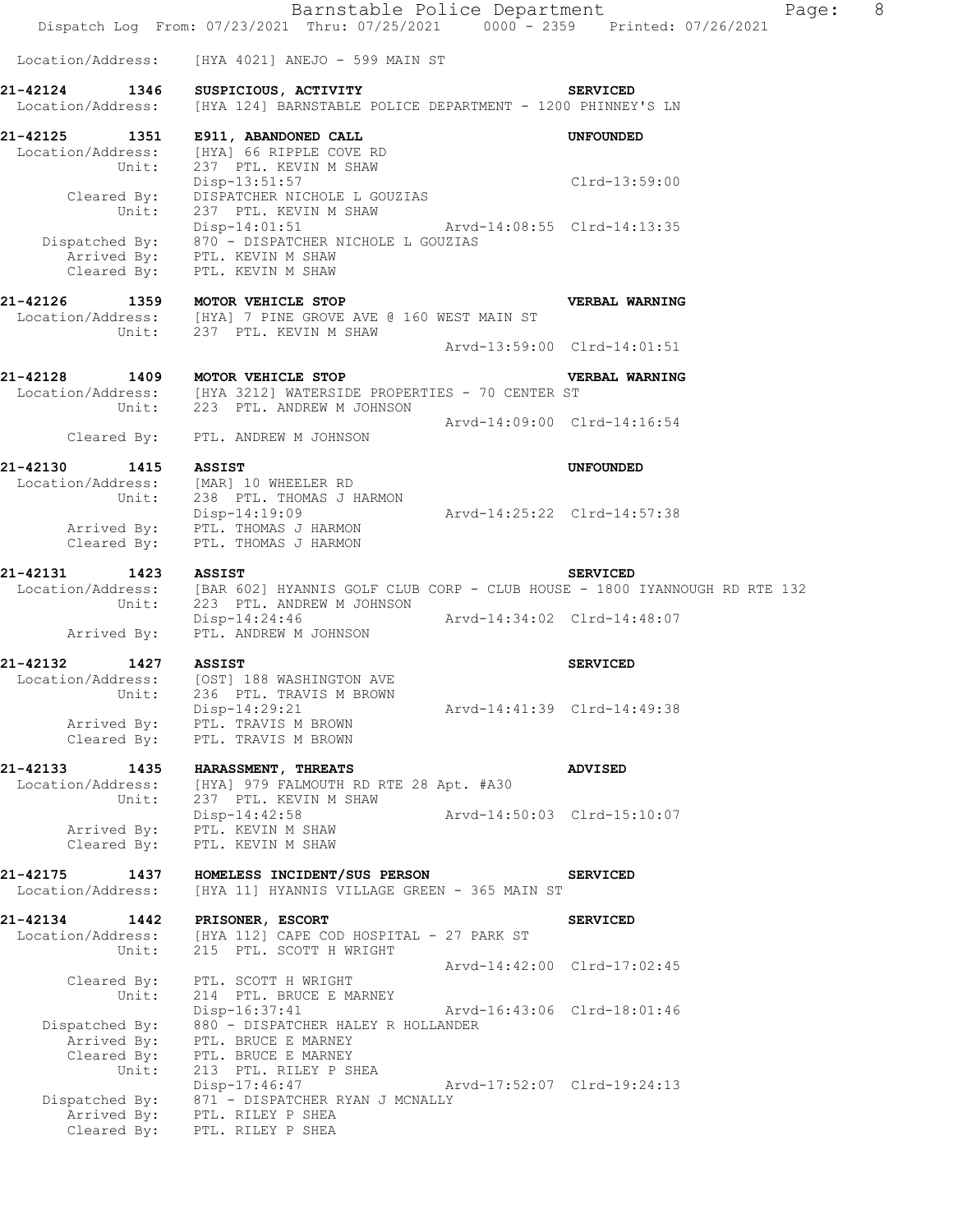Barnstable Police Department Fage: 9 Dispatch Log From: 07/23/2021 Thru: 07/25/2021 0000 - 2359 Printed: 07/26/2021 Unit: 221 PTL. CHRISTOPHER J LOBIANCO Disp-19:03:15 Arvd-19:14:18 Clrd-20:38:23 Dispatched By: 871 - DISPATCHER RYAN J MCNALLY Arrived By: PTL. CHRISTOPHER J LOBIANCO Cleared By: PTL. CHRISTOPHER J LOBIANCO Unit: 236 PTL. NATALIE A FACHADA Disp-20:22:40 Arvd-20:29:35 Clrd-23:03:02 Dispatched By: 871 - DISPATCHER RYAN J MCNALLY Arrived By: PTL. NATALIE A FACHADA Cleared By: PTL. NATALIE A FACHADA Unit: 221 PTL. CHRISTOPHER J LOBIANCO Disp-22:46:32 Arvd-22:55:33 Clrd-07/24/2021 @ 00:26:03 Dispatched By: 871 - DISPATCHER RYAN J MCNALLY Arrived By: PTL. CHRISTOPHER J LOBIANCO Cleared By: DISPATCHER TYLA BERBIG **21-42135 1452 ASSIST, WELL BEING ADVISED**  Location/Address: [HYA] 9 SETTLERS LN Unit: 231 PTL. ANTHONY C D'ANGELO Disp-14:53:49 Arvd-14:54:03 Clrd-14:59:16 Arrived By: PTL. ANTHONY C D'ANGELO Cleared By: PTL. ANTHONY C D'ANGELO **21-42139 1505 ACCIDENT, PERSONAL INJURY REPORT TAKEN**  Location/Address: [HYA 3675] ISLAND CAFE - 251 IYANNOUGH RD RTE 28<br>Unit: 232 PTL. DANIEL D RUTH 232 PTL. DANIEL D RUTH Disp-15:11:45 Arvd-15:22:31 Clrd-16:42:13 Cleared By: DISPATCHER RYAN J MCNALLY Refer To Accident: 21-582-AC 21-42146 1519 ASSIST, WELL BEING **PROTECTIVE CUSTODY** Location/Address: [HYA 2878] TD BANK - 226 FALMOUTH RD RTE 28 Unit: 237 PTL. KEVIN M SHAW Disp-15:22:39 Arvd-15:22:41 Clrd-16:11:21 Cleared By: DISPATCHER RYAN J MCNALLY Refer To  $P/C$ :  $21-1216-R$  P/C: LEWIS, ERIC CHARLES Address: 77 WINTER ST HYANNIS, MA Age: 31 Charges: INCAPACITATED PERSONS, ASSISTANCE TO FACILITY OR PROTECTIVE CUSTODY **21-42147 1521 MOTOR VEHICLE STOP ADVISED**  Location/Address: [HYA] 356 BEARSE'S WAY @ 6 FRESH HOLES RD Unit: 231 PTL. ANTHONY C D'ANGELO Arvd-15:21:00 Clrd-15:23:27 Cleared By: PTL. ANTHONY C D'ANGELO **21-42149 1526 MOTOR VEHICLE STOP ADVISED**  Location/Address: [HYA] 69 BEARSE RD @ 25 FALMOUTH RD RTE 28 Unit: 231 PTL. ANTHONY C D'ANGELO Arvd-15:26:21 Clrd-15:28:52 Cleared By: PTL. ANTHONY C D'ANGELO **21-42150 1531 ALARM, COMMERCIAL ALARM - FALSE**  Location/Address: [HYA 3293] ORLEANS AUTO SUPPLY WAREHOUSE - 32 BAXTER RD Apt. #6 Unit: 231 PTL. ANTHONY C D'ANGELO<br>Disp-15:34:30 Disp-15:34:30 Arvd-15:39:10 Clrd-15:42:47 Arrived By: PTL. ANTHONY C D'ANGELO Cleared By: PTL. ANTHONY C D'ANGELO **21-42151 1533 E911, SILENT CALL SERVICED**  Location/Address: [OST 1509] TELLA, SRIKANTH - 26 HIDDEN LN Unit: 238 PTL. THOMAS J HARMON Disp-15:35:08 Arvd-15:52:19 Clrd-16:06:48 Arrived By: DISPATCHER RYAN J MCNALLY Cleared By: PTL. THOMAS J HARMON **21-42153 1544 MOTOR VEHICLE STOP VERBAL WARNING**  Location/Address: [HYA 1722] U-HAUL HYANNIS - 594 BEARSE'S WAY Unit: 231 PTL. ANTHONY C D'ANGELO Arvd-15:44:00 Clrd-15:47:23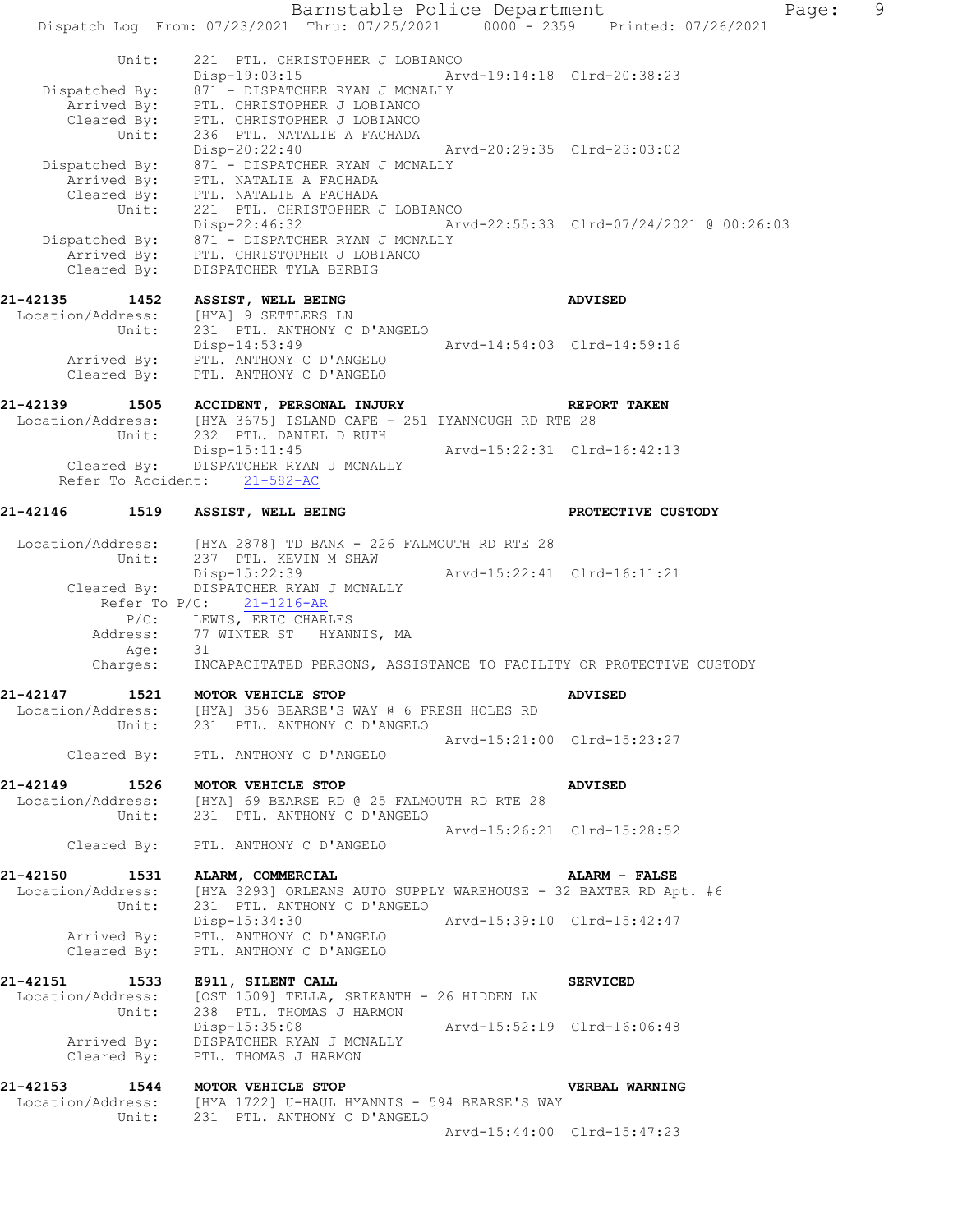Barnstable Police Department Fage: 10 Dispatch Log From: 07/23/2021 Thru: 07/25/2021 0000 - 2359 Printed: 07/26/2021 Cleared By: PTL. ANTHONY C D'ANGELO **21-42155 1609 ASSIST, OTHER AGENCY SERVICED**  Location/Address: [BAR] 255 BREED'S HILL RD Unit: 236 PTL. NATALIE A FACHADA Disp-16:10:40 Arvd-16:16:38 Clrd-16:33:13 Arrived By: PTL. NATALIE A FACHADA Cleared By: PTL. NATALIE A FACHADA **21-42156 1614 ACCIDENT, PROPERTY DAMAGE REPORT TAKEN**  Location/Address: [HYA 3800] LUKE'S LIQUORS - 1166 IYANNOUGH RD RTE 132 Unit: 221 PTL. CHRISTOPHER J LOBIANCO Disp-16:14:58 Arvd-16:19:23 Clrd-16:28:24 Arrived By: PTL. CHRISTOPHER J LOBIANCO Cleared By: PTL. CHRISTOPHER J LOBIANCO Refer To Accident: 21-583-AC **21-42157 1615 TRAFFIC, ENFORCEMENT ACTIVITY SERVICED**  Location/Address: [HYA] OLD TOWN RD Unit: 251 PTL. NOLAN R O'MELIA Arvd-16:15:14 Clrd-16:38:52<br>Unit: 251 PTL. NOLAN R O'MELIA 251 PTL. NOLAN R O'MELIA Disp-16:44:29 Arvd-16:45:35 Clrd-17:08:46 251 PTL. NOLAN R O'MELIA Unit: 251 PTL. NOLAN R O'MELIA<br>Disp-17:18:10 Clrd-17:18:19 **21-42159 1628 TRAFFIC, ENFORCEMENT ACTIVITY SERVICED**  Location/Address: [COT] LOWELL AVE Unit: 239 PTL. LORNE W FELLOWS Arvd-16:30:15 Clrd-17:01:21 **21-42161 1637 MOTOR VEHICLE STOP VERBAL WARNING**  Location/Address: [BAR] ATTUCKS LN @ WILKENS LN Unit: 236 PTL. NATALIE A FACHADA Arvd-16:37:00 Clrd-16:40:14 Cleared By: PTL. NATALIE A FACHADA **21-42162 1638 MOTOR VEHICLE STOP CITATION ISSUED**  Location/Address: [HYA] 432 OLD TOWN RD @ 182 OLD CRAIGVILLE RD Unit: 251 PTL. NOLAN R O'MELIA Arvd-16:38:52 Clrd-16:44:18 **21-42163 1639 BUILDING CHECK SERVICED**  Location/Address: [HYA 103] BARNSTABLE MUNICIPAL AIRPORT - TERMINAL - 480 BARNSTABLE RD Unit: 229 PTL. EVAN M HAUSSMANN Arvd-16:39:54 Clrd-16:40:20 **21-42165 1639 ACCIDENT, HIT & RUN ADVISED**  Location/Address: [HYA 3514] STOP & SHOP - 425 ATTUCKS LN **21-42197 1704 BOAT, STOP VERBAL WARNING**  Location: [CEN] Wequaquet Lake Unit: 61 SGT. ROBERT E BITINAS Arvd-17:04:00 Clrd-17:05:58 **21-42199 1708 MOTOR VEHICLE STOP COMPLAINT/SUMMONS**  Location/Address: [HYA] 97 OLD TOWN RD Unit: 251 PTL. NOLAN R O'MELIA Arvd-17:08:46 Clrd-17:17:58 Refer To Summons: 21-1217-AR Summons: RODRIGUES, ERIKA MONTEIRO DA SI Address: 97 OLD TOWN RD Apt. #A HYANNIS, MA Age: 34 Charges: SPEEDING RATE OF SPEED EXCEEDING POSTED LIMIT UNLICENSED OPERATION OF MV **21-42213 1716 TRAFFIC, ENFORCEMENT ACTIVITY SERVICED**  Location/Address: [COT] MAIN ST Unit: 239 PTL. LORNE W FELLOWS Arvd-17:16:27 Clrd-17:21:50 Unit: 239 PTL. LORNE W FELLOWS

Disp-17:25:50 Arvd-17:29:20 Clrd-17:42:00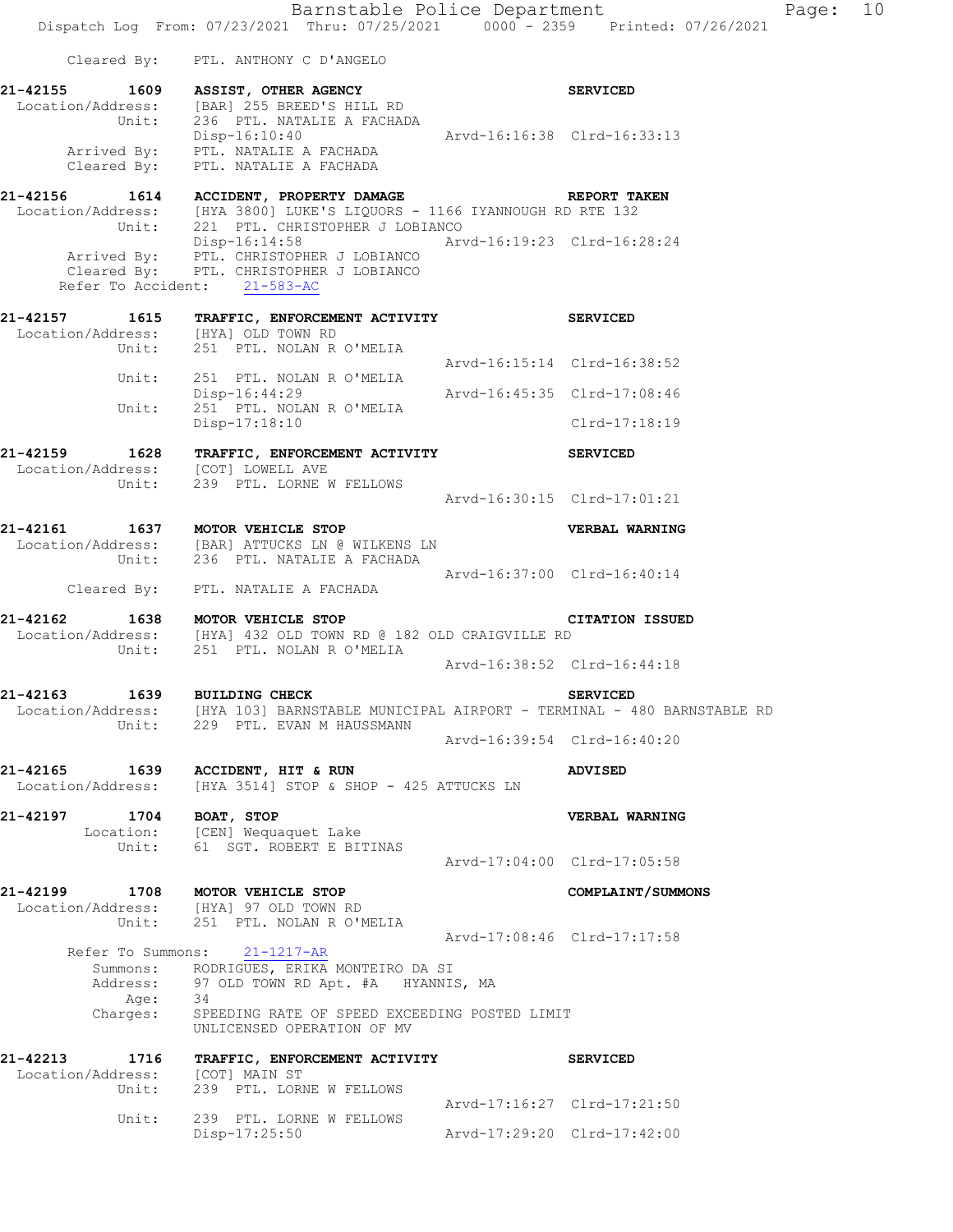Barnstable Police Department Page: 11 Dispatch Log From: 07/23/2021 Thru: 07/25/2021 0000 - 2359 Printed: 07/26/2021 Cleared By: DISPATCHER RYAN J MCNALLY **21-42220 1717 ASSIST, WELL BEING SERVICED**  Location/Address: [HYA 2544] CAPE COD MALL / SIMON MALLS - 769 IYANNOUGH RD RTE 132 Unit: 213 PTL. RILEY P SHEA Disp-17:19:16 Arvd-17:24:04 Clrd-17:24:06 Arrived By: PTL. RILEY P SHEA Cleared By: DISPATCHER RYAN J MCNALLY Unit:  $210$  SGT. THOMAS J BIRD<br>Disp-17:21:56 Disp-17:21:56 Arvd-17:21:58 Clrd-17:24:14 Dispatched By: 871 - DISPATCHER RYAN J MCNALLY Arrived By: DISPATCHER RYAN J MCNALLY Cleared By: DISPATCHER RYAN J MCNALLY **21-42222 1720 TRAFFIC, ENFORCEMENT ACTIVITY SERVICED**  Location/Address: [HYA] CRAIGVILLE BEACH RD Unit: 251 PTL. NOLAN R O'MELIA Arvd-17:20:37 Clrd-17:51:52 Unit: 251 PTL. NOLAN R O'MELIA<br>Disp-17:53:47 Disp-17:53:47 Arvd-17:54:34 Clrd-18:01:41 Unit: 251 PTL. NOLAN R O'MELIA Disp-18:06:37 Arvd-18:08:55 Clrd-18:17:17 Unit: 251 PTL. NOLAN R O'MELIA Disp-18:26:42 Clrd-18:26:52 **21-42223 1721 MOTOR VEHICLE STOP VERBAL WARNING**  Location/Address: [COT] 224 PUTNAM AVE @ 395 OLD POST RD Unit: 239 PTL. LORNE W FELLOWS Arvd-17:21:50 Clrd-17:25:38 Unit: 238 PTL. THOMAS M FULLAM Arvd-17:25:13 Clrd-17:28:50 Dispatched By: 319 - PTL. THOMAS M FULLAM Arrived By: PTL. THOMAS M FULLAM Cleared By: PTL. THOMAS M FULLAM **21-42225 1731 AIRPORT RAMP CHECK SERVICED**  Location/Address: [HYA 103] BARNSTABLE MUNICIPAL AIRPORT - TERMINAL - 480 BARNSTABLE RD Unit: 229 PTL. EVAN M HAUSSMANN Arvd-17:32:08 Clrd-17:34:53 **21-42228 1742 TRAFFIC, PARKING VIOL CITATION ISSUED**  Location/Address: [COT] 590 MAIN ST Unit: 239 PTL. LORNE W FELLOWS Arvd-17:42:00 Clrd-17:51:36 Unit: 238 PTL. THOMAS M FULLAM Arvd-17:45:09 Clrd-17:51:00 Dispatched By: 319 - PTL. THOMAS M FULLAM Arrived By: PTL. THOMAS M FULLAM Cleared By: PTL. THOMAS M FULLAM **21-42231 1751 MOTOR VEHICLE STOP VERBAL WARNING**  Location/Address: [HYA] 105 CRAIGVILLE BEACH RD @ 156 SMITH ST Unit: 251 PTL. NOLAN R O'MELIA Arvd-17:51:52 Clrd-17:53:35 **21-42232 1756 HARASSMENT, THREATS REPORT TAKEN**  Location/Address: [HYA 1318] WATTERS, ELSIE R - 40 GEORGE ST Unit: 221 PTL. CHRISTOPHER J LOBIANCO Disp-17:56:59 Arvd-18:00:01 Clrd-18:33:51 Cleared By: PTL. CHRISTOPHER J LOBIANCO Unit: 236 PTL. NATALIE A FACHADA

 Disp-17:57:02 Arvd-18:00:03 Clrd-18:32:45 Cleared By: PTL. NATALIE A FACHADA Unit: 210 SGT. THOMAS J BIRD Disp-18:02:42 Enrt-18:02:42 Arvd-18:02:45 Clrd-18:22:23 Dispatched By: 188 - SGT. THOMAS J BIRD Enroute By: SGT. THOMAS J BIRD Arrived By: SGT. THOMAS J BIRD Cleared By: SGT. THOMAS J BIRD Refer To Incident: 21-1454-OF

**21-42233 1801 MOTOR VEHICLE STOP CITATION ISSUED**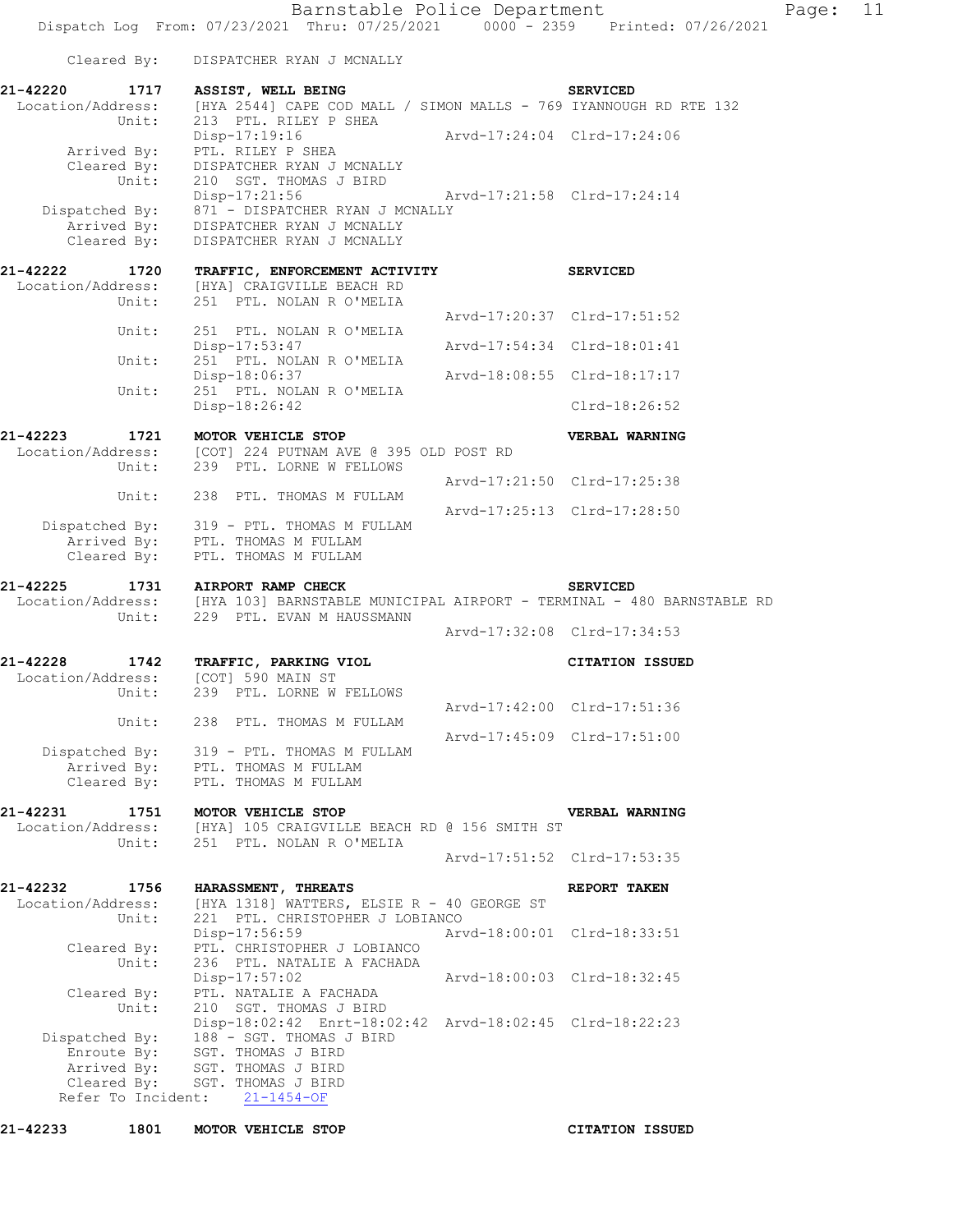|                                                | Dispatch Log From: 07/23/2021 Thru: 07/25/2021 0000 - 2359 Printed: 07/26/2021                                                                         |                             | Barnstable Police Department | Page: 12 |  |
|------------------------------------------------|--------------------------------------------------------------------------------------------------------------------------------------------------------|-----------------------------|------------------------------|----------|--|
|                                                | Location/Address: [HYA] 4 STRAWBERRY HILL RD @ 551 CRAIGVILLE BEACH RD                                                                                 |                             |                              |          |  |
|                                                | Unit: 251 PTL. NOLAN R O'MELIA                                                                                                                         |                             | Arvd-18:01:41 Clrd-18:06:27  |          |  |
|                                                | 21-42234 1803 TRAFFIC, ENFORCEMENT ACTIVITY<br>Location/Address: [OST] 1374 MAIN ST @ 30 POND ST<br>Unit: 239 PTL. LORNE W FELLOWS                     |                             | <b>SERVICED</b>              |          |  |
|                                                |                                                                                                                                                        |                             | Arvd-18:04:25 Clrd-18:15:31  |          |  |
| Location/Address: [COT] SCHOOL ST              | 21-42235 1808 TRAFFIC, ENFORCEMENT ACTIVITY SERVICED                                                                                                   |                             |                              |          |  |
|                                                | Unit: 238 PTL. THOMAS M FULLAM                                                                                                                         |                             | Arvd-18:08:16 Clrd-18:11:28  |          |  |
|                                                | 21-42237 1812 TRAFFIC, COMPLAINT<br>Location/Address: [CEN] 1195 FALMOUTH RD RTE 28 @ 1074 WEST MAIN ST<br>Unit: 234 PTL. THOMAS EDWARDS               |                             | <b>GONE ON ARRIVAL</b>       |          |  |
|                                                | ${\small \begin{tabular}{l} Disp-18:14:05 \\ Arrived By: & DISPATCHER RYAN J MCNALLY \\ \end{tabular}}$<br>Cleared By: DISPATCHER RYAN J MCNALLY       |                             |                              |          |  |
|                                                | 21-42238 1814 E911, SILENT CALL<br>Location/Address: [BAR 833] VILLAGE GREEN APARTMENTS - 767 INDEPENDENCE DR Apt. #B<br>Unit: 215 PTL. SCOTT H WRIGHT |                             | <b>SERVICED</b>              |          |  |
|                                                | Disp-18:15:01    Arvd-18:20:49    Clrd-18:24:51<br>Disp-18:15:01<br>Arrived By: PTL. SCOTT H WRIGHT<br>Cleared By: DISPATCHER HALEY R HOLLANDER        |                             |                              |          |  |
| 21-42239 1814 PROPERTY, LOST                   |                                                                                                                                                        |                             | ADVISED                      |          |  |
|                                                | Location/Address: [HYA] 215 WEST MAIN ST @ 220 PITCHER'S WAY                                                                                           |                             |                              |          |  |
|                                                | 21-42241 1816 ASSIST, WELL BEING<br>Location/Address: [CEN 1979] GARRETTS FAMILY MARKET - 1617 FALMOUTH RD RTE 28<br>Unit: 252 PTL. JEFFREY JACKSON    |                             | <b>SERVICED</b>              |          |  |
|                                                | Disp-18:19:22<br>Arrived By: PTL. JEFFREY JACKSON<br>Unit: 234 PTL. THOMAS EDWARDS                                                                     | Arvd-18:26:49 Clrd-18:36:43 |                              |          |  |
|                                                | Disp-18:20:13 Arvd-18:20:15 Clrd-18:36:41                                                                                                              |                             |                              |          |  |
|                                                | 21-42240 1817 MOTOR VEHICLE STOP<br>Location/Address: [HYA] 5 FIRST AVE @ 350 CRAIGVILLE BEACH RD<br>Unit: 251 PTL. NOLAN R O'MELIA                    |                             | <b>CITATION ISSUED</b>       |          |  |
|                                                |                                                                                                                                                        |                             | Arvd-18:17:17 Clrd-18:26:25  |          |  |
| Location/Address:<br>Unit:                     | 21-42242 1819 ACCIDENT, HIT & RUN<br>[CEN 3] COVELLS BEACH - CRAIGVILLE BEACH RD<br>234 PTL. THOMAS EDWARDS                                            |                             | <b>SERVICED</b>              |          |  |
| Arrived By:<br>Cleared By:                     | Disp-18:37:10<br>PTL. THOMAS EDWARDS<br>PTL. THOMAS EDWARDS                                                                                            |                             |                              |          |  |
| 21-42244 1825                                  | TRAFFIC, ENFORCEMENT ACTIVITY                                                                                                                          |                             | <b>SERVICED</b>              |          |  |
| Location/Address:<br>Unit:                     | [OST] MAIN ST<br>239 PTL. LORNE W FELLOWS                                                                                                              |                             |                              |          |  |
| Unit:                                          | 239 PTL. LORNE W FELLOWS                                                                                                                               |                             | Arvd-18:25:46 Clrd-18:32:28  |          |  |
| Unit:                                          | Disp-18:43:44<br>239 PTL. LORNE W FELLOWS                                                                                                              |                             | Arvd-18:46:34 Clrd-18:52:10  |          |  |
|                                                | Disp-18:58:48                                                                                                                                          | Arvd-19:00:31 Clrd-19:19:41 |                              |          |  |
| 21-42245<br>1831<br>Location/Address:<br>Unit: | TRAFFIC, ENFORCEMENT ACTIVITY<br>[HYA] SOUTH ST<br>251 PTL. NOLAN R O'MELIA                                                                            |                             | <b>SERVICED</b>              |          |  |
| Unit:                                          | 251 PTL. NOLAN R O'MELIA                                                                                                                               |                             | Arvd-18:31:36 Clrd-18:37:25  |          |  |
|                                                | Disp-18:41:41                                                                                                                                          |                             | Arvd-18:49:23 Clrd-18:51:08  |          |  |
| Unit:                                          | 251 PTL. NOLAN R O'MELIA<br>Disp-18:56:01                                                                                                              |                             | Arvd-18:59:05 Clrd-19:12:05  |          |  |
| Unit:                                          | 251 PTL. NOLAN R O'MELIA<br>Disp-19:18:23                                                                                                              |                             | Arvd-19:22:25 Clrd-19:29:00  |          |  |
| Cleared By:                                    | DISPATCHER RYAN J MCNALLY                                                                                                                              |                             |                              |          |  |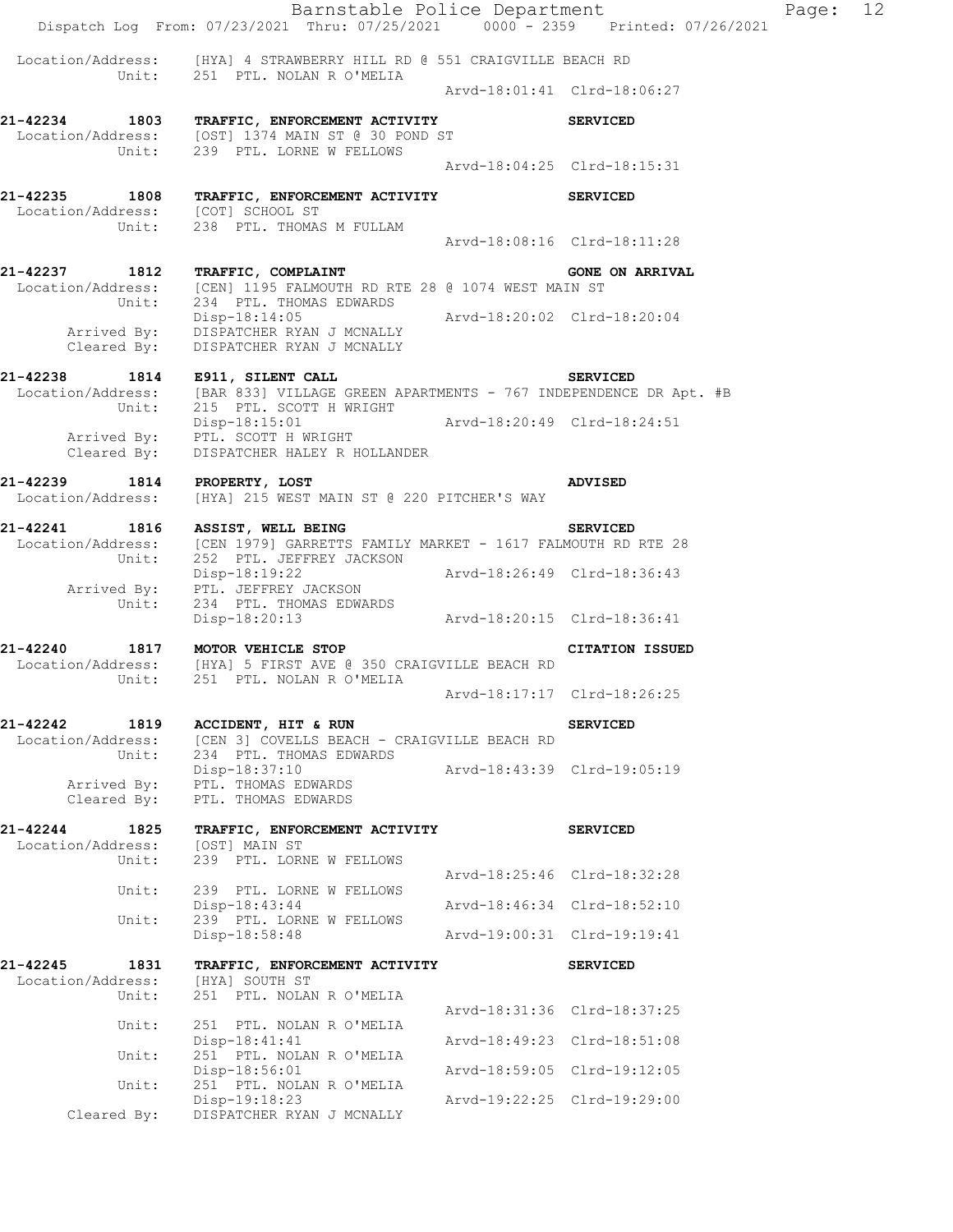Barnstable Police Department Fage: 13 Dispatch Log From: 07/23/2021 Thru: 07/25/2021 0000 - 2359 Printed: 07/26/2021 **21-42246 1832 MOTOR VEHICLE STOP CITATION ISSUED**  Location/Address: [OST] 1330 MAIN ST Unit: 239 PTL. LORNE W FELLOWS Arvd-18:32:28 Clrd-18:43:19 **21-42247 1834 MOTOR VEHICLE STOP VERBAL WARNING**  Location/Address: [HYA] 1229 IYANNOUGH RD RTE 132 @ 1200 PHINNEY'S LN Unit: 214 PTL. BRUCE E MARNEY Arvd-18:34:53 Clrd-18:38:19 **21-42248 1836 BUILDING CHECK SERVICED**  [HYA 103] BARNSTABLE MUNICIPAL AIRPORT - TERMINAL - 480 BARNSTABLE RD Unit: 229 PTL. EVAN M HAUSSMANN Arvd-18:36:22 Clrd-18:46:07 **21-42249 1837 MOTOR VEHICLE STOP CITATION ISSUED**  Location/Address: [HYA 1365] HADDLETON & ASSOCIATES P.C. - 251 SOUTH ST Unit: 251 PTL. NOLAN R O'MELIA Arvd-18:37:25 Clrd-18:41:33 **21-42251 1842 ASSAULT REPORT TAKEN**  Location/Address: [HYA 64] LIDS - 793 IYANNOUGH RD RTE 132 Unit: 236 PTL. NATALIE A FACHADA Disp-18:44:14 Arvd-18:47:15 Clrd-19:05:01 Cleared By: PTL. NATALIE A FACHADA Refer To Incident: 21-1455-OF **21-42253 1851 MOTOR VEHICLE STOP CITATION ISSUED**  Location/Address: [HYA] 300 SOUTH ST @ 52 PEARL ST Unit: 251 PTL. NOLAN R O'MELIA Arvd-18:51:08 Clrd-18:55:52 **21-42254 1852 MOTOR VEHICLE STOP CITATION ISSUED**  Location/Address: [OST] 933 MAIN ST Unit: 239 PTL. LORNE W FELLOWS Arvd-18:52:10 Clrd-18:58:35 **21-42255 1912 MOTOR VEHICLE STOP CITATION ISSUED**  Location/Address: [HYA 3652] CODCOMM, INC./GARABEDIAN, JOHN - 243 SOUTH ST Unit: 251 PTL. NOLAN R O'MELIA Arvd-19:12:05 Clrd-19:17:36 **21-42256 1926 MOTOR VEHICLE STOP CITATION ISSUED**  Location/Address: [CEN] 595 MAIN ST Unit: 239 PTL. LORNE W FELLOWS Arvd-19:26:26 Clrd-19:32:18 **21-42259 1937 MOTOR VEHICLE STOP CITATION ISSUED**  Location/Address: [CEN 580] CENTERVILLE PUBLIC LIBRARY - 585 MAIN ST Unit: 239 PTL. LORNE W FELLOWS Arvd-19:37:30 Clrd-19:44:00 **21-42261 1938 MOTOR VEHICLE STOP CITATION ISSUED**  Location/Address: [MAR] 1965 MAIN ST @ 3072 FALMOUTH RD RTE 28 Unit: 252 PTL. JEFFREY JACKSON Arvd-19:38:00 Clrd-19:47:20 Cleared By: DISPATCHER RYAN J MCNALLY **21-42263 1948 ASSIST, OTHER AGENCY ADVISED**  Location/Address: [HYA 3485] ASDOT, DEREK & GOMES, MANDY - 109 COMPASS CIR Unit: 212 PTL. BRUCE E MARNEY Disp-19:50:16 Arvd-19:57:20 Clrd-19:59:30 Arrived By: PTL. BRUCE E MARNEY Cleared By: PTL. BRUCE E MARNEY **21-42264 1948 ALARM, COMMERCIAL SERVICED**  Location/Address: [HYA 3795] SLEEP NUMBER #10922 - 768 IYANNOUGH RD RTE 132 Apt. #21 Unit: 213 PTL. RILEY P SHEA Disp-19:50:35 Arvd-19:59:47 Clrd-20:05:46 Arrived By: PTL. RILEY P SHEA

Cleared By: PTL. RILEY P SHEA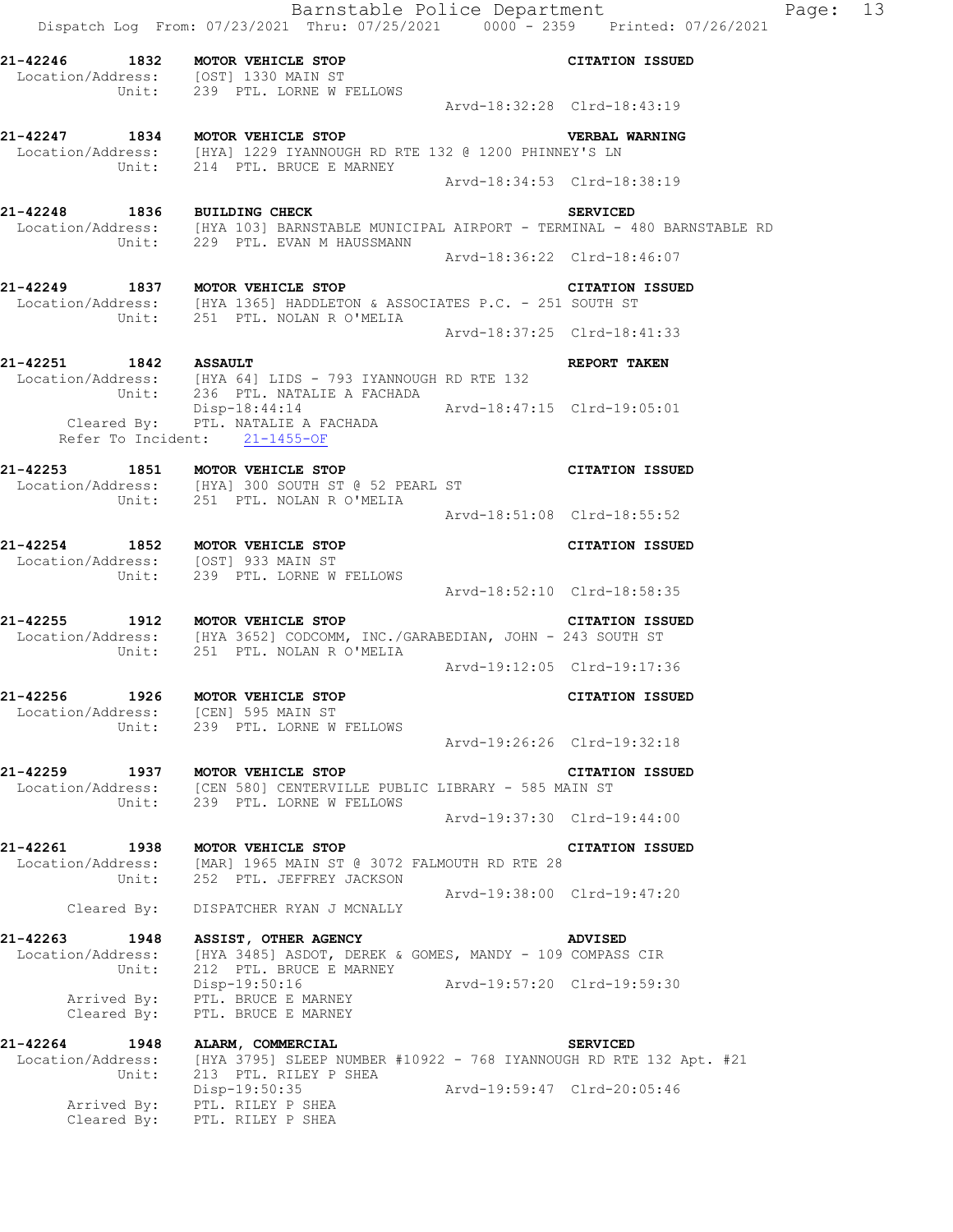Location/Address: [OST 1073] SPEEDWAY - 792 MAIN ST Unit: 234 PTL. THOMAS EDWARDS Disp-19:59:38 Clrd-20:01:25 Cleared By: DISPATCHER JORDAN T SHAIRS **21-42266 1959 LARCENY REPORT TAKEN**  Location/Address: [HYA] 46 ELAINE RD Unit: 212 PTL. BRUCE E MARNEY Disp-20:09:42 Arvd-20:25:10 Clrd-20:47:48 Dispatched By: 880 - DISPATCHER HALEY R HOLLANDER Arrived By: PTL. BRUCE E MARNEY Cleared By: PTL. BRUCE E MARNEY

**21-42267 2005 MOTOR VEHICLE STOP VERBAL WARNING**  Location/Address: [CEN] 883 CRAIGVILLE BEACH RD @ 9 SOUTHWINDS CIR Unit: 234 PTL. THOMAS EDWARDS Arvd-20:05:24 Clrd-20:09:43

Refer To Incident: 21-1456-OF

21-42268 2006 ASSIST, CIVIL **CONE ON ARRIVAL** Location/Address: [HYA 1488] STURGIS CHARTER SCHOOL - 427 MAIN ST Unit: 236 PTL. NATALIE A FACHADA Disp-20:10:33 Arvd-20:18:47 Clrd-20:21:42 Arrived By: PTL. NATALIE A FACHADA Cleared By: DISPATCHER RYAN J MCNALLY

**21-42269 2012 TRAFFIC, ENFORCEMENT ACTIVITY SERVICED**  Location/Address: [COT] MAIN ST Unit: 231 SGT. ROBERT E BITINAS Arvd-20:12:34 Clrd-20:20:10 Unit: 231 SGT. ROBERT E BITINAS Disp-20:25:30 Arvd-20:29:59 Clrd-20:38:00 Cleared By: DISPATCHER JORDAN T SHAIRS Unit: 231 SGT. ROBERT E BITINAS Disp-20:43:34 Clrd-20:46:06

21-42270 2015 TRAFFIC, COMPLAINT **And Algebra** GONE ON ARRIVAL Location/Address: [HYA 1956] SEA MEADOW VILLAGE CONDOS - 720 PITCHER'S WAY Unit: 213 PTL. RILEY P SHEA Disp-20:19:34 Arvd-20:24:58 Clrd-20:31:50 Arrived By: PTL. RILEY P SHEA Cleared By: DISPATCHER RYAN J MCNALLY

**21-42271 2020 MOTOR VEHICLE STOP VERBAL WARNING**  Location/Address: [COT] 585 MAIN ST @ 6 PEIRSON WAY Unit: 231 SGT. ROBERT E BITINAS Arvd-20:20:10 Clrd-20:21:34

**21-42272 2021 ALARM, COMMERCIAL ALARM - FALSE**  Location/Address: [BAR 73] HYANNIS GOLF CLUB - PRO SHOP & CART BLDG - 1840 IYANNOUGH RD RTE 132 Unit: 215 PTL. SCOTT H WRIGHT Disp-20:27:44 Arvd-20:30:52 Clrd-20:38:55 Arrived By: DISPATCHER RYAN J MCNALLY Cleared By: PTL. SCOTT H WRIGHT

**21-42273 2036 SUSPICIOUS, ACTIVITY SERVICED**  Location/Address: [HYA] 54 UNCLE WILLIES WAY Unit: 213 PTL. RILEY P SHEA Disp-20:45:51 Arvd-20:53:30 Clrd-20:56:00 Arrived By: PTL. RILEY P SHEA Cleared By: DISPATCHER RYAN J MCNALLY

**21-42274 2038 MOTOR VEHICLE STOP VERBAL WARNING**  Location/Address: [COT] 581 MAIN ST @ 4 EAST LN Unit: 231 SGT. ROBERT E BITINAS Arvd-20:38:00 Clrd-20:41:44 Cleared By: SGT. ROBERT E BITINAS

**21-42275 2039 PROPERTY, LOST ADVISED**  Location/Address: [HYA] MAIN ST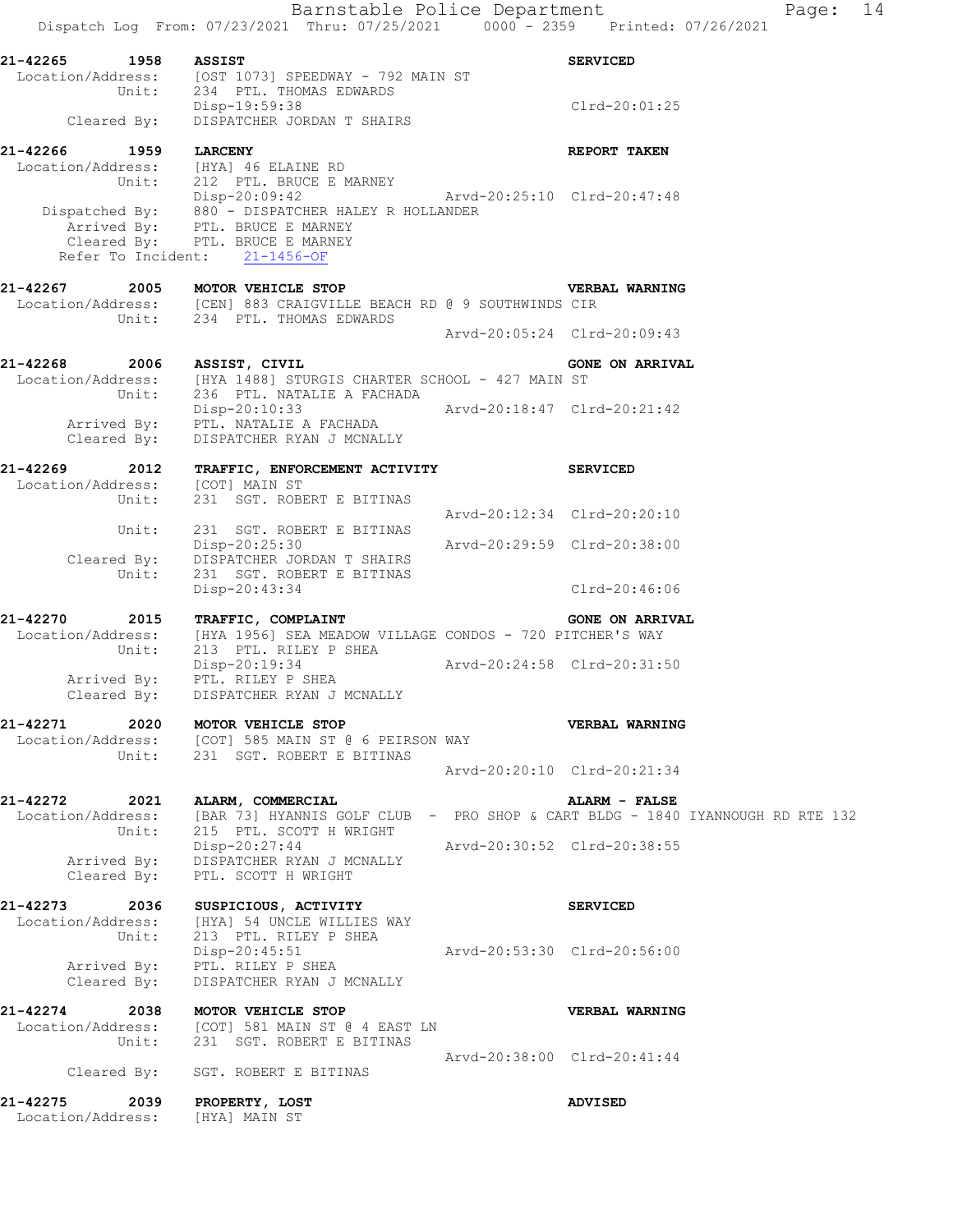Barnstable Police Department Fage: 15 Dispatch Log From: 07/23/2021 Thru: 07/25/2021 0000 - 2359 Printed: 07/26/2021 **21-42276 2040 MOTOR VEHICLE, DISABLED GONE ON ARRIVAL**  Location/Address: [CEN] 280 OLD STAGE RD @ 1734 FALMOUTH RD RTE 28 Unit: 252 PTL. JEFFREY JACKSON Disp-20:41:12 Arvd-20:41:14 Clrd-20:43:04 **21-42277 2041 ASSIST SERVICED**  Location/Address: [CEN] 642 SOUTH MAIN ST **21-42278 2044 TRAFFIC, ENFORCEMENT ACTIVITY SERVICED**  Location/Address: [COT] PUTNAM AVE Unit: 238 PTL. THOMAS M FULLAM Arvd-20:45:05 Clrd-20:55:49 **21-42279 2049 SUSPICIOUS, PERSON ADVISED**  Location/Address: [HYA 1] VETERANS BEACH - 480 OCEAN ST **21-42281 2056 MOTOR VEHICLE STOP VERBAL WARNING**  Location/Address: [HYA] 105 UNCLE WILLIES WAY Unit: 213 PTL. RILEY P SHEA Arvd-20:56:00 Clrd-21:00:32 Cleared By: PTL. RILEY P SHEA **21-42283 2107 SUMMONS, SERVE UNABLE TO SERVE**  [HYA 182] AREA RENTALS & PROPERTY MANAGMENT - 174 MAIN ST Apt. #G Location/Address: [HYA 182] AREA RENTALS &<br>Unit: 213 PTL. RILEY P SHEA Arvd-21:07:49 Clrd-21:13:11 **21-42285 2108 TRAFFIC, ENFORCEMENT ACTIVITY SERVICED**  Location/Address: [CEN] MAIN ST Unit: 231 SGT. ROBERT E BITINAS Arvd-21:09:29 Clrd-21:12:00 Cleared By: DISPATCHER RYAN J MCNALLY Unit: 231 SGT. ROBERT E BITINAS Disp-21:18:50 Arvd-21:19:19 Clrd-21:34:00<br>Cleared By: DISPATCHER JORDAN T SHAIRS<br>Unit: 231 SGT. ROBERT E BITINAS DISPATCHER JORDAN T SHAIRS 231 SGT. ROBERT E BITINAS Disp-21:44:05 Clrd-21:45:25 **21-42286 2112 MOTOR VEHICLE STOP VERBAL WARNING**  Location/Address: [CEN 580] CENTERVILLE PUBLIC LIBRARY - 585 MAIN ST Unit: 231 SGT. ROBERT E BITINAS Arvd-21:12:00 Clrd-21:15:39 Cleared By: SGT. ROBERT E BITINAS **21-42288 2119 MOTOR VEHICLE STOP ADVISED**  Location/Address: [HYA 1846] SPANKY'S CLAM SHACK - 138 OCEAN ST Unit: 213 PTL. RILEY P SHEA Arvd-21:19:00 Clrd-21:25:35 Cleared By: PTL. RILEY P SHEA **21-42290 2127 MOTOR VEHICLE STOP VERBAL WARNING**  Location/Address: [HYA] 362 OCEAN ST @ 3 IYANOUGH RD Unit: 213 PTL. RILEY P SHEA Arvd-21:27:00 Clrd-21:35:45 Cleared By: PTL. RILEY P SHEA Unit: 212 PTL. BRUCE E MARNEY Arvd-21:29:51 Clrd-21:36:04 Dispatched By: 285 - PTL. BRUCE E MARNEY Arrived By: PTL. BRUCE E MARNEY Cleared By: PTL. BRUCE E MARNEY **21-42291 2133 TRAFFIC, COMPLAINT GONE ON ARRIVAL**  Location/Address: [HYA] 551 CRAIGVILLE BEACH RD @ 4 STRAWBERRY HILL RD Unit: 215 PTL. SCOTT H WRIGHT Disp-21:34:00 Arvd-21:37:56 Clrd-21:42:46 Arrived By: PTL. SCOTT H WRIGHT Cleared By: PTL. SCOTT H WRIGHT **21-42292 2134 MOTOR VEHICLE STOP CITATION ISSUED**  Location/Address: [CEN] 400 MAIN ST @ 15 LINDEN AVE Unit: 231 SGT. ROBERT E BITINAS

Arvd-21:34:00 Clrd-21:41:14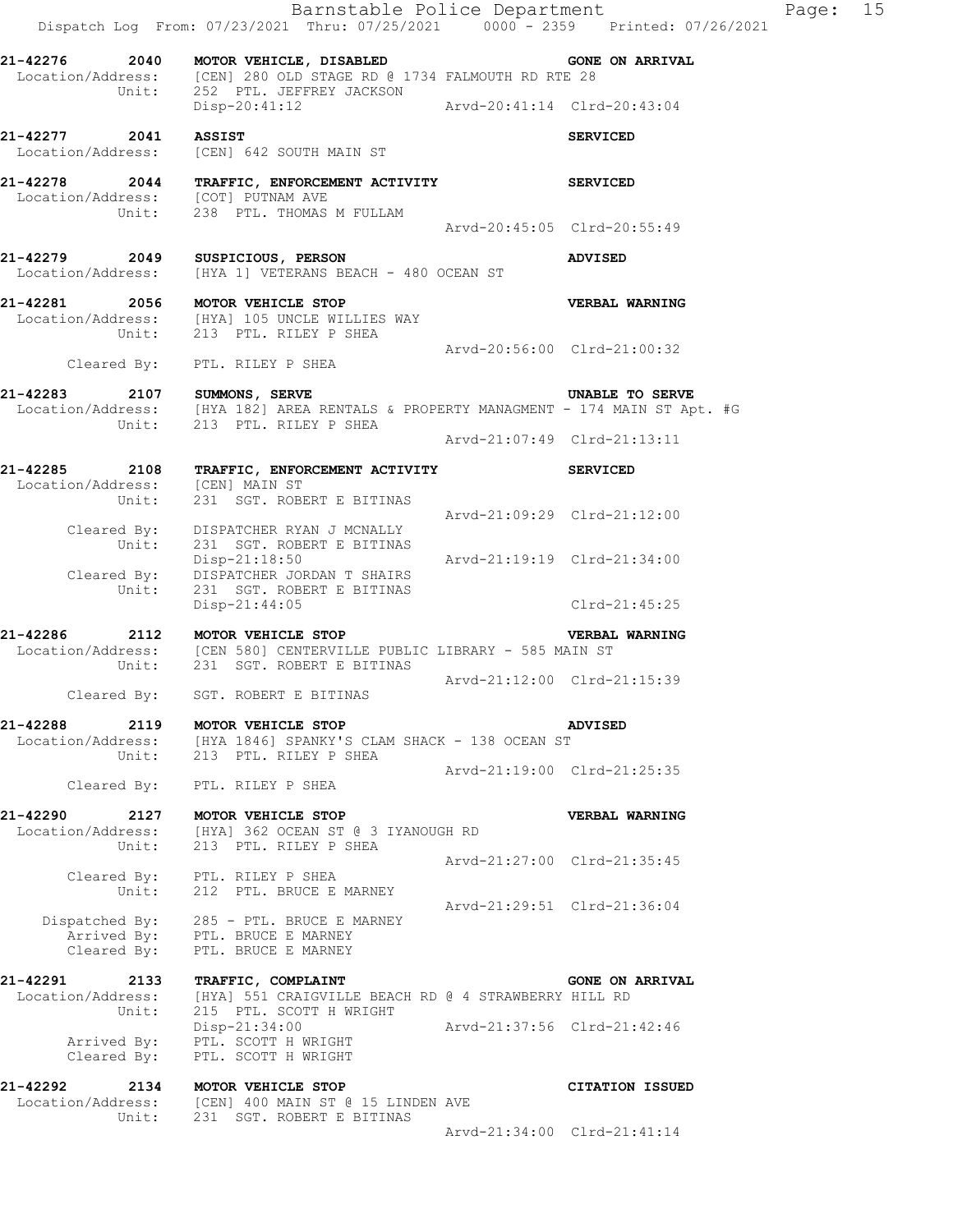**21-42293 2136 MOTOR VEHICLE STOP VERBAL WARNING**  Location/Address: [HYA] 185 WINTER ST @ 5 CHESTNUT ST Unit: 221 PTL. CHRISTOPHER J LOBIANCO Arvd-21:36:00 Clrd-21:40:19 Cleared By: PTL. CHRISTOPHER J LOBIANCO **21-42294 2139 WARRANT, ATTEMPT ARREST MADE**  Location/Address:<br>Unit: 234 PTL. THOMAS EDWARDS Arvd-21:39:39 Clrd-22:38:46 Unit: 238 PTL. THOMAS M FULLAM Arvd-21:39:56 Clrd-22:23:17 Dispatched By: 319 - PTL. THOMAS M FULLAM Arrived By: PTL. THOMAS M FULLAM Cleared By: DISPATCHER RYAN J MCNALLY Unit: 231 SGT. ROBERT E BITINAS Arvd-21:47:09 Clrd-21:59:35 Dispatched By: 266 - SGT. ROBERT E BITINAS Arrived By: SGT. ROBERT E BITINAS Cleared By: SGT. ROBERT E BITINAS Refer To Arrest: 21-1219-AR Arrest: BRAUN, EVAN JEREMIAH Address: 95 THISTLE DR CENTERVILLE, MA Age: 30 Age: 30<br>Charges: WARRANT, PROBATION-2125CR-000594, OUI 3RD, LEAVING PROP., OP. NEG. **21-42295 2144 MOTOR VEHICLE STOP CITATION ISSUED**  Location/Address: [HYA] 356 BEARSE'S WAY @ 6 FRESH HOLES RD Unit: 221 PTL. CHRISTOPHER J LOBIANCO Arvd-21:44:00 Clrd-21:53:03 Cleared By: PTL. CHRISTOPHER J LOBIANCO Unit: 213 PTL. RILEY P SHEA Disp-21:45:22 Enrt-21:45:22 Arvd-21:47:15 Clrd-21:48:12 Dispatched By: 327 - PTL. RILEY P SHEA Enroute By: PTL. RILEY P SHEA Arrived By: PTL. RILEY P SHEA Cleared By: PTL. RILEY P SHEA **21-42298 2204 MOTOR VEHICLE STOP ADVISED**  Location/Address: [HYA 2363] HOLIDAY INN - 1127 IYANNOUGH RD RTE 132 Unit: 215 PTL. SCOTT H WRIGHT Arvd-22:04:00 Clrd-22:09:15 Cleared By: PTL. SCOTT H WRIGHT Unit: 221 PTL. CHRISTOPHER J LOBIANCO Arvd-22:04:37 Clrd-22:08:39 Dispatched By: 331 - PTL. CHRISTOPHER J LOBIANCO Arrived By: PTL. CHRISTOPHER J LOBIANCO Cleared By: PTL. CHRISTOPHER J LOBIANCO **21-42299 2219 WARRANT, ATTEMPT ARREST MADE**  Location/Address: [HYA 3568] HOMELESS NOT HOPELESS - 22 MAIN ST Unit: 213 PTL. RILEY P SHEA Arvd-22:19:42 Clrd-23:21:22 Cleared By: DISPATCHER RYAN J MCNALLY Unit: 221 PTL. CHRISTOPHER J LOBIANCO Arvd-22:23:01 Clrd-22:40:04 Dispatched By: 331 - PTL. CHRISTOPHER J LOBIANCO Arrived By: PTL. CHRISTOPHER J LOBIANCO Cleared By: PTL. CHRISTOPHER J LOBIANCO Refer To Arrest: 21-1220-AR Arrest: DUNN, MARILYN Address: 22 MAIN ST Apt. #6 HYANNIS, MA<br>Age: 70 Age: Charges: WARRANT, PROBATION-1825CR2818, OUI **21-42300 2222 ACCIDENT, HIT & RUN REPORT TAKEN** 

[CEN 1979] GARRETTS FAMILY MARKET - 1617 FALMOUTH RD RTE 28 Unit: FIELD1 PTL. KURT LARIVIERE Disp-22:30:47 Arvd-22:30:51 Clrd-22:38:05 Refer To Accident: 21-584-AC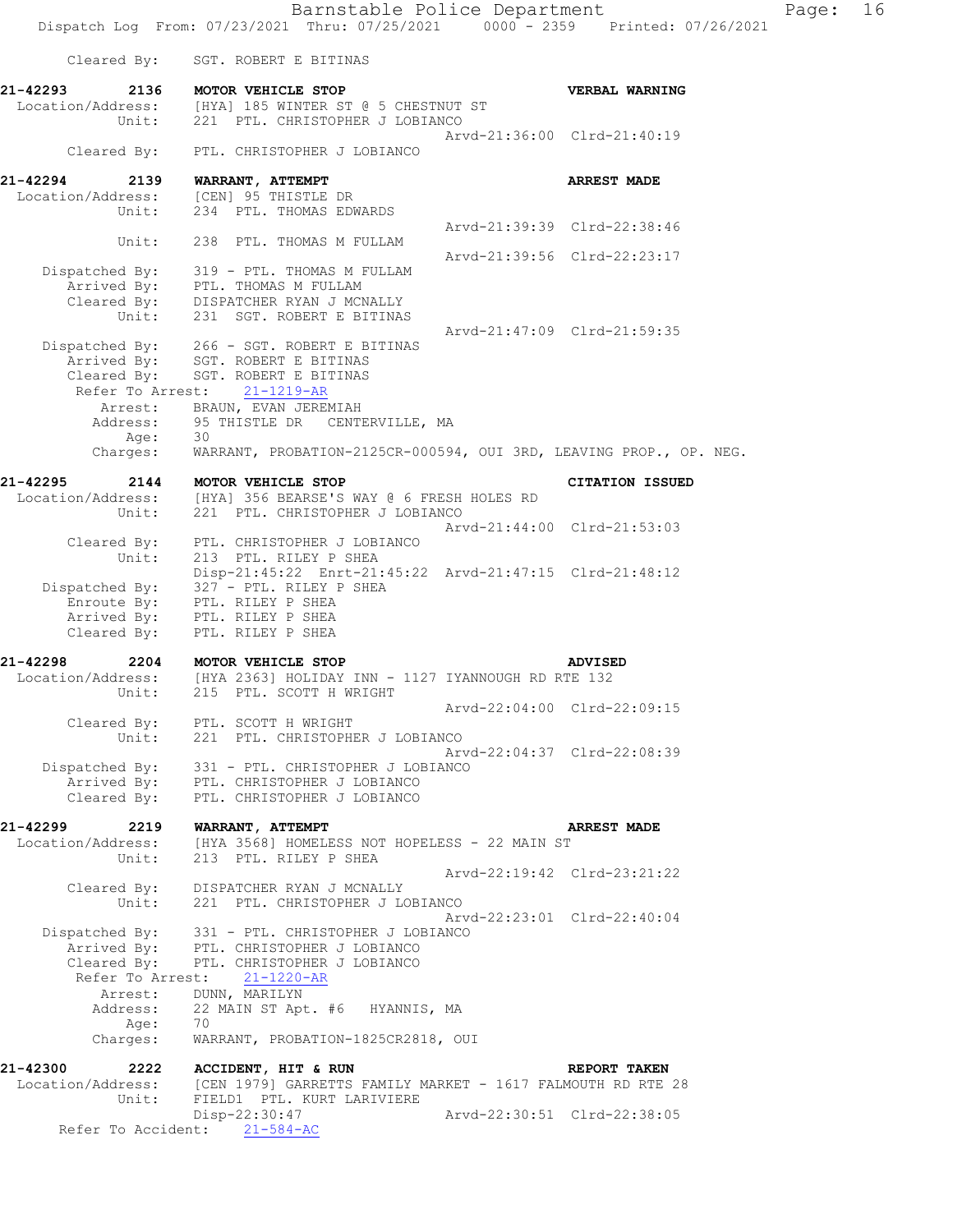**21-42301 2225 DISTURBANCE SERVICED**  Location/Address: [HYA 3255] TORINO RESTAURANT - 415 MAIN ST Unit: 215 PTL. SCOTT H WRIGHT Disp-22:25:40 Arvd-22:30:44 Clrd-22:33:43 Arrived By: PTL. SCOTT H WRIGHT Cleared By: DISPATCHER RYAN J MCNALLY Unit: 212 PTL. BRUCE E MARNEY Disp-22:25:44 Arvd-22:28:29 Clrd-22:33:44 Arrived By: PTL. BRUCE E MARNEY Cleared By: DISPATCHER RYAN J MCNALLY **21-42302 2245 TRAFFIC, ENFORCEMENT ACTIVITY SERVICED**  Location/Address: [CEN] 1064 CRAIGVILLE BEACH RD @ 3 LONG BEACH RD Unit: 234 PTL. THOMAS EDWARDS Arvd-22:45:53 Clrd-22:58:00 Cleared By: DISPATCHER RYAN J MCNALLY **21-42304 2247 ORDINANCE SERVICED**  Location/Address: [HYA] MAIN ST Unit: 336 PTL. CHRISTOPHER C KELSEY Arvd-22:47:00 Clrd-07/24/2021 @ 00:15:00 Cleared By: DISPATCHER TYLA BERBIG **21-42305 2249 ASSIST SERVICED**  Location/Address: [HYA] 474 STRAWBERRY HILL RD **21-42306 2258 MOTOR VEHICLE STOP CITATION ISSUED**  Location/Address: [CEN 1308] ALLTOWN CENTERVILLE - MOBIL - 1734 FALMOUTH RD RTE 28 Unit: 234 PTL. THOMAS EDWARDS Arvd-22:58:00 Clrd-23:12:00 Cleared By: PTL. THOMAS EDWARDS **21-42307 2308 DISTURBANCE, FIREWORKS UNFOUNDED**  Location/Address: [CEN] 28 FARM HILL RD Unit: 236 PTL. NATALIE A FACHADA Disp-23:09:46 Arvd-23:14:20 Clrd-23:18:44 Arrived By: PTL. NATALIE A FACHADA Cleared By: PTL. NATALIE A FACHADA **21-42308 2320 MOTOR VEHICLE STOP VERBAL WARNING**  Location/Address: [HYA] 418 STRAWBERRY HILL RD @ 2 LINDA LN Unit: 234 PTL. THOMAS EDWARDS Arvd-23:20:00 Clrd-23:25:16 Cleared By: PTL. THOMAS EDWARDS Unit: 236 PTL. NATALIE A FACHADA Arvd-23:22:37 Clrd-23:24:28 Dispatched By: 325 - PTL. NATALIE A FACHADA Arrived By: PTL. NATALIE A FACHADA Cleared By: PTL. NATALIE A FACHADA Unit: 238 PTL. THOMAS M FULLAM Arvd-23:23:28 Clrd-23:23:49 Dispatched By: 319 - PTL. THOMAS M FULLAM Arrived By: PTL. THOMAS M FULLAM Cleared By: PTL. THOMAS M FULLAM **21-42309 2321 SUSPICIOUS, PERSON ADVISED**  [HYA 125] HYANNIS FIRE DEPARTMENT - 95 HIGH SCHOOL RD EXT Unit: 212 PTL. BRUCE E MARNEY Arvd-23:21:33 Clrd-23:23:50 **21-42311 2341 DISTURBANCE, PARTY ADVISED**  Location/Address: [HYA 2931] GENAO, MICHAEL J - 109 WOODLAND AVE Unit: 236 PTL. TRAVIS M BROWN Disp-23:55:44 Clrd-23:55:59 Dispatched By: 897 - DISPATCHER TYLA BERBIG Cleared By: DISPATCHER TYLA BERBIG Unit: 212 PTL. DAVID J VALIGA Disp-23:55:49 Clrd-23:55:55 Dispatched By: 897 - DISPATCHER TYLA BERBIG Cleared By: DISPATCHER TYLA BERBIG Unit: 236 PTL. TRAVIS M BROWN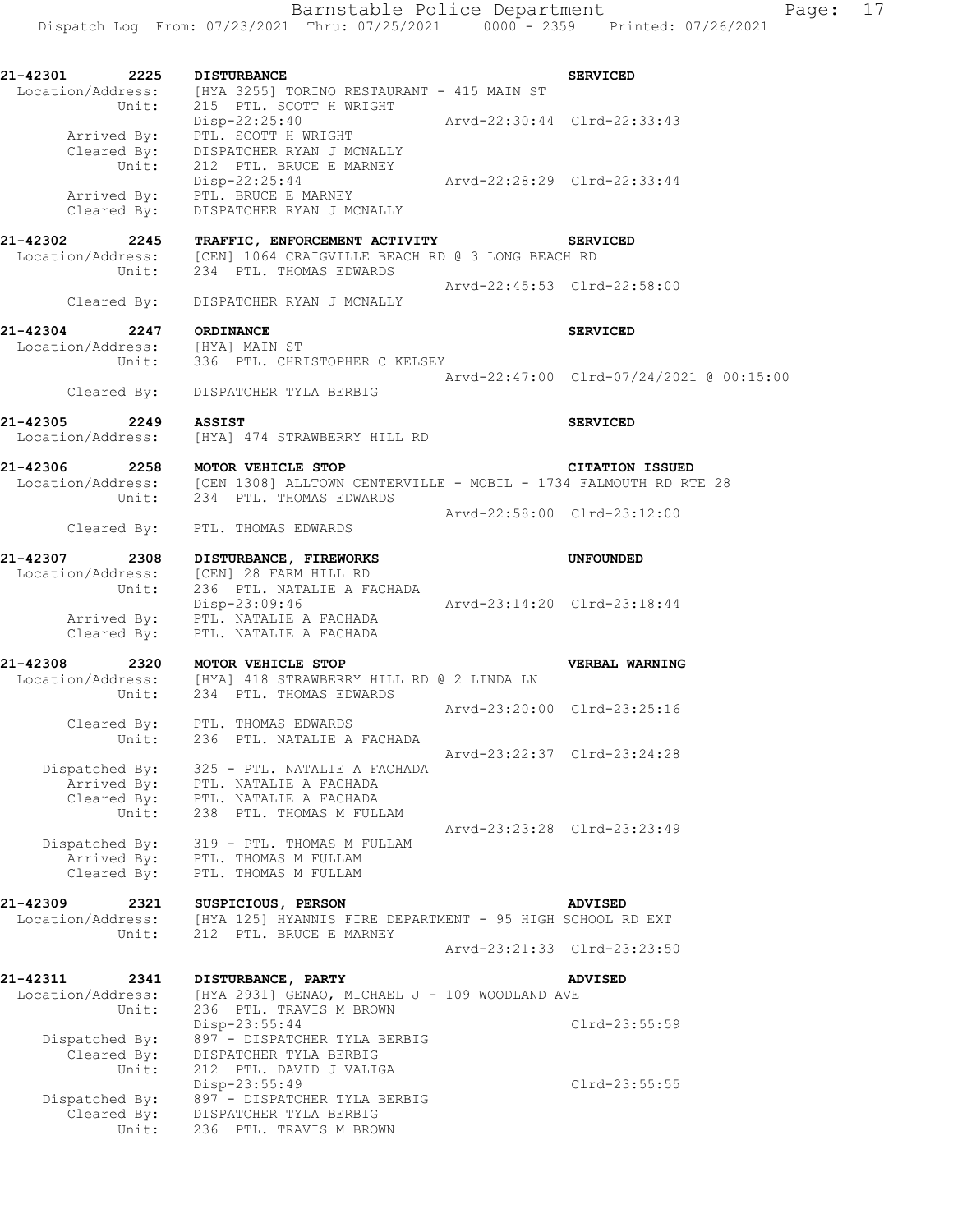|                                              | Barnstable Police Department                                                          |                                          | Page: | 18 |
|----------------------------------------------|---------------------------------------------------------------------------------------|------------------------------------------|-------|----|
|                                              | Dispatch Log From: 07/23/2021 Thru: 07/25/2021                                        | 0000 - 2359 Printed: 07/26/2021          |       |    |
| Dispatched By:<br>Arrived By:                | Disp-23:57:41<br>897 - DISPATCHER TYLA BERBIG<br>PTL. TRAVIS M BROWN                  | Arvd-00:02:00 Clrd-07/24/2021 @ 00:09:59 |       |    |
| Cleared By:<br>Unit:                         | PTL. TRAVIS M BROWN<br>212 PTL. DAVID J VALIGA                                        |                                          |       |    |
| Dispatched By:<br>Arrived By:                | Disp-23:57:45<br>897 - DISPATCHER TYLA BERBIG<br>PTL. DAVID J VALIGA                  | Arvd-00:02:55 Clrd-07/24/2021 @ 00:09:09 |       |    |
| Cleared By:                                  | PTL. DAVID J VALIGA                                                                   |                                          |       |    |
| 21-42312<br>2341                             | <b>DISTURBANCE</b>                                                                    | <b>SERVICED</b>                          |       |    |
| Location/Address:<br>Unit:                   | [HYA 182] AREA RENTALS & PROPERTY MANAGMENT - 174 MAIN ST<br>216 PTL. LORNE W FELLOWS |                                          |       |    |
| Dispatched By:                               | Disp-23:52:54<br>880 - DISPATCHER HALEY R HOLLANDER                                   | Arvd-00:01:20 Clrd-07/24/2021 @ 00:05:03 |       |    |
| Arrived By:<br>Cleared By:<br>Unit:          | PTL. LORNE W FELLOWS<br>DISPATCHER TYLA BERBIG                                        |                                          |       |    |
|                                              | 233 PTL. LIAM T LOISELLE<br>$Disp-23:52:59$                                           | Arvd-00:02:04 Clrd-07/24/2021 @ 00:05:06 |       |    |
| Dispatched By:<br>Arrived By:<br>Cleared By: | 880 - DISPATCHER HALEY R HOLLANDER<br>PTL. LIAM T LOISELLE<br>DISPATCHER TYLA BERBIG  |                                          |       |    |
| 21-42313<br>2356                             | ALARM, COMMERCIAL                                                                     | ALARM - FALSE                            |       |    |
| Location/Address:<br>Unit:                   | [HYA 3142] BALISE FORD - 90 HIGH SCHOOL RD EXT<br>251 PTL. NOLAN R O'MELIA            |                                          |       |    |
| Arrived By:                                  | $Disp-00:04:14$<br>PTL. NOLAN R O'MELIA                                               | Arvd-00:06:52 Clrd-07/24/2021 @ 00:17:37 |       |    |
| Cleared By:<br>Unit:                         | PTL. NOLAN R O'MELIA                                                                  |                                          |       |    |
|                                              | 233 PTL. LIAM T LOISELLE<br>Disp-00:08:13                                             | Arvd-00:08:15 Clrd-07/24/2021 @ 00:17:30 |       |    |
| Dispatched By:<br>Arrived By:                | 897 - DISPATCHER TYLA BERBIG<br>DISPATCHER TYLA BERBIG                                |                                          |       |    |
| Cleared By:                                  | PTL. LIAM T LOISELLE                                                                  |                                          |       |    |
| 21-42314<br>2358                             | DISTURBANCE, PARTY                                                                    | <b>UNFOUNDED</b>                         |       |    |
| Location/Address:<br>Unit:                   | [HYA] BUCKWOOD DR<br>216 PTL. LORNE W FELLOWS                                         |                                          |       |    |
| Unit:                                        | Disp-00:20:08<br>233 PTL. LIAM T LOISELLE                                             | Arvd-00:27:19 Clrd-07/24/2021 @ 00:27:21 |       |    |

Disp-00:20:11 Arvd-00:24:34 Clrd-07/24/2021 @ 00:27:17

## **For Date: 07/24/2021 - Saturday**

Arrived By: PTL. LIAM T LOISELLE

| 21-42315 0001 |             | <b>FAMILY</b>                                                           |                             | <b>ADVISED</b>   |
|---------------|-------------|-------------------------------------------------------------------------|-----------------------------|------------------|
|               |             | Location/Address: [MAR] 140 JONES RD<br>Unit: 239 PTL. JONATHAN D MOORE |                             |                  |
|               |             | Disp-00:02:02                                                           | Arvd-00:11:14 Clrd-00:46:02 |                  |
|               | Arrived By: | PTL. JONATHAN D MOORE                                                   |                             |                  |
|               |             | Cleared By: PTL. JONATHAN D MOORE                                       |                             |                  |
|               |             | Unit: 232 PTL. DENNIS A REDDY                                           |                             |                  |
|               |             | Disp-00:02:07                                                           | Arvd-00:12:29 Clrd-00:41:46 |                  |
|               |             | Arrived By: PTL. DENNIS A REDDY                                         |                             |                  |
|               |             | Cleared By: PTL. DENNIS A REDDY                                         |                             |                  |
| 21-42316      |             | 0005 DISTURBANCE, NOISE                                                 |                             | <b>ADVISED</b>   |
|               |             | Location/Address: [OST 1466] KINLAN, JAMES - 65 FIRST AVE               |                             |                  |
|               | Unit:       | 232 PTL. DENNIS A REDDY                                                 |                             |                  |
|               |             | $Disp-00:42:57$                                                         | Arvd-00:53:34 Clrd-01:01:22 |                  |
|               |             | Arrived By: PTL. DENNIS A REDDY                                         |                             |                  |
|               |             | Cleared By: PTL. DENNIS A REDDY                                         |                             |                  |
|               |             | Unit: 251 PTL. NOLAN R O'MELIA                                          |                             |                  |
|               |             | $Disp-00:43:02$                                                         | Arvd-00:52:42 Clrd-00:58:50 |                  |
|               |             | Arrived By: PTL. NOLAN R O'MELIA                                        |                             |                  |
|               |             | Cleared By: PTL. NOLAN R O'MELIA                                        |                             |                  |
|               |             | 21-42317 0006 E911, HANGUP                                              |                             | <b>UNFOUNDED</b> |
|               |             | Location/Address: [HYA] 230 SOUTH ST                                    |                             |                  |
|               | Unit:       | 216 PTL. LORNE W FELLOWS                                                |                             |                  |

Disp-00:07:24 Arvd-00:07:38 Clrd-00:14:56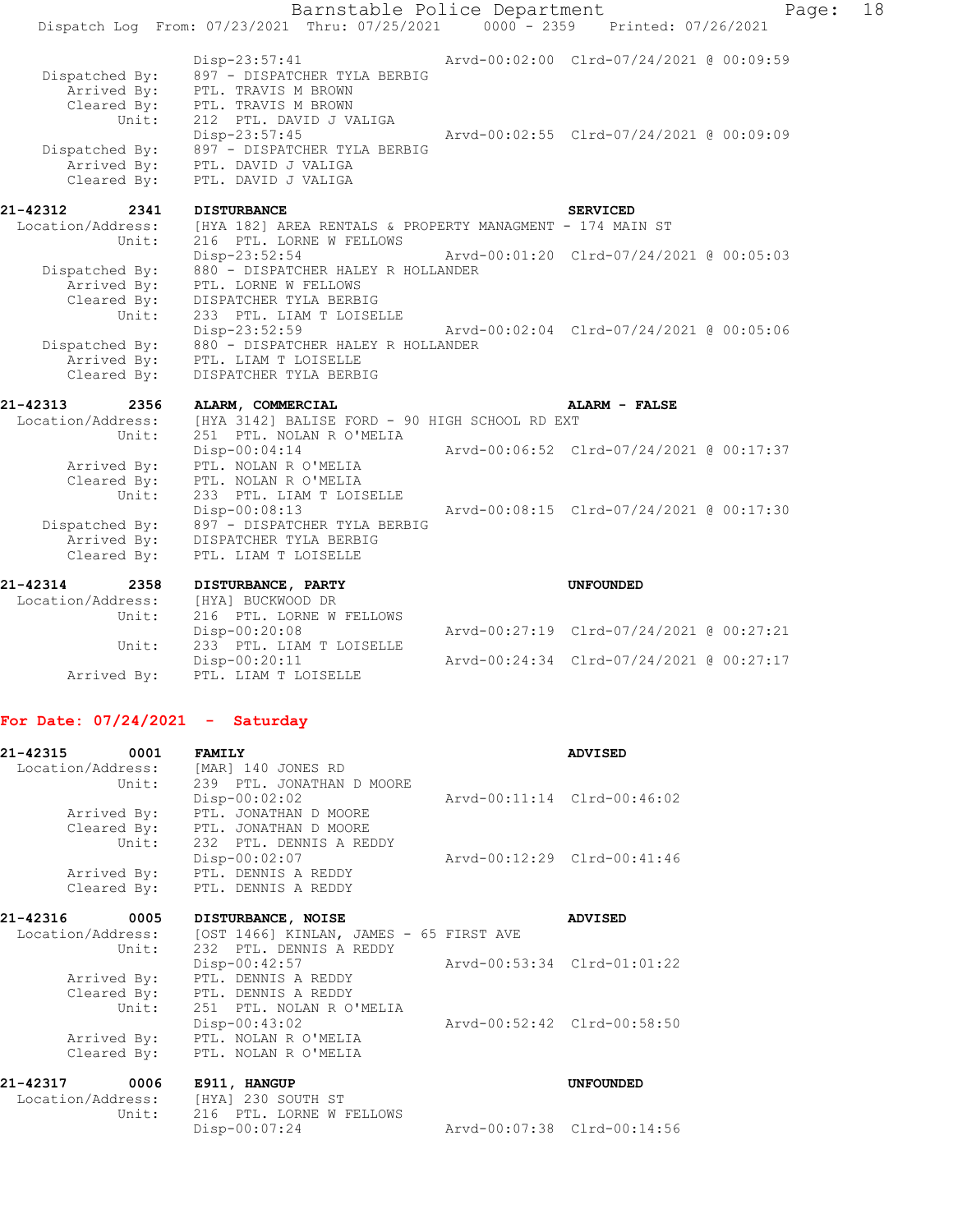|                               |                            | Barnstable Police Department                                                                                |                             |                             | Page: 19 |  |
|-------------------------------|----------------------------|-------------------------------------------------------------------------------------------------------------|-----------------------------|-----------------------------|----------|--|
|                               |                            | Dispatch Log From: 07/23/2021 Thru: 07/25/2021 0000 - 2359 Printed: 07/26/2021                              |                             |                             |          |  |
|                               |                            | Arrived By: PTL. LORNE W FELLOWS<br>Cleared By: PTL. LORNE W FELLOWS                                        |                             |                             |          |  |
| 21-42318                      | 0010                       | <b>ACCIDENT, PROPERTY DAMAGE</b>                                                                            |                             | <b>SERVICED</b>             |          |  |
|                               |                            | Location/Address: [HYA 241] ROCKLAND TRUST, OLD - NOT IN USE - 442 MAIN ST<br>Unit: 212 PTL. DAVID J VALIGA |                             |                             |          |  |
|                               |                            | 212 PTL. DAVID J VALIGA<br>Disp-00:11:56 Arvd-00:16:27 Clrd-00:19:53                                        |                             |                             |          |  |
|                               | Cleared By:                | DISPATCHER HALEY R HOLLANDER                                                                                |                             |                             |          |  |
| 21-42319                      | 0015                       | MOTOR VEHICLE STOP                                                                                          |                             | <b>VERBAL WARNING</b>       |          |  |
|                               |                            | Location/Address: [HYA] 184 SOUTH ST @ 100 OCEAN ST                                                         |                             |                             |          |  |
|                               |                            | Unit: 336 PTL. CHRISTOPHER C KELSEY                                                                         |                             | Arvd-00:15:00 Clrd-00:24:16 |          |  |
|                               | Cleared By:                | DISPATCHER HALEY R HOLLANDER                                                                                |                             |                             |          |  |
| 21-42320 0024                 |                            | ASSIST, WELL BEING                                                                                          |                             | <b>SERVICED</b>             |          |  |
|                               |                            | Location/Address: [HYA] 31 STEVENS ST @ 8 MURPHY RD                                                         |                             |                             |          |  |
|                               | Unit:                      | 251 PTL. NOLAN R O'MELIA                                                                                    |                             | Arvd-00:24:00 Clrd-00:36:47 |          |  |
|                               | Cleared By:                | PTL. NOLAN R O'MELIA                                                                                        |                             |                             |          |  |
| 21-42321                      |                            | 0032 ACCIDENT, PROPERTY DAMAGE ADVISED                                                                      |                             |                             |          |  |
| Location/Address:             |                            | [HYA 2643] COMMERCIAL REALTY ADVISORS - 222 WEST MAIN ST                                                    |                             |                             |          |  |
|                               | Unit:                      | 236 PTL. TRAVIS M BROWN                                                                                     |                             |                             |          |  |
|                               |                            | Disp-00:33:10<br>Dispatched By: 880 - DISPATCHER HALEY R HOLLANDER                                          | Arvd-00:33:47 Clrd-01:11:30 |                             |          |  |
|                               |                            | Arrived By: PTL. TRAVIS M BROWN                                                                             |                             |                             |          |  |
|                               |                            | Cleared By: PTL. TRAVIS M BROWN                                                                             |                             |                             |          |  |
|                               | Unit:                      | 211 D.C. MARK J CABRAL<br>Disp-00:39:03 Enrt-00:39:03 Arvd-00:40:32 Clrd-00:45:08                           |                             |                             |          |  |
| Dispatched By:                |                            | 242 - D.C. MARK J CABRAL                                                                                    |                             |                             |          |  |
|                               | Arrived By:                | Enroute By: D.C. MARK J CABRAL                                                                              |                             |                             |          |  |
|                               | Cleared By:                | D.C. MARK J CABRAL<br>D.C. MARK J CABRAL                                                                    |                             |                             |          |  |
| 21-42324                      | 0049                       | <b>ASSIST, OTHER AGENCY</b>                                                                                 |                             | <b>SERVICED</b>             |          |  |
|                               |                            | Location/Address: [WYA] TUGBOATS - 11 ARLINGTON ST                                                          |                             |                             |          |  |
|                               | Unit:                      | 233 PTL. LIAM T LOISELLE                                                                                    |                             |                             |          |  |
|                               |                            | Disp-00:50:00<br>Dispatched By: 897 - DISPATCHER TYLA BERBIG                                                | Arvd-00:51:32 Clrd-01:04:32 |                             |          |  |
|                               | Arrived By:                | PTL. LIAM T LOISELLE                                                                                        |                             |                             |          |  |
|                               |                            | Cleared By: DISPATCHER TYLA BERBIG                                                                          |                             |                             |          |  |
|                               | Unit:                      | 221 PTL. CHRISTOPHER J LOBIANCO<br>Disp-00:50:03                                                            |                             | Arvd-00:51:29 Clrd-01:04:30 |          |  |
| Dispatched By:                |                            | 897 - DISPATCHER TYLA BERBIG                                                                                |                             |                             |          |  |
|                               | Arrived By:                | PTL. CHRISTOPHER J LOBIANCO                                                                                 |                             |                             |          |  |
|                               | Cleared By:<br>Unit:       | DISPATCHER TYLA BERBIG<br>211 D.C. MARK J CABRAL                                                            |                             |                             |          |  |
|                               |                            | Disp-00:50:29 Enrt-00:50:29 Arvd-00:51:57 Clrd-01:04:33                                                     |                             |                             |          |  |
| Dispatched By:                | Enroute By:                | 242 - D.C. MARK J CABRAL<br>D.C. MARK J CABRAL                                                              |                             |                             |          |  |
|                               | Arrived By:                | D.C. MARK J CABRAL                                                                                          |                             |                             |          |  |
|                               | Cleared By:                | DISPATCHER TYLA BERBIG                                                                                      |                             |                             |          |  |
|                               | Unit:                      | 212 PTL. DAVID J VALIGA<br>Disp-00:52:05 Enrt-00:52:06 Arvd-00:52:30 Clrd-01:04:37                          |                             |                             |          |  |
| Dispatched By:                |                            | 296 - PTL. DAVID J VALIGA                                                                                   |                             |                             |          |  |
|                               | Enroute By:                | PTL. DAVID J VALIGA                                                                                         |                             |                             |          |  |
|                               | Arrived By:<br>Cleared By: | PTL. DAVID J VALIGA<br>DISPATCHER TYLA BERBIG                                                               |                             |                             |          |  |
|                               |                            |                                                                                                             |                             |                             |          |  |
| 21-42326<br>Location/Address: | 0114                       | MOTOR VEHICLE STOP<br>[CEN] 1211 CRAIGVILLE BEACH RD                                                        |                             | VERBAL WARNING              |          |  |
|                               | Unit:                      | 232 PTL. DENNIS A REDDY                                                                                     |                             |                             |          |  |
|                               |                            |                                                                                                             |                             | Arvd-01:14:00 Clrd-01:23:09 |          |  |
|                               | Cleared By:<br>Unit:       | PTL. DENNIS A REDDY<br>211 D.C. MARK J CABRAL                                                               |                             |                             |          |  |
|                               |                            |                                                                                                             |                             | Arvd-01:19:39 Clrd-01:21:17 |          |  |
| Dispatched By:                |                            | 242 - D.C. MARK J CABRAL                                                                                    |                             |                             |          |  |
|                               | Arrived By:<br>Cleared By: | D.C. MARK J CABRAL<br>D.C. MARK J CABRAL                                                                    |                             |                             |          |  |
|                               |                            |                                                                                                             |                             |                             |          |  |
| 21-42328                      | 0119                       | MOTOR VEHICLE STOP                                                                                          |                             | <b>CITATION ISSUED</b>      |          |  |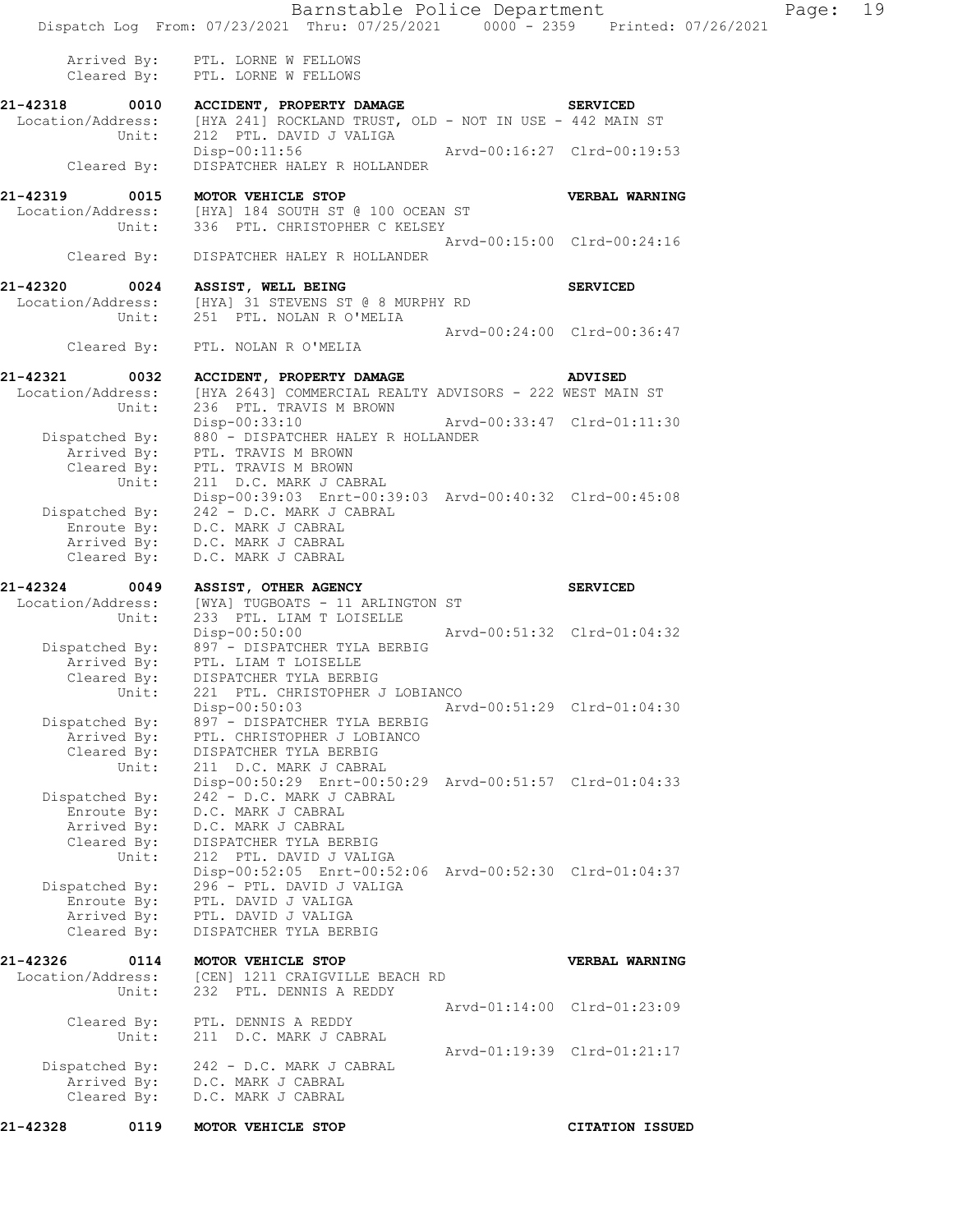|                                                | Barnstable Police Department<br>Dispatch Log From: 07/23/2021 Thru: 07/25/2021 0000 - 2359 Printed: 07/26/2021    |                             |                             | Page: | 20 |
|------------------------------------------------|-------------------------------------------------------------------------------------------------------------------|-----------------------------|-----------------------------|-------|----|
| Location/Address:<br>Unit:                     | [HYA] 5 CEDAR ST @ 95 MAIN ST<br>221 PTL. CHRISTOPHER J LOBIANCO                                                  |                             | Arvd-01:19:00 Clrd-01:33:29 |       |    |
| Unit:                                          | Cleared By: PTL. CHRISTOPHER J LOBIANCO<br>212 PTL. DAVID J VALIGA                                                |                             |                             |       |    |
|                                                | Dispatched By: 296 - PTL. DAVID J VALIGA<br>Arrived By: PTL. DAVID J VALIGA<br>Cleared By: PTL. DAVID J VALIGA    | Arvd-01:23:05 Clrd-01:33:00 |                             |       |    |
| 21-42332 0125 MOTOR VEHICLE STOP<br>Unit:      | Location/Address: [HYA] 215 BEARSE'S WAY @ 3 BRISTOL AVE<br>216 PTL. LORNE W FELLOWS                              |                             | VERBAL WARNING              |       |    |
| Cleared By:                                    | PTL. LORNE W FELLOWS                                                                                              | Arvd-01:25:00 Clrd-01:29:26 |                             |       |    |
| 21-42333<br>0129<br>Unit:                      | MOTOR VEHICLE STOP<br>Location/Address: [MAR] 6 CAMMETT RD @ 425 RTE 149<br>239 PTL. JONATHAN D MOORE             |                             | <b>ADVISED</b>              |       |    |
| Cleared By:                                    | PTL. JONATHAN D MOORE                                                                                             | Arvd-01:29:00 Clrd-01:40:49 |                             |       |    |
| 21-42335<br>0139<br>Location/Address:<br>Unit: | MOTOR VEHICLE STOP<br>[HYA] 619 FALMOUTH RD RTE 28 @ 791 PITCHER'S WAY<br>221 PTL. CHRISTOPHER J LOBIANCO         |                             | CITATION ISSUED             |       |    |
| Unit:                                          | 216 PTL. LORNE W FELLOWS                                                                                          | Arvd-01:39:00 Clrd-01:49:52 |                             |       |    |
| Unit:                                          | Disp-01:40:10<br>211 D.C. MARK J CABRAL                                                                           | Arvd-01:40:12 Clrd-01:49:51 |                             |       |    |
|                                                | Dispatched By: 242 - D.C. MARK J CABRAL                                                                           | Arvd-01:41:42 Clrd-01:49:48 |                             |       |    |
| Arrived By:                                    | D.C. MARK J CABRAL                                                                                                |                             |                             |       |    |
| 21-42336<br>0152<br>Location/Address:<br>Unit: | MOTOR VEHICLE STOP<br>[HYA] 3 CAMP ST @ 100 MAIN ST<br>233 PTL. LIAM T LOISELLE                                   | Arvd-01:52:00 Clrd-01:57:38 | <b>SERVICED</b>             |       |    |
| Cleared By:                                    | PTL. LIAM T LOISELLE                                                                                              |                             |                             |       |    |
| 21-42337<br>0156<br>Unit:                      | MOTOR VEHICLE STOP<br>Location/Address: [HYA] 127 HINCKLEY RD @ 70 FALMOUTH RD RTE 28<br>216 PTL. LORNE W FELLOWS |                             | VERBAL WARNING              |       |    |
| Cleared By:<br>Unit:                           | PTL. LORNE W FELLOWS<br>211 D.C. MARK J CABRAL                                                                    |                             | Arvd-01:56:00 Clrd-02:01:47 |       |    |
| Dispatched By:<br>Arrived By:<br>Cleared By:   | 242 - D.C. MARK J CABRAL<br>D.C. MARK J CABRAL<br>D.C. MARK J CABRAL                                              |                             | Arvd-01:57:12 Clrd-02:01:30 |       |    |
| 21-42338<br>0159<br>Location/Address:          | ALARM, COMMERCIAL<br>[HYA 3804] CHICK-FIL-A - 155 ENTERPRISE RD                                                   |                             | <b>SERVICED</b>             |       |    |
| Unit:<br>Arrived By:<br>Cleared By:            | 221 PTL. CHRISTOPHER J LOBIANCO<br>Disp-02:00:08<br>PTL. CHRISTOPHER J LOBIANCO<br>PTL. CHRISTOPHER J LOBIANCO    |                             | Arvd-02:02:45 Clrd-02:12:27 |       |    |
| Unit:<br>Dispatched By:<br>Arrived By:         | 211 D.C. MARK J CABRAL<br>Disp-02:02:47<br>897 - DISPATCHER TYLA BERBIG<br>DISPATCHER TYLA BERBIG                 | Arvd-02:02:50 Clrd-02:11:39 |                             |       |    |
| Cleared By:                                    | D.C. MARK J CABRAL                                                                                                |                             |                             |       |    |
| 21-42340<br>0210<br>Location/Address:<br>Unit: | MOTOR VEHICLE STOP<br>[WYA 1] BAKER'S SQUARE - WEST YARMOUTH - MAIN Apt. #ST<br>233 PTL. LIAM T LOISELLE          |                             | VERBAL WARNING              |       |    |
| Cleared By:<br>Unit:                           | PTL. LIAM T LOISELLE<br>216 PTL. LORNE W FELLOWS                                                                  |                             | Arvd-02:10:00 Clrd-02:23:18 |       |    |
| Dispatched By:<br>Arrived By:<br>Cleared By:   | 330 - PTL. LORNE W FELLOWS<br>PTL. LORNE W FELLOWS<br>PTL. LORNE W FELLOWS                                        | Arvd-02:11:30 Clrd-02:16:22 |                             |       |    |
|                                                |                                                                                                                   |                             |                             |       |    |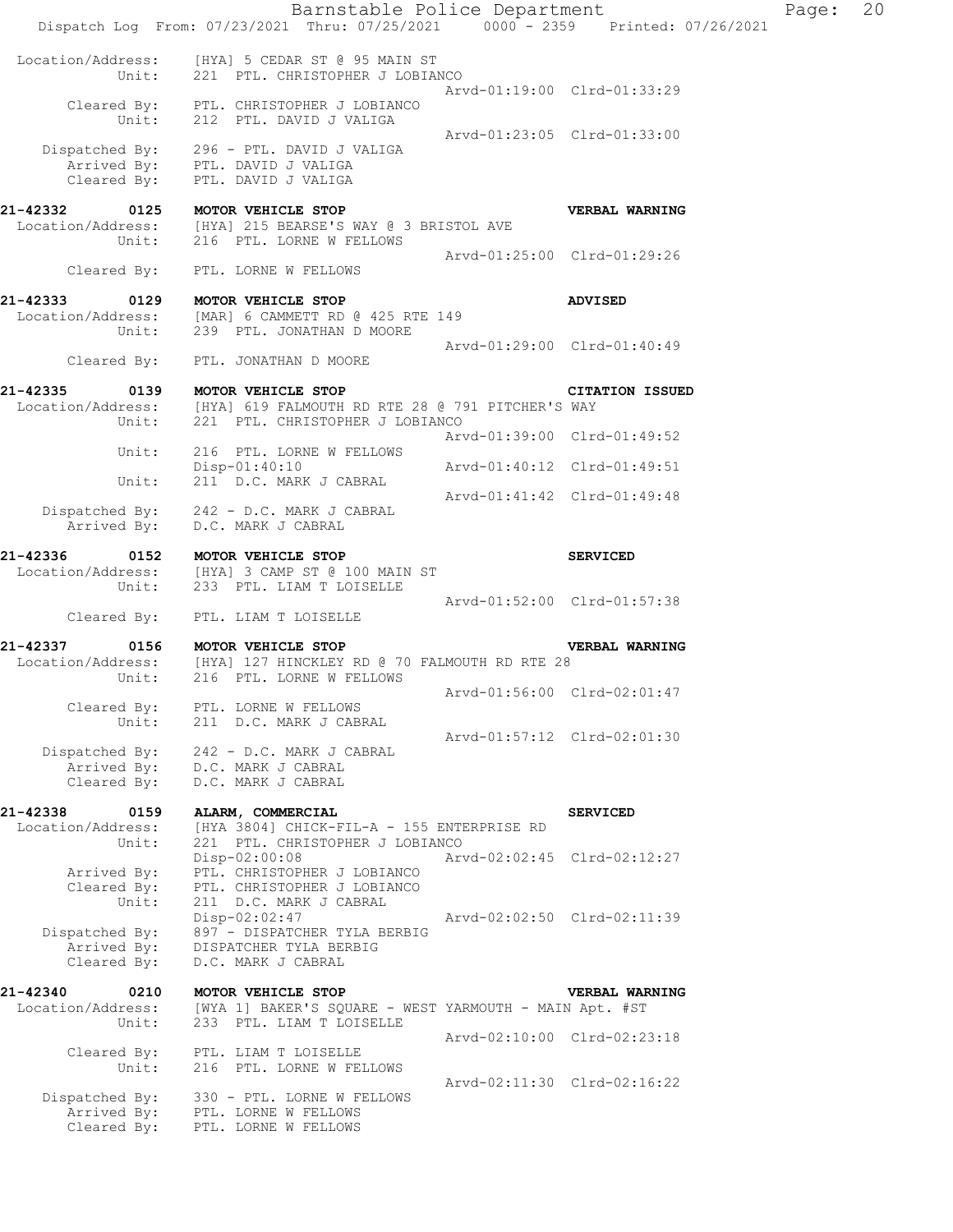Barnstable Police Department Fage: 21 Dispatch Log From: 07/23/2021 Thru: 07/25/2021 0000 - 2359 Printed: 07/26/2021 **21-42341 0217 MOTOR VEHICLE STOP VERBAL WARNING**  Location/Address: [OST] OSTERVILLE W BARNSTABLE RD @ FALMOUTH RD RTE 28 Unit: 232 PTL. DENNIS A REDDY Arvd-02:17:00 Clrd-02:23:39 Cleared By: PTL. DENNIS A REDDY **21-42344 0223 FOLLOW UP SERVICED**  Location/Address: [HYA 3804] CHICK-FIL-A - 155 ENTERPRISE RD Unit: 221 PTL. CHRISTOPHER J LOBIANCO Arvd-02:23:00 Clrd-02:26:22 Cleared By: PTL. CHRISTOPHER J LOBIANCO **21-42349 0303 MOTOR VEHICLE STOP VERBAL WARNING**  Location/Address: [HYA] 165 OLD COLONY RD @ 3 COOK CIR Unit: 216 PTL. LORNE W FELLOWS Arvd-03:03:00 Clrd-03:06:20 Cleared By: PTL. LORNE W FELLOWS **21-42350 0344 SUSPICIOUS, MOTOR VEHICLE SERVICED**  Location/Address: [HYA 241] ROCKLAND TRUST, OLD - NOT IN USE - 442 MAIN ST<br>Unit: 216 PTL. LORNE W FELLOWS Unit: 216 PTL. LORNE W FELLOWS Disp-03:44:57 Arvd-03:48:21 Clrd-03:51:20

 Arrived By: PTL. LORNE W FELLOWS Unit: 221 PTL. CHRISTOPHER J LOBIANCO

 Dispatched By: 331 - PTL. CHRISTOPHER J LOBIANCO Arrived By: PTL. CHRISTOPHER J LOBIANCO

**21-42351 0448 ALARM, COMMERCIAL ALARM - FALSE**  Location/Address: [HYA 4168] CAPE ORGANIZATION FOR RIGHTS OF THE DISABLED - 765 ATTUCKS LN Unit: 221 PTL. CHRISTOPHER J LOBIANCO Arrived By: PTL. CHRISTOPHER J LOBIANCO

**21-42352** 0600 PARK & WALK 0 0600 PARK & WALK Location/Address: [HYA 15] TOWN HALL, TOWN OF BARNSTABLE - 367 MAIN ST Unit: 211 D.C. MARK J CABRAL 211 D.C. MARK J CABRAL<br>Arvd-06:04:20 Clrd-06:10:15

**21-42353 0630 TRAFFIC, COMPLAINT SERVICED**  Location/Address: [CEN] 400 MAIN ST @ 15 LINDEN AVE Unit: 211 D.C. MARK J CABRAL Arvd-06:32:29 Clrd-06:52:00 Cleared By: DISPATCHER TYLA BERBIG Unit: 232 PTL. DENNIS A REDDY Arvd-06:47:29 Clrd-06:53:26

 Dispatched By: 309 - PTL. DENNIS A REDDY Arrived By: PTL. DENNIS A REDDY Cleared By: DISPATCHER TYLA BERBIG

**21-42354 0631 ALARM, COMMERCIAL ALARM - CANCELLED**  Location/Address: [MAR 167] BARNSTABLE UNITED ELEMENTARY SCHOOL - 730 OSTERVILLE W BARNSTABLE RD

**21-42357 0646 ALARM, COMMERCIAL ALARM - CANCELLED**  Location/Address: [HYA 3653] TAP CITY GRILLE - 586 MAIN ST Unit: 212 PTL. DAVID J VALIGA Disp-06:48:10 Clrd-06:48:48

**21-42360 0652 ASSIST, WELL BEING SERVICED**  Location/Address: [CEN 97] SOUTH CONGREGATIONAL CHURCH - 565 MAIN ST Unit: 211 D.C. MARK J CABRAL Arvd-06:52:00 Clrd-07:24:40 Cleared By: D.C. MARK J CABRAL Unit: 232 PTL. DENNIS A REDDY Disp-06:53:31 Arvd-06:53:34 Clrd-07:27:24 Cleared By: PTL. DENNIS A REDDY Unit: 233 PTL. LIAM T LOISELLE Disp-06:59:02 Arvd-07:05:06 Clrd-07:24:18 Arrived By: PTL. LIAM T LOISELLE

Disp-04:50:03 Arvd-04:54:57 Clrd-05:01:27

Arvd-03:49:50 Clrd-03:51:22

 Unit: 216 PTL. LORNE W FELLOWS Disp-04:59:46 Clrd-05:01:24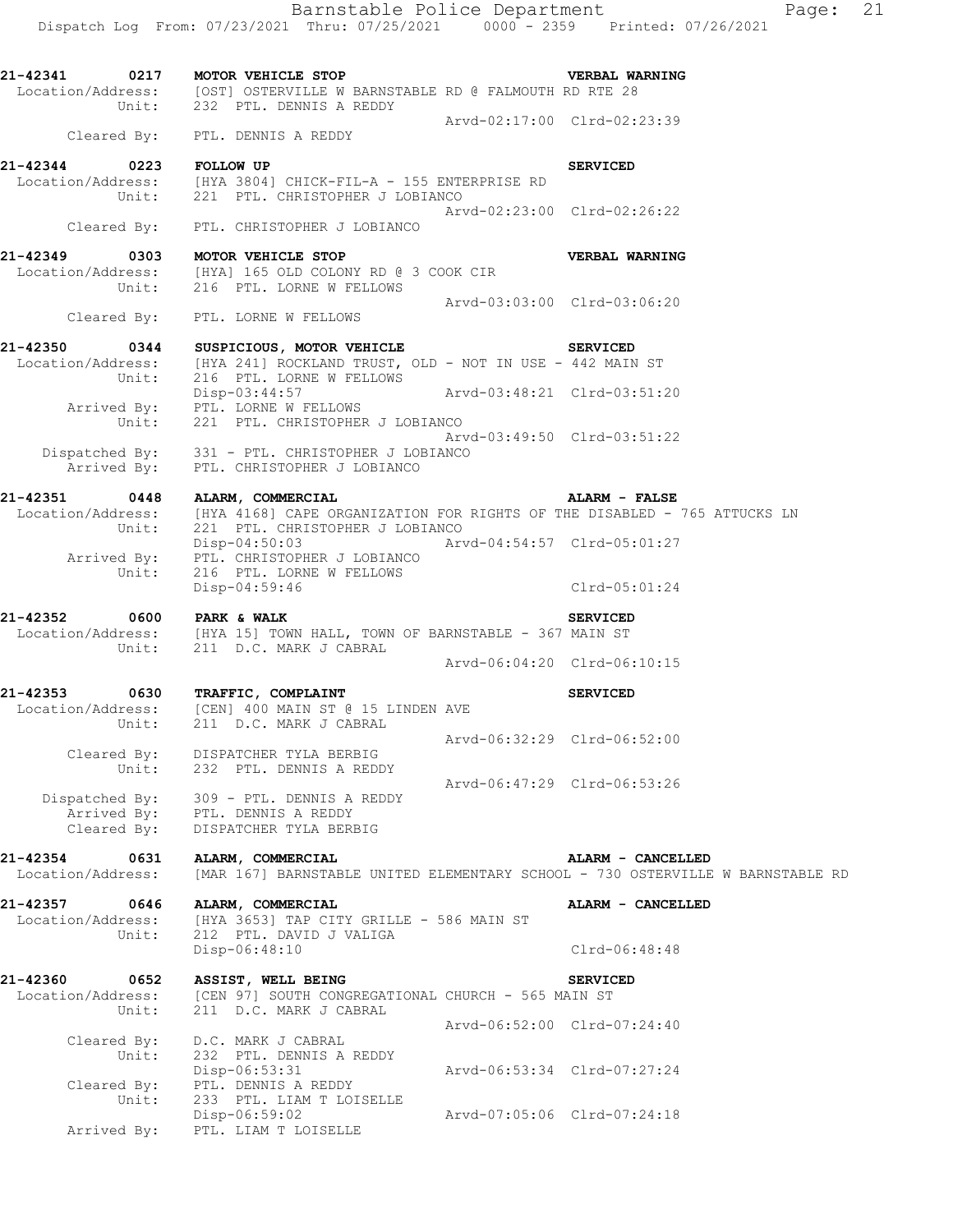Barnstable Police Department Fage: 22 Dispatch Log From: 07/23/2021 Thru: 07/25/2021 0000 - 2359 Printed: 07/26/2021 Cleared By: PTL. LIAM T LOISELLE Unit: 239 PTL. JONATHAN D MOORE Disp-07:05:48 Arvd-07:13:21 Clrd-07:22:00 Dispatched By: 880 - DISPATCHER HALEY R HOLLANDER Arrived By: PTL. JONATHAN D MOORE Unit: 239 PTL. JONATHAN D MOORE Disp-07:22:08 Clrd-07:22:21 **21-42361 0707 HARASSMENT**<br>Location/Address: [HYA 2332] COSTA, RICHARD L - 84 HAMPSHIRE AVE [HYA 2332] COSTA, RICHARD L - 84 HAMPSHIRE AVE **21-42362 0719 E911, HANGUP SERVICED**  Location/Address: [COT] 10 COTUIT BAY DR **21-42363 0723 ASSIST, OTHER AGENCY SERVICED**  Location/Address: [HYA] 51 MAIN ST Unit: 221 PTL. CHRISTOPHER J LOBIANCO Disp-07:24:08 Arvd-07:26:41 Clrd-07:40:02 Arrived By: PTL. CHRISTOPHER J LOBIANCO Cleared By: DISPATCHER TYLA BERBIG **21-42365 0758 MOTOR VEHICLE STOP ADVISED**  [HYA 4298] DICK'S SPORTING GOODS - 769 IYANNOUGH RD RTE 132 Unit: 223 PTL. ANDREW M JOHNSON Arvd-07:58:00 Clrd-08:04:15 Cleared By: PTL. ANDREW M JOHNSON **21-42367 0801 MOTOR VEHICLE STOP ADVISED**  Location/Address: [HYA] 215 BEARSE'S WAY @ 3 BRISTOL AVE Unit: 236 PTL. DENISE A BALDNER Arvd-08:01:00 Clrd-08:10:05 Cleared By: PTL. DENISE A BALDNER **21-42368 0810 MOTOR VEHICLE STOP VERBAL WARNING**  [HYA 670] QUARTERDECK LOUNGE - 247 IYANNOUGH RD RTE 28 Unit: 223 PTL. ANDREW M JOHNSON Arvd-08:10:16 Clrd-08:10:46 **21-42370 0815 MOTOR VEHICLE STOP VERBAL WARNING**  Location/Address: [HYA 272] BURGER KING - 184 NORTH ST Unit: 225 PTL. BRANDON V SANDERS Arvd-08:15:00 Clrd-08:21:28 Cleared By: PTL. BRANDON V SANDERS Unit: 223 PTL. ANDREW M JOHNSON<br>Disp-08:15:57 Arvd-08:15:58 Clrd-08:20:55 Cleared By: PTL. ANDREW M JOHNSON **21-42372 0815 ASSIST SERVICED**  Location/Address: [HYA 329] CHURCH BELL APARTMENTS - 215 MAIN ST Apt. #2FHAC Unit: 225 PTL. BRANDON V SANDERS Disp-08:22:12 Arvd-08:25:34 Clrd-08:35:35 Arrived By: PTL. BRANDON V SANDERS Cleared By: PTL. BRANDON V SANDERS **21-42371 0816 PROPERTY, LOST SERVICED**  Location/Address: [HYA 124] BARNSTABLE POLICE DEPARTMENT - 1200 PHINNEY'S LN **21-42373 0823 MOTOR VEHICLE STOP VERBAL WARNING**  Location/Address: [HYA 14] TJ MAXX PLAZA - 425 IYANNOUGH RD RTE 28 Unit: 232 PTL. MATTHEW J MELIA Arvd-08:23:25 Clrd-08:24:18 **21-42374 0826 MOTOR VEHICLE STOP CITATION ISSUED**  Location/Address: [HYA 2045] CAPE & ISLANDS TIRE - TRUCK SHOP - 730 BEARSE'S WAY Unit: 223 PTL. ANDREW M JOHNSON Arvd-08:26:00 Clrd-08:38:00 Cleared By: PTL. ANDREW M JOHNSON **21-42375 0835 TRAFFIC, ROAD HAZARD SERVICED**  Location/Address: [HYA] 239 MAIN ST Unit: B297 PTL. EVAN M HAUSSMANN Disp-08:37:39 Arvd-08:42:05 Clrd-08:50:26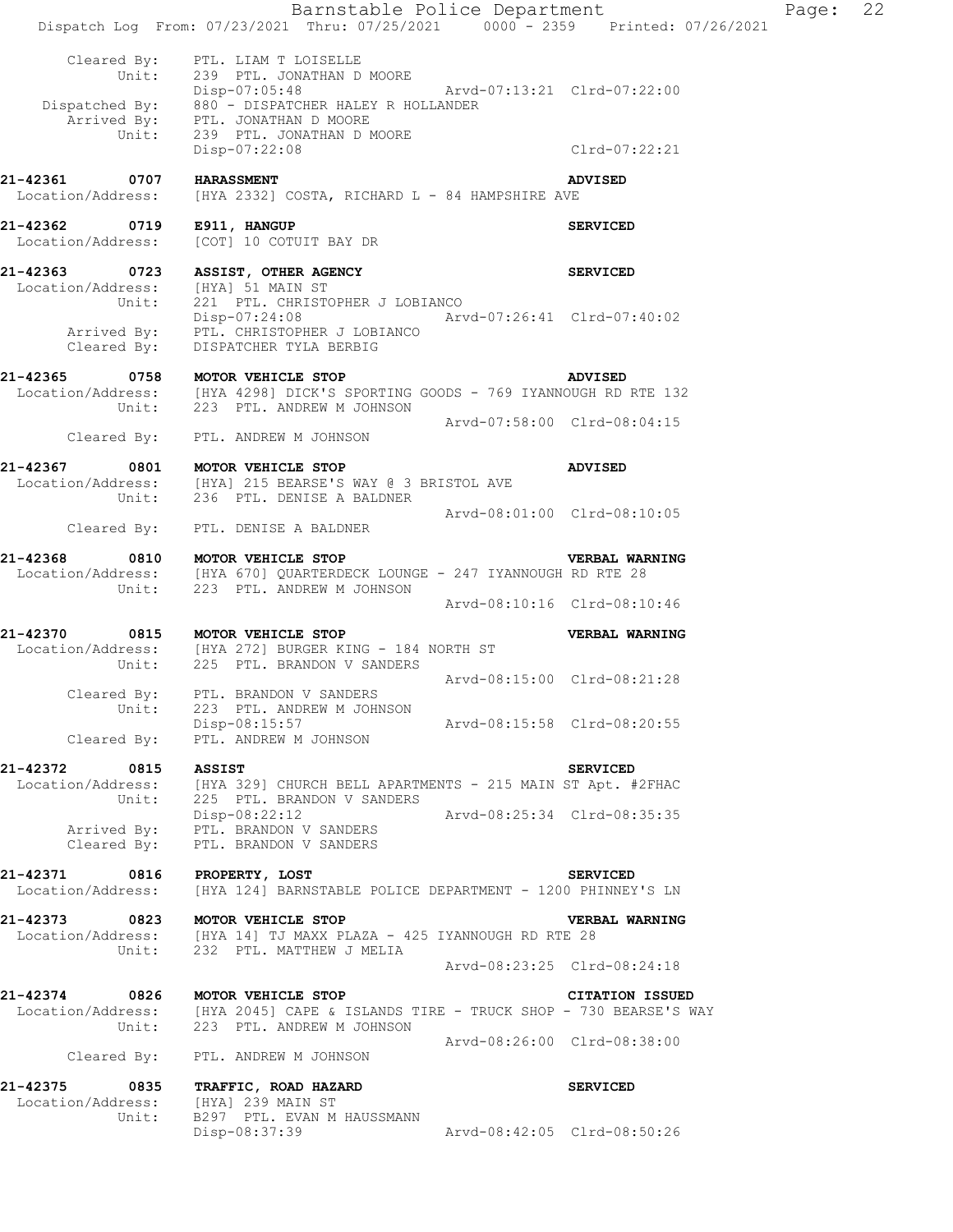Barnstable Police Department Page: 23 Dispatch Log From: 07/23/2021 Thru: 07/25/2021 0000 - 2359 Printed: 07/26/2021 Unit: B253 PTL. MICHAEL J PUNTONIO<br>Disp-08:37:47 Disp-08:37:47 Arvd-08:42:06 Clrd-08:50:24 **21-42376 0838 MOTOR VEHICLE STOP VERBAL WARNING**  Location/Address: [HYA] 5 CHARLES ST @ 120 BARNSTABLE RD Unit: 213 PTL. ANTHONY C D'ANGELO Arvd-08:38:00 Clrd-08:41:39 Cleared By: PTL. ANTHONY C D'ANGELO **21-42377 0844 MOTOR VEHICLE STOP VERBAL WARNING**  Location/Address: [HYA] 280 YARMOUTH RD @ 5 OLD YARMOUTH RD Unit: 225 PTL. BRANDON V SANDERS Disp-08:44:44 Arvd-08:45:57 Clrd-08:46:15 Cleared By: PTL. BRANDON V SANDERS **21-42379 0848 MOTOR VEHICLE STOP COMPLAINT/SUMMONS**<br>Location/Address: [HYA 2749] FITNESS 500 CLUB - 540 MAIN ST Apt. #10 Location/Address: [HYA 2749] FITNESS 500 CLUB - 540 MAIN ST Apt. #10 Unit: 223 PTL. ANDREW M JOHNSON Disp-08:49:38 Arvd-08:49:43 Clrd-09:02:44 Cleared By: PTL. ANDREW M JOHNSON Refer To Arrest: 21-1222-AR **21-42380 0849 MOTOR VEHICLE STOP VERBAL WARNING**  Location/Address: [HYA 329] CHURCH BELL APARTMENTS - 215 MAIN ST Unit: 213 PTL. ANTHONY C D'ANGELO Arvd-08:49:00 Clrd-08:49:00 Cleared By: DISUP ROSS LLOYD Unit: 213 PTL. ANTHONY C D'ANGELO Disp-08:52:34 Arvd-08:52:47 Clrd-08:52:50 Dispatched By: 301 - PTL. ANTHONY C D'ANGELO Arrived By: PTL. ANTHONY C D'ANGELO Cleared By: PTL. ANTHONY C D'ANGELO **21-42381 0849 MOTOR VEHICLE STOP ADVISED**  Location/Address: [HYA 329] CHURCH BELL APARTMENTS - 215 MAIN ST Unit: 213 PTL. ANTHONY C D'ANGELO Arvd-08:49:00 Clrd-08:52:22 Cleared By: PTL. ANTHONY C D'ANGELO Unit: B297 PTL. EVAN M HAUSSMANN Disp-08:51:04 Arvd-08:51:08 Clrd-08:52:36 Dispatched By: 862 - DISPATCHER LOREN P ORPEN Arrived By: DISPATCHER LOREN P ORPEN Cleared By: PTL. EVAN M HAUSSMANN Unit: B253 PTL. MICHAEL J PUNTONIO Disp-08:51:12 Arvd-08:51:14 Clrd-08:52:41 Dispatched By: 862 - DISPATCHER LOREN P ORPEN Arrived By: DISPATCHER LOREN P ORPEN Cleared By: PTL. MICHAEL J PUNTONIO **21-42382 0850 TRAFFIC, PARKING VIOL SERVICED**  Location/Address: [COT] 65 CROSS ST @ 165 OCEAN VIEW AVE Unit: 238 PTL. THOMAS J HARMON 238 PTL. THOMAS J HARMON<br>Disp-12:53:44 Arvd-13:01:12 Clrd-13:16:20 Arrived By: PTL. THOMAS J HARMON Cleared By: PTL. THOMAS J HARMON **21-42384 0857 DISTURBANCE Merge: 21-42383 By: 862**  Location/Address: [MAR] 140 JONES RD **21-42383 0858 DISTURBANCE SERVICED**  Location/Address: [MAR] 140 JONES RD Unit: 221 PTL. DAVID J VALIGA<br>Disp-08:58:54 Disp-08:58:54 Arvd-09:12:16 Clrd-09:55:59 Arrived By: DISUP ROSS LLOYD Cleared By: DISUP ROSS LLOYD Unit: 238 PTL. THOMAS J HARMON Disp-08:59:02 Arvd-09:05:46 Clrd-09:55:57 Arrived By: DISPATCHER LOREN P ORPEN Cleared By: DISUP ROSS LLOYD Unit: 210 SGT. THOMAS J BIRD

Disp-08:59:45 Arvd-09:16:07 Clrd-09:43:32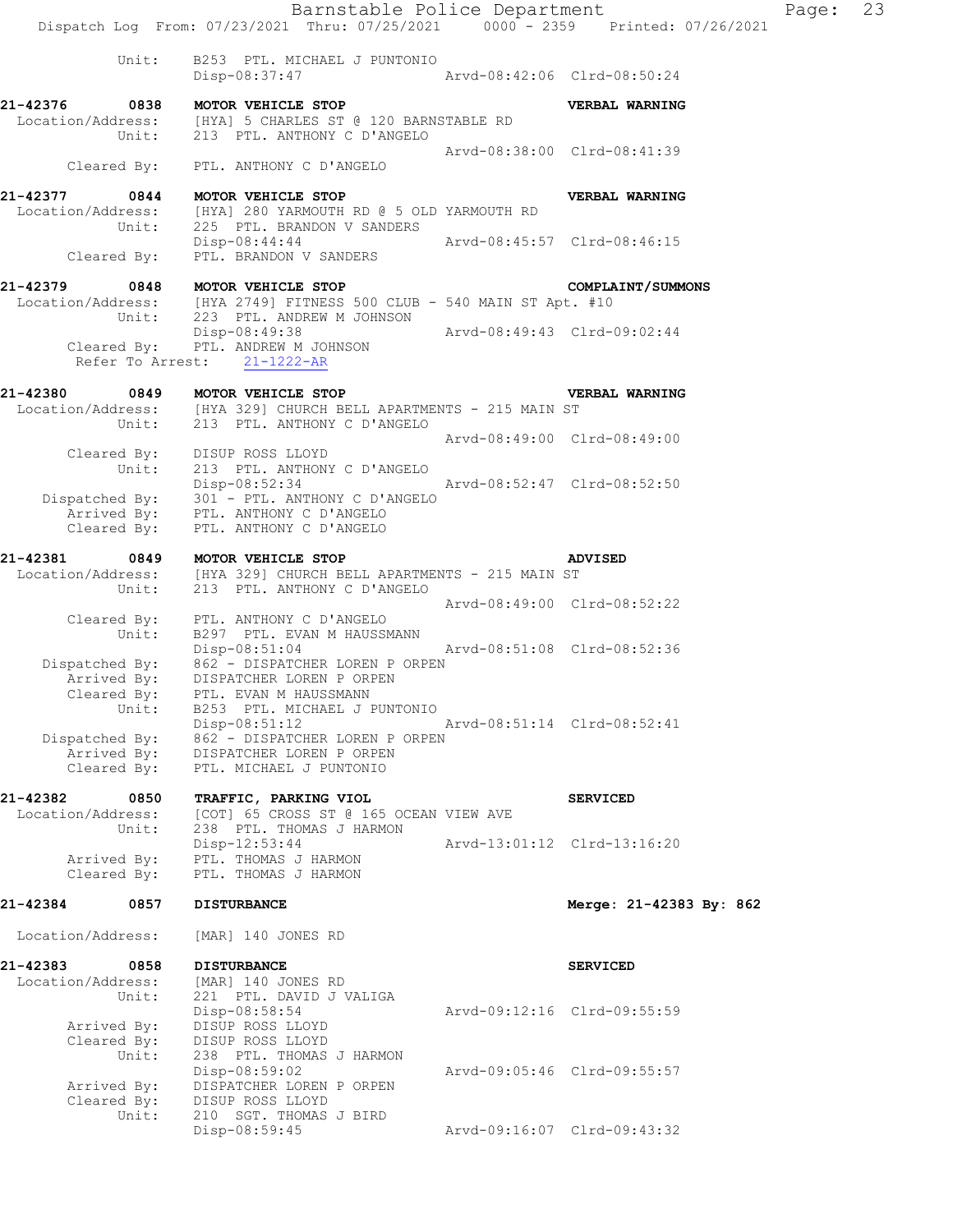|                                                | Barnstable Police Department<br>Dispatch Log From: 07/23/2021 Thru: 07/25/2021 0000 - 2359 Printed: 07/26/2021                                                                           |                             |                        | Page: | 24 |
|------------------------------------------------|------------------------------------------------------------------------------------------------------------------------------------------------------------------------------------------|-----------------------------|------------------------|-------|----|
|                                                |                                                                                                                                                                                          |                             |                        |       |    |
| Dispatched By:<br>Unit:                        | 862 - DISPATCHER LOREN P ORPEN<br>Arrived By: SGT. THOMAS J BIRD<br>Cleared By: SGT. THOMAS J BIRD<br>232 PTL. MATTHEW J MELIA<br>Disp-09:03:45<br>Dispatched By: 806 - DISUP ROSS LLOYD | Arvd-09:12:36 Clrd-09:44:25 |                        |       |    |
|                                                | Arrived By: PTL. MATTHEW J MELIA<br>Cleared By: PTL. MATTHEW J MELIA                                                                                                                     |                             |                        |       |    |
| 21-42388<br>0910<br>Location/Address:          | ANIMALS, INJURED<br>[MAR 993] WHELAN CONSERVATION AREA - 1340 OLD STAGE RD                                                                                                               |                             | <b>SERVICED</b>        |       |    |
| 21-42387<br>0914<br>Location/Address:<br>Unit: | MOTOR VEHICLE STOP<br>[CEN] 245 PHINNEY'S LN @ 9 GREAT MARSH RD<br>213 PTL. ANTHONY C D'ANGELO                                                                                           |                             | <b>CITATION ISSUED</b> |       |    |
| Cleared By:                                    | PTL. ANTHONY C D'ANGELO                                                                                                                                                                  | Arvd-09:14:00 Clrd-09:20:56 |                        |       |    |
| 21-42415                                       | 0917 PARK & WALK                                                                                                                                                                         |                             | <b>SERVICED</b>        |       |    |
|                                                | Location/Address: [HYA 11] HYANNIS VILLAGE GREEN - 365 MAIN ST Unit: B253 PTL. MICHAEL J PUNTONIO                                                                                        |                             |                        |       |    |
|                                                | PTL. EVAN M HAUSSMANN                                                                                                                                                                    | Arvd-09:17:00 Clrd-09:17:00 |                        |       |    |
| 21-42416                                       | 0918 PARK & WALK<br>Location/Address: [HYA 2872] TOWN HALL PUBLIC RESTROOMS - 230 SOUTH ST<br>Unit: B253 PTL. MICHAEL J PUNTONIO                                                         |                             | <b>SERVICED</b>        |       |    |
|                                                | PTL. EVAN M HAUSSMANN                                                                                                                                                                    | Arvd-09:18:00 Clrd-09:18:00 |                        |       |    |
| 21-42417                                       | 0927 PARK & WALK                                                                                                                                                                         |                             | <b>SERVICED</b>        |       |    |
|                                                | Location: [HYA] ALLEYWAY NEXT TO FEDERATED CHURCH<br>Unit: B253 PTL. MICHAEL J PUNTONIO                                                                                                  |                             |                        |       |    |
|                                                | PTL. EVAN M HAUSSMANN                                                                                                                                                                    | Arvd-09:27:00 Clrd-09:27:00 |                        |       |    |
| 0928<br>21-42390<br>Location/Address:          | PROPERTY, LOST<br>[CEN 80] CRAIGVILLE BEACH INN - 369 SOUTH MAIN ST                                                                                                                      |                             | <b>SERVICED</b>        |       |    |
| 21-42391<br>0932                               | MOTOR VEHICLE STOP<br>$Location/Address:$ [HYA] ELVIS BARBERSHOP - 12 ENTERPRISE RD<br>Unit: 225 PTL. BRANDON V SANDERS                                                                  |                             | COMPLAINT/SUMMONS      |       |    |
|                                                |                                                                                                                                                                                          | Arvd-09:32:00 Clrd-09:48:44 |                        |       |    |
|                                                | Cleared By: PTL. BRANDON V SANDERS<br>Unit: 213 PTL. ANTHONY C D'ANGELO                                                                                                                  | Arvd-09:39:41 Clrd-09:41:40 |                        |       |    |
|                                                | Dispatched By: 301 - PTL. ANTHONY C D'ANGELO<br>Arrived By: PTL. ANTHONY C D'ANGELO<br>Cleared By: PTL. ANTHONY C D'ANGELO                                                               |                             |                        |       |    |
|                                                | Refer To Summons: 21-1223-AR                                                                                                                                                             |                             |                        |       |    |
| Summons:<br>Address:<br>Aqe:                   | AGUILAR, CARLOS L<br>34 UNCLE WILLIES WAY HYANNIS, MA<br>21                                                                                                                              |                             |                        |       |    |
| Charges:                                       | OPERATION OF MOTOR VEHICLE, IMPROPER<br>LICENSE SUSPENDED, OP MV WITH                                                                                                                    |                             |                        |       |    |
|                                                | 21-42392 0933 MOTOR VEHICLE STOP                                                                                                                                                         |                             | <b>VERBAL WARNING</b>  |       |    |
|                                                | Location/Address: [HYA] 731 OLD STRAWBERRY HILL RD @ 10 NEWSPAPER RD<br>Unit: 216 PTL. LORNE W FELLOWS                                                                                   |                             |                        |       |    |
|                                                | Cleared By: PTL. LORNE W FELLOWS                                                                                                                                                         | Arvd-09:33:00 Clrd-09:38:29 |                        |       |    |
| 21-42394<br>Location/Address:                  | 0933 PROPERTY, LOST<br>[BAR 602] HYANNIS GOLF CLUB CORP - CLUB HOUSE - 1800 IYANNOUGH RD RTE 132                                                                                         |                             | <b>SERVICED</b>        |       |    |
| 21-42418 0933 PARK & WALK                      |                                                                                                                                                                                          |                             | <b>SERVICED</b>        |       |    |
|                                                | Location/Address: [HYA 1818] CAPE COD REGIONAL TRANSIT AUTHORITY - 181 IYANNOUGH RD RTE 28<br>Unit: B253 PTL. MICHAEL J PUNTONIO                                                         |                             |                        |       |    |
|                                                | PTL. EVAN M HAUSSMANN                                                                                                                                                                    | Arvd-09:33:00 Clrd-09:33:00 |                        |       |    |
| 21-42393<br>0937                               | E911, ABANDONED CALL                                                                                                                                                                     |                             | <b>SERVICED</b>        |       |    |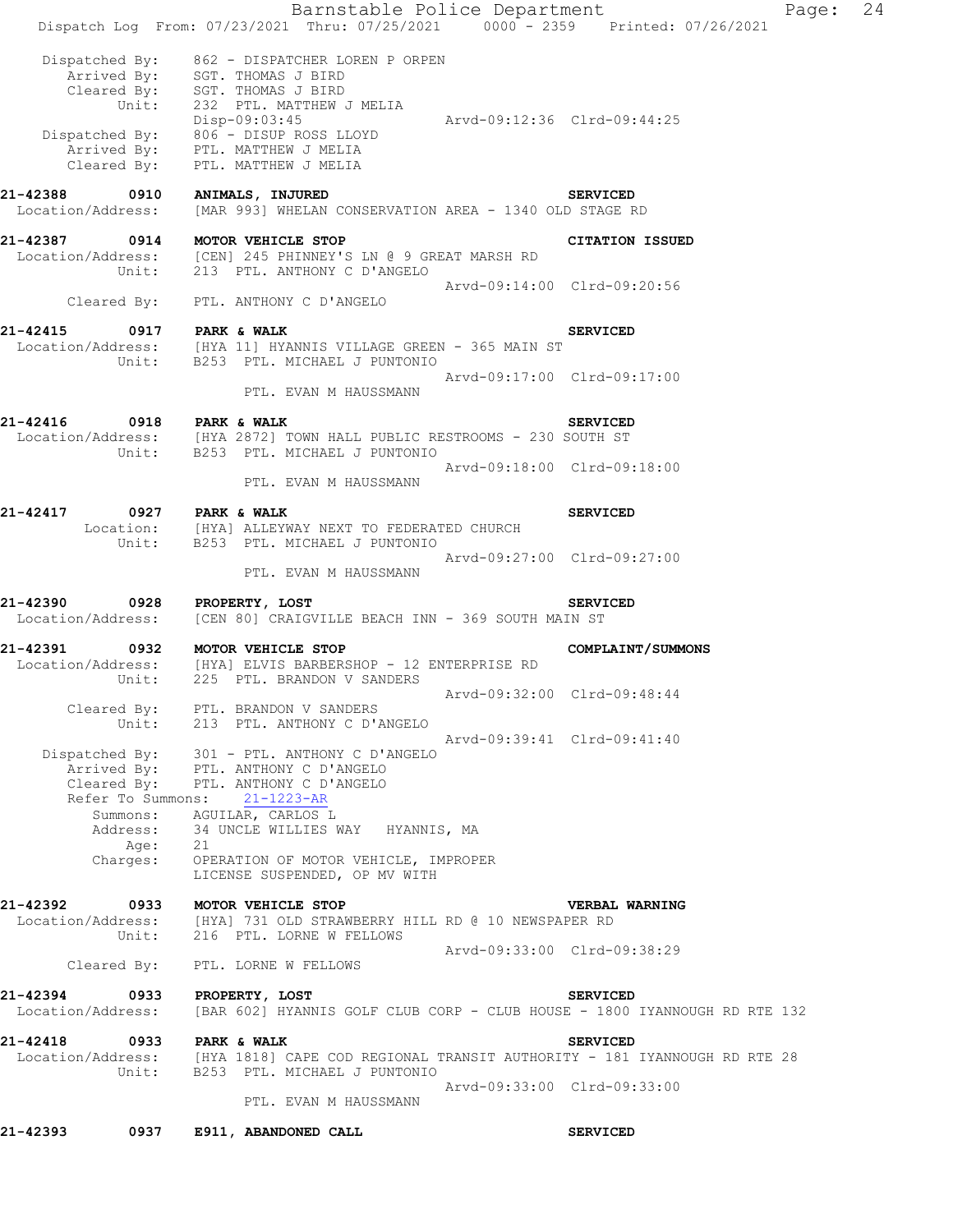|                                       | Barnstable Police Department                                                                                                                 |                             |                             | Page: | 25 |
|---------------------------------------|----------------------------------------------------------------------------------------------------------------------------------------------|-----------------------------|-----------------------------|-------|----|
|                                       | Dispatch Log From: 07/23/2021 Thru: 07/25/2021 0000 - 2359 Printed: 07/26/2021                                                               |                             |                             |       |    |
| Unit:                                 | Location/Address: [CEN 841] LEISMAN, JILL & WILLIAM - 435 HUCKINS NECK RD<br>223 PTL. ANDREW M JOHNSON                                       |                             |                             |       |    |
|                                       | Disp-09:39:14<br>Arrived By: PTL. ANDREW M JOHNSON<br>Cleared By: PTL. ANDREW M JOHNSON                                                      | Arvd-09:40:25 Clrd-09:49:26 |                             |       |    |
| Unit:                                 | 236 PTL. DENISE A BALDNER<br>Disp-09:39:18                                                                                                   |                             | Clrd-09:41:20               |       |    |
| Unit:                                 | 216 PTL. LORNE W FELLOWS<br>Disp-09:41:16                                                                                                    | Arvd-09:44:16 Clrd-09:46:49 |                             |       |    |
|                                       | Arrived By: PTL. LORNE W FELLOWS<br>Cleared By: PTL. LORNE W FELLOWS                                                                         |                             |                             |       |    |
| 21-42396 0940<br>Location/Address:    | PROPERTY, LOST<br>[HYA] MAIN ST                                                                                                              |                             | ADVISED                     |       |    |
| 21-42419 0941 PARK & WALK             | Location/Address: [HYA 284] CAPE COD CENTRAL RAILROAD - 252 MAIN ST                                                                          |                             | <b>SERVICED</b>             |       |    |
| Unit:                                 | B253 PTL. MICHAEL J PUNTONIO                                                                                                                 | Arvd-09:41:00 Clrd-09:41:00 |                             |       |    |
|                                       | PTL. EVAN M HAUSSMANN                                                                                                                        |                             |                             |       |    |
|                                       | 21-42395 0943 MOTOR VEHICLE STOP<br>Location/Address: [HYA 1699] ROGERS & GRAY INS - 20 INDEPENDENCE DR<br>Unit: 213 PTL. ANTHONY C D'ANGELO |                             | <b>CITATION ISSUED</b>      |       |    |
|                                       | Cleared By: PTL. ANTHONY C D'ANGELO                                                                                                          |                             | Arvd-09:43:00 Clrd-09:54:00 |       |    |
|                                       | 21-42420 0944 PARK & WALK<br>Location/Address: [HYA 127] ASELTON MEMORIAL PARK - 135 SOUTH ST                                                |                             | <b>SERVICED</b>             |       |    |
|                                       | Unit: B253 PTL. MICHAEL J PUNTONIO<br>PTL. EVAN M HAUSSMANN                                                                                  | Arvd-09:44:00 Clrd-09:44:00 |                             |       |    |
| 21-42422                              | 0951 PARK & WALK<br>Location/Address: [HYA 6] BISMORE PARK - 180 OCEAN ST                                                                    |                             | <b>SERVICED</b>             |       |    |
| Unit:                                 | B253 PTL. MICHAEL J PUNTONIO<br>PTL. EVAN M HAUSSMANN                                                                                        | Arvd-09:51:00 Clrd-09:51:00 |                             |       |    |
|                                       | 21-42397 0957 MOTOR VEHICLE STOP                                                                                                             |                             | VERBAL WARNING              |       |    |
|                                       | Location/Address: [HYA 3677] WORLD TECH AUTO CENTER - 409 IYANNOUGH RD RTE 28<br>Unit: 213 PTL. ANTHONY C D'ANGELO                           |                             |                             |       |    |
|                                       | Cleared By: PTL. ANTHONY C D'ANGELO                                                                                                          |                             | Arvd-09:57:00 Clrd-10:00:41 |       |    |
| 21-42398<br>Unit:                     | 1001 MOTOR VEHICLE STOP<br>Location/Address: [HYA] 460 BEARSE'S WAY @ 5 ALICIA RD                                                            |                             | <b>ADVISED</b>              |       |    |
|                                       | 223 PTL. ANDREW M JOHNSON                                                                                                                    |                             | Arvd-10:01:00 Clrd-10:05:36 |       |    |
| Unit:                                 | Cleared By: PTL. ANDREW M JOHNSON<br>225 PTL. BRANDON V SANDERS                                                                              |                             |                             |       |    |
|                                       | Dispatched By: 324 - PTL. BRANDON V SANDERS<br>Arrived By: PTL. BRANDON V SANDERS<br>Cleared By: PTL. BRANDON V SANDERS                      |                             | Arvd-10:03:35 Clrd-10:04:33 |       |    |
| 21-42400<br>1003<br>Location/Address: | <b>ACCIDENT, HIT &amp; RUN</b><br>[HYA] 95 HIGH SCHOOL RD EXT @ 45 STEVENS ST                                                                |                             | <b>UNFOUNDED</b>            |       |    |
| 21-42423 1004 PARK & WALK             | Location/Address: [HYA] OLD ROCKLANT TRUST BANK - 400 MAIN ST                                                                                |                             | <b>SERVICED</b>             |       |    |
| Unit:                                 | B253 PTL. MICHAEL J PUNTONIO                                                                                                                 |                             | Arvd-10:04:00 Clrd-10:04:00 |       |    |
|                                       | PTL. EVAN M HAUSSMANN                                                                                                                        |                             |                             |       |    |
| 21-42424 1010 PARK & WALK             | Location/Address: [HYA 3734] NORTH STREET PUBLIC RESTROOMS - 249 NORTH ST<br>Unit: B253 PTL. MICHAEL J PUNTONIO                              |                             | <b>SERVICED</b>             |       |    |
|                                       | PTL. EVAN M HAUSSMANN                                                                                                                        |                             | Arvd-10:10:00 Clrd-10:10:00 |       |    |
| 21-42425                              | 1011 PARK & WALK                                                                                                                             |                             | <b>SERVICED</b>             |       |    |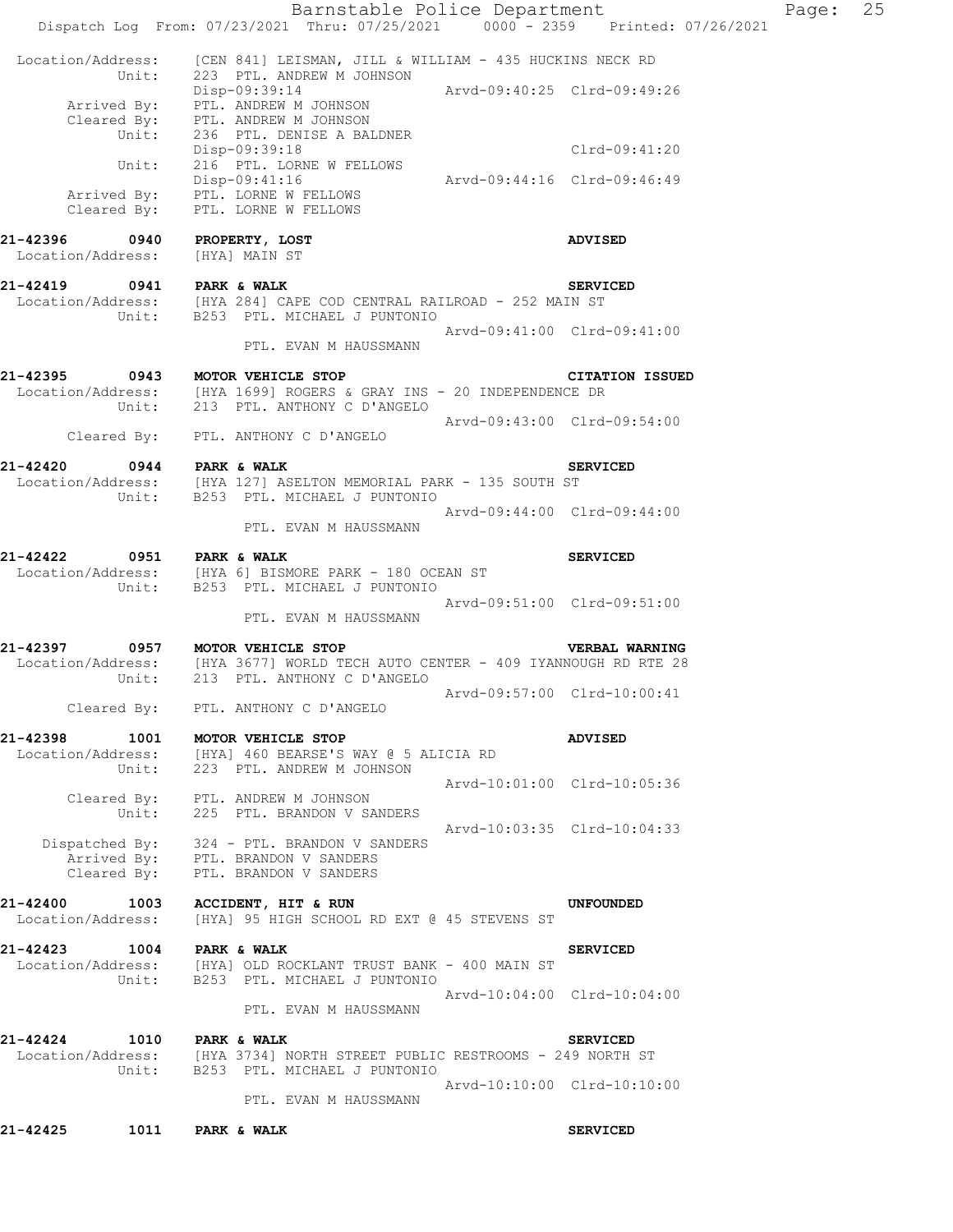Barnstable Police Department Fage: 26 Dispatch Log From: 07/23/2021 Thru: 07/25/2021 0000 - 2359 Printed: 07/26/2021 Location/Address: [HYA 13] NORTH STREET PARKING LOT - NORTH ST Unit: B253 PTL. MICHAEL J PUNTONIO Arvd-10:11:00 Clrd-10:11:00 PTL. EVAN M HAUSSMANN **21-42402 1014 MOTOR VEHICLE STOP CITATION ISSUED**  Location/Address: [HYA] 5 NIGHTINGALE LN @ 73 FALMOUTH RD RTE 28 Unit: 225 PTL. BRANDON V SANDERS Arvd-10:14:00 Clrd-10:25:02 Cleared By: PTL. BRANDON V SANDERS **21-42408 1015 ASSIST, OTHER AGENCY UNABLE TO SERVE**  Location/Address: [HYA 126] OCEAN ST DOCKS / BISMORE PARK MARINA - 180 OCEAN ST Unit: 232 PTL. MATTHEW J MELIA<br>Disp-10:31:22 Disp-10:31:22 Arvd-10:47:16 Clrd-11:03:05 Arrived By: PTL. MATTHEW J MELIA Cleared By: PTL. MATTHEW J MELIA **21-42403 1016 HOMELESS INCIDENT/SUS PERSON ADVISED**  Location/Address: [HYA] 200 YARMOUTH RD @ 156 IYANNOUGH RD RTE 28 **21-42404 1017 ALARM, RESIDENTIAL ALARM - FALSE**  Location/Address: [OST 559] MAHONEY, RICHARD J - 785 SEA VIEW AVE Unit: 212 PTL. DAVID J VALIGA Disp-10:18:53 Arvd-11:02:16 Clrd-11:10:01 Arrived By: PTL. DAVID J VALIGA Cleared By: PTL. DAVID J VALIGA **21-42406 1023 ASSIST, WELL BEING SERVICED**  Location/Address: [HYA 112] CAPE COD HOSPITAL - 27 PARK ST **21-42407 1029 MOTOR VEHICLE STOP VERBAL WARNING**  Location/Address: [HYA] 68 CENTER ST @ 4 ELM AVE Unit: 213 PTL. ANTHONY C D'ANGELO Arvd-10:29:00 Clrd-10:32:05 Cleared By: PTL. ANTHONY C D'ANGELO **21-42527 1030 SUSPICIOUS, PERSON SERVICED**  Location/Address: [HYA 1818] CAPE COD REGIONAL TRANSIT AUTHORITY - 181 IYANNOUGH RD RTE 28 **21-42409 1031 WARRANT, ATTEMPT ARREST MADE**  Location/Address: [HYA] 200 MAIN ST @ 62 CENTER ST Unit: 225 PTL. BRANDON V SANDERS Arvd-10:31:00 Clrd-12:13:37 Cleared By: PTL. BRANDON V SANDERS Unit: 223 PTL. ANDREW M JOHNSON Disp-10:32:11 Arvd-10:32:12 Clrd-10:33:28 Cleared By: PTL. ANDREW M JOHNSON Refer To Arrest: 21-1224-AR Arrest: CAREY, ALAN JOSEPH Address: 29 WASHINGTON ST SOUTH YARMOUTH, MA Age: 38 Charges: WARRANT,STRAIGHT 2125CR001270 MAL DES MV **21-42413 1040 ASSIST, OTHER AGENCY SERVICED**  Location/Address: [HYA 3949] MARINO, DOROTHY - 72 GROVE ST Unit: 236 PTL. DENISE A BALDNER Disp-10:45:34 Arvd-10:48:53 Clrd-11:56:30 Arrived By: PTL. DENISE A BALDNER Cleared By: PTL. DENISE A BALDNER Unit: 210 SGT. THOMAS J BIRD Disp-10:45:37 Arvd-10:53:37 Clrd-11:20:59 Arrived By: SGT. THOMAS J BIRD Cleared By: DISUP ROSS LLOYD Unit: 213 PTL. ANTHONY C D'ANGELO Disp-11:20:55 Arvd-11:23:38 Clrd-11:56:28 Dispatched By: 806 - DISUP ROSS LLOYD Arrived By: PTL. ANTHONY C D'ANGELO Cleared By: PTL. ANTHONY C D'ANGELO **21-42414 1042 MOTOR VEHICLE STOP ADVISED** 

Location/Address: [HYA] 69 BACON RD @ 142 CHESTNUT ST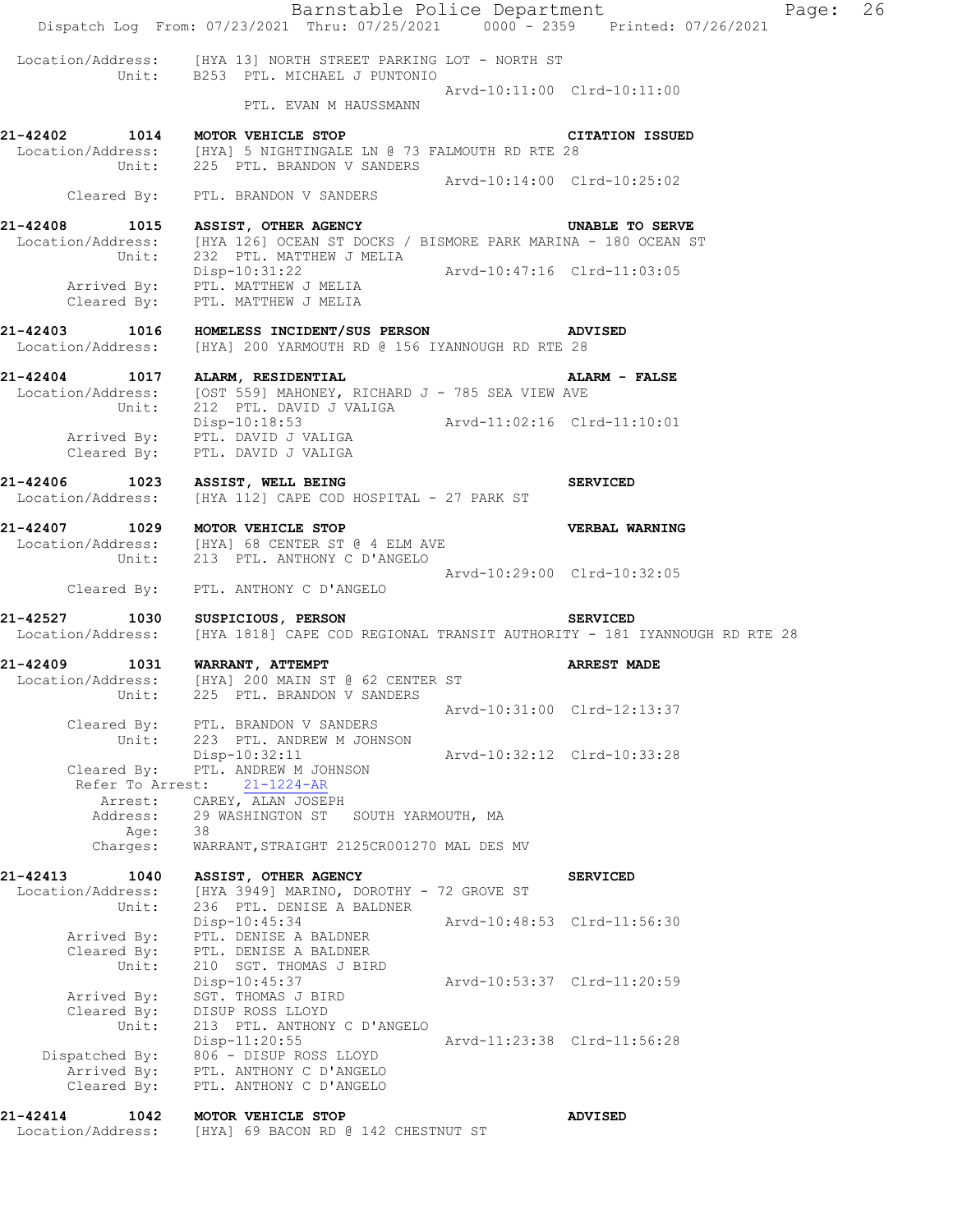|                                       | Barnstable Police Department<br>Dispatch Log From: 07/23/2021 Thru: 07/25/2021 0000 - 2359 Printed: 07/26/2021 | 27<br>Page:                 |
|---------------------------------------|----------------------------------------------------------------------------------------------------------------|-----------------------------|
| Unit:                                 | 223 PTL. ANDREW M JOHNSON                                                                                      |                             |
|                                       |                                                                                                                | Arvd-10:42:00 Clrd-10:54:50 |
| Cleared By:<br>Unit:                  | PTL. ANDREW M JOHNSON<br>213 PTL. ANTHONY C D'ANGELO                                                           |                             |
| Dispatched By:                        | 301 - PTL. ANTHONY C D'ANGELO                                                                                  | Arvd-10:43:35 Clrd-10:48:54 |
| Arrived By:                           | PTL. ANTHONY C D'ANGELO                                                                                        |                             |
| Cleared By:                           | PTL. ANTHONY C D'ANGELO                                                                                        |                             |
| 21-42421<br>1054                      | BOAT, ASSIST                                                                                                   | <b>SERVICED</b>             |
| Location/Address:                     | [HYA 1216] SOHMER, JACK & LINDA SOHMER KAMERAS - 193 SEVENTH AVE                                               |                             |
| 21-42426<br>1100                      | MOTOR VEHICLE STOP                                                                                             | <b>VERBAL WARNING</b>       |
| Location/Address:                     | [BAR] 500 INDEPENDENCE DR @ 270 COMMUNICATION WAY                                                              |                             |
| Unit:                                 | 216 PTL. LORNE W FELLOWS                                                                                       | Arvd-11:00:00 Clrd-11:04:25 |
| Cleared By:                           | PTL. LORNE W FELLOWS                                                                                           |                             |
| 21-42427<br>1103                      | <b>DISTURBANCE</b>                                                                                             | REPORT TAKEN                |
| Location/Address:                     | [MAR 748] CONNOLLY, EDMUND & JEANNE - 74 PEACH TREE RD                                                         |                             |
| Unit:                                 | 223 PTL. ANDREW M JOHNSON<br>$Disp-11:04:41$                                                                   | Arvd-11:11:44 Clrd-12:13:19 |
| Dispatched By:                        | 806 - DISUP ROSS LLOYD                                                                                         |                             |
| Arrived By:                           | PTL. ANDREW M JOHNSON                                                                                          |                             |
| Cleared By:<br>Unit:                  | PTL. ANDREW M JOHNSON<br>238 PTL. THOMAS J HARMON                                                              |                             |
|                                       | $Disp-11:04:50$                                                                                                | Arvd-11:08:50 Clrd-12:50:59 |
| Cleared By:                           | PTL. THOMAS J HARMON                                                                                           |                             |
| Unit:                                 | 210 SGT. THOMAS J BIRD<br>$Disp-11:21:08$                                                                      | $Clrd-11:34:04$             |
| Dispatched By:                        | 806 - DISUP ROSS LLOYD                                                                                         |                             |
| Cleared By:                           | DISUP ROSS LLOYD                                                                                               |                             |
| Unit:                                 | 210 SGT. THOMAS J BIRD<br>Disp-12:05:23                                                                        | Arvd-12:13:18 Clrd-12:45:19 |
| Dispatched By:                        | 877 - DISPATCHER JOHN H COULOMBE                                                                               |                             |
| Arrived By:                           | SGT. THOMAS J BIRD                                                                                             |                             |
| Cleared By:<br>Refer To Incident:     | SGT. THOMAS J BIRD<br>$21 - 1459 - OF$                                                                         |                             |
|                                       |                                                                                                                |                             |
| 21-42428<br>1111<br>Location/Address: | MOTOR VEHICLE STOP<br>[BAR] 500 INDEPENDENCE DR @ 270 COMMUNICATION WAY                                        | <b>VERBAL WARNING</b>       |
| Unit:                                 | 216 PTL. LORNE W FELLOWS                                                                                       |                             |
|                                       | Cleared By: PTL. LORNE W FELLOWS                                                                               | Arvd-11:11:00 Clrd-11:17:20 |
|                                       |                                                                                                                |                             |
| 21-42429 1119 E911, SILENT CALL       |                                                                                                                | <b>SERVICED</b>             |
|                                       | Location/Address: [CEN 4] CRAIGVILLE BEACH - 997 CRAIGVILLE BEACH RD                                           |                             |
| 21-42430 1125 FOLLOW UP               |                                                                                                                | REPORT TAKEN                |
|                                       | Location/Address: [CEN] 38 PEEP TOAD RD<br>Unit: 212 PTL. DAVID J VALIGA                                       |                             |
|                                       |                                                                                                                |                             |
|                                       | Refer To Incident: 21-1458-OF                                                                                  |                             |
| 21-42435 1125 PROPERTY, FOUND         |                                                                                                                | <b>SERVICED</b>             |
|                                       | Location/Address: [HYA 13] NORTH STREET PARKING LOT - NORTH ST                                                 |                             |
| 21-42431 1128 DISTURBANCE, FIGHT      |                                                                                                                | UNFOUNDED                   |
|                                       | Location/Address: [HYA 2544] CAPE COD MALL / SIMON MALLS - 769 IYANNOUGH RD RTE 132                            |                             |
| Unit:                                 | 232 PTL. MATTHEW J MELIA<br>Disp-11:30:24 Arvd-11:30:36 Clrd-11:38:10                                          |                             |
|                                       | Cleared By: PTL. TRAVIS M BROWN<br>Unit: 216 PTL. LORNE W FELLOWS                                              |                             |
|                                       |                                                                                                                |                             |
|                                       | Disp-11:30:32<br>Arvd-11:35:58 Clrd-11:37:18<br>Arrived By: SGT. MEAGHAN M CUNNINGHAM                          |                             |
|                                       | Cleared By: PTL. LORNE W FELLOWS                                                                               |                             |
|                                       | 21-42543 1135 HOMELESS TRESPASS/UNWANTED SERVICED                                                              |                             |
|                                       | Location/Address: [HYA 1818] CAPE COD REGIONAL TRANSIT AUTHORITY - 181 IYANNOUGH RD RTE 28                     |                             |
|                                       |                                                                                                                |                             |
|                                       | 21-42433 1139 TRAFFIC, PARKING VIOL<br>Location/Address: [HYA] 75 BAY SHORE RD @ 65 OLD HARBOR RD              | <b>ADVISED</b>              |
|                                       |                                                                                                                |                             |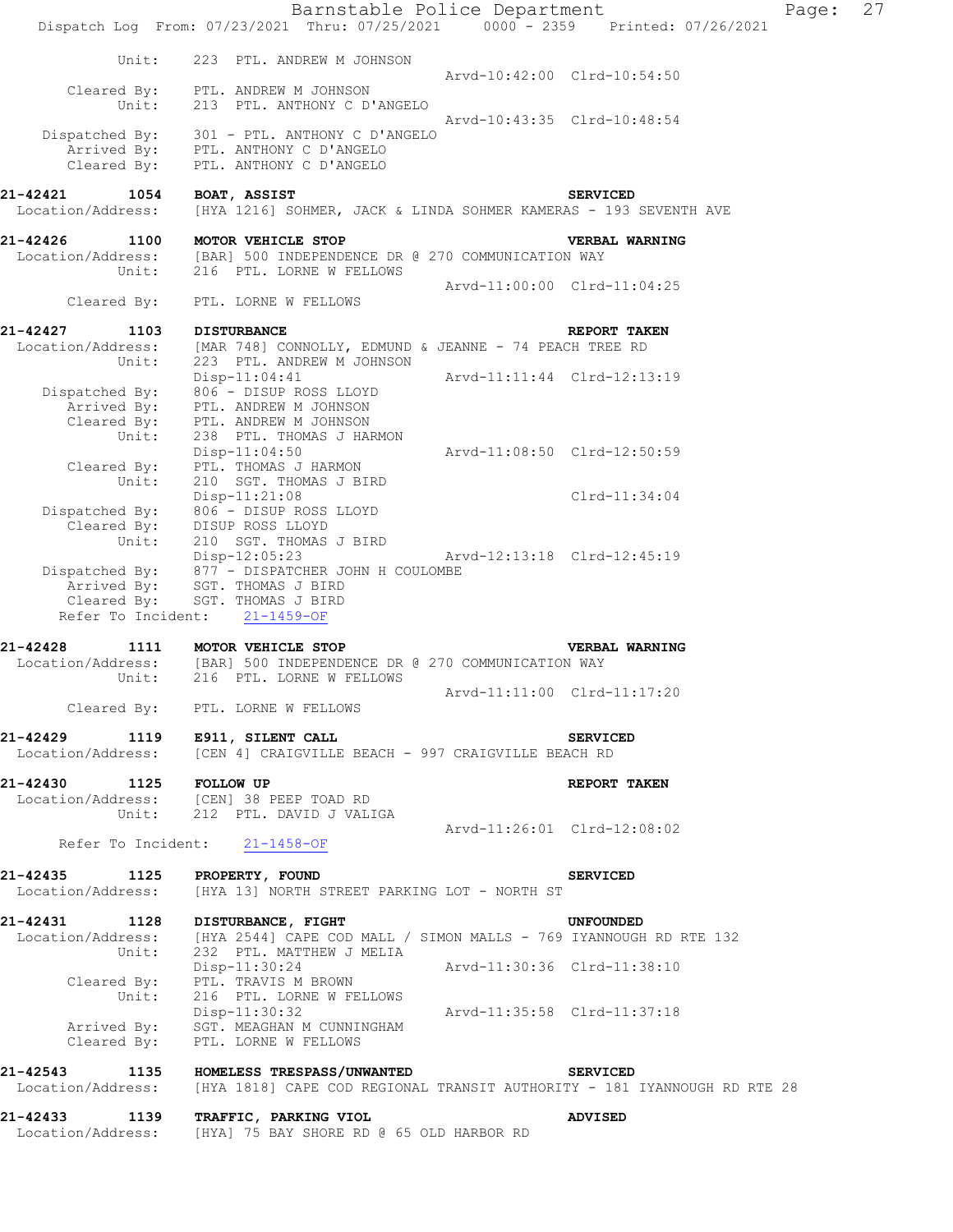Barnstable Police Department Page: 28 Dispatch Log From: 07/23/2021 Thru: 07/25/2021 0000 - 2359 Printed: 07/26/2021 Unit: 213 PTL. ANTHONY C D'ANGELO Disp-12:00:37 Arvd-12:12:34 Clrd-12:18:06 Arrived By: PTL. ANTHONY C D'ANGELO Cleared By: PTL. ANTHONY C D'ANGELO **21-42434 1143 ANIMALS, INJURED ADVISED**  Location/Address: [HYA 3368] MASSAGE ENVY - 1070 IYANNOUGH RD RTE 132 Unit: 232 PTL. MATTHEW J MELIA Disp-11:45:58 Arvd-11:54:21 Clrd-12:05:24 Arrived By: PTL. MATTHEW J MELIA Cleared By: PTL. MATTHEW J MELIA **21-42436 1154 TRAFFIC, PARKING VIOL SERVICED**  Location/Address: [OST] 311 EAST BAY RD Unit: 212 PTL. DAVID J VALIGA Disp-12:54:04 Arvd-13:02:21 Clrd-13:20:44 Arrived By: PTL. DAVID J VALIGA Cleared By: PTL. DAVID J VALIGA **21-42437 1158 ACCIDENT, PROPERTY DAMAGE COMPLAINT/SUMMONS**  Location/Address: [HYA] 474 STRAWBERRY HILL RD @ 151 PINE ST Unit: 236 PTL. DENISE A BALDNER Disp-11:58:49 Arvd-12:11:27 Clrd-12:37:32 Arrived By: PTL. DENISE A BALDNER Cleared By: PTL. DENISE A BALDNER Unit: 229 PTL. EVAN M HAUSSMANN<br>Disp-12:02:10 Disp-12:02:10 Arvd-12:02:13 Clrd-12:50:39 Dispatched By: 862 - DISPATCHER LOREN P ORPEN Arrived By: DISPATCHER LOREN P ORPEN Cleared By: PTL. EVAN M HAUSSMANN Refer To Summons: 21-1225-AR Summons: SIGUENCIA MONTER, JOSE Address: 48 ERIN LN HYANNIS, MA Age: 55 Charges: LICENSE SUSPENDED, OP MV WITH Refer To Accident: 21-585-AC **21-42439 1206 DISTURBANCE, INTOX PERSON PROTECTIVE CUSTODY**  Location/Address: [COT 827] ST. VINCENT DEPAUL THRIFT SHOP - 4463 FALMOUTH RD RTE 28 Unit: 216 PTL. LORNE W FELLOWS Disp-12:10:56 Clrd-12:25:14 Cleared By: PTL. LORNE W FELLOWS Unit: 223 PTL. ANDREW M JOHNSON Disp-12:13:27 Enrt-12:13:27 Arvd-12:17:22 Clrd-13:09:35 Dispatched By: 298 - PTL. ANDREW M JOHNSON Enroute By: PTL. ANDREW M JOHNSON Arrived By: PTL. ANDREW M JOHNSON Cleared By: DISPATCHER LOREN P ORPEN Refer To P/C: 21-1226-AR P/C: COLLINS, JOSHUA J Address: 119 RAYMOND DR HAMPDEN, MA Age: 41 Charges: INCAPACITATED PERSONS, ASSISTANCE TO FACILITY OR PROTECTIVE CUSTODY **21-42440 1210 SUSPICIOUS, PERSON SERVICED**  Location/Address: [CEN 1979] GARRETTS FAMILY MARKET - 1617 FALMOUTH RD RTE 28 Unit: 212 PTL. DAVID J VALIGA Disp-12:12:02 Arvd-12:17:52 Clrd-12:44:54 Arrived By: PTL. DAVID J VALIGA Cleared By: DISPATCHER LOREN P ORPEN **21-42441 1215 ANIMALS, INJURED UNFOUNDED**  Location/Address: [BAR 3] COMMUTER LOT RTE 132 - IYANNOUGH RD RTE 132<br>Unit: 231 PTL. MICHAEL J PUNTONIO 231 PTL. MICHAEL J PUNTONIO Disp-12:16:48 Arvd-12:28:18 Clrd-12:32:17 Dispatched By: 289 - PTL. TRAVIS M BROWN Arrived By: PTL. MICHAEL J PUNTONIO Cleared By: PTL. MICHAEL J PUNTONIO Unit: 232 PTL. MATTHEW J MELIA Disp-12:26:30 Enrt-12:26:30 Clrd-12:32:17 Dispatched By: 306 - PTL. MATTHEW J MELIA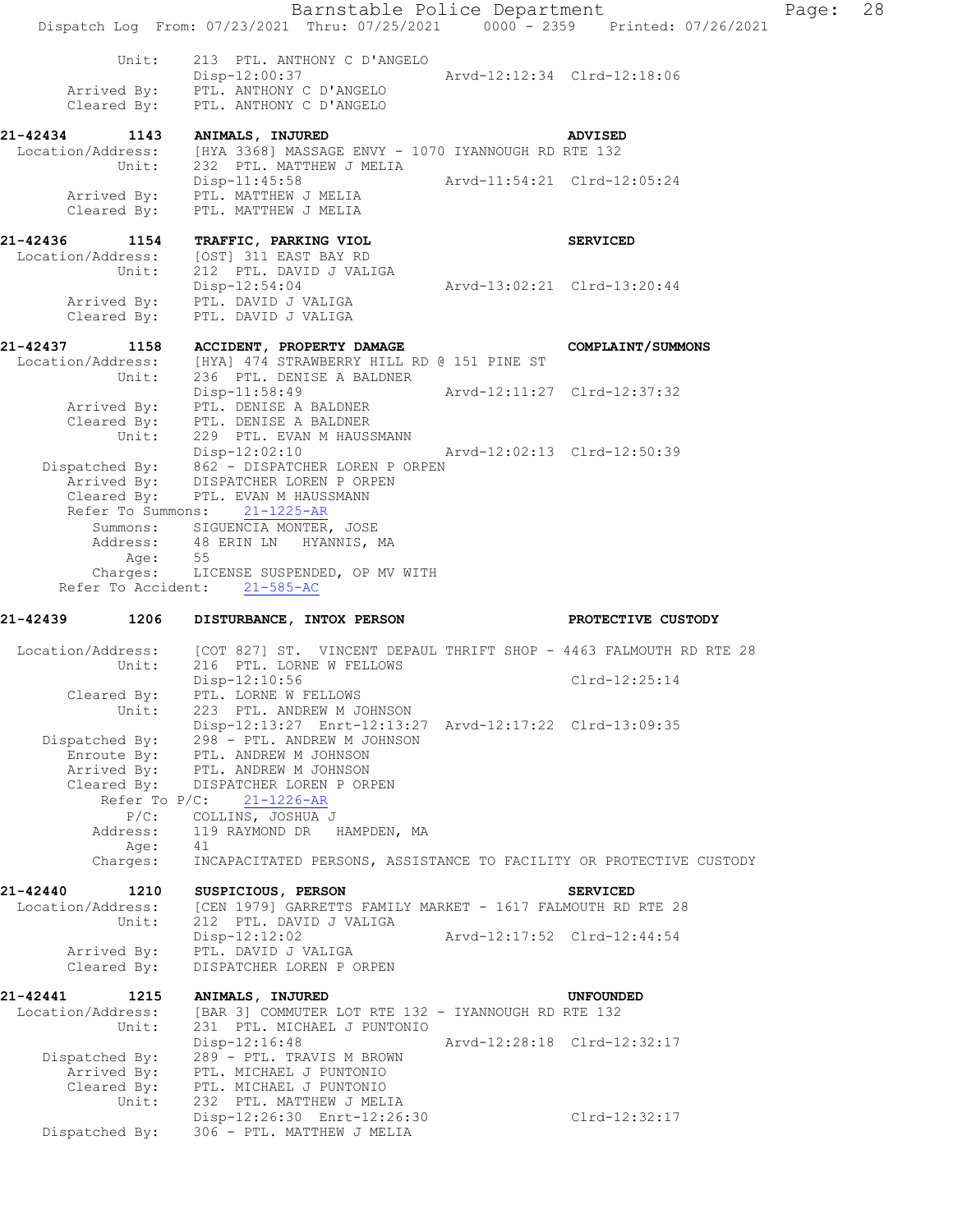Barnstable Police Department Fage: 29 Dispatch Log From: 07/23/2021 Thru: 07/25/2021 0000 - 2359 Printed: 07/26/2021 Enroute By: PTL. MATTHEW J MELIA **21-42442 1217 MOTOR VEHICLE STOP VERBAL WARNING**  Location/Address: [HYA] 516 BEARSE'S WAY @ 380 FALMOUTH RD RTE 28 Unit: 225 PTL. BRANDON V SANDERS Arvd-12:17:29 Clrd-12:19:14 **21-42443 1221 MOTOR VEHICLE, DISABLED SERVICED**  Location/Address: [WBA] 0 RTE 149 @ 0 POPPLE BOTTOM RD Unit: 216 PTL. LORNE W FELLOWS Disp-12:27:10 Arvd-12:30:21 Clrd-12:54:43 Arrived By: PTL. LORNE W FELLOWS Cleared By: DISUP ROSS LLOYD **21-42445 1235 PROPERTY, LOST ADVISED**  Location/Address: [HYA 3470] WHOLE FOODS MARKET - 990 IYANNOUGH RD RTE 132 **21-42446 1240 SUSPICIOUS, PERSON ADVISED**  Location/Address: [HYA 2750] MCABEE, JUDITH - 240 CASTLEWOOD CIR Unit: 225 PTL. BRANDON V SANDERS Disp-12:41:29 Arvd-12:44:26 Clrd-13:04:40 Arrived By: PTL. BRANDON V SANDERS Cleared By: PTL. BRANDON V SANDERS Unit: 213 PTL. ANTHONY C D'ANGELO Disp-12:41:35 Arvd-12:47:14 Clrd-12:47:30 Arrived By: PTL. ANTHONY C D'ANGELO Cleared By: PTL. ANTHONY C D'ANGELO Unit: 232 PTL. MATTHEW J MELIA Arvd-12:41:55 Clrd-13:04:48 Dispatched By: 306 - PTL. MATTHEW J MELIA Arrived By: PTL. MATTHEW J MELIA Cleared By: PTL. MATTHEW J MELIA Unit: 236 PTL. DENISE A BALDNER Disp-12:47:45 Arvd-12:47:48 Clrd-12:50:36 Dispatched By: 862 - DISPATCHER LOREN P ORPEN Arrived By: DISPATCHER LOREN P ORPEN Cleared By: PTL. DENISE A BALDNER **21-42447 1302 ACCIDENT, PROPERTY DAMAGE REPORT TAKEN**  Location/Address: [HYA 3260] AUDI CAPE COD - 25 FALMOUTH RD RTE 28 Unit: 213 PTL. ANTHONY C D'ANGELO Arvd-13:02:00 Clrd-13:09:35 Cleared By: PTL. ANTHONY C D'ANGELO Refer To Accident: 21-586-AC **21-42451 1323 ASSIST, WELL BEING SERVICED**  Location/Address: [BAR 738] VICTORY CHAPEL - 20 MERCHANTS WAY Unit: 231 PTL. MICHAEL J PUNTONIO Disp-13:24:07 Arvd-13:27:11 Clrd-13:41:13 Arrived By: PTL. MICHAEL J PUNTONIO Cleared By: PTL. MICHAEL J PUNTONIO Unit: 232 PTL. MATTHEW J MELIA Disp-13:25:58 Clrd-13:27:53 **21-42455 1331 E911, ABANDONED CALL SERVICED**  Location/Address: [HYA 3095] BLACK CAT SUMMER SHACK - 159 OCEAN ST **21-42454 1332 MOTOR VEHICLE STOP COMPLAINT/SUMMONS**  Location/Address: [HYA] 60 MAIN ST @ 7 PARKWAY PL Unit: 225 PTL. BRANDON V SANDERS Arvd-13:32:00 Clrd-14:13:54 Cleared By: PTL. BRANDON V SANDERS Refer To Summons:  $\frac{21-1227-AR}{2}$ Summons: HESS, JOHN QUINTEN Address: 3 SILVER ST W HARWICH, MA Age: 44 Charges: ELECTRONIC MESSAGE, OPERATOR SEND/READ \* NUMBER PLATE VIOLATION TO CONCEAL ID LICENSE NOT IN POSSESSION **21-42456 1337 TRAFFIC, ENFORCEMENT ACTIVITY SERVICED**  Location/Address: [COT] MAIN ST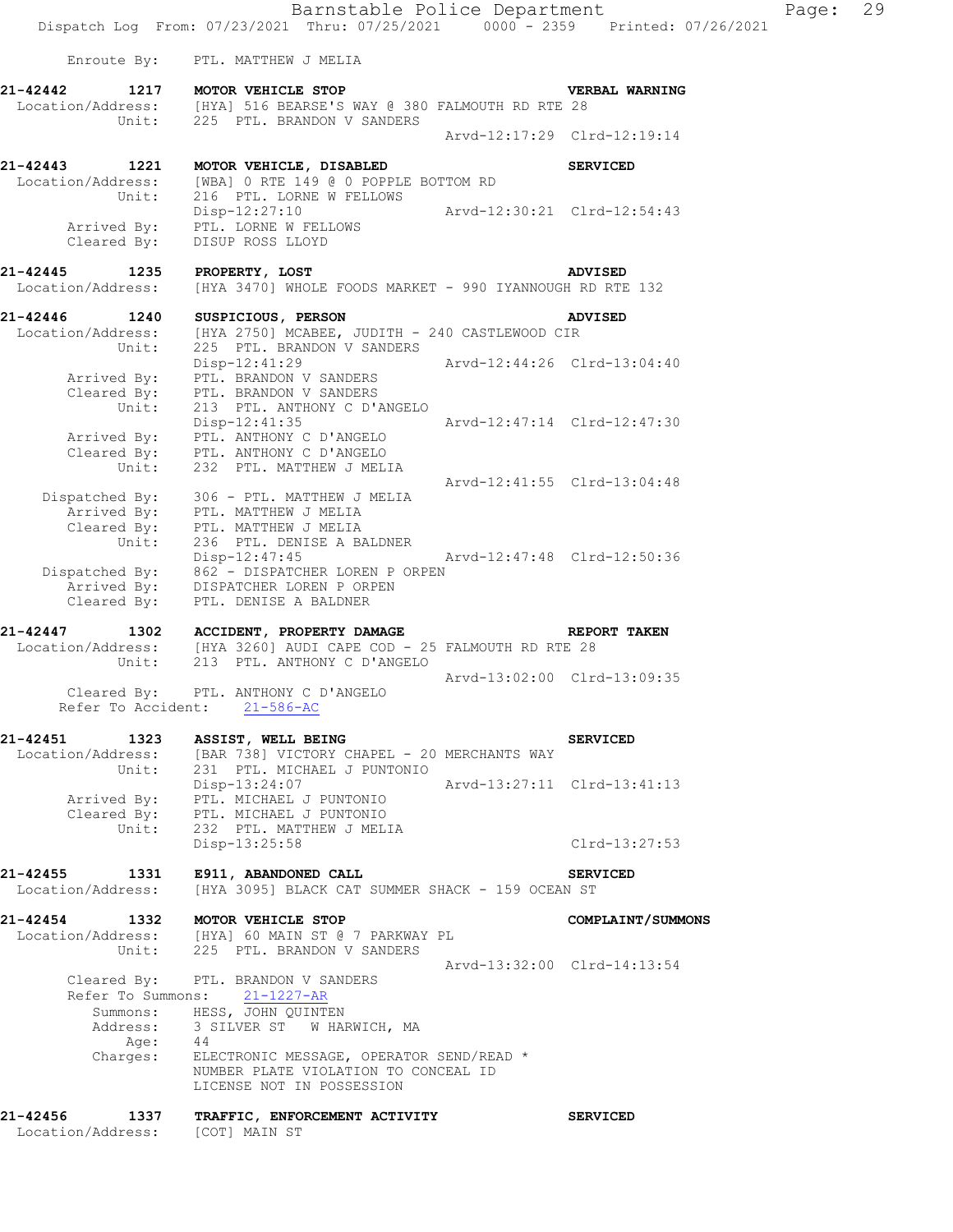Arvd-13:37:51 Clrd-14:10:25

**21-42457 1340 ACCIDENT, PROPERTY DAMAGE SERVICED**  Location/Address: [HYA 130] TOWN HALL PARKING LOT - 367 SOUTH ST Unit: 236 PTL. DENISE A BALDNER Disp-13:43:00 Arvd-13:43:50 Clrd-14:07:10 Arrived By: PTL. DENISE A BALDNER Cleared By: PTL. DENISE A BALDNER

**21-42459 1352 MOTOR VEHICLE STOP VERBAL WARNING**  Location/Address: [CEN] 99 HARVEST LN @ 7 OLD POST RD Unit: 212 PTL. DAVID J VALIGA Arvd-13:52:00 Clrd-13:57:59

 Cleared By: PTL. DAVID J VALIGA **21-42460 1359 TRAFFIC, RADAR SERVICED**  Location/Address: [CEN] MAIN ST @ PHINNEY'S LN Unit: 212 PTL. DAVID J VALIGA Arvd-14:00:39 Clrd-14:03:00 Cleared By: DISPATCHER LOREN P ORPEN Unit: 212 PTL. DAVID J VALIGA Disp-14:08:40 Arvd-14:09:50 Clrd-14:12:00 Cleared By: DISUP ROSS LLOYD Unit: 212 PTL. DAVID J VALIGA Disp-14:16:00 Arvd-14:17:33 Clrd-14:21:48 Unit: 212 PTL. DAVID J VALIGA Disp-14:24:56 Arvd-14:25:29 Clrd-14:30:37

**21-42461 1400 MOTOR VEHICLE STOP VERBAL WARNING**  Location/Address: [BAR 742] SUPER STOP & SHOP - 425 ATTUCKS LN Unit: 221 PTL. ANDREW M JOHNSON Arvd-14:00:00 Clrd-14:09:52 Cleared By: PTL. ANDREW M JOHNSON Unit: 213 PTL. ANTHONY C D'ANGELO Arvd-14:04:01 Clrd-14:08:14 Dispatched By: 301 - PTL. ANTHONY C D'ANGELO Arrived By: PTL. ANTHONY C D'ANGELO Cleared By: PTL. ANTHONY C D'ANGELO

**21-42462 1403 MOTOR VEHICLE STOP VERBAL WARNING**  Location/Address: [CEN] 0 HENRY PL @ 15 PARK AVE Unit: 212 PTL. DAVID J VALIGA Arvd-14:03:00 Clrd-14:08:20 Cleared By: PTL. DAVID J VALIGA

**21-42463 1412 MOTOR VEHICLE STOP VERBAL WARNING**  Location/Address: [CEN] 303 MAIN ST Unit: 212 PTL. DAVID J VALIGA Arvd-14:12:00 Clrd-14:15:42 Cleared By: PTL. DAVID J VALIGA

**21-42465 1421 MOTOR VEHICLE STOP VERBAL WARNING**  Location/Address: [CEN] 310 MAIN ST @ 6 BRIARCLIFF LN Unit: 212 PTL. DAVID J VALIGA Arvd-14:21:48 Clrd-14:24:24

**21-42467 1432 TRAFFIC, ENFORCEMENT ACTIVITY SERVICED**  Location/Address: [HYA] 325 SOUTH ST @ 39 HIGH SCHOOL RD Unit: 225 PTL. BRANDON V SANDERS Arvd-14:32:28 Clrd-14:40:47

**21-42471 1437 PROPERTY, FOUND SERVICED**  Location/Address: [HYA 124] BARNSTABLE POLICE DEPARTMENT - 1200 PHINNEY'S LN

**21-42472 1438 ACCIDENT, HIT & RUN REPORT TAKEN**  Location/Address: [CEN] CAMP OPECHEE RD Unit: 212 PTL. DAVID J VALIGA Disp-14:39:10 Arvd-14:49:31 Clrd-15:11:05 Arrived By: PTL. DAVID J VALIGA Refer To Accident: 21-587-AC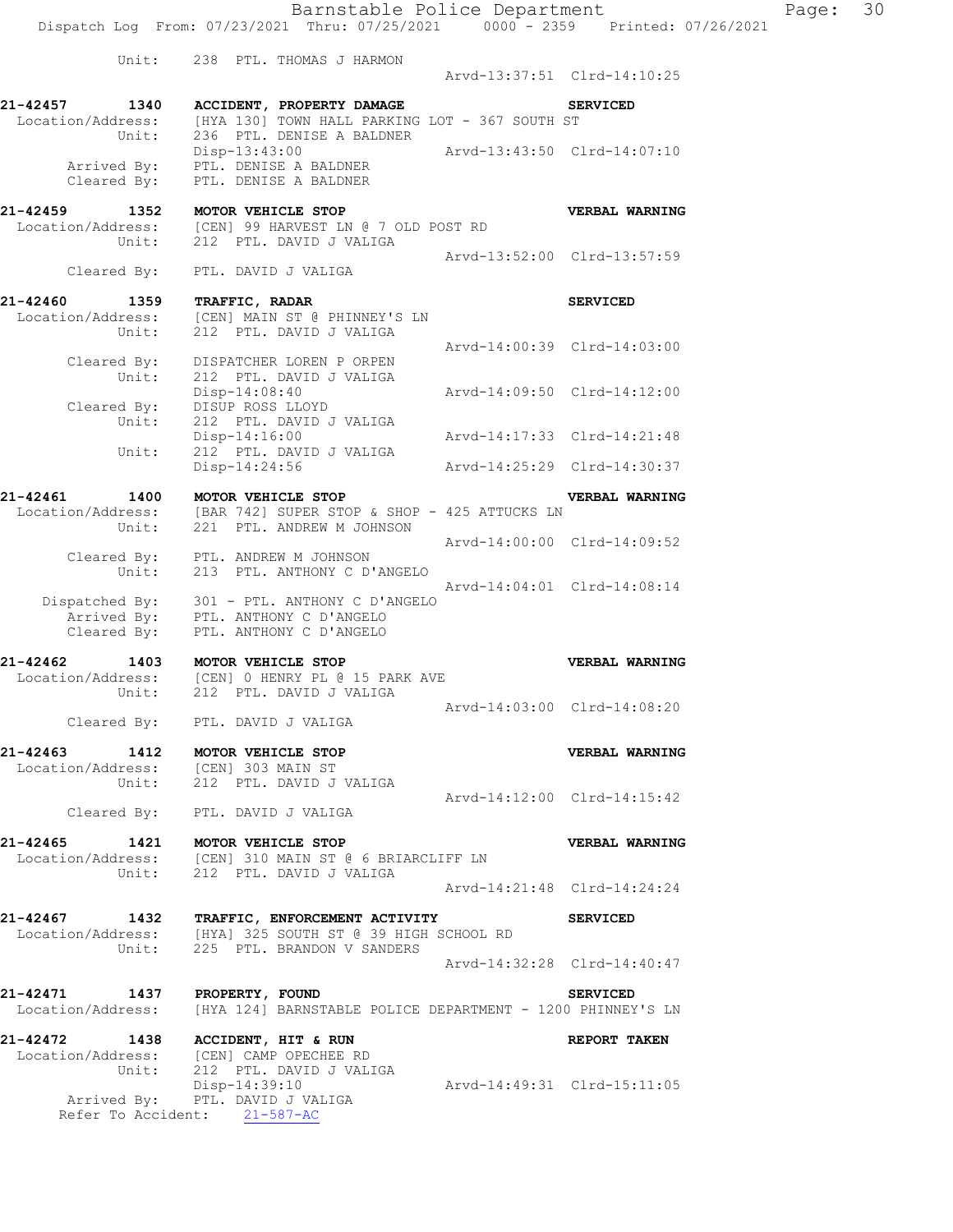**21-42473 1440 MOTOR VEHICLE STOP VERBAL WARNING**  Location/Address: [HYA] 184 SOUTH ST @ 100 OCEAN ST Unit: 225 PTL. BRANDON V SANDERS Arvd-14:40:47 Clrd-14:42:49 **21-42474 1444 HARASSMENT, UNWANTED SERVICED**  Location/Address: [HYA 702] CUMBERLAND FARMS #2295 - 375 BARNSTABLE RD Unit: 236 PTL. DENISE A BALDNER Disp-14:46:21 Arvd-14:46:31 Clrd-15:06:40 Cleared By: PTL. DENISE A BALDNER Unit: 229 PTL. EVAN M HAUSSMANN Disp-14:46:30 Arvd-14:46:48 Clrd-15:00:51 Cleared By: PTL. EVAN M HAUSSMANN Unit: 213 PTL. ANTHONY C D'ANGELO<br>Disp-14:46:42 Disp-14:46:42 Arvd-14:46:45 Clrd-15:00:31 Cleared By: PTL. ANTHONY C D'ANGELO **21-42476 1448 PROPERTY, FOUND SERVICED**  Location/Address: [HYA 124] BARNSTABLE POLICE DEPARTMENT - 1200 PHINNEY'S LN **21-42475 1450 WARRANT, ATTEMPT ARREST MADE**  Location/Address: [HYA 103] BARNSTABLE MUNICIPAL AIRPORT - TERMINAL - 480 BARNSTABLE RD Unit: 221 PTL. ANDREW M JOHNSON Arvd-14:50:00 Clrd-15:54:51 Cleared By: PTL. ANDREW M JOHNSON Unit: 225 PTL. BRANDON V SANDERS<br>Disp-14:50:36 Disp-14:50:36 Arvd-14:50:38 Clrd-15:10:16 Refer To Arrest: 21-1228-AR Arrest: AMICK, MATTHEW PAUL Address: 36 LOUIS ST HYANNIS, MA Age: 30 Charges: WARRANT,STRAIGHT DOCKET 2189CR000761 LICENSE SUSPENSION **21-42479 1504 ACCIDENT, PROPERTY DAMAGE GONE ON ARRIVAL**  Location/Address: [MAR] 2929 FALMOUTH RD RTE 28 @ 400 OSTERVILLE W BARNSTABLE RD Unit: 216 PTL. LORNE W FELLOWS Disp-15:04:44 Arvd-15:09:48 Clrd-15:28:54 Arrived By: PTL. LORNE W FELLOWS Cleared By: PTL. LORNE W FELLOWS **21-42486 1508 ASSIST, WIRES DOWN SERVICED**  Location/Address: [HYA] 120 ST. CATHERINE AVE Unit: 213 PTL. ANTHONY C D'ANGELO Disp-15:09:35 Arvd-15:10:52 Clrd-16:19:55 Arrived By: PTL. ANTHONY C D'ANGELO Cleared By: DISPATCHER JORDAN T SHAIRS Unit: 234 PTL. THOMAS EDWARDS Disp-15:54:21 Arvd-16:08:12 Clrd-17:07:26 Dispatched By: 867 - DISPATCHER JORDAN T SHAIRS Arrived By: PTL. THOMAS EDWARDS Cleared By: PTL. THOMAS EDWARDS **21-42488 1512 ASSIST, WELL BEING SERVICED**  Location/Address: [HYA 19] BAXTERS BOATHOUSE CLUB - 117 PLEASANT ST Unit: 236 PTL. DENISE A BALDNER Disp-15:14:27 Arvd-15:19:11 Clrd-15:40:29 Arrived By: PTL. DENISE A BALDNER Cleared By: PTL. DENISE A BALDNER Unit: 229 PTL. EVAN M HAUSSMANN Disp-15:16:09 Arvd-15:16:15 Clrd-15:32:06 Cleared By: PTL. EVAN M HAUSSMANN **21-42487 1513 MOTOR VEHICLE STOP VERBAL WARNING**  Location/Address: [HYA] 15 KING'S WAY Unit: 225 PTL. BRANDON V SANDERS Arvd-15:13:11 Clrd-15:17:57 **21-42490 1514 HARASSMENT, TRESPASS ADVISED**  Location/Address: [HYA 112] CAPE COD HOSPITAL - 27 PARK ST Unit: 231 PTL. MICHAEL J PUNTONIO Disp-15:15:34 Arvd-15:24:40 Clrd-15:53:09 Arrived By: PTL. MICHAEL J PUNTONIO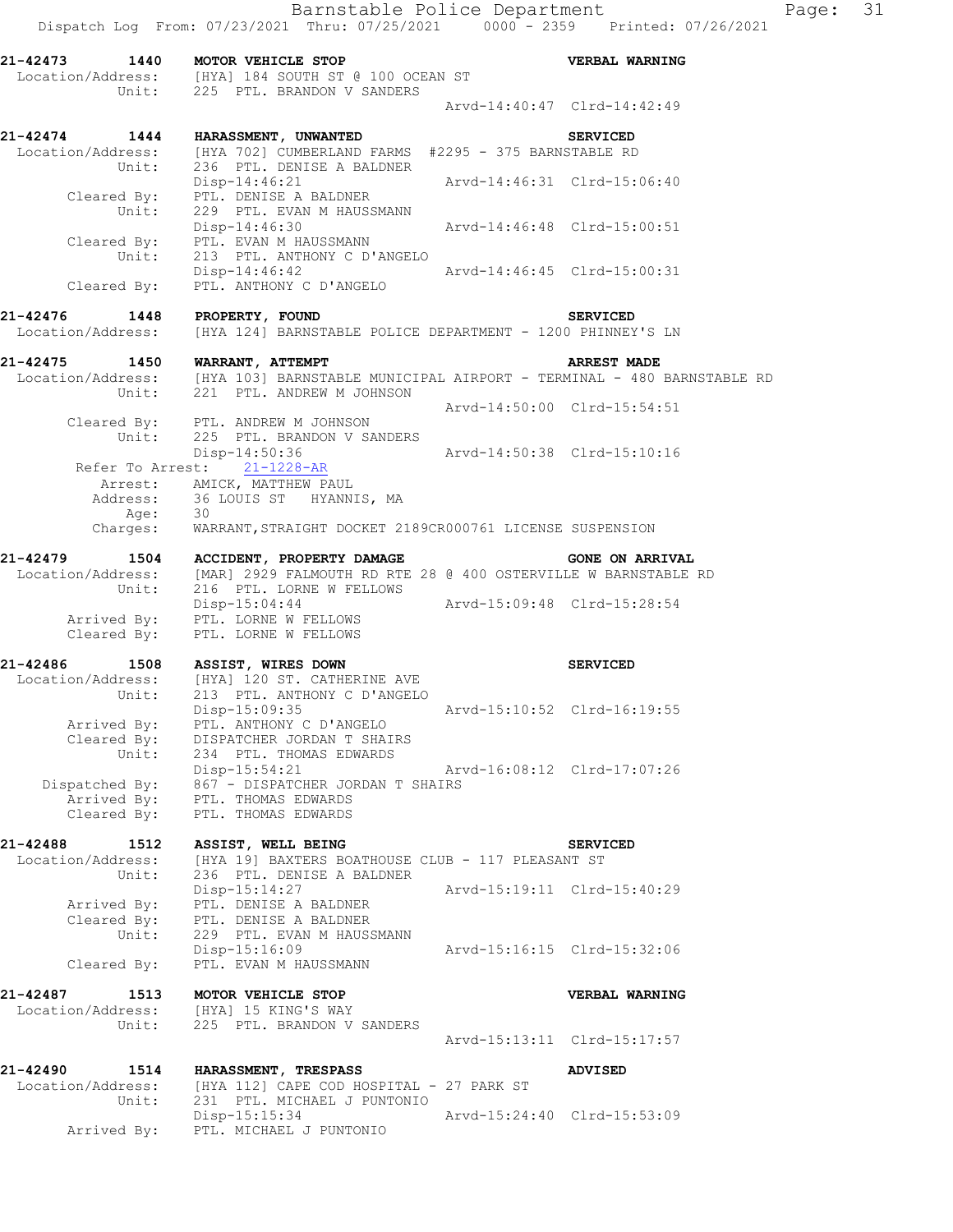|                                                     | Barnstable Police Department<br>Dispatch Log From: 07/23/2021 Thru: 07/25/2021 0000 - 2359 Printed: 07/26/2021           |                             |                             | Page: | 32 |
|-----------------------------------------------------|--------------------------------------------------------------------------------------------------------------------------|-----------------------------|-----------------------------|-------|----|
| Cleared By:<br>Refer To Summons:                    | PTL. MICHAEL J PUNTONIO<br>$21 - 1232 - AR$                                                                              |                             |                             |       |    |
|                                                     | Summons: LOPORTO, KAREN<br>Address: HOMELESS HYANNIS, MA                                                                 |                             |                             |       |    |
| Age:                                                | 67<br>Charges: A&B WITH DANGEROUS WEAPON                                                                                 |                             |                             |       |    |
| 21-42491<br>1524<br>Unit:                           | MOTOR VEHICLE STOP<br>Location/Address: [HYA] 1 HIRAMAR RD @ 430 BEARSE'S WAY<br>225 PTL. BRANDON V SANDERS              |                             | VERBAL WARNING              |       |    |
| Cleared By:                                         | PTL. BRANDON V SANDERS                                                                                                   |                             | Arvd-15:24:00 Clrd-15:26:51 |       |    |
| 21-42493<br>1533<br>Unit:                           | TRAFFIC, PARKING VIOL<br>Location/Address: [CEN] 26 WHITE OAK TRL<br>216 PTL. BRUCE E MARNEY                             |                             | <b>UNFOUNDED</b>            |       |    |
| Cleared By:                                         | Disp-16:16:05<br>Dispatched By: 867 - DISPATCHER JORDAN T SHAIRS<br>PTL. BRUCE E MARNEY                                  |                             | Clrd-16:23:50               |       |    |
| 21-42497<br>1621<br>Location/Address: [OST] MAIN ST | TRAFFIC, ENFORCEMENT ACTIVITY                                                                                            |                             | <b>SERVICED</b>             |       |    |
| Unit:                                               | 251 PTL. NOLAN R O'MELIA                                                                                                 |                             | Arvd-16:21:44 Clrd-16:31:17 |       |    |
| Unit:                                               | 251 PTL. NOLAN R O'MELIA<br>Disp-16:35:32                                                                                |                             | Arvd-16:38:17 Clrd-16:46:09 |       |    |
| Unit:                                               | 251 PTL. NOLAN R O'MELIA<br>Disp-16:49:48                                                                                |                             | Arvd-16:51:16 Clrd-17:20:09 |       |    |
| Unit:                                               | 251 PTL. NOLAN R O'MELIA<br>Disp-17:21:10                                                                                |                             | Arvd-17:21:24 Clrd-17:23:36 |       |    |
| Unit:                                               | 251 PTL. NOLAN R O'MELIA<br>Disp-17:31:09                                                                                |                             | $Clrd-17:31:18$             |       |    |
| 21-42499<br>1624<br>Location/Address:               | <b>ASSIST</b><br>[COT] 29 BAYBERRY LN                                                                                    |                             | <b>ADVISED</b>              |       |    |
| 21-42500<br>Unit:                                   | 1631 MOTOR VEHICLE STOP<br>Location/Address: [CEN] 1258 CRAIGVILLE BEACH RD @ 6 HORSESHOE LN<br>251 PTL. NOLAN R O'MELIA |                             | <b>CITATION ISSUED</b>      |       |    |
|                                                     |                                                                                                                          |                             | Arvd-16:31:17 Clrd-16:35:25 |       |    |
| 1633<br>21-42502<br>Location/Address:<br>Unit:      | DISTURBANCE, NOISE<br>[HYA] 24 FAWCETT LN<br>215 PTL. CORBIN J FRIES                                                     |                             | <b>SERVICED</b>             |       |    |
|                                                     | Disp-16:44:12<br>Arrived By: PTL. CORBIN J FRIES<br>Cleared By: PTL. CORBIN J FRIES                                      | Arvd-16:46:26 Clrd-16:55:06 |                             |       |    |
| 21-42503 1633                                       | ALARM, RESIDENTIAL<br>Location/Address: [CEN] DOROTHY FINKLE - 55 CENTERBROOK LN<br>Unit: 216 PTL. BRUCE E MARNEY        |                             | <b>ALARM - FALSE</b>        |       |    |
| Cleared By:                                         | Disp-16:34:49<br>Arrived By: PTL. BRUCE E MARNEY<br>PTL. BRUCE E MARNEY                                                  | Arvd-16:37:17 Clrd-16:43:30 |                             |       |    |
| 21-42504 1634<br>Location/Address:                  | ASSIST, WELL BEING<br>[COT] 39 NICKERSON RD<br>Unit: 227 PTL. BRANDON V SANDERS<br>Disp-16:39:44                         |                             | <b>ADVISED</b>              |       |    |
| Unit:<br>Arrived By:                                | 225 PTL. BRANDON V SANDERS<br>Disp-16:48:06<br>PTL. BRANDON V SANDERS                                                    |                             | Arvd-17:10:22 Clrd-17:17:59 |       |    |
| 21-42505<br>1637                                    | <b>ASSIST</b><br>Location/Address: [CEN 222] WEQUAQUET LAKE - 150 ANNABLE POINT RD<br>Unit: 61 PTL. DAVID E FOLEY        |                             | <b>SERVICED</b>             |       |    |
|                                                     |                                                                                                                          |                             | Arvd-16:37:00 Clrd-16:38:48 |       |    |
| 21-42506 1640 PARK & WALK                           | Location/Address: [HYA 11] HYANNIS VILLAGE GREEN - 365 MAIN ST                                                           |                             | <b>SERVICED</b>             |       |    |
|                                                     | Unit: 238 PTL. THOMAS M FULLAM                                                                                           |                             | Arvd-16:40:49 Clrd-16:45:28 |       |    |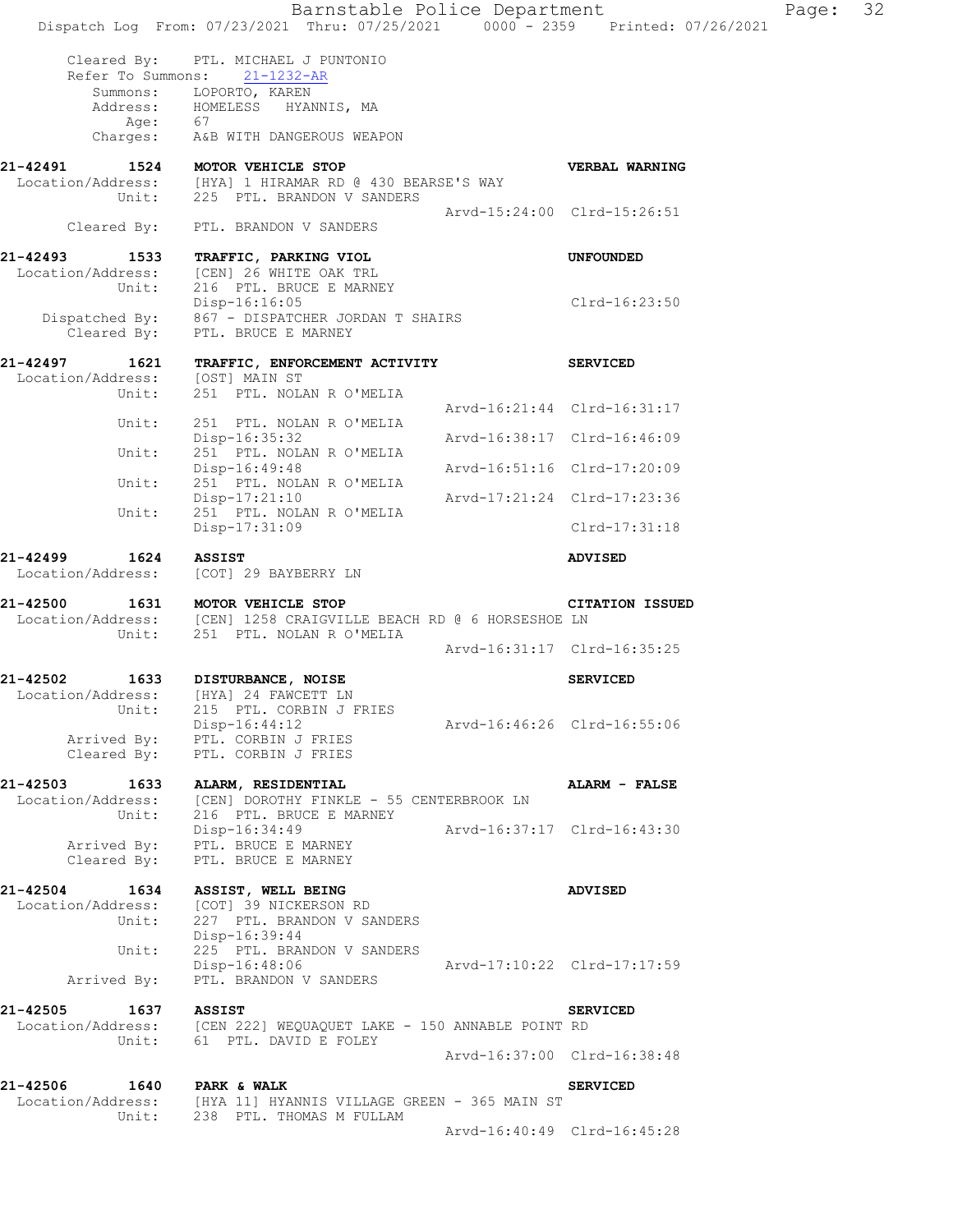**21-42507 1646 MOTOR VEHICLE STOP VERBAL WARNING**  Location/Address: [CEN 875] KASETA, STEVEN J. & SHARON - 480 MAIN ST Unit: 251 PTL. NOLAN R O'MELIA Arvd-16:46:09 Clrd-16:49:39 **21-42514 1650 MOTOR VEHICLE STOP VERBAL WARNING**  Location/Address: [HYA] 695 MAIN ST @ 360 STEVENS ST Unit: 238 PTL. THOMAS M FULLAM Arvd-16:50:00 Clrd-16:57:02 Cleared By: PTL. THOMAS M FULLAM **21-42515 1650 TRAFFIC, ENFORCEMENT ACTIVITY UNFOUNDED**  Location/Address: [HYA] 330 CRAIGVILLE BEACH RD @ 6 THIRD AVE Unit: 236 PTL. MICHAEL J PUNTONIO Arvd-16:51:41 Clrd-17:11:22 **21-42523 1652 ACCIDENT, HIT & RUN SERVICED**  Location/Address: [COT 410] COTUIT FEDERATED CHURCH - 33 SCHOOL ST Unit: 225 PTL. BRANDON V SANDERS Disp-17:18:24 Arvd-17:23:01 Clrd-17:32:27 Arrived By: PTL. BRANDON V SANDERS Cleared By: PTL. BRANDON V SANDERS **21-42550 1707 HOMELESS TRESPASS/UNWANTED SERVICED**  Location/Address: [HYA 1818] CAPE COD REGIONAL TRANSIT AUTHORITY - 181 IYANNOUGH RD RTE 28 Unit: 238 PTL. THOMAS M FULLAM Disp-17:09:06 Arvd-17:09:54 Clrd-17:16:06 Arrived By: PTL. THOMAS M FULLAM Unit: 231 PTL. ARMANDO FELICIANO Disp-17:09:10 Arvd-17:11:28 Clrd-17:16:08 Arrived By: PTL. ARMANDO FELICIANO **21-42562 1710 PROPERTY, FOUND UNFOUNDED**  Location/Address: [CEN 62] ANDERSON HARDWARE - 1600 FALMOUTH RD RTE 28 Unit: 216 PTL. BRUCE E MARNEY Disp-17:12:41 Arvd-17:16:09 Clrd-17:22:41 Arrived By: PTL. BRUCE E MARNEY Cleared By: PTL. BRUCE E MARNEY **21-42568 1716 TRAFFIC, ENFORCEMENT ACTIVITY UNFOUNDED**  Location/Address: [CEN] 628 CRAIGVILLE BEACH RD @ 13 CENTERVILLE AVE Unit: 236 PTL. MICHAEL J PUNTONIO Arvd-17:17:19 Clrd-17:30:45 **21-42570 1720 MOTOR VEHICLE STOP VERBAL WARNING**  Location/Address: [OST] 1340 MAIN ST Unit: 251 PTL. NOLAN R O'MELIA Arvd-17:20:09 Clrd-17:21:03

**21-42571 1723 MOTOR VEHICLE STOP CITATION ISSUED**  Location/Address: [OST 1126] LIGHTSHIP DENTAL - 1322 MAIN ST Unit: 251 PTL. NOLAN R O'MELIA Arvd-17:23:36 Clrd-17:30:52

**21-42575 1727 MOTOR VEHICLE STOP CITATION ISSUED**  Location/Address: [CEN] 797 OLD STAGE RD @ 23 ANTICO LN Unit: 216 PTL. BRUCE E MARNEY Arvd-17:27:00 Clrd-17:35:00 Cleared By: PTL. BRUCE E MARNEY

**21-42578 1735 TRAFFIC, ENFORCEMENT ACTIVITY VERBAL WARNING**  Location/Address: [HYA] 432 OLD TOWN RD @ 182 OLD CRAIGVILLE RD Unit: 236 PTL. MICHAEL J PUNTONIO Arvd-17:36:45 Clrd-17:57:34

**21-42579 1738 TRAFFIC, PARKING VIOL CITATION ISSUED**  Location/Address: [COT] LOWELL AVE Unit: 251 PTL. NOLAN R O'MELIA Arvd-17:39:05 Clrd-17:52:21

**21-42582 1750 MOTOR VEHICLE STOP ADVISED**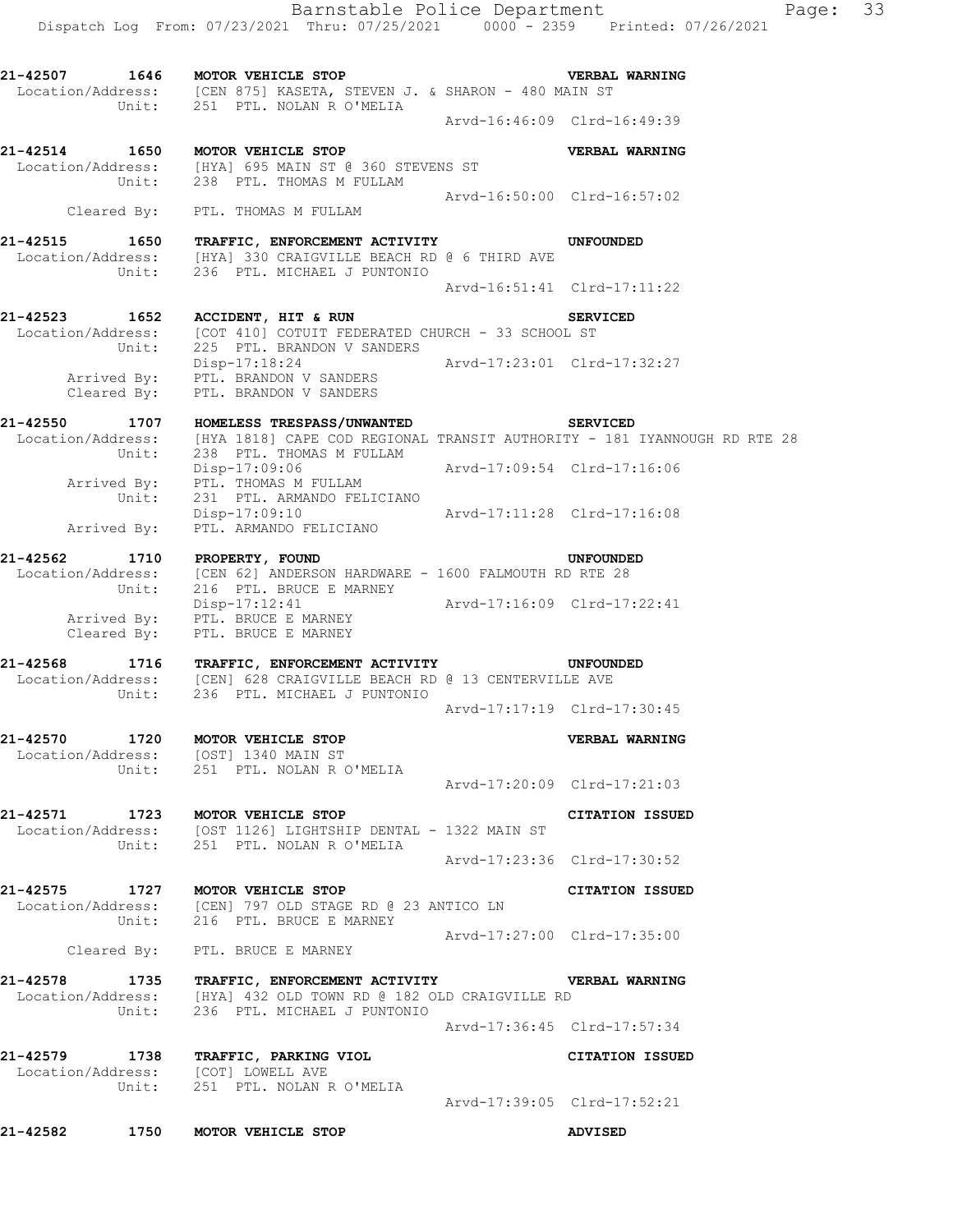|                                  | Barnstable Police Department<br>Dispatch Log From: 07/23/2021 Thru: 07/25/2021 0000 - 2359 Printed: 07/26/2021 |                             | Page: 34 |  |
|----------------------------------|----------------------------------------------------------------------------------------------------------------|-----------------------------|----------|--|
|                                  | Location/Address: [HYA 2191] BANK OF AMERICA - 749 MAIN ST<br>Unit: 238 PTL. THOMAS M FULLAM                   |                             |          |  |
|                                  | Cleared By: PTL. THOMAS M FULLAM                                                                               | Arvd-17:50:00 Clrd-17:59:28 |          |  |
| 21-42583 1750                    | E911, SILENT CALL                                                                                              | <b>ADVISED</b>              |          |  |
| Location/Address:<br>Unit:       | [HYA] 109 SEABROOK RD<br>231 PTL. ARMANDO FELICIANO                                                            |                             |          |  |
| Arrived By:<br>Unit:             | Disp-17:51:27<br>PTL. ARMANDO FELICIANO<br>215 PTL. CORBIN J FRIES                                             | Arvd-17:57:34 Clrd-18:09:11 |          |  |
|                                  | Disp-18:02:22                                                                                                  | Clrd-18:03:41               |          |  |
|                                  | Dispatched By: 867 - DISPATCHER JORDAN T SHAIRS<br>Cleared By: DISPATCHER JORDAN T SHAIRS                      |                             |          |  |
| Unit:                            | 238 PTL. THOMAS M FULLAM<br>Disp-18:03:27 Arvd-18:03:30 Clrd-18:08:50                                          |                             |          |  |
|                                  | Dispatched By: $867 -$ DISPATCHER JORDAN T SHAIRS<br>Arrived By: DISPATCHER JORDAN T SHAIRS                    |                             |          |  |
| Cleared By:                      | PTL. THOMAS M FULLAM                                                                                           |                             |          |  |
| 21-42585                         | 1757 TRAFFIC, PARKING VIOL                                                                                     | <b>CITATION ISSUED</b>      |          |  |
| Unit:                            | Location/Address: [COT] 4 LOWELL AVE @ 641 MAIN ST<br>251 PTL. NOLAN R O'MELIA                                 |                             |          |  |
|                                  |                                                                                                                | Arvd-17:57:45 Clrd-18:07:04 |          |  |
| 21-42586 1757 HARASSMENT         |                                                                                                                | REPORT TAKEN                |          |  |
|                                  | Location/Address: [CEN] 44 HI-ONA HILL<br>Unit: 216 PTL. BRUCE E MARNEY                                        |                             |          |  |
|                                  | Disp-18:00:06                                                                                                  | Arvd-18:06:17 Clrd-18:32:30 |          |  |
|                                  | Arrived By: PTL. BRUCE E MARNEY<br>Cleared By: PTL. BRUCE E MARNEY                                             |                             |          |  |
|                                  | Refer To Incident: 21-1460-OF                                                                                  |                             |          |  |
| 21-42587                         | 1758 TRAFFIC, ENFORCEMENT ACTIVITY WERBAL WARNING<br>Location/Address: [HYA] 285 OLD TOWN RD                   |                             |          |  |
| Unit:                            | 236 PTL. MICHAEL J PUNTONIO                                                                                    | Arvd-17:58:52 Clrd-18:40:37 |          |  |
|                                  |                                                                                                                |                             |          |  |
|                                  | 21-42589 1801 ACCIDENT, HIT & RUN<br>Location/Address: [OST 154] SOTHEBY'S INTL REALTY - 851 MAIN ST           | <b>SERVICED</b>             |          |  |
| Unit:                            | $229$ PTL. DAVID E FOLEY<br>$229$ PTL. DAVID E FOLEY<br>$20:49$ Clrd-18:41:45                                  |                             |          |  |
| Arrived By:                      | PTL. DAVID E FOLEY                                                                                             |                             |          |  |
|                                  | Cleared By: PTL. DAVID E FOLEY                                                                                 |                             |          |  |
|                                  | 21-42588 1802 MOTOR VEHICLE STOP<br>Location/Address: [MAR 423] SUPER STOP & SHOP - 3900 FALMOUTH RD RTE 28    | <b>VERBAL WARNING</b>       |          |  |
|                                  | Unit: 225 PTL. BRANDON V SANDERS                                                                               | Arvd-18:02:31 Clrd-18:05:08 |          |  |
|                                  |                                                                                                                |                             |          |  |
|                                  | 21-42591 1808 HOMELESS TRESPASS/UNWANTED<br>Location/Address: [HYA] 36 HIRAMAR RD                              | ADVISED                     |          |  |
|                                  | 21-42592 1816 TRAFFIC, ENFORCEMENT ACTIVITY<br>Location/Address: [COT] MAIN ST                                 | <b>SERVICED</b>             |          |  |
|                                  | Unit: 251 PTL. NOLAN R O'MELIA                                                                                 |                             |          |  |
| Unit:                            | 251 PTL. NOLAN R O'MELIA                                                                                       | Arvd-18:17:03 Clrd-18:23:12 |          |  |
|                                  | Disp-18:27:32                                                                                                  | Arvd-18:32:04 Clrd-18:39:17 |          |  |
|                                  | 21-42593 1823 MOTOR VEHICLE STOP                                                                               | CITATION ISSUED             |          |  |
|                                  | Location/Address: [COT] 505 MAIN ST<br>Unit: 251 PTL. NOLAN R O'MELIA                                          |                             |          |  |
|                                  |                                                                                                                | Arvd-18:23:12 Clrd-18:27:23 |          |  |
|                                  | 21-42594 1823 MOTOR VEHICLE, PRIVATE TOW<br>Location/Address: [HYA 612] STEAMSHIP AUTHORITY - 40 SCHOOL ST     | <b>SERVICED</b>             |          |  |
|                                  |                                                                                                                |                             |          |  |
| 21-42595 1826 MOTOR VEHICLE STOP | Location/Address: [HYA] 60 CAMP ST @ 15 CROCKER ST<br>Unit: 238 PTL. THOMAS M FULLAM                           | <b>ADVISED</b>              |          |  |
|                                  |                                                                                                                | Arvd-18:26:00 Clrd-18:32:36 |          |  |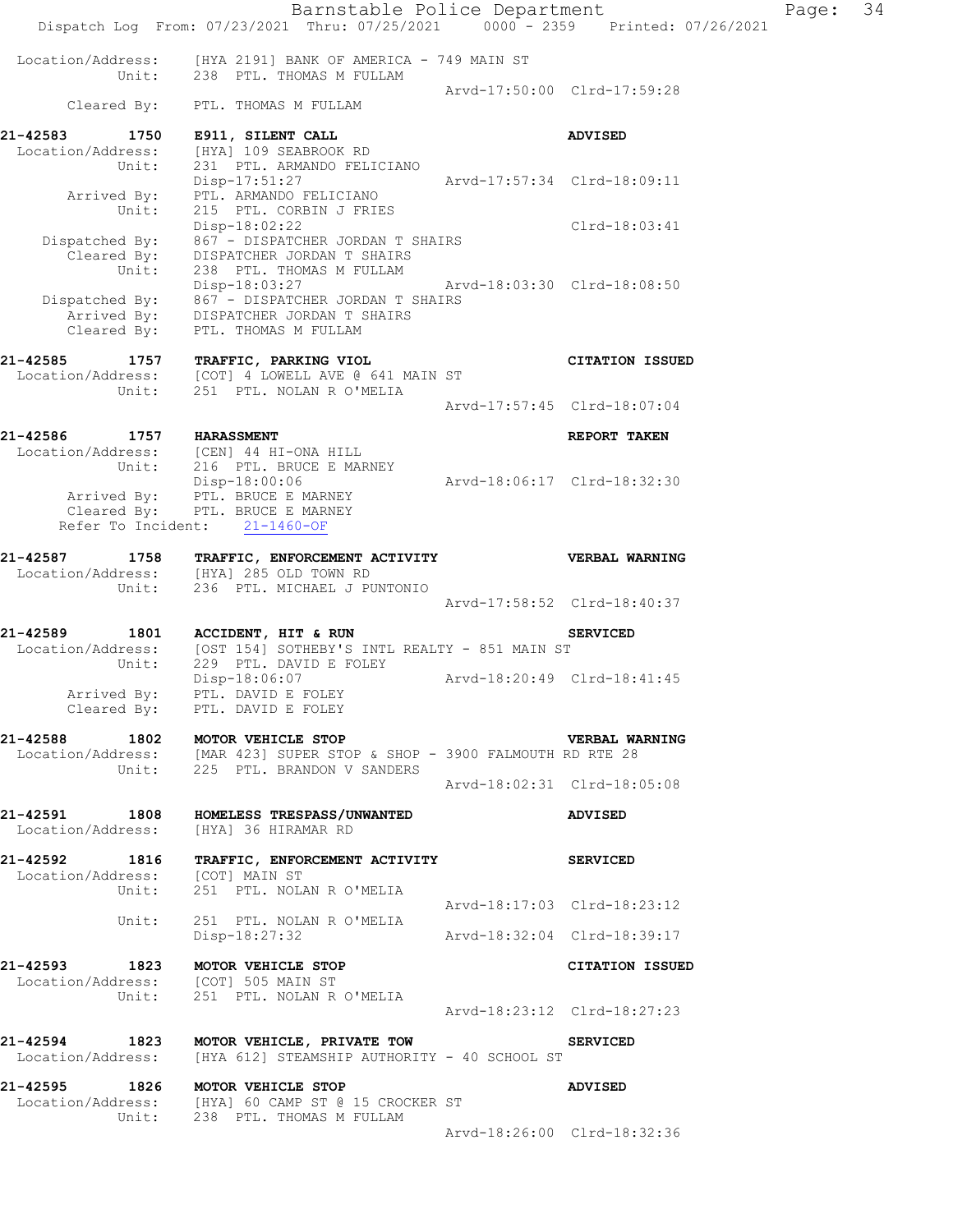Barnstable Police Department Fage: 35 Dispatch Log From: 07/23/2021 Thru: 07/25/2021 0000 - 2359 Printed: 07/26/2021 Cleared By: PTL. THOMAS M FULLAM **21-42597 1841 MOTOR VEHICLE STOP VERBAL WARNING**  Location/Address: [COT] 435 MAIN ST @ 22 DEWEY LN Unit: 251 PTL. NOLAN R O'MELIA Arvd-18:41:16 Clrd-18:42:57 **21-42598 1845 MOTOR VEHICLE STOP VERBAL WARNING**  Location/Address: [COT] 536 MAIN ST Unit: 251 PTL. NOLAN R O'MELIA Arvd-18:45:43 Clrd-18:46:57 **21-42599 1846 ALARM, COMMERCIAL ALARM - FALSE**  Location/Address: [HYA 1930] ROBINSON SUPPLY CO - 35 CIT AVE Unit: 252 PTL. JEFFREY JACKSON Disp-18:48:19 Arvd-18:52:08 Clrd-18:54:52 Arrived By: PTL. JEFFREY JACKSON Cleared By: DISPATCHER JORDAN T SHAIRS **21-42600 1847 ASSIST, WELL BEING SERVICED**  Location/Address: [COT] 39 NICKERSON RD Unit: 225 PTL. BRANDON V SANDERS Disp-18:49:12 Arvd-19:08:19 Clrd-19:24:59 Arrived By: PTL. BRANDON V SANDERS **21-42603 1851 TRAFFIC, ENFORCEMENT ACTIVITY VERBAL WARNING**  Location/Address: [HYA 1073] NATIONAL GUARD ARMORY - 225 SOUTH ST Unit: 236 PTL. MICHAEL J PUNTONIO Arvd-18:52:33 Clrd-19:29:48 **21-42605 1854 TRAFFIC, ENFORCEMENT ACTIVITY SERVICED**  Location/Address: [OST] MAIN ST Unit: 251 PTL. NOLAN R O'MELIA Arvd-18:54:57 Clrd-19:30:22 251 PTL. NOLAN R O'MELIA Unit: 251 PTL. NOLAN R O'MELIA<br>Disp-19:35:03 Clrd-19:35:10 **21-42606 1855 HARASSMENT, TRESPASS SERVICED**  Location/Address: [HYA 1818] CAPE COD REGIONAL TRANSIT AUTHORITY - 181 IYANNOUGH RD RTE 28 Unit: 238 PTL. THOMAS M FULLAM Disp-18:55:52 Arvd-18:59:48 Clrd-19:22:33 Arrived By: PTL. THOMAS M FULLAM Cleared By: PTL. THOMAS M FULLAM Unit: 215 PTL. CORBIN J FRIES Disp-18:55:56 Clrd-19:00:08<br>Unit: 234 PTL. THOMAS EDWARDS 234 PTL. THOMAS EDWARDS Arvd-18:59:22 Clrd-19:20:14 Dispatched By: 277 - PTL. THOMAS EDWARDS Arrived By: PTL. THOMAS EDWARDS Cleared By: PTL. THOMAS EDWARDS **21-42607 1907 HARASSMENT, UNWANTED SERVICED**  Location/Address: [HYA 166] 7-ELEVEN #25161 - 210 NORTH ST Unit: 215 PTL. CORBIN J FRIES Disp-19:07:54 Arvd-19:10:46 Clrd-19:20:20 Arrived By: PTL. CORBIN J FRIES Unit: 252 PTL. JEFFREY JACKSON Disp-19:07:59 Arvd-19:12:17 Clrd-19:20:22 Arrived By: PTL. JEFFREY JACKSON **21-42608 1929 FOLLOW UP SERVICED**  Location/Address: [HYA 3370] AJ MART - 459 MAIN ST Unit: 238 PTL. THOMAS M FULLAM Arvd-19:29:00 Clrd-19:37:42 Cleared By: PTL. THOMAS M FULLAM **21-42609 1930 MOTOR VEHICLE STOP CITATION ISSUED**  Location/Address: [OST] 126 SPICE LN @ 360 MAIN ST Unit: 251 PTL. NOLAN R O'MELIA Arvd-19:30:22 Clrd-19:34:54 **21-42610 1931 MOTOR VEHICLE STOP VERBAL WARNING**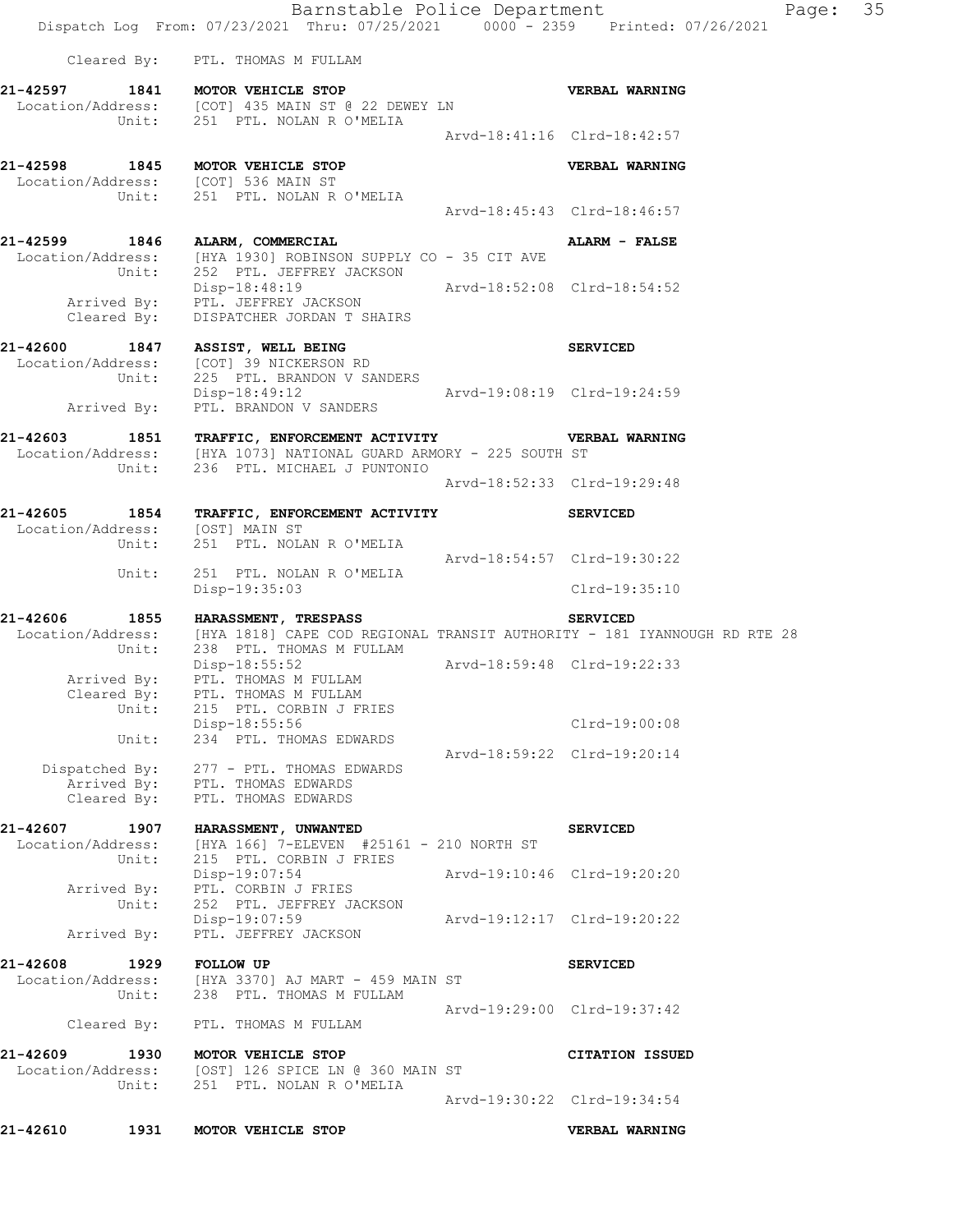Barnstable Police Department Fage: 36 Dispatch Log From: 07/23/2021 Thru: 07/25/2021 0000 - 2359 Printed: 07/26/2021 Location/Address: [HYA] 430 BEARSE'S WAY @ 1 HIRAMAR RD Unit: 234 PTL. THOMAS EDWARDS Arvd-19:31:27 Clrd-19:39:17 **21-42612 1944 SUSPICIOUS, ACTIVITY ADVISED**  Location/Address: [MAR] 46 CHOPTEAGUE LN **21-42613 2002 VANDALISM GONE ON ARRIVAL**  Location/Address: [HYA 983] OLIVE GARDEN - 1095 IYANNOUGH RD RTE 132 Unit: 238 PTL. THOMAS M FULLAM Disp-20:06:59 Arvd-20:15:45 Clrd-20:20:11 Arrived By: PTL. THOMAS M FULLAM **21-42614 2013 MOTOR VEHICLE STOP VERBAL WARNING**  Location/Address: [HYA] 430 BEARSE'S WAY @ 1 HIRAMAR RD Unit: 215 PTL. CORBIN J FRIES Arvd-20:14:03 Clrd-20:14:28 **21-42615 2017 PROPERTY, LOST ADVISED**  Location/Address: [HYA] MAIN ST **21-42616 2018 PROPERTY, FOUND SERVICED**  Location/Address: [CEN 28] TD BANKNORTH (C'VILLE PLAZA) - 1708 FALMOUTH RD RTE 28 Unit: 216 PTL. BRUCE E MARNEY Disp-20:20:47 Arvd-20:29:15 Clrd-20:36:47 Arrived By: PTL. BRUCE E MARNEY Cleared By: PTL. BRUCE E MARNEY **21-42618 2021 PROPERTY, LOST ADVISED**  Location/Address: [HYA 126] OCEAN ST DOCKS / BISMORE PARK MARINA - 180 OCEAN ST **21-42620 2042 MOTOR VEHICLE STOP VERBAL WARNING**  Location/Address: [HYA] 5 BAXTER RD @ 340 BARNSTABLE RD Unit: 232 PTL. MATTHEW J MELIA Arvd-20:42:00 Clrd-20:47:30 Cleared By: PTL. MATTHEW J MELIA **21-42621 2046 PROPERTY, FOUND SERVICED**  Location/Address: [OST] 50 DEERFIELD RD **21-42622 2052 HOMELESS TRESPASS/UNWANTED GONE ON ARRIVAL**  Location/Address: [HYA] 36 HIRAMAR RD Unit: 215 PTL. CORBIN J FRIES Disp-21:03:28 Arvd-21:04:40 Clrd-21:14:26 Arrived By: PTL. CORBIN J FRIES Unit: 252 PTL. JEFFREY JACKSON Disp-21:03:33 Clrd-21:04:16<br>Unit: 231 PTL. ARMANDO FELICIANO 231 PTL. ARMANDO FELICIANO<br>Disp-21:03:54 Disp-21:03:54 Arvd-21:04:18 Clrd-21:14:30 **21-42625 2059 DISTURBANCE, FIREWORKS SERVICED**  Location/Address: [COT] BRAMBLEBUSH DR<br>Unit: 225 PTL. BRANDON V SA 225 PTL. BRANDON V SANDERS Disp-21:04:26 Arvd-21:07:19 Clrd-21:12:07 Arrived By: PTL. BRANDON V SANDERS Cleared By: PTL. BRANDON V SANDERS **21-42626 2112 MOTOR VEHICLE STOP VERBAL WARNING**  Location/Address: [CEN] 7 KNOTTY PINE LN @ 21 MOON PENNY LN Unit: 229 PTL. DAVID E FOLEY Arvd-21:12:00 Clrd-21:16:09 Cleared By: PTL. DAVID E FOLEY **21-42627 2112 DISTURBANCE, FIREWORKS UNFOUNDED**  Location/Address: [BAR] 32 CRANBERRY LN Unit: 216 PTL. BRUCE E MARNEY Disp-21:13:34 Arvd-21:22:07 Clrd-21:27:01 Arrived By: PTL. BRUCE E MARNEY Cleared By: PTL. BRUCE E MARNEY **21-42628 2123 MOTOR VEHICLE STOP VERBAL WARNING**  Location/Address: [HYA 124] BARNSTABLE POLICE DEPARTMENT - 1200 PHINNEY'S LN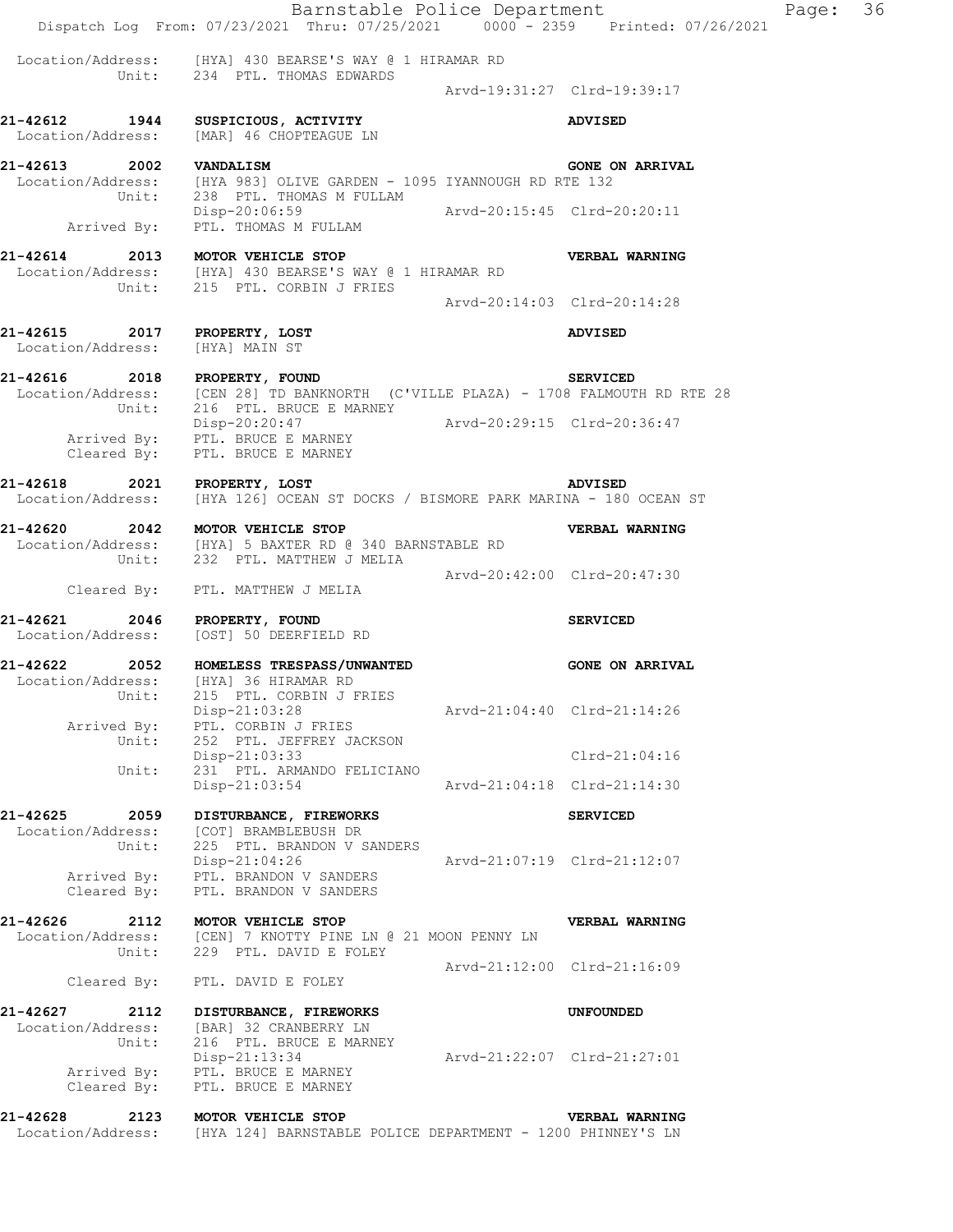|                                                | Dispatch Log From: 07/23/2021 Thru: 07/25/2021 0000 - 2359 Printed: 07/26/2021                                                                                |                             | Barnstable Police Department<br>Page:                                                         | 37 |
|------------------------------------------------|---------------------------------------------------------------------------------------------------------------------------------------------------------------|-----------------------------|-----------------------------------------------------------------------------------------------|----|
|                                                | Unit: 225 PTL. BRANDON V SANDERS                                                                                                                              |                             |                                                                                               |    |
|                                                | Cleared By: PTL. BRANDON V SANDERS                                                                                                                            |                             | Arvd-21:23:00 Clrd-21:29:09                                                                   |    |
| 21-42629<br>2126                               | DISTURBANCE, GUN SHOTS<br>Location/Address: [BAR] 89 BRENTWOOD LN                                                                                             |                             | <b>UNFOUNDED</b>                                                                              |    |
|                                                | Unit: 213 PTL. MARK S MCWILLIAMS<br>Disp-21:30:29<br>Arrived By: PTL. MARK S MCWILLIAMS                                                                       | Arvd-21:39:02 Clrd-21:47:40 |                                                                                               |    |
| Unit:                                          | 210 SGT. MEAGHAN M CUNNINGHAM<br>Disp-21:31:24 Enrt-21:31:24 Arvd-21:41:47 Clrd-21:53:39                                                                      |                             |                                                                                               |    |
| Cleared By:                                    | Dispatched By: 265 - SGT. MEAGHAN M CUNNINGHAM<br>Enroute By: SGT. MEAGHAN M CUNNINGHAM<br>Arrived By: SGT. MEAGHAN M CUNNINGHAM<br>SGT. MEAGHAN M CUNNINGHAM |                             |                                                                                               |    |
|                                                | 21-42630 2138 ASSIST, OTHER AGENCY                                                                                                                            |                             | <b>SERVICED</b>                                                                               |    |
|                                                | Unit: 231 PTL. ARMANDO FELICIANO                                                                                                                              |                             | Location/Address: [HYA 3557] BARNSTABLE MUNICIPAL AIRPORT MAINT. BUILDING - 125 MARY DUNN WAY |    |
|                                                | Disp-21:38:54<br>Arrived By: DISPATCHER JORDAN T SHAIRS<br>Unit: 252 PTL. JEFFREY JACKSON                                                                     | Arvd-22:15:28 Clrd-22:46:27 |                                                                                               |    |
|                                                | Disp-21:38:58 Arvd-21:48:30 Clrd-22:46:30<br>Arrived By: PTL. JEFFREY JACKSON                                                                                 |                             |                                                                                               |    |
|                                                | 21-42636 2208 MOTOR VEHICLE STOP                                                                                                                              |                             | <b>VERBAL WARNING</b>                                                                         |    |
|                                                | Location/Address: [HYA 805] TIKI PORT RESTAURANT - 712 IYANNOUGH RD RTE 132<br>Unit: 234 PTL. THOMAS EDWARDS                                                  |                             |                                                                                               |    |
|                                                | Cleared By: PTL. THOMAS EDWARDS                                                                                                                               | Arvd-22:08:00 Clrd-22:17:45 |                                                                                               |    |
| 21-42638                                       | 2212 SUSPICIOUS, PERSON                                                                                                                                       |                             | <b>SERVICED</b>                                                                               |    |
|                                                | Location/Address: [HYA 383] FEDERATED CHURCH OF HYANNIS - 320 MAIN ST<br>Unit: 238 PTL. THOMAS M FULLAM                                                       |                             |                                                                                               |    |
| Unit:                                          | 215 PTL. CORBIN J FRIES                                                                                                                                       | Arvd-22:12:00 Clrd-22:12:56 | $Clrd-22:12:54$                                                                               |    |
|                                                | Disp-22:12:23                                                                                                                                                 |                             |                                                                                               |    |
| Unit:                                          | 21-42640 2219 DISTURBANCE, PARTY<br>Location/Address: [HYA] 5 WAYLAND RD @ 715 PITCHER'S WAY<br>238 PTL. THOMAS M FULLAM                                      |                             | UNFOUNDED                                                                                     |    |
| Arrived By:<br>Cleared By:                     | Disp-22:20:22<br>PTL. THOMAS M FULLAM<br>PTL. THOMAS M FULLAM                                                                                                 | Arvd-22:32:07 Clrd-22:36:39 |                                                                                               |    |
| 21-42641<br>2219                               | SUSPICIOUS, MOTOR VEHICLE<br>Location/Address: [HYA] COUNTY SEAT ST                                                                                           |                             | <b>GONE ON ARRIVAL</b>                                                                        |    |
| Unit:<br>Arrived By:                           | 234 PTL. THOMAS EDWARDS<br>Disp-22:20:24<br>PTL. THOMAS EDWARDS                                                                                               | Arvd-22:24:02 Clrd-22:28:10 |                                                                                               |    |
|                                                |                                                                                                                                                               |                             |                                                                                               |    |
| 21-42643<br>2226<br>Location/Address:<br>Unit: | E911, SILENT CALL<br>[HYA] 27 GEORGE ST<br>215 PTL. CORBIN J FRIES                                                                                            |                             | <b>SERVICED</b>                                                                               |    |
|                                                | Disp-22:27:26<br>Cleared By: DISPATCHER RAVEN D BOXOLD                                                                                                        |                             | $Clrd-22:28:19$                                                                               |    |
| Unit:<br>Dispatched By:                        | 234 PTL. THOMAS EDWARDS<br>Disp-22:28:16<br>882 - DISPATCHER RAVEN D BOXOLD                                                                                   |                             | Arvd-22:28:21 Clrd-22:35:02                                                                   |    |
| Cleared By:                                    | Arrived By: DISPATCHER RAVEN D BOXOLD<br>PTL. THOMAS EDWARDS                                                                                                  |                             |                                                                                               |    |
| 21-42646<br>2232<br>Location/Address:<br>Unit: | MOTOR VEHICLE STOP<br>[MAR] RIVER RIDGE DR<br>225 PTL. BRANDON V SANDERS                                                                                      |                             | VERBAL WARNING                                                                                |    |
| Cleared By:                                    | PTL. BRANDON V SANDERS                                                                                                                                        |                             | Arvd-22:32:00 Clrd-22:36:26                                                                   |    |
| 21-42647<br>2236                               | DISTURBANCE, PARTY                                                                                                                                            |                             | <b>ADVISED</b>                                                                                |    |
| Location/Address:<br>Unit:                     | [HYA 3050] DONOVAN, JAY - 127 NOBADEER RD<br>238 PTL. THOMAS M FULLAM                                                                                         |                             |                                                                                               |    |
|                                                | Disp-22:40:09                                                                                                                                                 |                             | Arvd-22:46:20 Clrd-22:55:15                                                                   |    |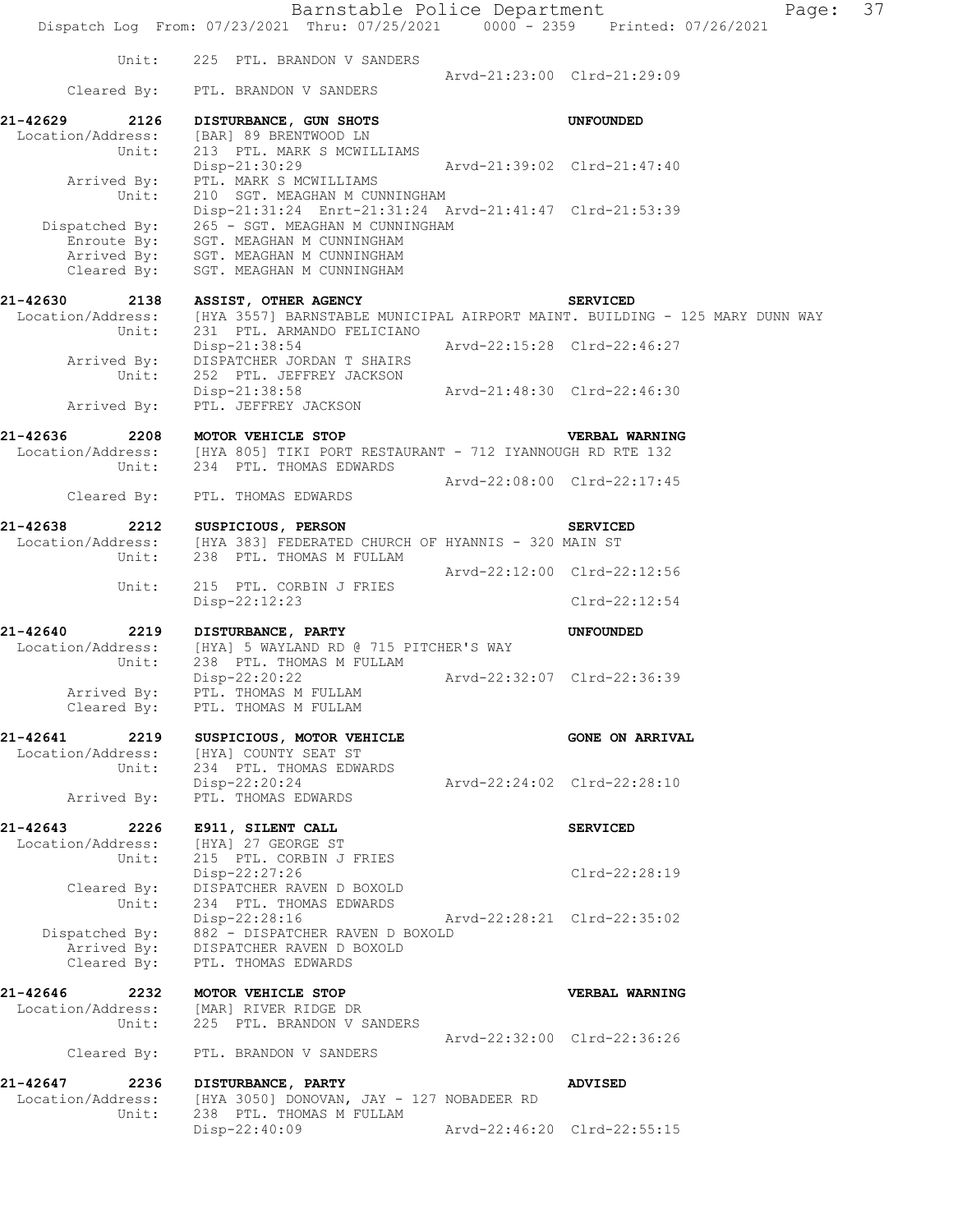|                  | Barnstable Police Department<br>Dispatch Log From: 07/23/2021 Thru: 07/25/2021 0000 - 2359 Printed: 07/26/2021 |                             |                        |
|------------------|----------------------------------------------------------------------------------------------------------------|-----------------------------|------------------------|
|                  | Arrived By: PTL. THOMAS M FULLAM<br>Cleared By: PTL. THOMAS M FULLAM                                           |                             |                        |
|                  | Unit: 234 PTL. THOMAS EDWARDS                                                                                  |                             |                        |
| Unit:            | Disp-22:40:13<br>232 PTL. MATTHEW J MELIA                                                                      |                             | $Clrd-22:43:49$        |
|                  | Disp-22:43:54                                                                                                  | Arvd-22:45:20 Clrd-22:51:49 |                        |
| Arrived By:      | PTL. MATTHEW J MELIA                                                                                           |                             |                        |
| 21-42648 2237    | TRAFFIC, COMPLAINT                                                                                             |                             | <b>GONE ON ARRIVAL</b> |
| Unit:            | Location/Address: [BAR] 3750 MAIN ST RTE 6A @ 5 CAPT. MURPHY'S WAY<br>216 PTL. BRUCE E MARNEY                  |                             |                        |
|                  | Disp-22:40:57 Arvd-22:45:24 Clrd-22:53:02                                                                      |                             |                        |
|                  | Arrived By: PTL. BRUCE E MARNEY<br>Cleared By: PTL. BRUCE E MARNEY                                             |                             |                        |
|                  |                                                                                                                |                             |                        |
| 21-42649<br>2252 | TRAFFIC, COMPLAINT                                                                                             |                             | <b>GONE ON ARRIVAL</b> |
| Unit:            | Location/Address: [HYA] 690 FALMOUTH RD RTE 28 @ 370 LINCOLN RD<br>215 PTL. CORBIN J FRIES                     |                             |                        |
|                  | Disp-22:55:38                                                                                                  | Arvd-22:56:02 Clrd-23:04:36 |                        |
|                  | Arrived By: PTL. CORBIN J FRIES                                                                                |                             |                        |
|                  | Cleared By: PTL. CORBIN J FRIES                                                                                |                             |                        |
| 21-42650         | 2259 DISTURBANCE, FIREWORKS                                                                                    |                             | UNFOUNDED              |
| Unit:            | Location/Address: [COT] 435 MAIN ST @ 22 DEWEY LN<br>225 PTL. BRANDON V SANDERS                                |                             |                        |
|                  | $Disp-23:01:03$                                                                                                | Arvd-23:08:23 Clrd-23:13:24 |                        |
|                  | Arrived By: PTL. BRANDON V SANDERS                                                                             |                             |                        |
| Cleared By:      | DISPATCHER RAVEN D BOXOLD                                                                                      |                             |                        |
| 21-42653<br>2320 | DISTURBANCE, PARTY                                                                                             |                             | <b>ADVISED</b>         |
| Unit:            | Location/Address: [HYA 2600] MONTERO, SERGIO - 19 WHITEHALL WAY<br>252 PTL. JEFFREY JACKSON                    |                             |                        |
|                  | Disp-23:27:16                                                                                                  | Arvd-23:37:31 Clrd-23:44:59 |                        |
|                  | Arrived By: PTL. JEFFREY JACKSON                                                                               |                             |                        |
| Unit:            | Cleared By: DISPATCHER RAVEN D BOXOLD                                                                          |                             |                        |
|                  | 238 PTL. THOMAS M FULLAM<br>Disp-23:27:20                                                                      | Arvd-23:42:11 Clrd-23:45:02 |                        |
|                  | Arrived By: DISPATCHER RAVEN D BOXOLD                                                                          |                             |                        |
| Cleared By:      | DISPATCHER RAVEN D BOXOLD                                                                                      |                             |                        |

### **For Date: 07/25/2021 - Sunday**

| 21-42655 0001     |                | VANDALISM                                               |                             | REPORT TAKEN                |
|-------------------|----------------|---------------------------------------------------------|-----------------------------|-----------------------------|
| Location/Address: |                | [HYA 2600] MONTERO, SERGIO - 19 WHITEHALL WAY           |                             |                             |
|                   | Unit:          | 237 PTL. BRAILA C ROY                                   |                             |                             |
|                   |                | $Disp-00:02:11$                                         |                             |                             |
|                   | Unit:          | 211 SGT. MATTHEW E BLONDIN                              |                             |                             |
|                   |                | Disp-00:14:20 Enrt-00:14:21 Arvd-00:17:23 Clrd-00:53:10 |                             |                             |
|                   | Dispatched By: | 261 - SGT. MATTHEW E BLONDIN                            |                             |                             |
|                   | Enroute By:    | SGT. MATTHEW E BLONDIN                                  |                             |                             |
|                   |                | Arrived By: SGT. MATTHEW E BLONDIN                      |                             |                             |
|                   |                | Cleared By: SGT. MATTHEW E BLONDIN                      |                             |                             |
|                   |                | Unit: 232 PTL. DENNIS A REDDY                           |                             |                             |
|                   |                | $Disp-01:18:08$                                         | Arvd-01:18:28 Clrd-02:05:38 |                             |
|                   | Arrived By:    | PTL. DENNIS A REDDY                                     |                             |                             |
|                   | Unit:          | 239 PTL. JONATHAN D MOORE                               |                             |                             |
|                   |                | Disp-01:25:37 Enrt-01:25:38                             |                             | Clrd-01:27:08               |
|                   | Dispatched By: | 321 - PTL. JONATHAN D MOORE                             |                             |                             |
|                   |                | Enroute By: PTL. JONATHAN D MOORE                       |                             |                             |
|                   |                | Unit: 211 SGT. MATTHEW E BLONDIN                        |                             |                             |
|                   |                | $Disp-01:26:14$                                         |                             | Arvd-01:26:16 Clrd-02:05:11 |
|                   |                | Cleared By: SGT. MATTHEW E BLONDIN                      |                             |                             |
|                   |                | Unit: 212 PTL. SEAN D CLEARY                            |                             |                             |
|                   |                |                                                         |                             | Arvd-01:26:26 Clrd-02:05:32 |
|                   |                | Dispatched By: 326 - PTL. SEAN D CLEARY                 |                             |                             |
|                   |                | Arrived By: PTL. SEAN D CLEARY                          |                             |                             |
|                   |                | Refer To Incident: 21-1461-OF                           |                             |                             |
|                   |                |                                                         |                             |                             |

### **21-42661 0025 ALARM, RESIDENTIAL ALARM - FALSE**  Location/Address: [HYA 4015] SABATALO, MICHAEL A - 35 WORCESTER LN Unit: 239 PTL. JONATHAN D MOORE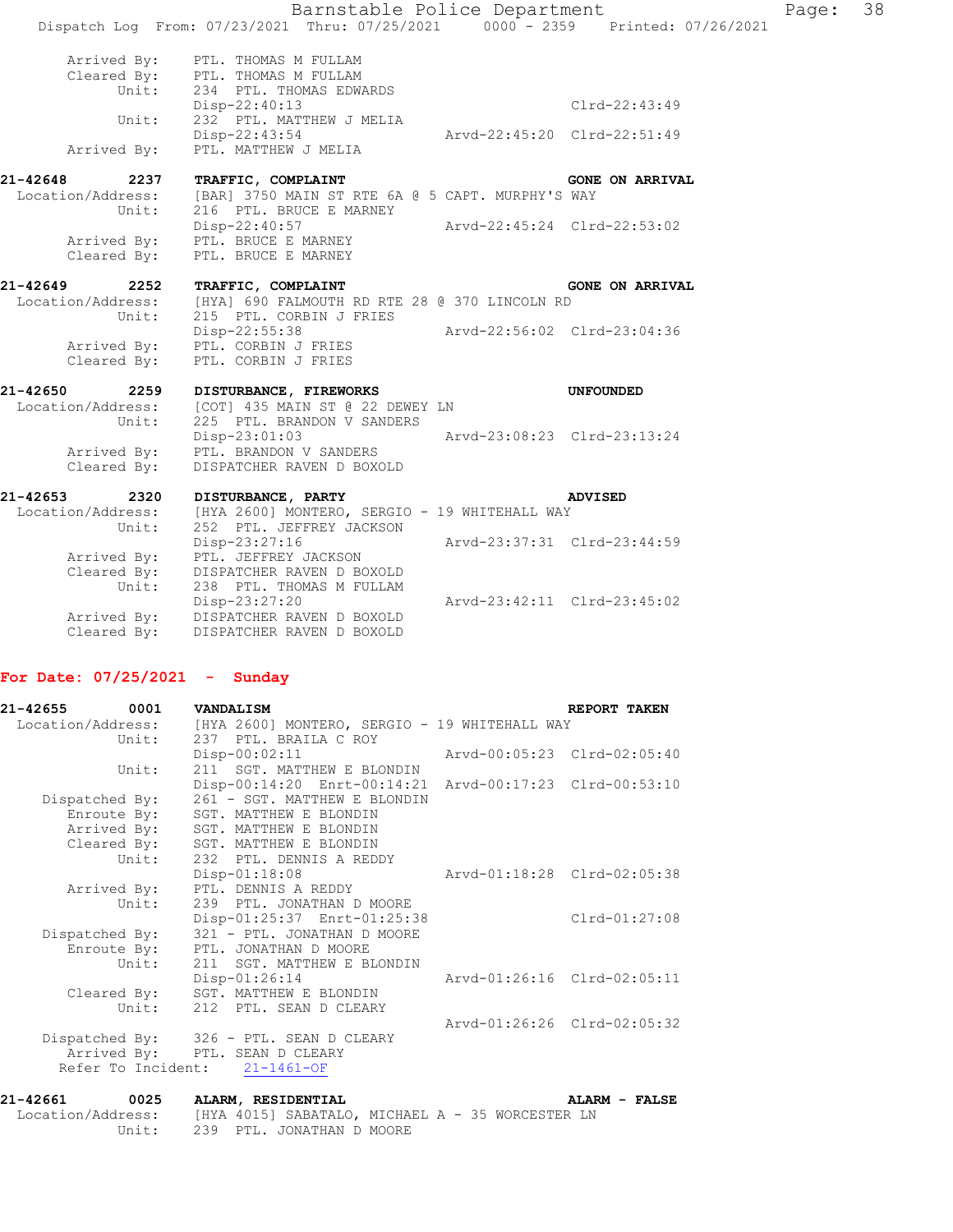|                                       | Barnstable Police Department<br>Dispatch Log From: 07/23/2021 Thru: 07/25/2021 0000 - 2359 Printed: 07/26/2021 |                             |                             | Page: | 39 |
|---------------------------------------|----------------------------------------------------------------------------------------------------------------|-----------------------------|-----------------------------|-------|----|
|                                       |                                                                                                                |                             |                             |       |    |
| Arrived By:<br>Cleared By:            | Disp-01:27:14 Arvd-01:31:14 Clrd-01:35:30<br>PTL. JONATHAN D MOORE<br>PTL. JONATHAN D MOORE                    |                             |                             |       |    |
| 21-42783 0030<br>Location/Address:    | PROPERTY, FOUND<br>[HYA 24] 19TH HOLE, THE - 11 BARNSTABLE RD                                                  |                             | <b>SERVICED</b>             |       |    |
| 21-42663<br>0040                      | DISTURBANCE, NOISE                                                                                             |                             | <b>ADVISED</b>              |       |    |
| Location/Address:<br>Unit:            | [HYA] POOL AREA - 800 BEARSE'S WAY<br>238 PTL. THOMAS M FULLAM                                                 |                             |                             |       |    |
|                                       | $Disp-01:17:07$                                                                                                |                             | $Clrd-01:19:44$             |       |    |
| Cleared By:<br>Unit:                  | LT. GRETCHEN J ALLEN<br>232 PTL. DENNIS A REDDY                                                                |                             |                             |       |    |
| Unit:                                 | Disp-01:17:17<br>214 PTL. MICHAEL L LIMA                                                                       |                             | Clrd-01:17:46               |       |    |
|                                       | $Disp-01:18:00$                                                                                                | Arvd-01:19:08 Clrd-01:23:56 |                             |       |    |
| Arrived By:<br>Unit:                  | PTL. MICHAEL L LIMA<br>239 PTL. JONATHAN D MOORE                                                               |                             |                             |       |    |
| Dispatched By:                        | Disp-01:19:40<br>226 - LT. GRETCHEN J ALLEN                                                                    |                             | Clrd-01:22:15               |       |    |
| Unit:                                 | 211 SGT. MATTHEW E BLONDIN                                                                                     |                             |                             |       |    |
| Dispatched By:                        | 261 - SGT. MATTHEW E BLONDIN                                                                                   |                             | Arvd-01:20:33 Clrd-01:24:00 |       |    |
| Arrived By:<br>Cleared By:            | SGT. MATTHEW E BLONDIN<br>SGT. MATTHEW E BLONDIN                                                               |                             |                             |       |    |
|                                       |                                                                                                                |                             |                             |       |    |
| 21-42662<br>0042<br>Location/Address: | ALARM, COMMERCIAL<br>[HYA 3653] TAP CITY GRILLE - 586 MAIN ST                                                  |                             | ALARM - CANCELLED           |       |    |
| 21-42664                              | 1-42664 0104 SUSPICIOUS, MOTOR VEHICLE<br>Location/Address: [HYA 3661] PORTSIDE TAVERN - 72 NORTH ST           |                             | <b>SERVICED</b>             |       |    |
| Unit:                                 | 239 PTL. JONATHAN D MOORE                                                                                      |                             |                             |       |    |
|                                       | Cleared By: PTL. JONATHAN D MOORE                                                                              |                             | Arvd-01:04:00 Clrd-01:14:00 |       |    |
| Unit:                                 | 212 PTL. SEAN D CLEARY                                                                                         |                             |                             |       |    |
|                                       | Dispatched By: 326 - PTL. SEAN D CLEARY                                                                        | Arvd-01:08:55 Clrd-01:11:00 |                             |       |    |
|                                       | Arrived By: PTL. SEAN D CLEARY<br>Cleared By: PTL. SEAN D CLEARY                                               |                             |                             |       |    |
| 21-42667                              | TRAFFIC, COMPLAINT                                                                                             |                             | <b>SERVICED</b>             |       |    |
| 0111<br>Location/Address:             | [CEN 1308] ALLTOWN CENTERVILLE - MOBIL - 1734 FALMOUTH RD RTE 28                                               |                             |                             |       |    |
| Unit:                                 | 234 PTL. CHRISTOPHER J LOBIANCO<br>$Disp-01:12:37$                                                             |                             | Arvd-01:15:35 Clrd-01:21:14 |       |    |
| Arrived By:                           | PTL. CHRISTOPHER J LOBIANCO                                                                                    |                             |                             |       |    |
| Cleared By:<br>Unit:                  | PTL. CHRISTOPHER J LOBIANCO<br>236 PTL. JACOB M WHITE                                                          |                             |                             |       |    |
| Dispatched By:                        | 305 - PTL. JACOB M WHITE                                                                                       |                             | Aryd-01:20:02 Clrd-01:20:33 |       |    |
| Cleared By:                           | Arrived By: PTL. JACOB M WHITE                                                                                 |                             |                             |       |    |
|                                       | PTL. JACOB M WHITE                                                                                             |                             |                             |       |    |
| 21-42668<br>0119<br>Location/Address: | <b>DISTURBANCE</b><br>[HYA 1619] WENDY'S - 554 IYANNOUGH RD RTE 132                                            |                             | <b>GONE ON ARRIVAL</b>      |       |    |
| Unit:                                 | 212 PTL. SEAN D CLEARY<br>Disp-01:22:40                                                                        |                             | $Clrd-01:24:40$             |       |    |
| Unit:                                 | 239 PTL. JONATHAN D MOORE                                                                                      |                             |                             |       |    |
| Cleared By:                           | Disp-01:22:48<br>PTL. JONATHAN D MOORE                                                                         | Arvd-01:24:37 Clrd-01:25:14 |                             |       |    |
| Unit:                                 | 214 PTL. MICHAEL L LIMA                                                                                        |                             |                             |       |    |
| Cleared By:                           | Disp-01:24:32<br>PTL. MICHAEL L LIMA                                                                           |                             | Arvd-01:24:35 Clrd-01:25:35 |       |    |
| 21-42669<br>0121                      | MOTOR VEHICLE STOP                                                                                             |                             | VERBAL WARNING              |       |    |
| Location/Address:<br>Unit:            | [HYA] 250 NORTH ST @ 10 MITCHELL'S WAY<br>238 PTL. THOMAS M FULLAM                                             |                             |                             |       |    |
|                                       |                                                                                                                |                             | Arvd-01:21:00 Clrd-01:41:23 |       |    |
| Cleared By:                           | PTL. THOMAS M FULLAM                                                                                           |                             |                             |       |    |
| 21-42670<br>0142<br>Location/Address: | <b>HARASSMENT</b><br>[HYA 3065] BARNSTABLE POLICE - HYANNIS STATION - 491 MAIN ST                              |                             | <b>ADVISED</b>              |       |    |
| Unit:                                 | 214 PTL. MICHAEL L LIMA                                                                                        |                             |                             |       |    |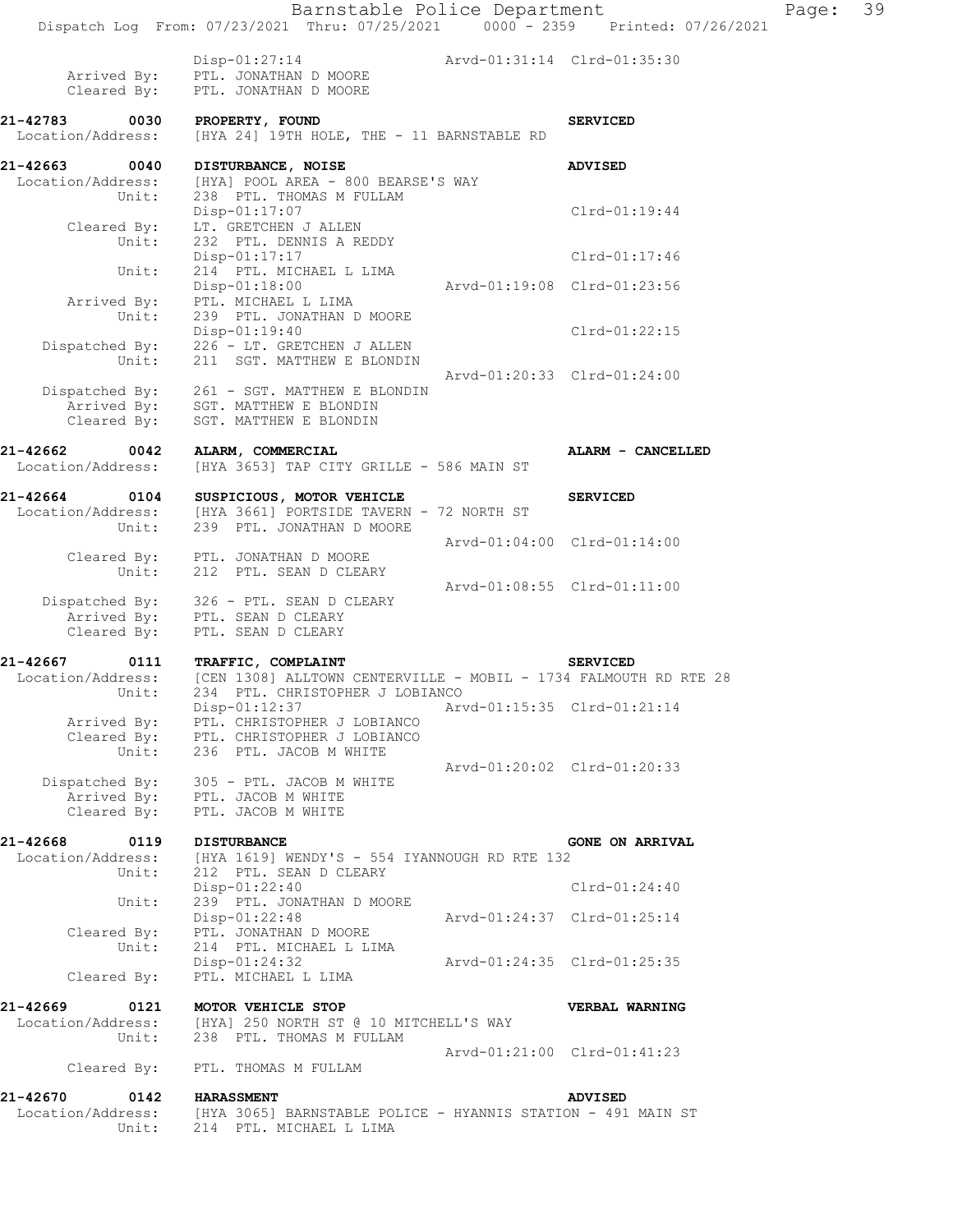|                                                                  | Barnstable Police Department<br>Dispatch Log From: 07/23/2021 Thru: 07/25/2021 0000 - 2359 Printed: 07/26/2021                         |                             |                             | Page: | 40 |
|------------------------------------------------------------------|----------------------------------------------------------------------------------------------------------------------------------------|-----------------------------|-----------------------------|-------|----|
|                                                                  | Disp-01:43:58 Arvd-01:46:47 Clrd-02:03:15<br>PTL. MICHAEL L LIMA<br>Arrived By: PTL. MICHAEL L LIMA<br>Cleared By: PTL. MICHAEL L LIMA |                             |                             |       |    |
| Unit:                                                            | 239 PTL. JONATHAN D MOORE                                                                                                              | Arvd-01:48:03 Clrd-02:03:24 |                             |       |    |
|                                                                  | Dispatched By: 321 - PTL. JONATHAN D MOORE<br>Arrived By: PTL. JONATHAN D MOORE<br>Cleared By: PTL. JONATHAN D MOORE                   |                             |                             |       |    |
| 21-42671 0209<br>Location/Address:<br>Unit:                      | MOTOR VEHICLE STOP<br>[HYA] 350 BEARSE'S WAY @ 1 GENERAL PATTON DR<br>212 PTL. SEAN D CLEARY                                           |                             | VERBAL WARNING              |       |    |
| Cleared By:                                                      | PTL. SEAN D CLEARY                                                                                                                     |                             | Arvd-02:09:00 Clrd-02:15:19 |       |    |
| 21-42672<br>0216                                                 | SUSPICIOUS, ACTIVITY                                                                                                                   |                             | <b>GONE ON ARRIVAL</b>      |       |    |
| Location/Address:<br>Unit:                                       | [HYA] 54 MAIN ST<br>239 PTL. JONATHAN D MOORE<br>Disp-02:20:57                                                                         |                             | $Clrd-02:21:05$             |       |    |
| Unit:                                                            | 214 PTL. MICHAEL L LIMA<br>Disp-02:21:01                                                                                               |                             | $Clrd-02:21:09$             |       |    |
| Unit:                                                            | 232 PTL. DENNIS A REDDY<br>$Disp-02:21:15$                                                                                             | Arvd-02:23:29 Clrd-02:34:15 |                             |       |    |
| Arrived By:<br>Cleared By:<br>Unit:                              | PTL. DENNIS A REDDY<br>PTL. DENNIS A REDDY<br>212 PTL. SEAN D CLEARY                                                                   |                             |                             |       |    |
| Arrived By:<br>Cleared By:                                       | Disp-02:22:02<br>PTL. SEAN D CLEARY<br>PTL. SEAN D CLEARY                                                                              | Arvd-02:23:20 Clrd-02:32:39 |                             |       |    |
| 21-42679<br>0252<br>Location:                                    | BOAT, ASSIST<br>[BAR 1] BARNSTABLE HARBOR                                                                                              |                             | <b>SERVICED</b>             |       |    |
| 21-42678<br>0255<br>Location/Address:                            | DISTURBANCE, NOISE<br>[HYA] 27 GEORGE ST                                                                                               |                             | <b>ADVISED</b>              |       |    |
| Unit:                                                            | 239 PTL. JONATHAN D MOORE<br>$Disp-02:56:23$                                                                                           | Arvd-02:59:38 Clrd-03:11:13 |                             |       |    |
| Arrived By:<br>Unit:                                             | PTL. JONATHAN D MOORE<br>214 PTL. MICHAEL L LIMA                                                                                       |                             |                             |       |    |
| Arrived By:<br>Cleared By:                                       | Disp-02:56:35<br>PTL. MICHAEL L LIMA<br>PTL. MICHAEL L LIMA                                                                            | Arvd-02:58:48 Clrd-03:11:39 |                             |       |    |
| 21-42681<br>0309<br>Location/Address:                            | ASSIST, WELL BEING<br>[HYA] 122 BUCKWOOD DR                                                                                            |                             | <b>ARREST MADE</b>          |       |    |
| Unit:<br>Arrived By:<br>Cleared By:                              | 212 PTL. SEAN D CLEARY<br>Disp-03:10:17<br>PTL. SEAN D CLEARY<br>DISPATCHER NICHOLE L GOUZIAS                                          |                             | Arvd-03:16:10 Clrd-05:09:46 |       |    |
| Unit:<br>Dispatched By:                                          | 232 PTL. DENNIS A REDDY<br>309 - PTL. DENNIS A REDDY                                                                                   |                             | Arvd-03:13:42 Clrd-03:35:10 |       |    |
| Arrived By:<br>Cleared By:<br>Unit:                              | PTL. DENNIS A REDDY<br>DISPATCHER NICHOLE L GOUZIAS<br>214 PTL. MICHAEL L LIMA                                                         |                             |                             |       |    |
| Dispatched By:<br>Arrived By:                                    | 300 - PTL. MICHAEL L LIMA<br>PTL. MICHAEL L LIMA                                                                                       |                             | Arvd-03:13:59 Clrd-03:35:02 |       |    |
| Cleared By:<br>Unit:                                             | PTL. MICHAEL L LIMA<br>239 PTL. JONATHAN D MOORE                                                                                       |                             |                             |       |    |
| Dispatched By:<br>Arrived By:<br>Cleared By:<br>Refer To Arrest: | 321 - PTL. JONATHAN D MOORE<br>PTL. JONATHAN D MOORE<br>PTL. JONATHAN D MOORE<br>$21 - 1231 - AR$                                      |                             | Arvd-03:14:11 Clrd-03:32:56 |       |    |
| Arrest:<br>Address:                                              | BRYANT, DILLAN L<br>47 PALMER ST FALL RIVER, MA                                                                                        |                             |                             |       |    |
| Age:<br>Charges:                                                 | 28<br>WARRANT, STRAIGHT - 2032CR002873 MV VIOLATIONS                                                                                   |                             |                             |       |    |
| 21-42684<br>0443<br>Location/Address:                            | <b>ASSAULT</b><br>[HYA 670] QUARTERDECK LOUNGE - 247 IYANNOUGH RD RTE 28                                                               |                             | REPORT TAKEN                |       |    |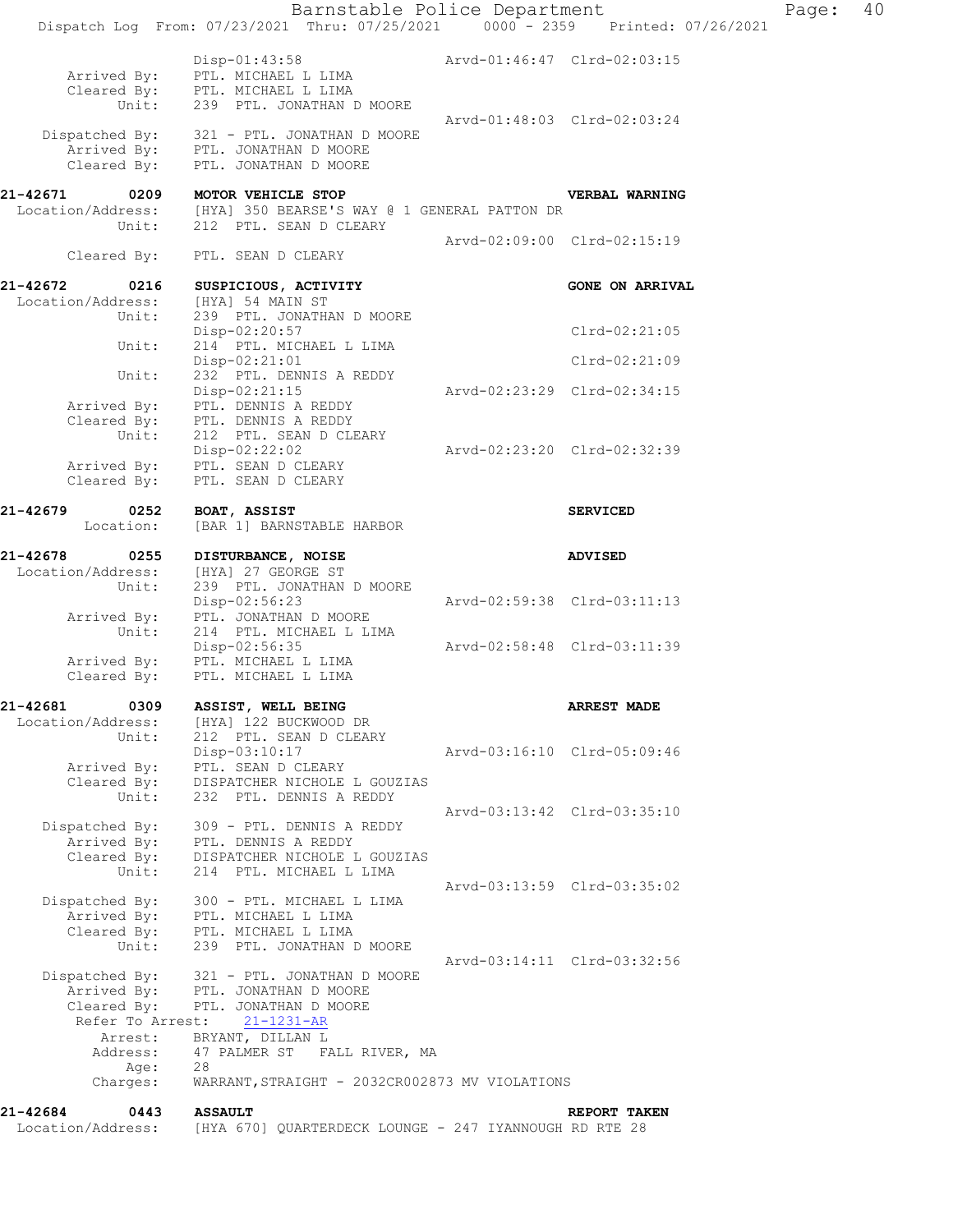|                                                               | Barnstable Police Department                                                                                                                                     |                             |                 | Page: | 41 |
|---------------------------------------------------------------|------------------------------------------------------------------------------------------------------------------------------------------------------------------|-----------------------------|-----------------|-------|----|
|                                                               | Dispatch Log From: 07/23/2021 Thru: 07/25/2021 0000 - 2359 Printed: 07/26/2021                                                                                   |                             |                 |       |    |
| Unit:                                                         | 239 PTL. JONATHAN D MOORE<br>Disp-04:44:53<br>Arrived By: PTL. JONATHAN D MOORE                                                                                  | Arvd-04:56:31 Clrd-06:08:42 |                 |       |    |
|                                                               | Cleared By: PTL. JONATHAN D MOORE<br>Refer To Incident: 21-1462-OF                                                                                               |                             |                 |       |    |
|                                                               | 21-42687 0610 FOLLOW UP SERVICED<br>Location/Address: [HYA 670] QUARTERDECK LOUNGE - 247 IYANNOUGH RD RTE 28                                                     |                             |                 |       |    |
|                                                               | Unit: 239 PTL. JONATHAN D MOORE                                                                                                                                  | Arvd-06:10:40 Clrd-06:17:21 |                 |       |    |
| 21-42690 0629                                                 | ALARM, RESIDENTIAL                                                                                                                                               |                             | ALARM - FALSE   |       |    |
| Unit:                                                         | Location/Address: [OST 828] REYNOLDS, JAMES F - 46 LITTLE ISLAND DR<br>234 PTL. CHRISTOPHER J LOBIANCO                                                           |                             |                 |       |    |
| Arrived By:                                                   | Disp-06:33:21 Arvd-06:42:02 Clrd-06:47:33<br>PTL. CHRISTOPHER J LOBIANCO                                                                                         |                             |                 |       |    |
| 21-42691 0633<br>Unit:                                        | TRAFFIC, ENFORCEMENT ACTIVITY<br>Location/Address: [HYA] IYANNOUGH RD RTE 132<br>212 PTL. SEAN D CLEARY                                                          |                             | <b>SERVICED</b> |       |    |
|                                                               |                                                                                                                                                                  | Arvd-06:38:16 Clrd-06:48:06 |                 |       |    |
|                                                               | 21-42692 0704 FOLLOW UP<br>Location/Address: [HYA 1293] PAZZANESE, DANIEL - 7 MCGEE DR                                                                           |                             | <b>SERVICED</b> |       |    |
|                                                               | Unit: 237 PTL. BRAILA C ROY                                                                                                                                      | Arvd-07:05:14 Clrd-07:11:25 |                 |       |    |
|                                                               |                                                                                                                                                                  |                             |                 |       |    |
| 21-42693 0727 DISTURBANCE<br>Location/Address: [HYA] MEGAN RD |                                                                                                                                                                  |                             | <b>SERVICED</b> |       |    |
| Unit:<br>Unit:                                                | 237 PTL. BRAILA C ROY<br>Disp-07:27:45<br>232 PTL. DENNIS A REDDY                                                                                                | Arvd-07:29:31 Clrd-07:33:59 |                 |       |    |
| Arrived By:                                                   | Disp-07:27:52<br>PTL. DENNIS A REDDY                                                                                                                             |                             |                 |       |    |
| Unit:                                                         | 212 PTL. SEAN D CLEARY<br>Disp-07:29:25<br>Cleared By: PTL. SEAN D CLEARY                                                                                        | Arvd-07:29:27 Clrd-07:32:53 |                 |       |    |
| Unit:                                                         | 239 PTL. JONATHAN D MOORE                                                                                                                                        |                             |                 |       |    |
|                                                               | Dispatched By: 321 - PTL. JONATHAN D MOORE<br>Arrived By: PTL. JONATHAN D MOORE<br>Cleared By: PTL. JONATHAN D MOORE                                             | Arvd-07:31:21 Clrd-07:33:26 |                 |       |    |
| 21-42695<br>0736                                              | HARASSMENT, UNWANTED                                                                                                                                             |                             | <b>ADVISED</b>  |       |    |
| Location/Address:<br>Unit:                                    | [HYA 401] GLO-MIN BY THE SEA COTTAGES - 182 SEA ST<br>232 PTL. DENNIS A REDDY                                                                                    |                             |                 |       |    |
| Cleared By:                                                   | Disp-07:37:41<br>PTL. DENNIS A REDDY                                                                                                                             |                             | Clrd-07:58:50   |       |    |
| 21-42696<br>0737                                              | <b>LARCENY</b>                                                                                                                                                   |                             | REPORT TAKEN    |       |    |
| Location/Address:<br>Unit:                                    | [WBA 7] WEST BARNSTABLE FIRE DEPT - 2160 RTE 149<br>231 PTL. MICHAEL J PUNTONIO                                                                                  |                             |                 |       |    |
| Dispatched By:                                                | Disp-08:01:00<br>877 - DISPATCHER JOHN H COULOMBE<br>Arrived By: PTL. MICHAEL J PUNTONIO<br>Cleared By: PTL. MICHAEL J PUNTONIO<br>Refer To Incident: 21-1463-OF | Arvd-08:16:24 Clrd-08:27:04 |                 |       |    |
| 21-42699<br>0808<br>Location/Address:<br>Unit:                | ALARM, COMMERCIAL<br>[HYA 3653] TAP CITY GRILLE - 586 MAIN ST<br>212 PTL. BRANDON V SANDERS<br>Disp-08:09:52                                                     |                             | ALARM - FALSE   |       |    |
| Cleared By:                                                   | DISPATCHER LOREN P ORPEN                                                                                                                                         |                             | Clrd-08:10:12   |       |    |
| 21-42700<br>0816<br>Location/Address:                         | SUSPICIOUS, PERSON<br>[HYA 560] PURITAN OF CAPE COD (STORE) - 408 MAIN ST                                                                                        |                             | <b>SERVICED</b> |       |    |
| Unit:                                                         | 225 PTL. ANDREW M JOHNSON<br>Cleared By: PTL. ANDREW M JOHNSON                                                                                                   | Arvd-08:16:00 Clrd-08:38:00 |                 |       |    |
|                                                               | Unit: 212 PTL. BRANDON V SANDERS<br>Dispatched By: 324 - PTL. BRANDON V SANDERS                                                                                  | Arvd-08:22:56 Clrd-08:34:03 |                 |       |    |
|                                                               |                                                                                                                                                                  |                             |                 |       |    |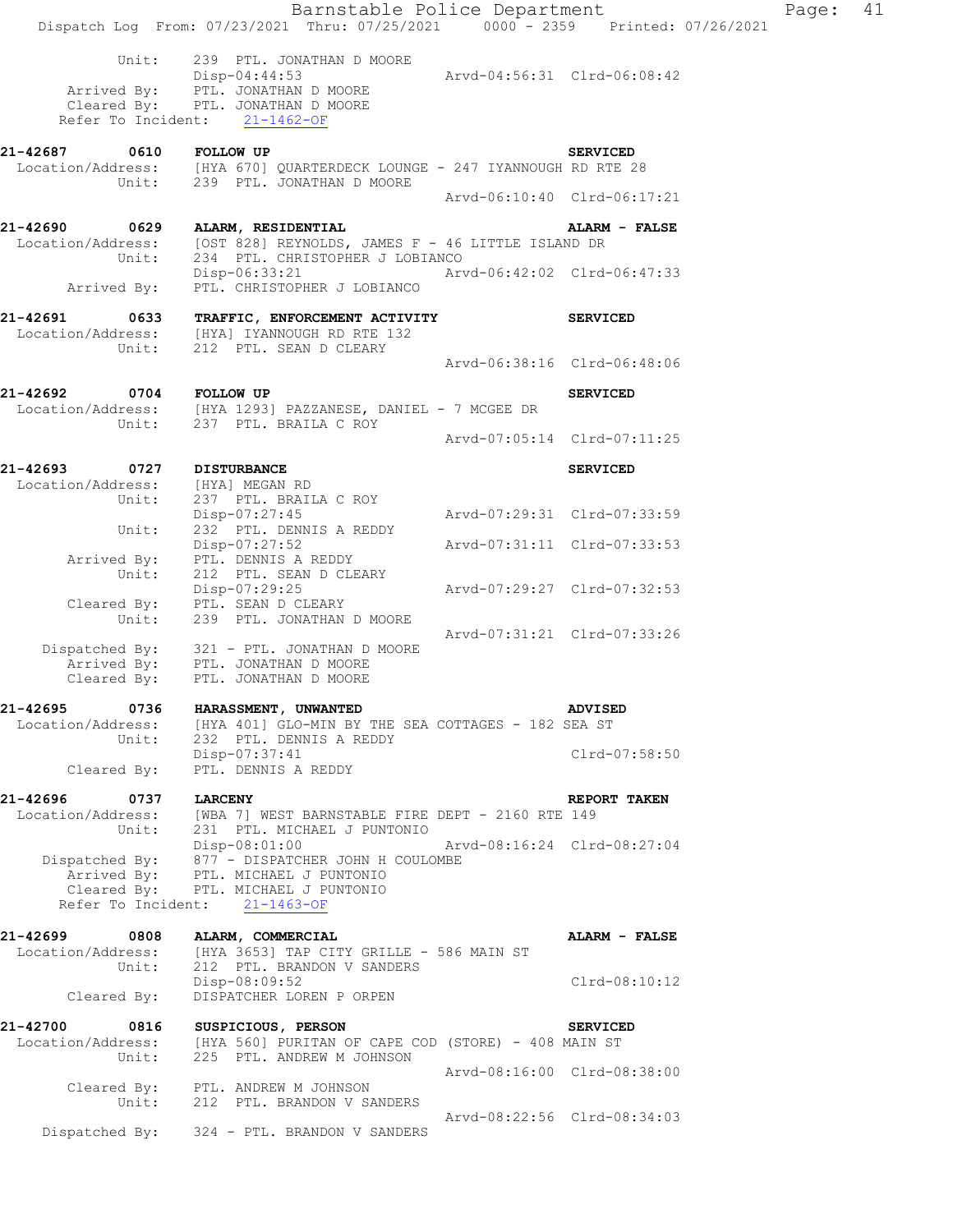|                            | Barnstable Police Department<br>Dispatch Log From: 07/23/2021 Thru: 07/25/2021 0000 - 2359 Printed: 07/26/2021  |                             |                             |
|----------------------------|-----------------------------------------------------------------------------------------------------------------|-----------------------------|-----------------------------|
|                            |                                                                                                                 |                             |                             |
|                            | Arrived By: PTL. BRANDON V SANDERS<br>Cleared By: PTL. BRANDON V SANDERS                                        |                             |                             |
|                            | 21-42701 0819 TRAFFIC, PARKING VIOL                                                                             |                             | <b>CITATION ISSUED</b>      |
|                            | Location/Address: [OST] SEA VIEW AVE                                                                            |                             |                             |
|                            | Unit: 216 PTL. MAXWELL S MORROW                                                                                 | Arvd-08:19:49 Clrd-08:20:43 |                             |
|                            |                                                                                                                 |                             |                             |
|                            | 21-42774 0820 HOMELESS TRESPASS/UNWANTED                                                                        |                             | <b>ADVISED</b>              |
|                            | Location/Address: [HYA 472] KANDY KORNER - 474 MAIN ST                                                          |                             |                             |
|                            | 21-42702 0834 MOTOR VEHICLE STOP                                                                                |                             | <b>ADVISED</b>              |
|                            | Location/Address: [HYA] 5 SEA ST @ 625 MAIN ST                                                                  |                             |                             |
|                            | Unit: 213 PTL. ANTHONY C D'ANGELO                                                                               |                             |                             |
|                            |                                                                                                                 | Arvd-08:34:00 Clrd-08:37:24 |                             |
|                            | Cleared By: PTL. ANTHONY C D'ANGELO                                                                             |                             |                             |
|                            | 21-42703 0837 MOTOR VEHICLE STOP                                                                                |                             | <b>VERBAL WARNING</b>       |
|                            | Location/Address: [HYA] 48 BEARSE'S WAY @ 95 HIGH SCHOOL RD EXT<br>Unit: 215 PTL. DAVID J VALIGA                |                             |                             |
|                            |                                                                                                                 |                             |                             |
|                            |                                                                                                                 | Arvd-08:37:00 Clrd-08:40:53 |                             |
|                            | Cleared By: PTL. DAVID J VALIGA                                                                                 |                             |                             |
|                            | 21-42704 0844 MOTOR VEHICLE STOP<br>Location/Address: [HYA] 63 CHESTNUT ST<br>Unit: 213 PTL. ANTHONY C D'ANGELO |                             | <b>VERBAL WARNING</b>       |
|                            |                                                                                                                 |                             |                             |
|                            |                                                                                                                 |                             |                             |
|                            | Cleared By: PTL. ANTHONY C D'ANGELO                                                                             | Arvd-08:44:00 Clrd-08:57:16 |                             |
|                            |                                                                                                                 |                             |                             |
|                            | 21-42705 0849 MOTOR VEHICLE STOP                                                                                |                             | VERBAL WARNING              |
|                            | Location/Address: [HYA] 320 SCUDDER AVE @ 4 REDWOOD LN                                                          |                             |                             |
|                            | Unit: 232 PTL. MATTHEW J MELIA                                                                                  |                             |                             |
|                            | Cleared By: PTL. MATTHEW J MELIA                                                                                | Arvd-08:49:00 Clrd-08:52:39 |                             |
|                            |                                                                                                                 |                             |                             |
| 21-42706                   | 0854 ALARM, COMMERCIAL                                                                                          |                             | <b>SERVICED</b>             |
|                            | Location/Address: [CEN 1979] GARRETTS FAMILY MARKET - 1617 FALMOUTH RD RTE 28                                   |                             |                             |
| Unit:                      | 216 PTL. MAXWELL S MORROW                                                                                       | Arvd-08:57:27 Clrd-09:17:35 |                             |
|                            | Disp-08:55:44                                                                                                   |                             |                             |
|                            | Arrived By: PTL. MAXWELL S MORROW<br>Unit: 212 PTL. BRANDON V SANDER<br>212 PTL. BRANDON V SANDERS              |                             |                             |
|                            | Disp-08:55:47                                                                                                   | Arvd-08:59:06 Clrd-09:11:17 |                             |
| Arrived By:                | PTL. BRANDON V SANDERS                                                                                          |                             |                             |
| Cleared By:                | PTL. BRANDON V SANDERS                                                                                          |                             |                             |
| Unit:                      | 231 PTL. MICHAEL J PUNTONIO                                                                                     |                             |                             |
|                            | Disp-08:56:40                                                                                                   |                             | Arvd-09:00:10 Clrd-09:10:21 |
| Arrived By:                | PTL. MICHAEL J PUNTONIO                                                                                         |                             |                             |
| Cleared By:                | PTL. MICHAEL J PUNTONIO                                                                                         |                             |                             |
| Unit:                      | 210 SGT. MEAGHAN M CUNNINGHAM                                                                                   |                             |                             |
| Arrived By:                | Disp-08:56:57<br>SGT. MEAGHAN M CUNNINGHAM                                                                      | Arvd-09:00:24 Clrd-09:09:21 |                             |
| Cleared By:                | SGT. MEAGHAN M CUNNINGHAM                                                                                       |                             |                             |
|                            |                                                                                                                 |                             |                             |
| 21-42707<br>0855           | MOTOR VEHICLE STOP                                                                                              |                             | VERBAL WARNING              |
| Location/Address:<br>Unit: | [HYA] 500 FALMOUTH RD RTE 28 @ 4 DANVERS WAY<br>225 PTL. ANDREW M JOHNSON                                       |                             |                             |
|                            | Disp-08:55:50                                                                                                   | Arvd-08:56:26 Clrd-08:59:20 |                             |
| Cleared By:                | PTL. ANDREW M JOHNSON                                                                                           |                             |                             |
|                            |                                                                                                                 |                             |                             |
| 21-42710<br>0904           | TRAFFIC, COMPLAINT                                                                                              |                             | UNFOUNDED                   |
| Location/Address:<br>Unit: | [HYA 2423] HILL, DAVID B & JOAN - 9 ISLAND AVE<br>232 PTL. MATTHEW J MELIA                                      |                             |                             |
|                            | Disp-09:07:35                                                                                                   | Arvd-09:20:56 Clrd-09:26:23 |                             |
| Arrived By:                | PTL. MATTHEW J MELIA                                                                                            |                             |                             |
| Cleared By:                | DISPATCHER JOHN H COULOMBE                                                                                      |                             |                             |
|                            |                                                                                                                 |                             |                             |
| 21-42711<br>0912           | MOTOR VEHICLE STOP                                                                                              |                             | VERBAL WARNING              |
| Location/Address:          | [HYA] 888 WEST MAIN ST @ 598 STRAWBERRY HILL RD                                                                 |                             |                             |

 Unit: 212 PTL. BRANDON V SANDERS Arvd-09:12:00 Clrd-09:15:16

Cleared By: PTL. BRANDON V SANDERS

Page: 42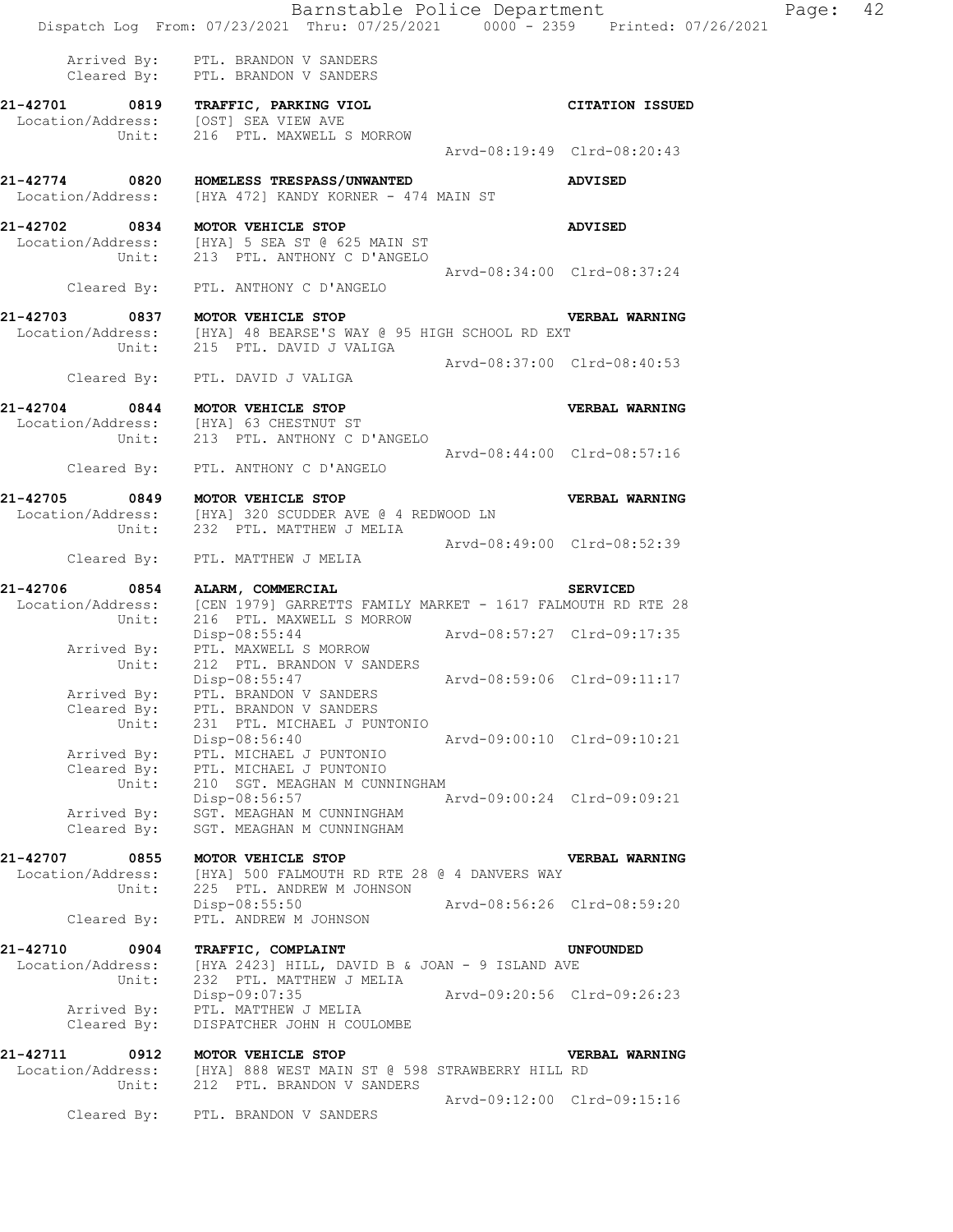Barnstable Police Department Fage: 43 Dispatch Log From: 07/23/2021 Thru: 07/25/2021 0000 - 2359 Printed: 07/26/2021 **21-42712 0918 MOTOR VEHICLE STOP CITATION ISSUED**  Location/Address: [HYA 349] MINI FOOD MART - 252 MAIN ST Unit: 215 PTL. DAVID J VALIGA Arvd-09:18:00 Clrd-09:28:39 Cleared By: PTL. DAVID J VALIGA Unit: 213 PTL. ANTHONY C D'ANGELO Disp-09:18:35 Arvd-09:18:37 Clrd-09:27:47 Cleared By: PTL. ANTHONY C D'ANGELO **21-42714 0939 MOTOR VEHICLE STOP VERBAL WARNING**  Location/Address: [HYA 1630] MIDAS MUFFLER - 74 IYANNOUGH RD RTE 28 Unit: 212 PTL. BRANDON V SANDERS Arvd-09:39:00 Clrd-09:41:58 Cleared By: PTL. BRANDON V SANDERS **21-42715 0944 MOTOR VEHICLE STOP CITATION ISSUED**<br>Location/Address: [HYA 3142] BALISE FORD - 90 HIGH SCHOOL RD EXT Location/Address: [HYA 3142] BALISE FORD - 90 HIGH SCHOOL RD EXT Unit: 213 PTL. ANTHONY C D'ANGELO Arvd-09:44:00 Clrd-10:07:54 Cleared By: PTL. ANTHONY C D'ANGELO Unit: 212 PTL. BRANDON V SANDERS Arvd-09:48:32 Clrd-09:54:23 Dispatched By: 324 - PTL. BRANDON V SANDERS Arrived By: PTL. BRANDON V SANDERS Cleared By: PTL. BRANDON V SANDERS **21-42716 0956 MOTOR VEHICLE STOP CITATION ISSUED**  Location/Address: [HYA 272] BURGER KING - 184 NORTH ST Unit: 212 PTL. BRANDON V SANDERS Arvd-09:56:00 Clrd-10:04:37 Cleared By: PTL. BRANDON V SANDERS **21-42718 1007 MOTOR VEHICLE STOP VERBAL WARNING**  [HYA] 62 CENTER ST @ 105 WILLOW AVE 215 PTL. DAVID J VALIGA Arvd-10:07:00 Clrd-10:10:00 Cleared By: PTL. DAVID J VALIGA Unit: 213 PTL. ANTHONY C D'ANGELO Arvd-10:09:02 Clrd-10:09:20 Dispatched By: 301 - PTL. ANTHONY C D'ANGELO Arrived By: PTL. ANTHONY C D'ANGELO Cleared By: PTL. ANTHONY C D'ANGELO **21-42719 1007 MOTOR VEHICLE STOP COMPLAINT/SUMMONS**<br>Location/Address: [HYA] 70 FALMOUTH RD RTE 28 @ 127 HINCKLEY RD<br>Unit: 212 PTL. BRANDON V SANDERS [HYA] 70 FALMOUTH RD RTE 28 @ 127 HINCKLEY RD 212 PTL. BRANDON V SANDERS Arvd-10:07:00 Clrd-10:13:47 Unit: 225 PTL. ANDREW M JOHNSON Disp-10:13:42 Arvd-10:13:44 Clrd-10:33:33 Cleared By: PTL. ANDREW M JOHNSON Refer To Arrest: 21-1233-AR **21-42723 1028 BUILDING CHECK SERVICED**  Location/Address: [HYA 103] BARNSTABLE MUNICIPAL AIRPORT - TERMINAL - 480 BARNSTABLE RD Unit: 234 PTL. DAVID D HEISE Arvd-10:28:00 Clrd-10:37:14 **21-42724 1030 MOTOR VEHICLE STOP VERBAL WARNING**  Location/Address: [CEN] 25 JOYCE ANNE RD @ 225 MAIN ST Unit: 216 PTL. MAXWELL S MORROW Arvd-10:30:00 Clrd-10:34:04 Cleared By: PTL. MAXWELL S MORROW **21-42725 1042 MOTOR VEHICLE STOP VERBAL WARNING**  Location/Address: [CEN] 310 MAIN ST @ 6 BRIARCLIFF LN Unit: 216 PTL. MAXWELL S MORROW Arvd-10:42:00 Clrd-10:45:35 Cleared By: PTL. MAXWELL S MORROW **21-42727 1045 MOTOR VEHICLE STOP VERBAL WARNING**  Location/Address: [HYA] 4 NORTH ST @ 27 BARNSTABLE RD

Unit: 212 PTL. BRANDON V SANDERS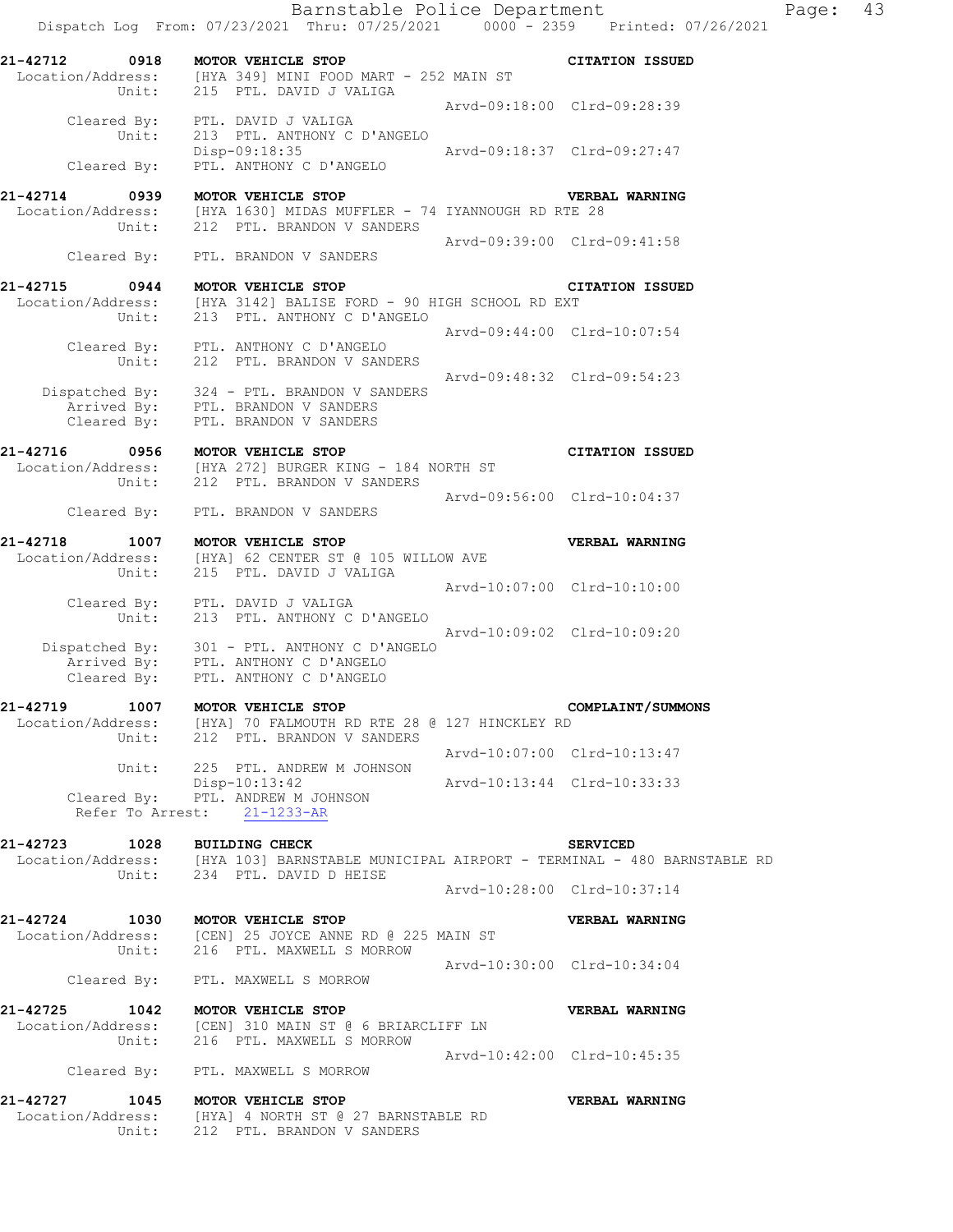Arvd-10:45:00 Clrd-10:48:16 Cleared By: PTL. BRANDON V SANDERS **21-42728 1051 MOTOR VEHICLE STOP VERBAL WARNING**  Location/Address: [HYA 828] SPEEDWAY - 149 NORTH ST Unit: 215 PTL. DAVID J VALIGA Arvd-10:51:00 Clrd-10:54:46 Cleared By: PTL. DAVID J VALIGA **21-42730 1052 ALARM, COMMERCIAL ALARM - FALSE**  Location/Address: [HYA 3937] VISIONWORKS - 793 IYANNOUGH RD RTE 132 Unit: 232 PTL. MATTHEW J MELIA Disp-10:53:40 Arvd-11:03:51 Clrd-11:06:12 Arrived By: PTL. MATTHEW J MELIA Cleared By: PTL. MATTHEW J MELIA **21-42731 1053 MOTOR VEHICLE STOP CITATION ISSUED**  Location/Address: [CEN] 310 MAIN ST @ 6 WILTON DR Unit: 216 PTL. MAXWELL S MORROW Arvd-10:53:00 Clrd-11:00:20 Cleared By: PTL. MAXWELL S MORROW **21-42732 1053 SUSPICIOUS, ACTIVITY ADVISED**<br>Location/Address: [CEN 1150] MACIOLEK, ELIZABETH - 42 POWERS DR [CEN 1150] MACIOLEK, ELIZABETH - 42 POWERS DR Unit: 216 PTL. MAXWELL S MORROW<br>Disp-11:00:46 Disp-11:00:46 Arvd-11:06:07 Clrd-11:16:28 Arrived By: PTL. MAXWELL S MORROW Cleared By: PTL. MAXWELL S MORROW **21-42734 1124 MOTOR VEHICLE STOP VERBAL WARNING**  Location/Address: [CEN] 338 MAIN ST Unit: 216 PTL. MAXWELL S MORROW Arvd-11:24:00 Clrd-11:27:59 Cleared By: PTL. MAXWELL S MORROW **21-42736 1127 MOTOR VEHICLE STOP COMPLAINT/SUMMONS**  Location/Address: [HYA 3283] MOONSHINE LIQUORS - 101 IYANNOUGH RD RTE 28 Unit: 212 PTL. BRANDON V SANDERS Arvd-11:27:00 Clrd-11:43:19 Cleared By: PTL. BRANDON V SANDERS Refer To Summons: 21-1234-AR Summons: ALAS BERMUDEZ, MARDOQUEO Address: 31 FINCH LN WEST YARMOUTH, MA Age: 30 Charges: INSPECTION/STICKER, NO LICENSE SUSPENDED, OP MV WITH LICENSE NOT IN POSSESSION **21-42814 1133 HOMELESS TRESPASS/UNWANTED ADVISED**  Location/Address: [HYA 383] FEDERATED CHURCH OF HYANNIS - 320 MAIN ST **21-42739 1138 MOTOR VEHICLE STOP ADVISED**  Location/Address: [COT] 4000 FALMOUTH RD RTE 28 @ 15 WINDMILL LN Unit: 238 PTL. THOMAS J HARMON Arvd-11:38:00 Clrd-11:43:45 Cleared By: PTL. THOMAS J HARMON **21-42740 1144 MOTOR VEHICLE STOP CITATION ISSUED**  Location/Address: [CEN] 225 MAIN ST @ 25 JOYCE ANNE RD Unit: 216 PTL. MAXWELL S MORROW Arvd-11:44:00 Clrd-11:52:04 Cleared By: PTL. MAXWELL S MORROW **21-42741 1147 MOTOR VEHICLE STOP ADVISED**  Location/Address: [COT] 4424 FALMOUTH RD RTE 28 @ 12 ANCHOR LN Unit: 238 PTL. THOMAS J HARMON Arvd-11:47:00 Clrd-11:56:51 Cleared By: PTL. THOMAS J HARMON **21-42744 1156 MOTOR VEHICLE STOP VERBAL WARNING**  Location/Address: [CEN] 225 MAIN ST @ 25 JOYCE ANNE RD Unit: 216 PTL. MAXWELL S MORROW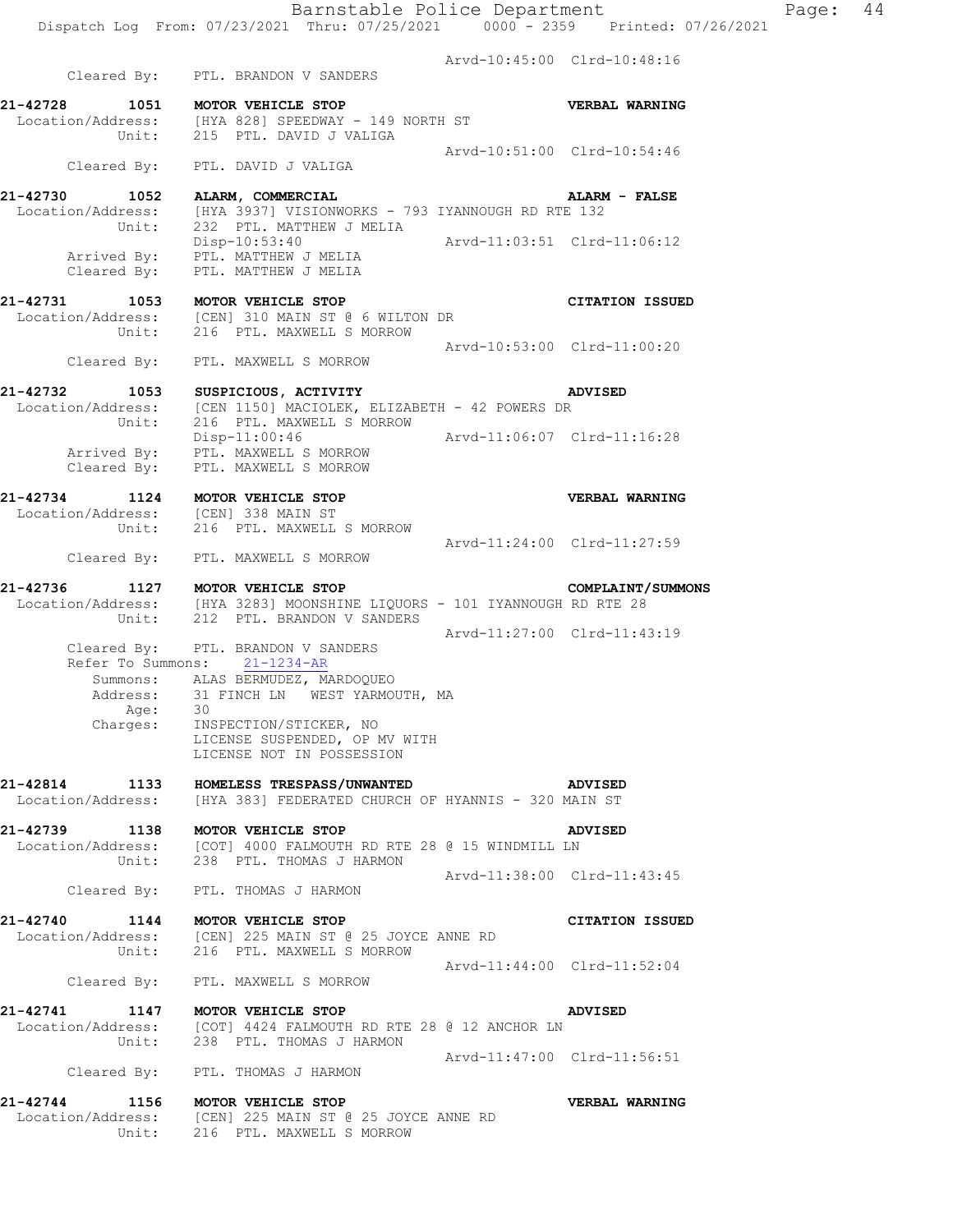Arvd-11:56:00 Clrd-12:00:48

|                                    | Cleared By: PTL. MAXWELL S MORROW                                                                                           |                             | Arva-11:56:00 Clra-12:00:48 |  |
|------------------------------------|-----------------------------------------------------------------------------------------------------------------------------|-----------------------------|-----------------------------|--|
|                                    |                                                                                                                             |                             |                             |  |
| 21-42745 1221<br>Location/Address: | PROPERTY, LOST<br>[HYA] 979 FALMOUTH RD RTE 28                                                                              |                             | <b>ADVISED</b>              |  |
| 21-42751 1248<br>Location/Address: | HOMELESS TRESPASS/UNWANTED<br>[HYA 151] MCKEON FIELD - 365 OLD COLONY RD                                                    |                             | <b>SERVICED</b>             |  |
| 21-42748 1252                      | ACCIDENT, HIT & RUN                                                                                                         |                             | <b>SERVICED</b>             |  |
| Unit:                              | Location/Address: [HYA 829] HIGH PERFORMANCE AUDIO - 192 IYANNOUGH RD RTE 28<br>212 PTL. BRANDON V SANDERS<br>Disp-12:52:41 | Arvd-13:06:43 Clrd-13:13:38 |                             |  |
| Unit:                              | Arrived By: PTL. BRANDON V SANDERS<br>Cleared By: PTL. BRANDON V SANDERS<br>213 PTL. ANTHONY C D'ANGELO                     |                             |                             |  |
| Cleared By:                        | Disp-13:00:55<br>PTL. ANTHONY C D'ANGELO                                                                                    | Arvd-13:01:17 Clrd-13:12:09 |                             |  |
| 21-42749 1301<br>Location/Address: | SUSPICIOUS, ACTIVITY<br>[HYA 2956] BLACK CAT TAVERN - 165 OCEAN ST                                                          |                             | <b>SERVICED</b>             |  |
| 21-42750<br>1301<br>Unit:          | FIRE, STRUCTURE<br>Location/Address: [HYA] 94 CENTERBOARD LN<br>215 PTL. DAVID J VALIGA                                     |                             | REPORT TAKEN                |  |
|                                    | Disp-13:02:35<br>Arrived By: DISPATCHER LOREN PORPEN<br>Cleared By: PTL. DAVID J VALIGA<br>Unit: 232 PTL. MATTHEW J MELIA   | Arvd-13:07:28 Clrd-13:27:19 |                             |  |
|                                    | Dispatched By: 306 - PTL. MATTHEW J MELIA                                                                                   | Arvd-13:10:07 Clrd-13:14:18 |                             |  |
|                                    | Arrived By: PTL. MATTHEW J MELIA<br>Cleared By: PTL. MATTHEW J MELIA<br>Refer To Incident: 21-1465-OF                       |                             |                             |  |
| 21-42752 1313                      | TRAFFIC, COMPLAINT                                                                                                          |                             | <b>GONE ON ARRIVAL</b>      |  |
| Unit:                              | Location/Address: [HYA] 380 FALMOUTH RD RTE 28 @ 516 BEARSE'S WAY<br>225 PTL. ANDREW M JOHNSON                              |                             |                             |  |
|                                    | Disp-13:15:35<br>Arrived By: PTL. ANDREW M JOHNSON<br>Cleared By: PTL. ANDREW M JOHNSON                                     | Arvd-13:16:53 Clrd-13:22:39 |                             |  |
|                                    |                                                                                                                             |                             | <b>ADVISED</b>              |  |
|                                    | 21-42753 1323 DISTURBANCE<br>Location/Address: [HYA 3627] 174 MAIN ST APT. K - 174 MAIN ST                                  |                             |                             |  |
| Unit:                              | 213 PTL. ANTHONY C D'ANGELO<br>Disp-13:23:38                                                                                |                             | Arvd-13:24:53 Clrd-13:38:56 |  |
| Cleared By:<br>Unit:               | PTL. ANTHONY C D'ANGELO<br>232 PTL. MATTHEW J MELIA                                                                         |                             |                             |  |
| Arrived By:                        | Disp-13:23:43<br>PTL. MATTHEW J MELIA                                                                                       |                             | Arvd-13:25:17 Clrd-13:36:29 |  |
| Cleared By:                        | PTL. MATTHEW J MELIA                                                                                                        |                             |                             |  |
| 21-42754<br>1324                   | SUSPICIOUS, ACTIVITY                                                                                                        |                             | <b>SERVICED</b>             |  |
| Location/Address:<br>Unit:         | [HYA 120] BARNSTABLE INTERMEDIATE SCHOOL - 895 FALMOUTH RD RTE 28<br>225 PTL. ANDREW M JOHNSON                              |                             |                             |  |
| Dispatched By:                     | $Disp-13:25:43$<br>877 - DISPATCHER JOHN H COULOMBE                                                                         |                             | Arvd-13:27:15 Clrd-13:47:21 |  |
| Arrived By:                        | PTL. ANDREW M JOHNSON<br>PTL. ANDREW M JOHNSON                                                                              |                             |                             |  |
| Cleared By:<br>Unit:               | 231 PTL. MICHAEL J PUNTONIO                                                                                                 |                             |                             |  |
|                                    | $Disp-13:25:48$                                                                                                             |                             | Arvd-13:29:26 Clrd-13:29:43 |  |
| Dispatched By:                     | 877 - DISPATCHER JOHN H COULOMBE                                                                                            |                             |                             |  |
| Arrived By:<br>Unit:               | PTL. MICHAEL J PUNTONIO<br>210<br>SGT. MEAGHAN M CUNNINGHAM                                                                 |                             |                             |  |
|                                    |                                                                                                                             |                             | Arvd-13:27:03 Clrd-13:32:18 |  |
| Dispatched By:<br>Arrived By:      | 265 - SGT. MEAGHAN M CUNNINGHAM<br>SGT. MEAGHAN M CUNNINGHAM                                                                |                             |                             |  |
| Cleared By:                        | SGT. MEAGHAN M CUNNINGHAM                                                                                                   |                             |                             |  |
| Unit:                              | 215 PTL. DAVID J VALIGA                                                                                                     |                             |                             |  |
|                                    | Disp-13:27:38 Enrt-13:27:38                                                                                                 |                             | Clrd-13:28:30               |  |
| Dispatched By:<br>Enroute By:      | 296 - PTL. DAVID J VALIGA<br>PTL. DAVID J VALIGA                                                                            |                             |                             |  |
|                                    |                                                                                                                             |                             |                             |  |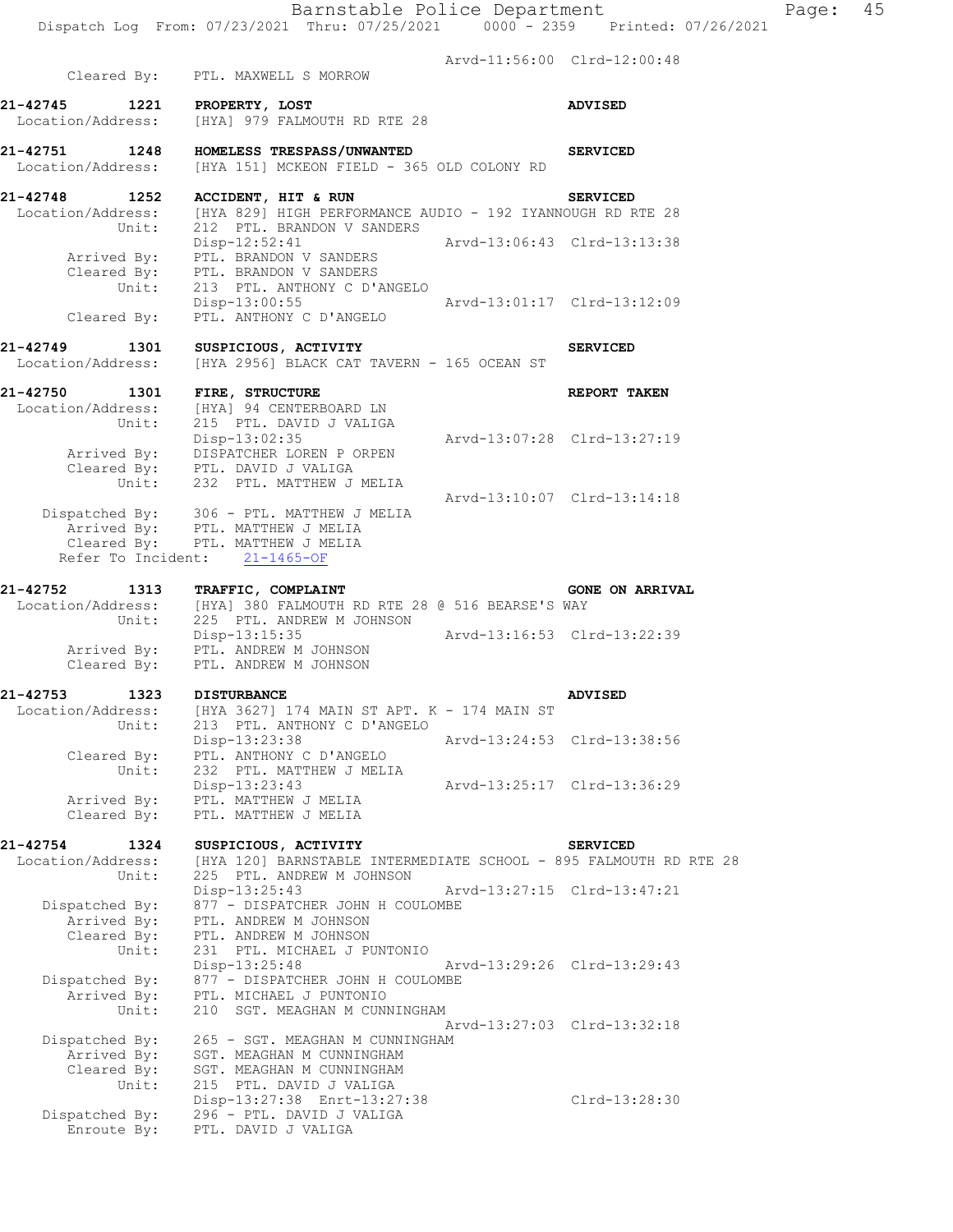**21-42756 1336 SUMMONS, SERVE UNABLE TO SERVE**  Location/Address: [HYA 182] AREA RENTALS & PROPERTY MANAGMENT - 174 MAIN ST Apt. #G Unit: 232 PTL. MATTHEW J MELIA Arvd-13:37:05 Clrd-13:41:45 **21-42757 1349 SUSPICIOUS, PERSON ARREST MADE**  Location/Address: [MAR 1224] PULS, MELISSA - 163 ASA MEIGS RD Unit: 216 PTL. MAXWELL S MORROW Disp-13:51:42 Arvd-14:02:25 Clrd-15:43:45 Dispatched By: 877 - DISPATCHER JOHN H COULOMBE Arrived By: PTL. MAXWELL S MORROW Cleared By: PTL. JACOB M WHITE Unit: 232 PTL. MATTHEW J MELIA<br>Disp-13:53:30 Disp-13:53:30 Arvd-14:11:28 Clrd-14:29:46 Dispatched By: 877 - DISPATCHER JOHN H COULOMBE Arrived By: PTL. MATTHEW J MELIA Cleared By: PTL. JACOB M WHITE Unit: 210 SGT. MEAGHAN M CUNNINGHAM Arvd-14:20:49 Clrd-14:29:43 Dispatched By: 265 - SGT. MEAGHAN M CUNNINGHAM Arrived By: SGT. MEAGHAN M CUNNINGHAM Cleared By: SGT. MEAGHAN M CUNNINGHAM Refer To Arrest: 21-1235-AR Arrest: BREEN-SANTHESON, BETH DANNA Address: 27 ASA MEIGS RD MARSTONS MILLS, MA Age: 53 Charges: TRESPASS **21-42758 1402 MOTOR VEHICLE STOP VERBAL WARNING**  Location/Address: [HYA] 0 DYNAFLOW DR @ 120 CENTER ST Unit: 225 PTL. ANDREW M JOHNSON Arvd-14:02:00 Clrd-14:10:15 Cleared By: PTL. ANDREW M JOHNSON **21-42759 1405 MOTOR VEHICLE STOP VERBAL WARNING**  Location/Address: [HYA 2133] QUALITY AUTO CENTER - 91 BARNSTABLE RD Unit: 213 PTL. ANTHONY C D'ANGELO Arvd-14:05:00 Clrd-14:19:39 Cleared By: PTL. ANTHONY C D'ANGELO Unit: 212 PTL. BRANDON V SANDERS Arvd-14:08:39 Clrd-14:19:34 Dispatched By: 324 - PTL. BRANDON V SANDERS Arrived By: PTL. BRANDON V SANDERS Cleared By: PTL. BRANDON V SANDERS **21-42760 1407 E911, SILENT CALL UNFOUNDED**  Location/Address: [BAR 833] VILLAGE GREEN APARTMENTS - 767 INDEPENDENCE DR Apt. #B<br>Unit: 231 PTL. MICHAEL J PUNTONIO Unit: 231 PTL. MICHAEL J PUNTONIO Disp-14:07:43 Arvd-14:08:44 Clrd-14:14:14 Arrived By: PTL. MICHAEL J PUNTONIO Cleared By: PTL. MICHAEL J PUNTONIO **21-42762 1417 MOTOR VEHICLE STOP ADVISED**  Location/Address: [HYA] 185 WINTER ST @ 78 CHARLES ST Unit: 225 PTL. ANDREW M JOHNSON Arvd-14:17:00 Clrd-14:38:18 Cleared By: DISPATCHER TYLA BERBIG Unit: 212 PTL. BRANDON V SANDERS Disp-14:21:06 Arvd-14:21:08 Clrd-14:31:42 Cleared By: PTL. JACOB M WHITE **21-42763 1422 MOTOR VEHICLE STOP VERBAL WARNING**  Location/Address: [HYA] 207 WINTER ST @ 4 ELM ST Unit: 213 PTL. ANTHONY C D'ANGELO Arvd-14:22:00 Clrd-14:31:29 Cleared By: PTL. ANTHONY C D'ANGELO **21-42764 1424 ACCIDENT, PROPERTY DAMAGE REPORT TAKEN** Location/Address: [HYA] SAFELIGHT - 153 IYANNOUGH RD RTE 28<br>Unit: 212 PTL. BRANDON V SANDERS [HYA] SAFELIGHT - 153 IYANNOUGH RD RTE 28 212 PTL. BRANDON V SANDERS Disp-14:31:47 Arvd-14:36:21 Clrd-14:47:51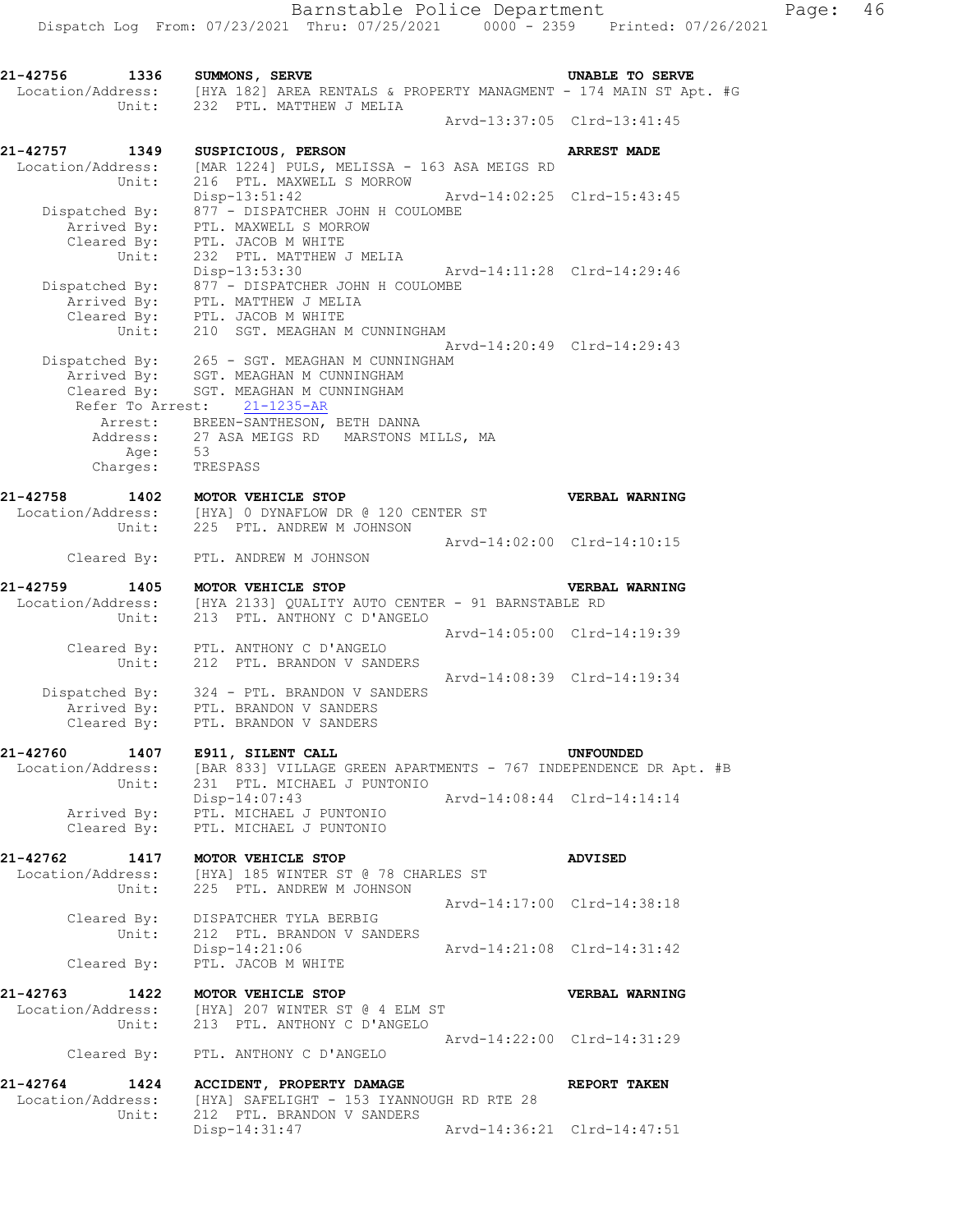Barnstable Police Department Page: 47 Dispatch Log From: 07/23/2021 Thru: 07/25/2021 0000 - 2359 Printed: 07/26/2021 Dispatched By: 305 - PTL. JACOB M WHITE Arrived By: PTL. BRANDON V SANDERS Cleared By: PTL. BRANDON V SANDERS Refer To Accident: 21-588-AC **21-42765 1435 HOMELESS TRESPASS/UNWANTED ARREST MADE**  Location/Address: [HYA 383] FEDERATED CHURCH OF HYANNIS - 320 MAIN ST Unit: 232 PTL. MATTHEW J MELIA Disp-14:37:22 Clrd-14:38:15<br>Unit: 213 PTL. ANTHONY C D'ANGELO 213 PTL. ANTHONY C D'ANGELO Disp-14:37:25 Arvd-14:41:12 Clrd-15:17:19 Arrived By: DISPATCHER JOHN H COULOMBE Cleared By: PTL. ANTHONY C D'ANGELO Unit: 225 PTL. ANDREW M JOHNSON<br>Disp-14:38:24 Disp-14:38:24 Arvd-14:41:04 Clrd-14:45:04 Arrived By: PTL. ANDREW M JOHNSON Cleared By: PTL. ANDREW M JOHNSON Unit: MAINST1 CSO VINCENT GRANDE Disp-14:41:07 Arvd-14:41:10 Clrd-14:59:47 Dispatched By: 877 - DISPATCHER JOHN H COULOMBE Arrived By: DISPATCHER JOHN H COULOMBE Cleared By: CSO THOMAS J CORBETT Refer To  $P/C$ :  $21-1236-AR$  P/C: LEWIS, ERIC CHARLES Address: 69 E MAIN ST NORTON, MA Age: 31 Charges: INCAPACITATED PERSONS, ASSISTANCE TO FACILITY OR PROTECTIVE CUSTODY **21-42766 1437 ASSIST, OTHER AGENCY SERVICED**  Location/Address: [BAR 67] MSPCC, MASS SOC PREVENTION CRUELTY TO CHILDRN - 206 BREED'S HILL RD Unit: 231 PTL. MICHAEL J PUNTONIO Disp-14:38:15 Arvd-14:38:59 Clrd-14:57:04 Cleared By: PTL. MICHAEL J PUNTONIO **21-42767 1443 BUILDING CHECK SERVICED**<br>Location/Address: [HYA 103] BARNSTABLE MUNICIPAL AIRPORT - TERMINAL - 4 [HYA 103] BARNSTABLE MUNICIPAL AIRPORT - TERMINAL - 480 BARNSTABLE RD Unit: 234 PTL. DAVID D HEISE Arvd-14:43:00 Clrd-14:43:21 **21-42768 1448 ALARM, COMMERCIAL ALARM - FALSE**  Location/Address: [HYA 3937] VISIONWORKS - 793 IYANNOUGH RD RTE 132 Unit: 225 PTL. ANDREW M JOHNSON Disp-14:50:49 Arvd-14:54:20 Clrd-14:59:33 Arrived By: PTL. ANDREW M JOHNSON Cleared By: DISPATCHER JOHN H COULOMBE **21-42769 1453 HARASSMENT GONE ON ARRIVAL**  [HYA 2802] SPEEDWAY & DUNKIN DONUTS - 317 FALMOUTH RD RTE 28 Unit: 232 PTL. MATTHEW J MELIA Disp-14:54:39 Arvd-14:57:39 Clrd-14:59:20 Arrived By: PTL. MATTHEW J MELIA Cleared By: DISPATCHER JOHN H COULOMBE Unit: 212 PTL. BRANDON V SANDERS Arvd-14:58:03 Clrd-14:59:03 Dispatched By: 324 - PTL. BRANDON V SANDERS Arrived By: PTL. BRANDON V SANDERS Cleared By: PTL. BRANDON V SANDERS **21-42776 1512 SUSPICIOUS, PERSON SERVICED**  Location/Address: [HYA 2860] GIOVANGELO, ROBERT - 73 VANDERMINT LN **21-42839 1513 Hypodermic Needle Secured SERVICED**  Location/Address: [HYA 383] FEDERATED CHURCH OF HYANNIS - 320 MAIN ST **21-42781 1519 E911, SILENT CALL SERVICED**  Location/Address: [BAR] 3081 MAIN ST RTE 6A Unit: 231 PTL. MICHAEL J PUNTONIO Disp-15:21:23 Arvd-15:29:22 Clrd-15:35:07 Arrived By: PTL. MICHAEL J PUNTONIO Cleared By: PTL. MICHAEL J PUNTONIO **21-42782 1525 ACCIDENT, PROPERTY DAMAGE REPORT TAKEN**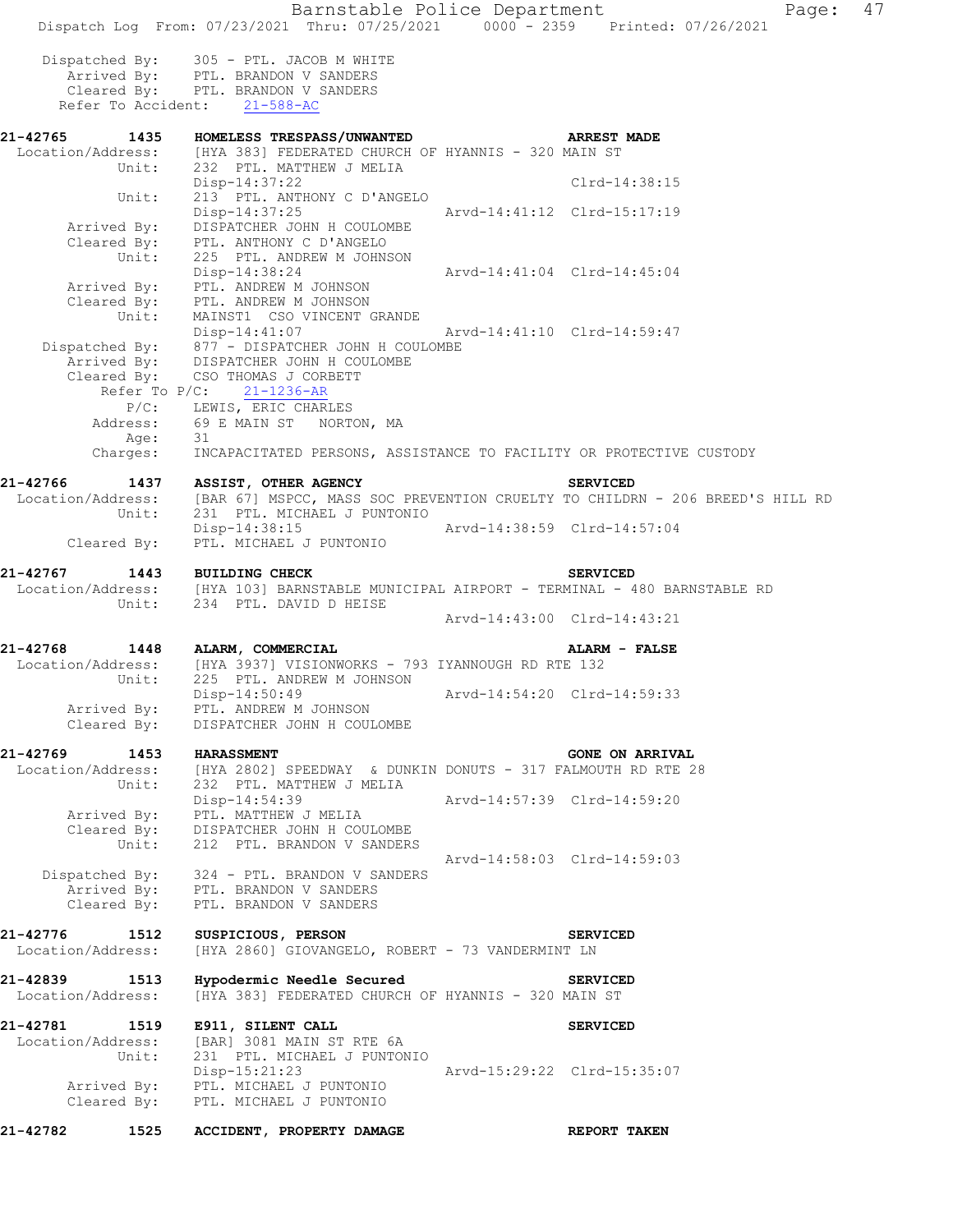|                                       | Barnstable Police Department<br>Dispatch Log From: 07/23/2021 Thru: 07/25/2021 0000 - 2359 Printed: 07/26/2021 |                             |                             | Page: | 48 |
|---------------------------------------|----------------------------------------------------------------------------------------------------------------|-----------------------------|-----------------------------|-------|----|
|                                       | Location/Address: [HYA 1619] WENDY'S - 554 IYANNOUGH RD RTE 132<br>Unit: 213 PTL. ANTHONY C D'ANGELO           |                             |                             |       |    |
|                                       |                                                                                                                |                             | Arvd-15:25:00 Clrd-15:44:37 |       |    |
|                                       | Cleared By: PTL. ANTHONY C D'ANGELO<br>Refer To Accident: 21-589-AC                                            |                             |                             |       |    |
| 21-42785                              | 1532 ACCIDENT, HIT & RUN<br>Location/Address: [HYA 681] SHAWS SUPERMARKET #7598 - 1070 IYANNOUGH RD RTE 132    |                             | <b>SERVICED</b>             |       |    |
|                                       |                                                                                                                |                             |                             |       |    |
| <b>21-42786 1533 DISTURBANCE</b>      | Location/Address: [HYA] 53 UNCLE WILLIES WAY                                                                   |                             | <b>GONE ON ARRIVAL</b>      |       |    |
| Unit:                                 | 212 PTL. BRANDON V SANDERS                                                                                     |                             |                             |       |    |
|                                       | Disp-15:34:40                                                                                                  |                             | Arvd-15:39:18 Clrd-15:39:19 |       |    |
|                                       | Arrived By: PTL. BRANDON V SANDERS                                                                             |                             |                             |       |    |
|                                       | Cleared By: DISPATCHER JOHN H COULOMBE                                                                         |                             |                             |       |    |
| Unit:                                 | 232 PTL. MATTHEW J MELIA<br>Disp-15:34:43 Arvd-15:36:03 Clrd-15:39:16                                          |                             |                             |       |    |
| Arrived By:                           | PTL. MATTHEW J MELIA                                                                                           |                             |                             |       |    |
| Cleared $\vec{By}$ :                  | DISPATCHER JOHN H COULOMBE                                                                                     |                             |                             |       |    |
|                                       |                                                                                                                |                             |                             |       |    |
| 21-42787 1544<br>Location/Address:    | ACCIDENT, PROPERTY DAMAGE<br>[HYA 21] BEST BUY - 793 IYANNOUGH RD RTE 132                                      |                             | <b>SERVICED</b>             |       |    |
| Unit:                                 | 221 PTL. LORNE W FELLOWS                                                                                       |                             |                             |       |    |
|                                       | Disp-15:57:02 Arvd-16:06:03 Clrd-16:29:17                                                                      |                             |                             |       |    |
|                                       | Dispatched By: $867 -$ DISPATCHER JORDAN T SHAIRS<br>Arrived By: PTL. LORNE W FELLOWS                          |                             |                             |       |    |
|                                       |                                                                                                                |                             |                             |       |    |
| Cleared By:                           | DISPATCHER RAVEN D BOXOLD                                                                                      |                             |                             |       |    |
| 21-42788                              | 1547 PROPERTY, FOUND                                                                                           |                             | <b>SERVICED</b>             |       |    |
|                                       | Location/Address: [HYA 24] 19TH HOLE, THE - 11 BARNSTABLE RD                                                   |                             |                             |       |    |
| Unit:                                 | 232 PTL. MATTHEW J MELIA                                                                                       |                             |                             |       |    |
|                                       | Disp-15:47:57                                                                                                  | Arvd-15:53:21 Clrd-15:56:23 |                             |       |    |
|                                       | Arrived By: PTL. MATTHEW J MELIA<br>Cleared By: PTL. MATTHEW J MELIA                                           |                             |                             |       |    |
| Original Call #:                      | 21-42783                                                                                                       |                             |                             |       |    |
|                                       | 1612 MOTOR VEHICLE STOP                                                                                        |                             |                             |       |    |
| 21-42790                              | Location/Address: [HYA] 85 BARNSTABLE RD @ 4 LOUIS ST                                                          |                             | VERBAL WARNING              |       |    |
| Unit:                                 | 212 PTL. BRANDON V SANDERS                                                                                     |                             |                             |       |    |
|                                       |                                                                                                                |                             | Arvd-16:12:00 Clrd-16:17:38 |       |    |
|                                       | Cleared By: PTL. BRANDON V SANDERS                                                                             |                             |                             |       |    |
| 21-42792<br>1620                      | MOTOR VEHICLE STOP                                                                                             |                             | <b>CITATION ISSUED</b>      |       |    |
| Location/Address:                     | [HYA] 225 MAIN ST @ 9 PLEASANT ST                                                                              |                             |                             |       |    |
| Unit:                                 | 225 PTL. DAVID E FOLEY                                                                                         |                             |                             |       |    |
| Cleared By:                           | PTL. DAVID E FOLEY                                                                                             |                             | Arvd-16:20:00 Clrd-16:33:11 |       |    |
| Unit:                                 | 212 PTL. BRANDON V SANDERS                                                                                     |                             |                             |       |    |
|                                       | $Disp-16:21:00$                                                                                                |                             | Arvd-16:21:02 Clrd-16:31:47 |       |    |
| Cleared By:                           | PTL. BRANDON V SANDERS                                                                                         |                             |                             |       |    |
| 21-42793<br>1623                      | TRAFFIC, ENFORCEMENT ACTIVITY                                                                                  |                             | <b>SERVICED</b>             |       |    |
| Location/Address:                     | [HYA] CRAIGVILLE BEACH RD                                                                                      |                             |                             |       |    |
| Unit:                                 | 232 PTL. MATTHEW J MELIA                                                                                       |                             |                             |       |    |
|                                       |                                                                                                                |                             | Arvd-16:23:39 Clrd-16:38:21 |       |    |
| Unit:                                 | 232 PTL. MATTHEW J MELIA<br>Disp-16:39:18                                                                      |                             | Arvd-16:44:00 Clrd-16:53:42 |       |    |
| Unit:                                 | 232 PTL. MATTHEW J MELIA                                                                                       |                             |                             |       |    |
|                                       | Disp-16:54:31                                                                                                  |                             | Arvd-16:58:15 Clrd-17:15:46 |       |    |
|                                       |                                                                                                                |                             |                             |       |    |
| 21-42795<br>1629<br>Location/Address: | DISTURBANCE, FIGHT<br>[HYA 23] MACY'S - MAIN - 793 IYANNOUGH RD RTE 132                                        |                             | REPORT TAKEN                |       |    |
| Unit:                                 | 216 PTL. BRUCE E MARNEY                                                                                        |                             |                             |       |    |
|                                       | $Disp-16:31:21$                                                                                                |                             | Arvd-16:35:18 Clrd-18:23:35 |       |    |
| Arrived By:                           | PTL. BRUCE E MARNEY                                                                                            |                             |                             |       |    |
| Cleared By:<br>Unit:                  | PTL. BRUCE E MARNEY<br>221 PTL. LORNE W FELLOWS                                                                |                             |                             |       |    |
|                                       | Disp-16:31:25                                                                                                  |                             | Arvd-16:31:27 Clrd-17:09:34 |       |    |
| Cleared By:                           | PTL. LORNE W FELLOWS                                                                                           |                             |                             |       |    |
|                                       |                                                                                                                |                             |                             |       |    |
|                                       |                                                                                                                |                             |                             |       |    |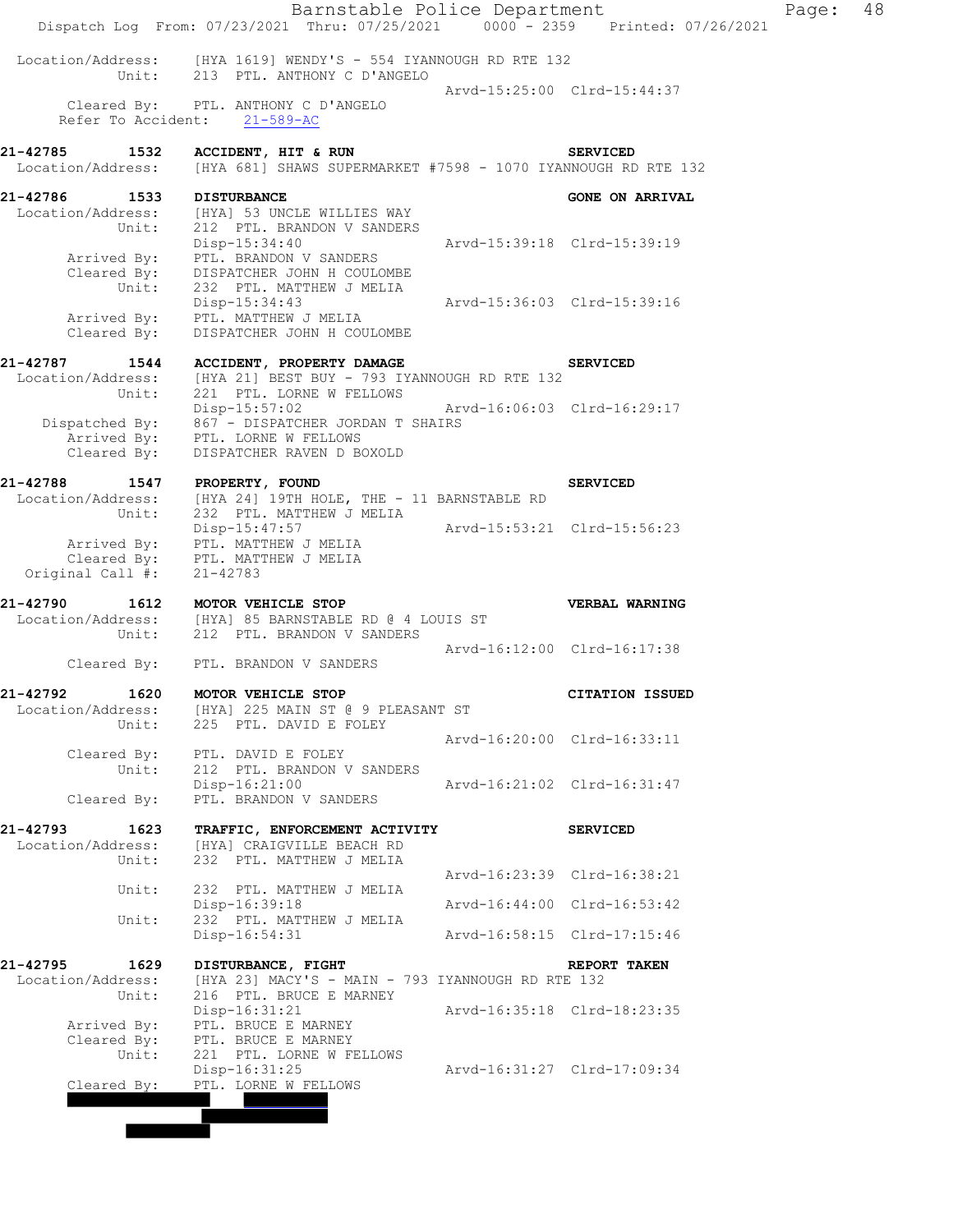H.

|                                                | 21-42796 1638 MOTOR VEHICLE STOP<br>Location/Address: [HYA] 100 OLD TOWN RD @ 0 SUNRISE TER<br>Unit: 232 PTL. MATTHEW J MELIA       |                             | <b>VERBAL WARNING</b>       |
|------------------------------------------------|-------------------------------------------------------------------------------------------------------------------------------------|-----------------------------|-----------------------------|
|                                                |                                                                                                                                     |                             | Arvd-16:38:21 Clrd-16:39:06 |
|                                                | 21-42798 1653 MOTOR VEHICLE STOP<br>Location/Address: [HYA] 350 CRAIGVILLE BEACH RD @ 5 FIRST AVE<br>Unit: 232 PTL. MATTHEW J MELIA |                             | VERBAL WARNING              |
|                                                |                                                                                                                                     |                             | Arvd-16:53:42 Clrd-16:54:19 |
| 21-42819 1705<br>Unit:                         | SUSPICIOUS, MOTOR VEHICLE<br>Location/Address: [HYA] 21 FRESH HOLES RD<br>212 PTL. BRANDON V SANDERS                                |                             | <b>ADVISED</b>              |
|                                                | $Disp-17:21:29$<br>Arrived By: PTL. BRANDON V SANDERS<br>Unit: 225 PTL. DAVID E FOLEY                                               | Arvd-17:23:47 Clrd-17:25:02 |                             |
| Unit:                                          | Disp-17:21:32<br>232 PTL. MATTHEW J MELIA                                                                                           |                             | $Clrd-17:25:00$             |
| Unit:                                          | Disp-17:22:19<br>232 PTL. MATTHEW J MELIA                                                                                           | Arvd-17:22:21 Clrd-17:25:04 |                             |
| Unit:                                          | $Disp-17:25:19$<br>212 PTL. BRANDON V SANDERS                                                                                       | Arvd-17:25:21 Clrd-17:28:43 |                             |
|                                                | Disp-17:25:24                                                                                                                       |                             | Arvd-17:25:26 Clrd-17:28:41 |
| 21-42841 1739                                  | PROPERTY, LOST<br>Location/Address: [CEN] FALMOUTH RD RTE 28                                                                        |                             | <b>ADVISED</b>              |
| 21-42842 1741 ASSIST                           |                                                                                                                                     |                             | <b>SERVICED</b>             |
|                                                | Location/Address: [HYA 1818] CAPE COD REGIONAL TRANSIT AUTHORITY - 181 IYANNOUGH RD RTE 28<br>Unit: 221 PTL. LORNE W FELLOWS        |                             |                             |
|                                                | Disp-17:44:30<br>Arrived By: PTL. LORNE W FELLOWS<br>Cleared By: PTL. LORNE W FELLOWS                                               | Arvd-17:59:04 Clrd-18:18:41 |                             |
| 21-42843                                       | 1757 MOTOR VEHICLE STOP<br>Location/Address: [HYA 166] 7-ELEVEN #25161 - 210 NORTH ST<br>Unit: 212 PTL. BRANDON V SANDERS           |                             | <b>ADVISED</b>              |
|                                                |                                                                                                                                     |                             | Arvd-17:57:00 Clrd-18:03:01 |
|                                                | Cleared By: PTL. BRANDON V SANDERS                                                                                                  |                             |                             |
| 21-42844                                       | 1809 MOTOR VEHICLE STOP<br>Location/Address: [HYA 3691] CB PERKINS TOBACCO - 12 ENTERPRISE RD<br>Unit: 212 PTL. BRANDON V SANDERS   |                             | <b>VERBAL WARNING</b>       |
|                                                | Cleared By: PTL. BRANDON V SANDERS                                                                                                  |                             | Arvd-18:09:00 Clrd-18:20:47 |
| 21-42845<br>1812                               | E911, SILENT CALL                                                                                                                   |                             | <b>SERVICED</b>             |
| Location/Address:<br>Unit:                     | [BAR 833] VILLAGE GREEN APARTMENTS - 767 INDEPENDENCE DR<br>221 PTL. LORNE W FELLOWS                                                |                             |                             |
| Arrived By:                                    | Disp-18:19:27<br>PTL. LORNE W FELLOWS<br>DISPATCHER JORDAN T SHAIRS                                                                 |                             | Arvd-18:26:56 Clrd-18:32:03 |
| Cleared By:                                    |                                                                                                                                     |                             |                             |
| 21-42847<br>1814<br>Location/Address:<br>Unit: | SUSPICIOUS, ACTIVITY<br>[CEN] 28 GREAT MARSH RD<br>231 PTL. ARMANDO FELICIANO                                                       |                             | <b>SERVICED</b>             |
| Arrived By:<br>Cleared By:                     | Disp-18:17:16<br>PTL. ARMANDO FELICIANO<br>DISPATCHER RAVEN D BOXOLD                                                                |                             | Aryd-18:24:56 Clrd-18:31:44 |
| Unit:<br>Arrived By:<br>Cleared By:            | 213 PTL. MARK S MCWILLIAMS<br>Disp-18:17:20<br>DISPATCHER RAVEN D BOXOLD<br>DISPATCHER RAVEN D BOXOLD                               |                             | Arvd-18:25:20 Clrd-18:31:39 |
| 21-42850<br>1843                               | WARRANT, ATTEMPT                                                                                                                    |                             | UNABLE TO SERVE             |
| Location/Address:<br>Unit:                     | [HYA 1120] St. Joseph's House - 77 WINTER ST<br>221 PTL. LORNE W FELLOWS                                                            |                             |                             |
| Arrived By:<br>Cleared By:                     | Disp-18:43:51<br>PTL. LORNE W FELLOWS<br>DISPATCHER NICHOLE L GOUZIAS                                                               |                             | Arvd-18:46:08 Clrd-18:50:34 |
|                                                |                                                                                                                                     |                             |                             |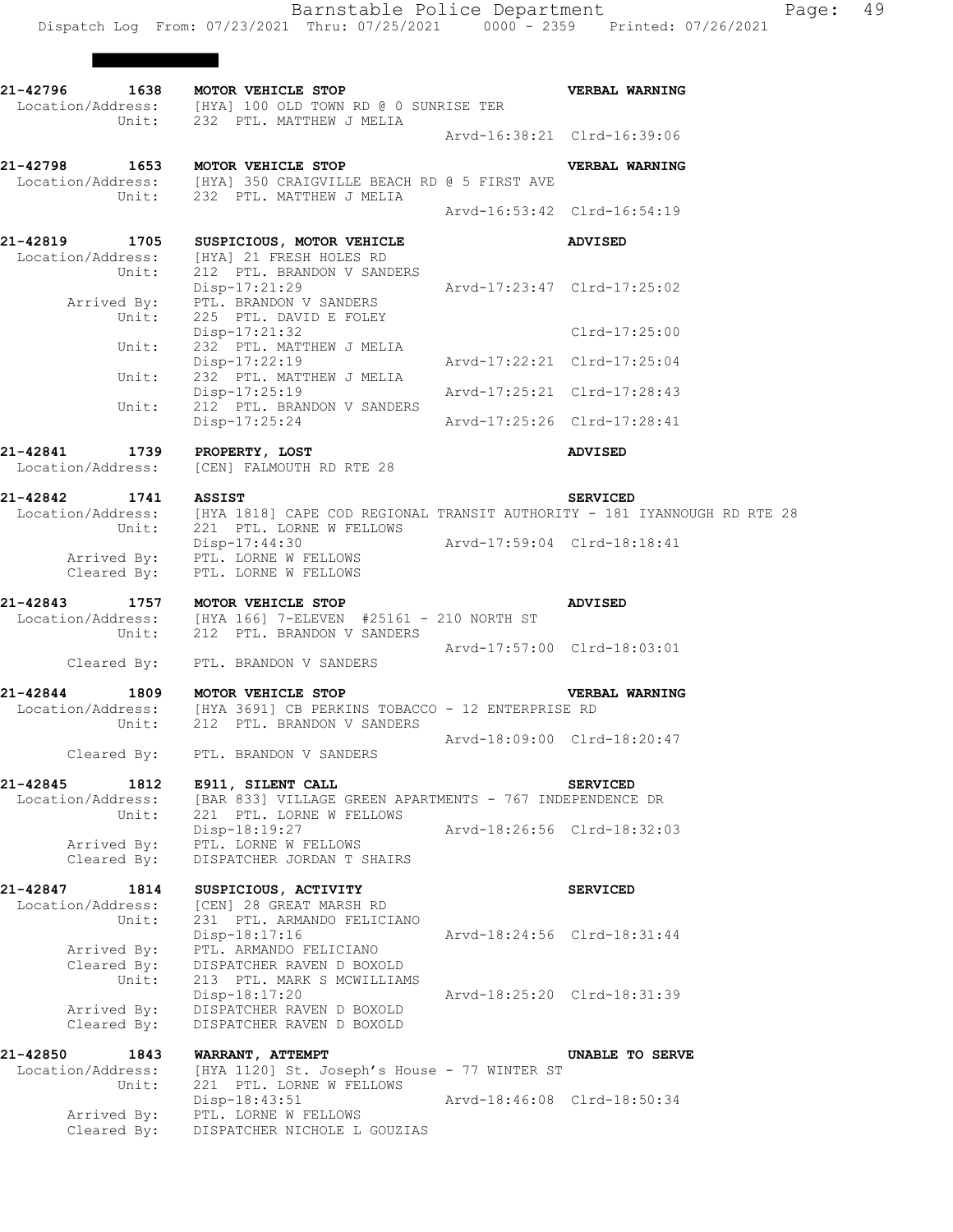Barnstable Police Department Page: 50 Dispatch Log From: 07/23/2021 Thru: 07/25/2021 0000 - 2359 Printed: 07/26/2021 Unit: 212 PTL. BRANDON V SANDERS<br>Disp-18:43:59 Disp-18:43:59 Arvd-18:46:48 Clrd-18:50:29 Cleared By: PTL. BRANDON V SANDERS **21-42851 1849 ASSIST, WELL BEING SERVICED**  Location/Address: [MAR] 2075 MAIN ST Apt. #2 Unit: 231 PTL. ARMANDO FELICIANO Disp-18:52:34 Arvd-19:03:41 Clrd-19:36:47 Arrived By: PTL. ARMANDO FELICIANO Cleared By: PTL. ARMANDO FELICIANO **21-42852 1903 E911, HANGUP SERVICED**  Location/Address: [HYA] 18 CANDLEWICK LN Unit: 221 PTL. LORNE W FELLOWS Disp-19:05:59 Arvd-19:11:16 Clrd-19:16:06 Arrived By: PTL. LORNE W FELLOWS Cleared By: DISPATCHER RAVEN D BOXOLD **21-42853 1918 B&E, RESIDENCE ARREST MADE**  Location/Address: [HYA] 196 WALNUT ST Unit: 212 PTL. BRANDON V SANDERS Disp-19:18:20 Arvd-19:21:21 Clrd-22:52:23 Arrived By: DISPATCHER RAVEN D BOXOLD Cleared By: PTL. BRANDON V SANDERS Unit: 221 PTL. LORNE W FELLOWS<br>Disp-19:18:25 Disp-19:18:25 Arvd-19:23:09 Clrd-19:57:08 Arrived By: PTL. LORNE W FELLOWS Cleared By: DISPATCHER RAVEN D BOXOLD Unit: 225 PTL. DAVID E FOLEY Arvd-19:19:40 Clrd-19:21:00 Dispatched By: 264 - PTL. DAVID E FOLEY Arrived By: PTL. DAVID E FOLEY Unit: 210 SGT. TROY A PERRY Unit: 210 SGT. TROY A PERRY<br>Disp-19:20:53 Enrt-19:20:53 Arvd-19:25:28 Clrd-19:35:25 Dispatched By: 225 - SGT. TROY A PERRY Enroute By: SGT. TROY A PERRY Arrived By: SGT. TROY A PERRY Cleared By: SGT. TROY A PERRY Unit: 225 PTL. DAVID E FOLEY Disp-19:21:15 Arvd-19:21:17 Clrd-22:22:18 Cleared By: DISPATCHER RAVEN D BOXOLD Refer To Arrest: 21-1240-AR Arrest: ROBERTS, JAMIE LYNN Address: 318 CAMP ST FRNT HOUSE WEST YARMOUTH, MA Age: 40 Charges: B&E FOR MISDEMEANOR COUNTERFEIT NOTE, POSSESS Refer To Arrest: 21-1241-AR Arrest: VIERA, RICHARD<br>Address: 22 PINEWOOD RD 22 PINEWOOD RD WEST YARMOUTH, MA Age: 19 Charges: DISORDERLY CONDUCT RESIST ARREST A&B WITH DANGEROUS WEAPON A&B ON POLICE OFFICER B&E FOR MISDEMEANOR **21-42856 2020 MOTOR VEHICLE STOP CONTRACT SERBAL WARNING**<br>
Location/Address: [HYA] 35 CAMP ST @ 1 LYNXHOLM CT Location/Address: [HYA] 35 CAMP ST @ 1 LYNXHOLM CT Unit: 216 PTL. BRUCE E MARNEY Arvd-20:20:00 Clrd-20:23:56 Cleared By: PTL. BRUCE E MARNEY **21-42857 2021 FIRE, OTHER SERVICED**  Location/Address: [HYA] 27 FERNDALE RD Unit: 221 PTL. LORNE W FELLOWS Disp-20:22:22 Arvd-20:24:40 Clrd-20:33:03 Cleared By: DISPATCHER JORDAN T SHAIRS Unit: 232 PTL. MATTHEW J MELIA Disp-20:22:38 Arvd-20:25:16 Clrd-20:33:05 Arrived By: PTL. MATTHEW J MELIA Cleared By: DISPATCHER JORDAN T SHAIRS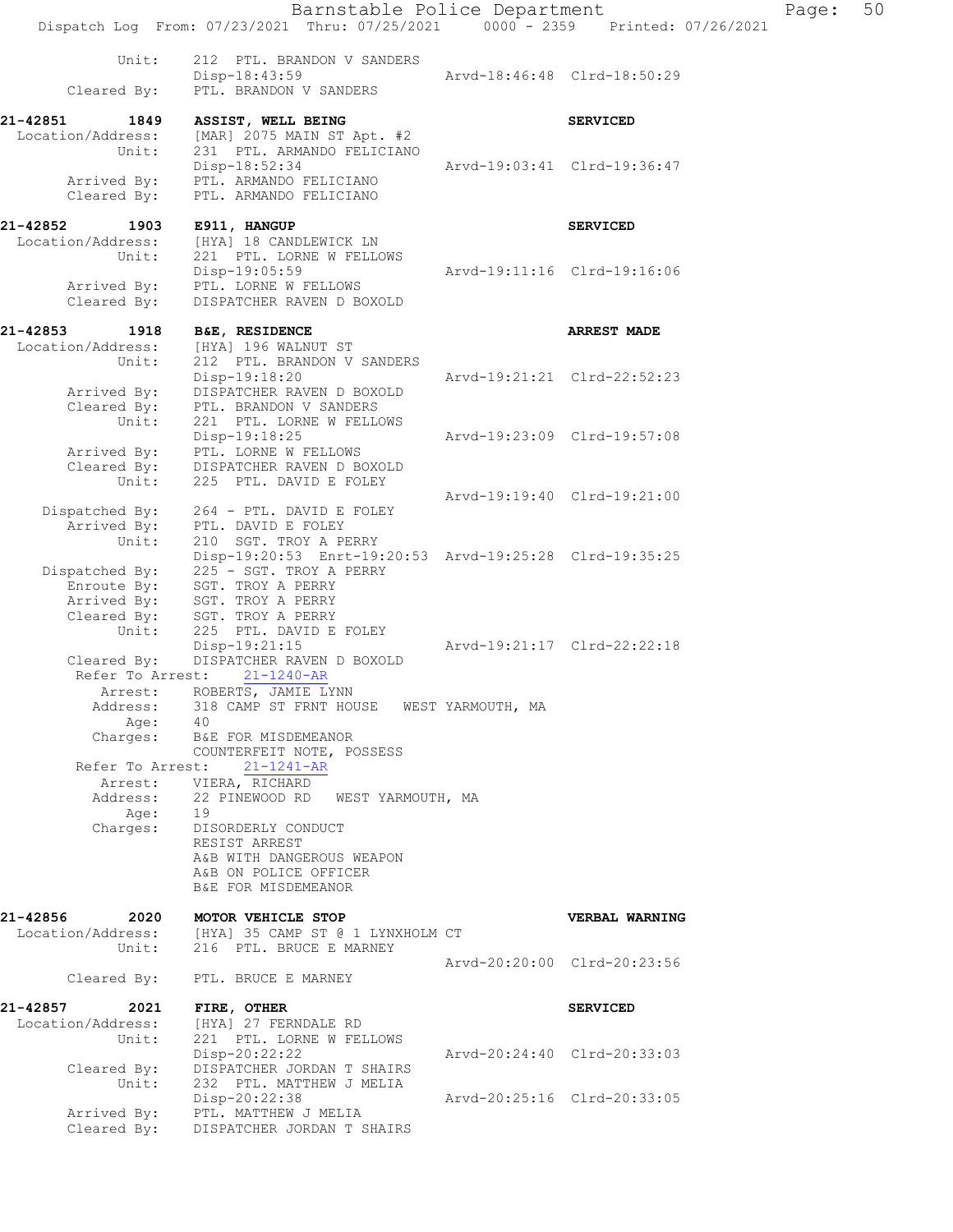|                      | Barnstable Police Department                                                                                  |                             |                             |
|----------------------|---------------------------------------------------------------------------------------------------------------|-----------------------------|-----------------------------|
|                      | Dispatch Log From: 07/23/2021 Thru: 07/25/2021 0000 - 2359 Printed: 07/26/2021                                |                             |                             |
| Unit:                | 216 PTL. BRUCE E MARNEY                                                                                       |                             |                             |
|                      | Disp-20:24:06 Enrt-20:24:07                                                                                   |                             | Clrd-20:25:12               |
| Dispatched By:       | 285 - PTL. BRUCE E MARNEY                                                                                     |                             |                             |
|                      | Enroute By: PTL. BRUCE E MARNEY                                                                               |                             |                             |
| Cleared By:          | PTL. BRUCE E MARNEY                                                                                           |                             |                             |
| 21-42858<br>2037     | HARASSMENT, UNWANTED                                                                                          |                             | <b>SERVICED</b>             |
| Location/Address:    | [HYA 1120] St. Joseph's House - 77 WINTER ST                                                                  |                             |                             |
| Unit:                | 221 PTL. LORNE W FELLOWS                                                                                      |                             |                             |
|                      | Disp-20:38:31                                                                                                 |                             | Clrd-20:38:44               |
| Cleared By:<br>Unit: | DISPATCHER JORDAN T SHAIRS<br>216 PTL. BRUCE E MARNEY                                                         |                             |                             |
|                      | Disp-20:38:36                                                                                                 |                             | Clrd-20:38:47               |
| Cleared By:          | DISPATCHER JORDAN T SHAIRS                                                                                    |                             |                             |
| Unit:                | 232 PTL. MATTHEW J MELIA                                                                                      |                             |                             |
|                      | Disp-20:38:47                                                                                                 |                             | Arvd-20:42:00 Clrd-20:45:11 |
|                      | Arrived By: DISPATCHER RAVEN D BOXOLD<br>Cleared By: DISPATCHER JORDAN T SHAIRS<br>DISPATCHER JORDAN T SHAIRS |                             |                             |
| Unit:                | 252 PTL. JEFFREY JACKSON                                                                                      |                             |                             |
|                      | Disp-20:39:02                                                                                                 | Arvd-20:44:32 Clrd-20:45:12 |                             |
|                      | Dispatched By: $249 - PTL$ . PETER S MYRBECK                                                                  |                             |                             |
|                      | Arrived By: PTL. JEFFREY JACKSON                                                                              |                             |                             |
| Cleared By:          | DISPATCHER JORDAN T SHAIRS                                                                                    |                             |                             |
| 21-42861<br>2046     | ALARM, RESIDENTIAL                                                                                            |                             | ALARM - CANCELLED           |
|                      | Location/Address: [OST 1508] MCCARTHY, MARK - 105 BAY ST                                                      |                             |                             |
| Unit:                | 213 PTL. MARK S MCWILLIAMS                                                                                    |                             |                             |
|                      | Disp-20:47:46                                                                                                 |                             | Clrd-20:51:56               |
| Cleared By:          | DISPATCHER RAVEN D BOXOLD                                                                                     |                             |                             |
| 21-42862<br>2103     | <b>BUILDING CHECK</b>                                                                                         |                             | UNFOUNDED                   |
|                      | Location/Address: [COT] 395 VINEYARD RD @ 5 LOWELL RD                                                         |                             |                             |
| Unit:                | 231 PTL. ARMANDO FELICIANO                                                                                    |                             |                             |
|                      | Disp-21:04:27                                                                                                 | Arvd-21:15:29 Clrd-21:17:01 |                             |
| 21-42863<br>2116     | E911, SILENT CALL                                                                                             |                             | <b>UNFOUNDED</b>            |
|                      | Location/Address: [HYA 928] STAR MARKET - 625 WEST MAIN ST                                                    |                             |                             |
| Unit:                | 232 PTL. MATTHEW J MELIA                                                                                      |                             |                             |
|                      | Disp-21:22:48                                                                                                 | Arvd-21:27:12 Clrd-21:29:02 |                             |
| Cleared By:          | Arrived By: PTL. MATTHEW J MELIA<br>PTL. MATTHEW J MELIA                                                      |                             |                             |
|                      |                                                                                                               |                             |                             |
| 21-42864<br>2151     | ASSIST                                                                                                        |                             | <b>SERVICED</b>             |
| Location/Address:    | [HYA 3766] FORTES BEACH - 175 IRVING AVE                                                                      |                             |                             |
| Unit:                | 232 PTL. MATTHEW J MELIA<br>$Disp-21:53:59$                                                                   |                             | Arvd-22:03:02 Clrd-22:45:48 |
| Arrived By:          | PTL. MATTHEW J MELIA                                                                                          |                             |                             |
| Cleared By:          | PTL. MATTHEW J MELIA                                                                                          |                             |                             |
|                      |                                                                                                               |                             |                             |
| 21-42865<br>2206     | <b>DISTURBANCE</b>                                                                                            |                             | PROTECTIVE CUSTODY          |
| Location/Address:    | [BAR] 68 PILOTS WAY                                                                                           |                             |                             |
| Unit:                | 216 PTL. BRUCE E MARNEY                                                                                       |                             |                             |
|                      | Disp-22:08:39                                                                                                 |                             | Arvd-22:12:03 Clrd-22:46:04 |
| Arrived By:          | PTL. BRUCE E MARNEY                                                                                           |                             |                             |
| Cleared By:          | DISPATCHER JORDAN T SHAIRS                                                                                    |                             |                             |
| Unit:                | 210 SGT. TROY A PERRY<br>Disp-22:09:41 Enrt-22:09:42 Arvd-22:14:09 Clrd-22:21:26                              |                             |                             |
| Dispatched By:       | 225 - SGT. TROY A PERRY                                                                                       |                             |                             |
| Enroute By:          | SGT. TROY A PERRY                                                                                             |                             |                             |
| Arrived By:          | SGT. TROY A PERRY                                                                                             |                             |                             |
| Cleared By:          | SGT. TROY A PERRY                                                                                             |                             |                             |
| Unit:                | 252 PTL. JEFFREY JACKSON<br>Disp-22:09:57                                                                     |                             | Arvd-22:12:49 Clrd-22:46:02 |
| Dispatched By:       | 870 - DISPATCHER NICHOLE L GOUZIAS                                                                            |                             |                             |
| Arrived By:          | PTL. PETER S MYRBECK                                                                                          |                             |                             |
| Cleared By:          | DISPATCHER JORDAN T SHAIRS                                                                                    |                             |                             |
| Refer To $P/C$ :     | $21 - 1243 - AR$                                                                                              |                             |                             |
| $P/C$ :              | BARTLETT-PRCHLIK, CLAYTON ANDREW                                                                              |                             |                             |
| Address:<br>Age:     | 68 PILOTS WAY BARNSTABLE, MA<br>18                                                                            |                             |                             |
| Charges:             | INCAPACITATED PERSONS, ASSISTANCE TO FACILITY OR PROTECTIVE CUSTODY                                           |                             |                             |

Page: 51